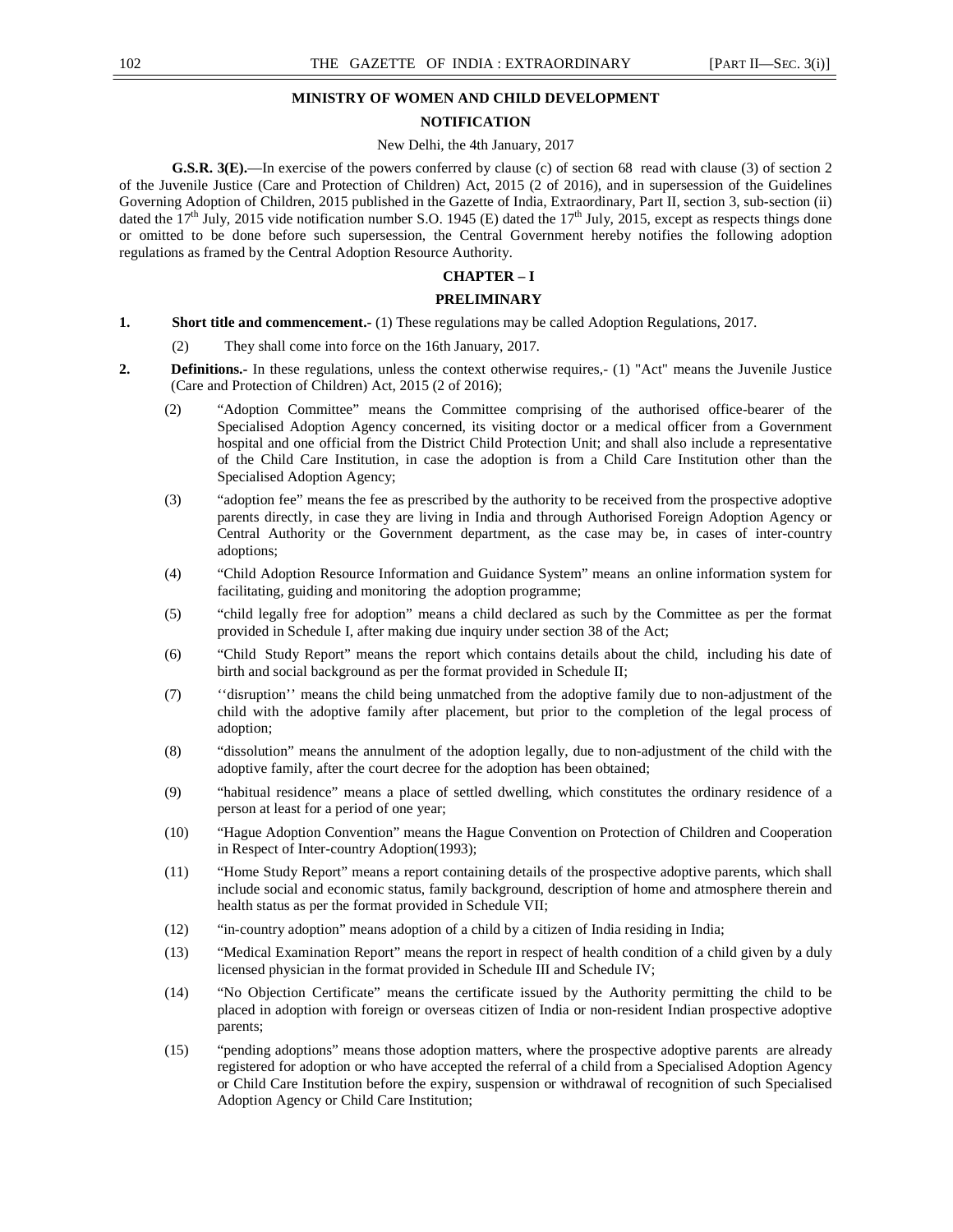- (16) "pre-adoption foster care" means a stage when the temporary custody of a child is given to prospective adoptive parents, till the adoption order is granted by the competent court;
- (17) "resident Indian" means an Indian citizen living in India;
- (18) "rules" means the rules notified under section 110 of the Act;
- (19) "Schedule" means a Schedule annexed to these regulations;
- (20) "social worker" means a person having either post graduate degree in social work or sociology or psychology or child development, or a graduate degree in child education or child development or child protection, and who is engaged by the Child Care Institution or Specialised Adoption Agency or authorised by District Child Protection Unit or State Adoption Resource Agency or Central Adoption Resource Authority, and is having at least ten years' experience in preparing Home Study Report, Child Study Report, rendering post-adoption services or performing any other work assigned to such person;
- (21) "special need child" means a child who is mentally ill or physically challenged or both as specified in Schedule XVIII;
- (22) words and expressions used but not defined in these regulations shall have the same meaning as assigned to them in the Act or the rules made thereunder.
- **3. Fundamental principles governing adoption.-** The following fundamental principles shall govern adoptions of children from India, namely:-
	- (a) the child's best interests shall be of paramount consideration, while processing any adoption placement;
	- (b) preference shall be given to place the child in adoption with Indian citizens and with due regard to the principle of placement of the child in his own socio-cultural environment, as far as possible;
	- (c) all adoptions shall be registered on Child Adoption Resource Information and Guidance System and the confidentiality of the same shall be maintained by the Authority.
- **4. Child eligible for adoption.-** The following shall be eligible for adoption, namely:-
	- (a) any orphan or abandoned or surrendered child, declared legally free for adoption by the Child Welfare Committee;
	- (b) a child of a relative defined under sub-section (52) of section 2 of the Act;
	- (c) child or children of spouse from earlier marriage, surrendered by the biological parent(s) for adoption by the step-parent.
- **5. Eligibility criteria for prospective adoptive parents.-** (1) The prospective adoptive parents shall be physically, mentally and emotionally stable, financially capable and shall not have any life threatening medical condition.
- (2) Any prospective adoptive parents, irrespective of his marital status and whether or not he has biological son or daughter, can adopt a child subject to following, namely:-
	- (a) the consent of both the spouses for the adoption shall be required, in case of a married couple;
	- (b) a single female can adopt a child of any gender;
	- (c) a single male shall not be eligible to adopt a girl child;
- (3) No child shall be given in adoption to a couple unless they have at least two years of stable marital relationship.
- (4) The age of prospective adoptive parents, as on the date of registration, shall be counted for deciding the eligibility and the eligibility of prospective adoptive parents to apply for children of different age groups shall be as under:-

| Age of the child             | Maximum composite age of prospective.<br>adoptive parents (couple) | Maximum age of single<br>prospective adoptive parent |
|------------------------------|--------------------------------------------------------------------|------------------------------------------------------|
| Upto 4 years                 | 90 years                                                           | 45 years                                             |
| Above 4 and<br>upto 8 years  | 100 years                                                          | 50 years                                             |
| Above 8 and<br>upto 18 years | 110 years                                                          | 55 years                                             |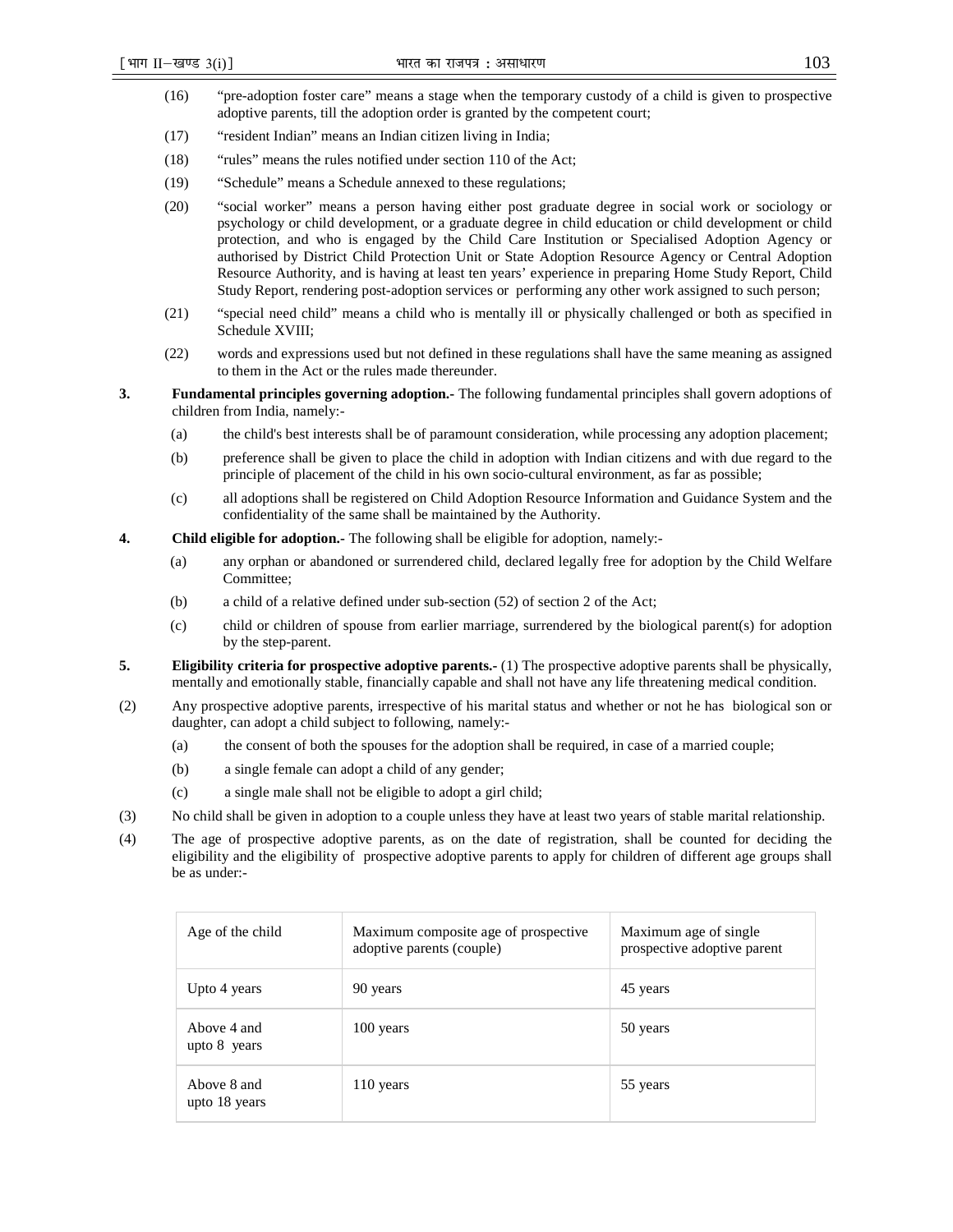- (5) In case of couple, the composite age of the prospective adoptive parents shall be counted.
- (6) The minimum age difference between the child and either of the prospective adoptive parents shall not be less than twenty-five years.
- (7) The age criteria for prospective adoptive parents shall not be applicable in case of relative adoptions and adoption by step-parent.
- (8) Couples with three or more children shall not be considered for adoption except in case of special need children as defined in sub-regulation (21) of regulation 2, hard to place children as mentioned in regulation 50 and in case of relative adoption and adoption by step-parent.

### **CHAPTER II**

### **PROCEDURE RELATING TO CHILDREN FOR ADOPTION**

- **6.** Procedure relating to orphan or abandoned child.- (1) The provisions relating to the process of declaring an orphan or abandoned child, as legally free for adoption are laid down in sections 31, 32, 36, clauses (a) to (c) and clause (h) of sub-section (1) of section 37 and section 40 of the Act, as well as under the relevant provisions of the rules made thereunder.
- (2) An orphan or abandoned child received by a Child Care Institution, including a Specialised Adoption Agency, directly without the involvement of Child Welfare Committee, shall be produced before the Child Welfare Committee within twenty-four hours (excluding the journey time) along with a report as per the format given in Form 17 of Juvenile Justice (Care and Protection of Children) Model Rules, 2016 and a copy of such report shall be submitted by the Child Care Institution or the Specialised Adoption Agency, as the case may be, to the local police station within the same period.
- (3) If a child is under treatment or not in a condition to be produced before the Child Welfare Committee, only documents related to the child shall be produced before the Child Welfare Committee within the said timeline and the Child Welfare Committee may visit the ailing child.
- (4) The Child Welfare Committee, pending inquiry, shall issue an order in Form 18 of the Juvenile Justice (Care and Protection of Children) Model Rules, 2016 for a short term placement or interim care of the child, as per the provisions of sub-section (c) of section 37 of the Act and the sub-rule 26 of rule 18 of the said rules.
- (5) On admission of the child, his details and photograph shall be entered online in the Child Adoption Resource Information and Guidance System in the prescribed format by the Specialised Adoption Agency within three working days of receiving the child, and the photograph of the child shall be changed by the Specialised Adoption Agency every six months in Child Adoption Resource Information and Guidance System.
- (6) For tracing out the biological parents or the legal guardian(s), the Child Welfare Committee, after taking into account the risk factors, and in the best interest of the child, may direct the District Child Protection Unit to advertise the particulars and photograph of an orphan or abandoned child in a national newspaper with wide circulation within three working days from the time of receiving the child and also ensure entry of data in the designated portal in its missing or found column by the concerned Child Care Institution or Specialised Adoption Agency.
- (7) In case where the child is from another State, the publication shall be done in the known place of origin of the child in the local language and such publications shall be facilitated by State Adoption Resource Agency concerned.
- (8) Wherever District Child Protection Unit is not functional, the District Magistrate concerned shall get such advertisement issued.
- (9) In case the biological parents or legal guardian cannot be traced, despite the efforts specified in sub-regulations (6) to (8), the District Child Protection Unit shall accordingly, submit a report to the Child Welfare Committee within thirty days from the date of production of the child before the Child Welfare Committee.
- (10) The Child Care Institution or Specialised Adoption Agency shall submit a report to the Child Welfare Committee, immediately on completion of thirty days from the date of production of the child, before the Child Welfare Committee and the report shall include any information revealed by the child during his short term placement and details of person(s) whosoever approached for claiming the child, if any.
- (11) In case the report from the local police regarding the non-traceability of the biological parents or legal guardian is not submitted within two or four months in the case of an abandoned child less than two or four years of age respectively, such report shall be deemed to have been given.
- (12) The Child Welfare Committee shall use the designated portal to ascertain whether the abandoned child or orphan child is a missing child.
- (13) The Child Welfare Committee, after taking actions as per the provisions of the Act, rules made thereunder and these regulations shall issue an order signed by any three members of the Child Welfare Committee declaring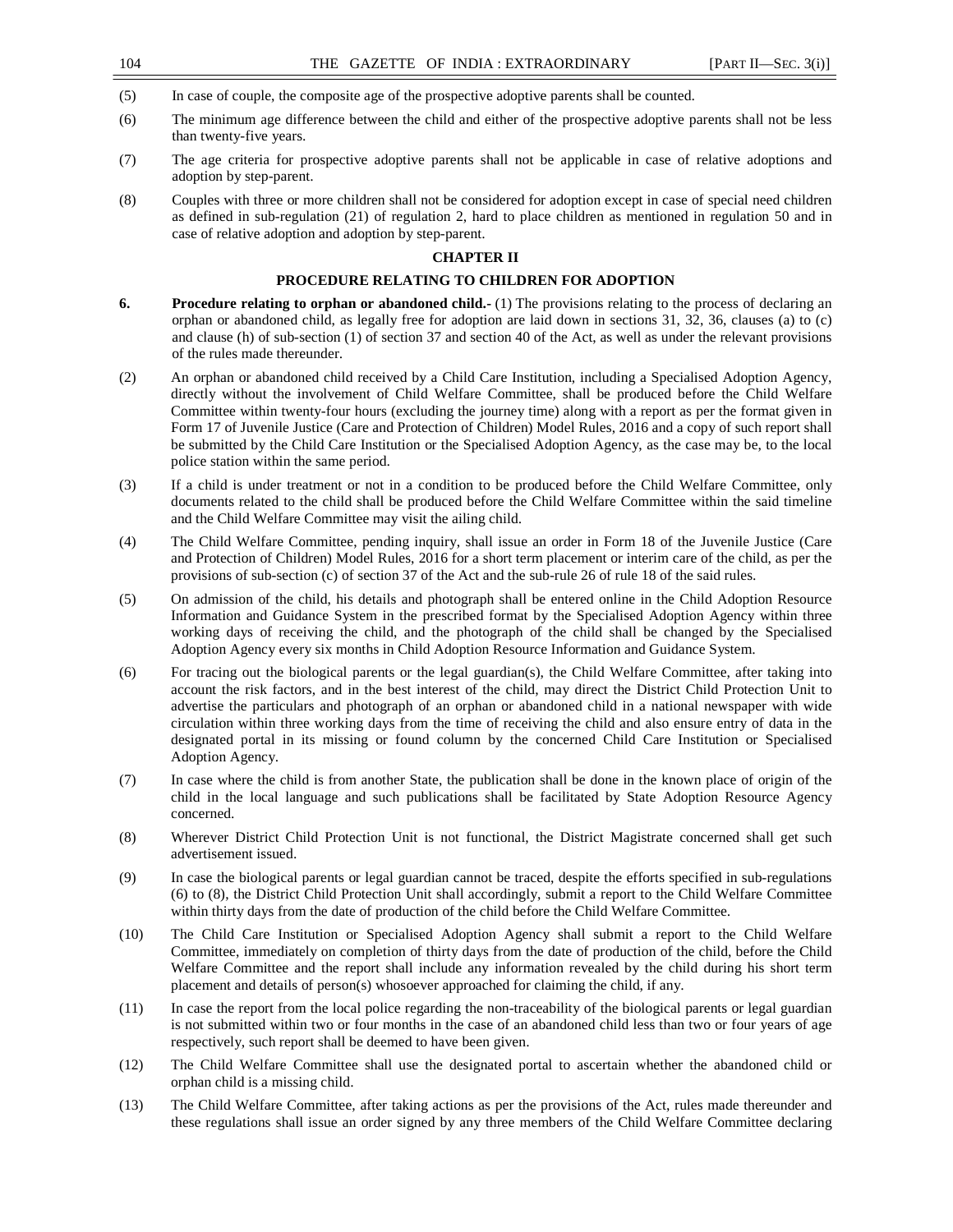the abandoned or orphan child as legally free for adoption in the format at Schedule I within a period of two or four months, from the date of production of the child before the Child Welfare Committee, in case of a child upto two or above two years of age respectively.

- (14) The inquiry under section 36 of the Act and the order declaring an abandoned or orphan child as legally free for adoption by the Child Welfare Committee under section 38 of the Act shall be completed in the district where the child was initially found, or in the district to which the child is shifted under orders of the Child Welfare Committee.
- (15) The Child Welfare Committee and Medical Examination Report of an orphan or abandoned child shall be prepared in the format at Schedule II and III respectively and posted in the Child Adoption Resource Information and Guidance System by the Specialised Adoption Agency maximum within ten days from the date the child is declared legally free for adoption and the details shall be updated on Child Adoption Resource Information and Guidance System every six months or whenever appreciable physical changes are observed in the child.
- (16) The Child Welfare Committee and Medical Examination Report shall be made available in English, apart from the local language.
- (17) The District Child Protection Unit shall facilitate the Specialised Adoption Agency in uploading the Child Study Report and Medical Examination Report in Child Adoption Resource Information and Guidance System, in case the Specialised Adoption Agency is facing any technical difficulty.
- (18) The procedure for declaring a child of parents with mental disability as legally free for adoption by the Child Welfare Committee shall be done on the basis of a certificate reflecting mental disability of the parents from the medical board constituted by the Central Government or the State Government, as the case may be, as per guidelines for mental illness issued by the Government of India in the Ministry of Social Justice and Empowerment from time to time.
- (19) In case of siblings or twins, the Child Welfare Committee shall specify the status of the children as siblings or twins and declare the children as legally free in a single order.
- **7. Procedure relating to a surrendered child.-** (1) A parent or guardian wishing to surrender a child under subsection (1) of section 35 of the Act, shall apply to the Child Welfare Committee in the Form 23 of Juvenile Justice (Care and Protection of Children) Model Rules, 2016.
- (2) For parents or guardians who are unable to give an application, due to illiteracy or any other reason, the Child Welfare Committee shall facilitate the same through the legal aid counsel provided by the Legal Services Authority.
- (3) The Deed of Surrender shall be executed as per Schedule V.
- (4) If the surrendering parent is an unmarried mother, the Deed of Surrender may be executed in the presence of preferably any single female member of the Child Welfare Committee.
- (5) If a child born to a married couple is to be surrendered, both parents shall sign the Deed of Surrender and in case one of them is dead, death certificate is required to be furnished in respect of the deceased parent.
- (6) If a child born to a married couple is to be surrendered by one biological parent and the whereabouts of the other parent are not known, the child shall be treated as abandoned child and further procedures in accordance with regulation 6 of these regulations shall be followed.
- (7) In case of a child born out of wedlock, only the mother can surrender the child and if the mother is a minor, the Deed of Surrender shall be signed by an accompanying adult as the witness.
- (8) If the surrender is by a person other than the biological parents who is not appointed as a guardian by a court of law, the child shall be treated as abandoned child and further procedures in accordance with regulation 6 shall be followed.
- (9) The Specialised Adoption Agency and the Child Welfare Committee shall ensure that a copy of the Deed of Surrender is given to the surrendering parents or person.
- (10) The details of the child along with his photograph shall be entered online in the Child Adoption Resource Information and Guidance System by the Specialised Adoption Agency within three working days from the time of receiving the child.
- (11) To discourage surrender by biological parents, efforts shall be made by the Specialised Adoption Agency or the Child Welfare Committee for exploring the possibility of parents retaining the child, which shall include counselling or linking them to the counselling center set up at the Authority or State Adoption Resource Agency, encouraging them to retain the child and explaining that the process of surrender is irrevocable.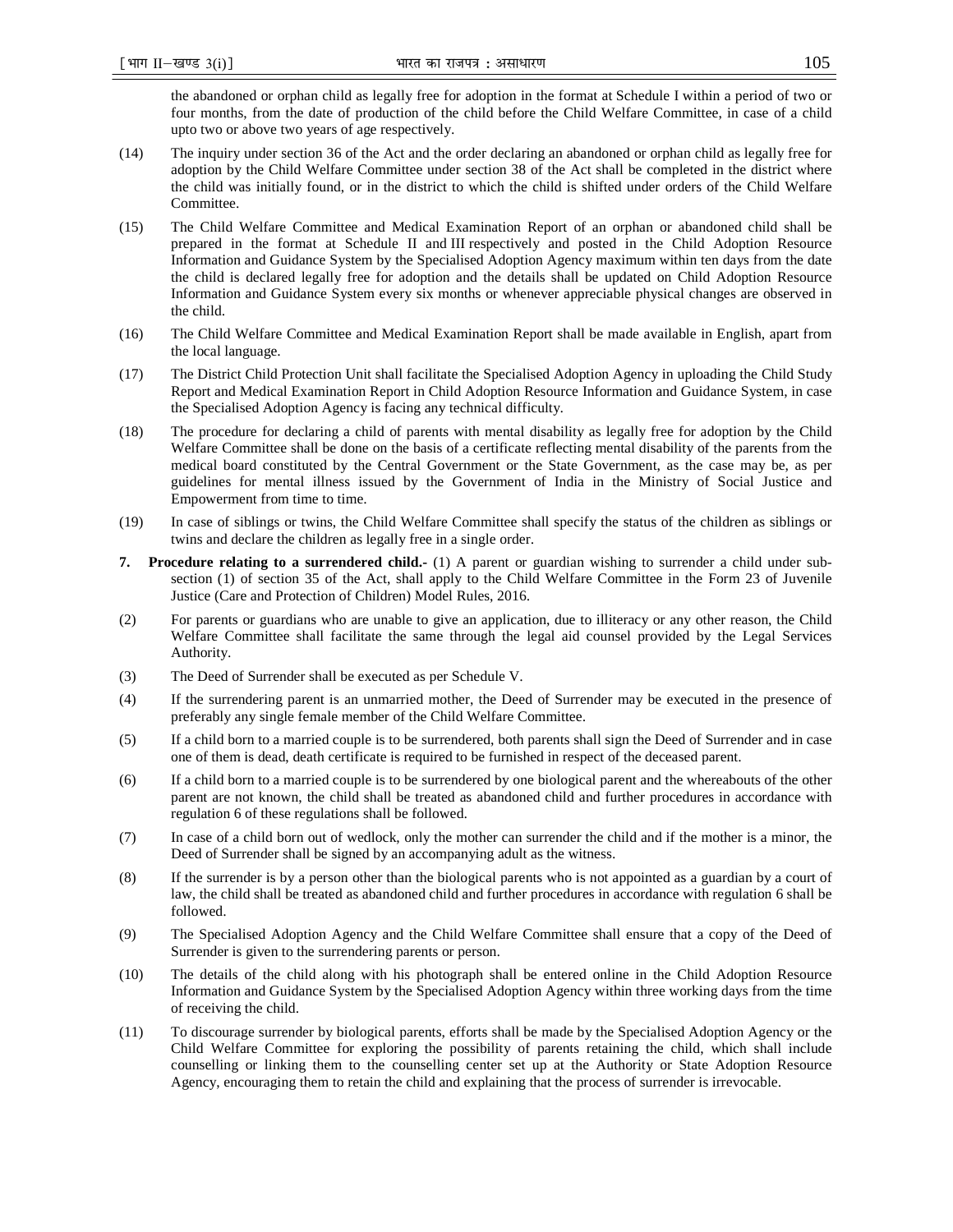| 106  | THE GAZETTE OF INDIA: EXTRAORDINARY                                                                                                                                                                                                                                                                                                                                                                                                                                                                                                 | [PART II-SEC. $3(i)$ ] |
|------|-------------------------------------------------------------------------------------------------------------------------------------------------------------------------------------------------------------------------------------------------------------------------------------------------------------------------------------------------------------------------------------------------------------------------------------------------------------------------------------------------------------------------------------|------------------------|
| (12) | The Specialised Adoption Agency and the Child Welfare Committee shall ensure that the surrendering parents<br>or the legal guardian is made aware that they can reclaim the surrendered child only within a period of sixty<br>days from the date of surrender.                                                                                                                                                                                                                                                                     |                        |
| (13) | Due regard shall be given to the privacy of the surrendering parents and the surrendered child by the authorities<br>and agencies involved in the process.                                                                                                                                                                                                                                                                                                                                                                          |                        |
| (14) | No public notice or advertisement shall be issued in the case of a surrendered child.                                                                                                                                                                                                                                                                                                                                                                                                                                               |                        |
| (15) | In case the surrendering biological parent has not claimed back the child during the reconsideration period, the<br>same shall be intimated by the Specialised Adoption Agency to the Child Welfare Committee on completion of<br>sixty days from the date of surrender.                                                                                                                                                                                                                                                            |                        |
| (16) | The reconsideration period for the biological parents is specified in sub-section (3) of section 35 of the Act and<br>no further notice shall be issued to the surrendering parents.                                                                                                                                                                                                                                                                                                                                                |                        |
| (17) | The Child Welfare Committee shall issue an order signed by at least three members declaring the surrendered<br>child as legally free for adoption after the expiry of sixty days from the date of surrender, in the format<br>at Schedule I.                                                                                                                                                                                                                                                                                        |                        |
| (18) | The Child Study Report and Medical Examination Report of the surrendered child shall be prepared and posted<br>in the Child Adoption Resource Information and Guidance System by the Specialised Adoption Agency, within<br>ten days from the date the child is declared legally free for adoption, in the format at Schedule II and Schedule<br>III of these Regulations respectively.                                                                                                                                             |                        |
| (19) | The Child Study Report and Medical Examination Report shall be made available in English (apart from the<br>local language) and the District Child Protection Unit shall facilitate the Specialised Adoption Agency in<br>uploading the Child Study Report and Medical Examination Report in Child Adoption Resource Information<br>and Guidance System, in case the Specialised Adoption Agency is facing any technical difficulty.                                                                                                |                        |
| (20) | Strict confidentiality shall be maintained in cases of all documents pertaining to biological parents in all<br>circumstances unless the surrendering parents have expressed their willingness for divulging the same.                                                                                                                                                                                                                                                                                                              |                        |
| (21) | The surrender of a child by an unwed mother before a single woman member of the Child Welfare Committee<br>shall be considered as surrender of the child before the Committee as envisaged under section 35 of the Act, and<br>her right to privacy has to be protected.                                                                                                                                                                                                                                                            |                        |
| (22) | The surrender of a child before Child Welfare Committee shall be in camera.                                                                                                                                                                                                                                                                                                                                                                                                                                                         |                        |
| (23) | The surrender of child or children by the biological parents for adoption by the step-parent shall be before the<br>Child Welfare Committee, for adoption, on the ground of emotional and social factors as envisaged under sub-<br>section (1) of section 35 of the Act, in the format given at Schedule XXI.                                                                                                                                                                                                                      |                        |
| 8.   | Availability of child for adoption. As soon as a child is declared legally free for adoption by the Child<br>Welfare Committee, such child shall be allowed to be given in adoption to a resident Indian or non-resident<br>Indian parents:                                                                                                                                                                                                                                                                                         |                        |
|      | Provided that such child shall be allowed to be given in inter-country adoption.                                                                                                                                                                                                                                                                                                                                                                                                                                                    |                        |
|      | after sixty days, if the child is below five years of age;<br>(a)                                                                                                                                                                                                                                                                                                                                                                                                                                                                   |                        |
|      | (b)<br>after thirty days, if the child is above five years of age or is a sibling;                                                                                                                                                                                                                                                                                                                                                                                                                                                  |                        |
|      | (c)<br>after fifteen days, if the child has any mental illness or physical disability as listed in Schedule XVIII.                                                                                                                                                                                                                                                                                                                                                                                                                  |                        |
|      | <b>Explanation.</b> For the purposes of this regulation, it is clarified that the time limits specified in the proviso shall<br>be calculated from the date, the certificate issued by the Child Welfare Committee declaring the child as legally<br>free for adoption, is uploaded in Child Adoption Resource Information and Guidance System.                                                                                                                                                                                     |                        |
|      | <b>CHAPTER III</b>                                                                                                                                                                                                                                                                                                                                                                                                                                                                                                                  |                        |
|      | ADOPTION PROCEDURE FOR RESIDENT INDIANS                                                                                                                                                                                                                                                                                                                                                                                                                                                                                             |                        |
| 9.   | Registration and home study of the prospective adoptive parents.- (1) The Indian prospective adoptive<br>parents irrespective of their religion, if interested to adopt an orphan or abandoned or surrendered child, shall<br>apply for the same to Specialised Adoption Agencies through Child Adoption Resource Information and<br>Guidance System by filling up the online application form, as provided in Schedule VI, and uploading the<br>relevant documents thereby registering themselves as prospective adoptive parents. |                        |
| (2)  | The prospective adoptive parents shall opt for desired State or States by giving option for those particular States<br>at the time of registration.                                                                                                                                                                                                                                                                                                                                                                                 |                        |
| (3)  | Registration on Child Adoption Resource Information and Guidance System would be a deemed registration in<br>all Specialised Adoption Agencies of the State or States they have opted for.                                                                                                                                                                                                                                                                                                                                          |                        |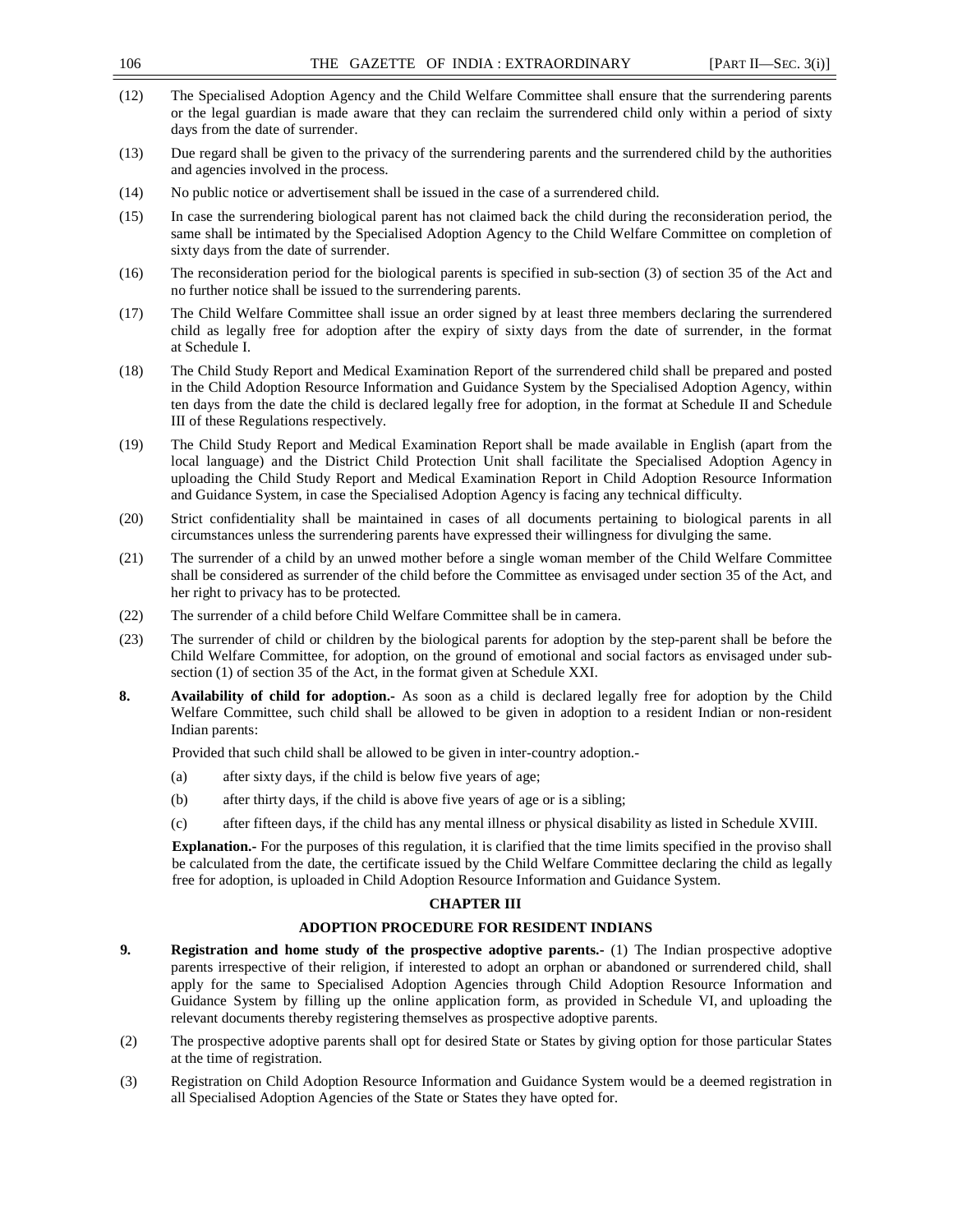- (4) The registration number of prospective adoptive parents shall be available with all the Specialised Adoption Agencies in those State or States, as the case may be.
- (5) The registration shall be complete and confirmed to the prospective adoptive parents immediately on receipt of the completed application form and requisite documents on Child Adoption Resource Information and Guidance System:

Provided that the documents shall be uploaded within a period of thirty days from the date of registration failing which the prospective adoptive parents have to register afresh.

- (6) The prospective adoptive parents shall get their registration number from the acknowledgement slip and use it for viewing the progress of their application.
- (7) The prospective adoptive parents shall select a Specialised Adoption Agency nearest to their residence for Home Study Report in their State of habitual residence.
- (8) The Home Study Report of the prospective adoptive parents shall be prepared through the social worker of selected Specialised Adoption Agency and in case they are unable to conduct Home Study Report within stipulated time, they shall take the assistance of a social worker from a panel maintained by the State Adoption Resource Agency or District Child Protection Unit, as the case may be.
- (9) The Specialised Adoption Agency or the empanelled social worker of the State Adoption Resource Agency or District Child Protection Unit shall counsel the prospective adoptive parents during the home study.
- (10) The Home Study Report shall be completed in the format given in Schedule VII, within thirty days from the date of submission of requisite documents and shall be shared with the prospective adoptive parents immediately, thereafter.
- (11) The Home Study Report shall be posted in the Child Adoption Resource Information and Guidance System by the Specialised Adoption Agency as soon as it is complete.
- (12) The Home Study Report shall remain valid for three years and shall be the basis for adoption of a child by the prospective adoptive parents from anywhere in the country.
- (13) The prospective adoptive parents shall be declared eligible and suitable by the Specialised Adoption Agency based upon the Home Study Report and supporting documents and in case any prospective adoptive parent is not declared eligible or suitable, the reasons for the same shall be recorded in the Child Adoption Resource Information and Guidance System.
- (14) The prospective adoptive parents may appeal against the decision of rejection to the Authority as provided regulation 59.
- (15) The appeal referred to in sub-regulation (14) shall be disposed of within a period of fifteen days and the decision of the Authority in this regard shall be binding.
- (16) The District Child Protection Unit shall facilitate online registration of application of prospective adoptive parents, uploading of their documents and also for addressing technical difficulties faced by the Specialised Adoption Agencies.
- (17) The adoption of a child by the prospective adoptive parents, after completion of their registration and Home Study Report, shall depend upon the availability of a suitable child.
- **10. Referral of a child from a Specialised Adoption Agency through Child Adoption Resource Information and Guidance System to prospective adoptive parents.-** (1) The seniority of the prospective adoptive parents for child referral shall be from the date of uploading of documents and completion of registration process in Child Adoption Resource Information and Guidance System.
- (2) On the basis of seniority, the prospective adoptive parents shall be referred online profile of three children which will include the photographs, Child Study Report and Medical Examination Report, in their preference category, if any, from one or more Specialised Adoption Agencies through the Child Adoption Resource Information and Guidance System in one or more referrals.
- (3) After viewing the profile of the child or children, the prospective adoptive parents may reserve one child within a period of forty-eight hours for possible adoption and the rest of the children would be released by Child Adoption Resource Information and Guidance System for other prospective adoptive parents in the waiting list.
- (4) The Specialised Adoption Agency shall get the details of the prospective adoptive parents through the Child Adoption Resource Information and Guidance System for fixing an appointment with the prospective adoptive parents for matching, to assess the suitability of the prospective adoptive parents by an Adoption Committee as defined in sub-regulation (2) of regulation 2 and the Adoption Committee shall prepare the minutes of the meeting as per format provided in Schedule XXVII.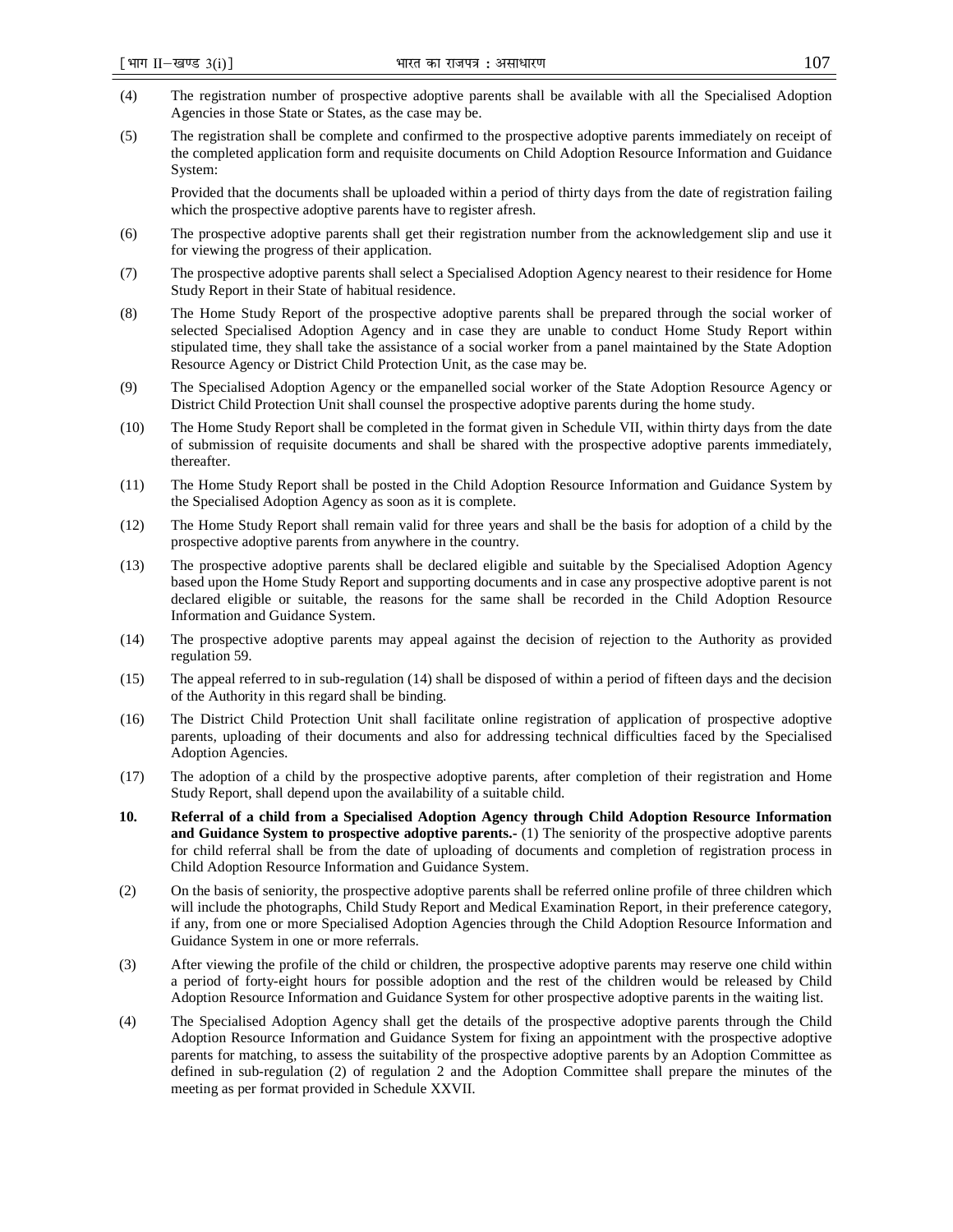| 108  | THE GAZETTE OF INDIA: EXTRAORDINARY<br>[PART II-SEC. $3(i)$ ]                                                                                                                                                                                                                                                                                                                                                                                                                                                                                    |
|------|--------------------------------------------------------------------------------------------------------------------------------------------------------------------------------------------------------------------------------------------------------------------------------------------------------------------------------------------------------------------------------------------------------------------------------------------------------------------------------------------------------------------------------------------------|
| (5)  | The quorum of the Adoption Committee shall be two members and the quorum of the Adoption Committee in<br>case of adoption from a Child Care Institution shall be three members, while the presence of one official from<br>the District Child Protection Unit would be mandatory.                                                                                                                                                                                                                                                                |
| (6)  | The Specialised Adoption Agency shall also organise a meeting of the prospective adoptive parents with the<br>child.                                                                                                                                                                                                                                                                                                                                                                                                                             |
| (7)  | The entire process of matching shall be completed within a maximum period of twenty days from the date of<br>reserving the child.                                                                                                                                                                                                                                                                                                                                                                                                                |
| (8)  | The Specialised Adoption Agency shall counsel the prospective adoptive parents when they visit the agency for<br>matching.                                                                                                                                                                                                                                                                                                                                                                                                                       |
| (9)  | While accepting the child, the prospective adoptive parents shall sign the Child Study Report and Medical<br>Examination Report which may be downloaded from the Child Adoption Resource Information and Guidance<br>System, in the presence of the social worker or chief functionary of the Specialised Adoption Agency and the<br>Specialised Adoption Agency shall record the acceptance by the prospective adoptive parents in the Child<br>Adoption Resource Information and Guidance System.                                              |
| (10) | In case the prospective adoptive parents are not selected for the child by the Adoption Committee, the reason for<br>non-selection of the prospective adoptive parents shall be recorded in the Child Adoption Resource Information<br>and Guidance System.                                                                                                                                                                                                                                                                                      |
| (11) | If grounds of rejection are found to be due to systemic error or on non-justifiable reasons, seniority of the<br>prospective adoptive parents shall be retained.                                                                                                                                                                                                                                                                                                                                                                                 |
| (12) | In case the prospective adoptive parents do not accept the reserved child or the Adoption Committee does not<br>find the prospective adoptive parents suitable, then the prospective adoptive parents shall be relegated to the<br>bottom of the seniority list, as on that date, who may avail a fresh chance when the seniority becomes due and<br>the same procedure shall be followed in the subsequent chances.                                                                                                                             |
| (13) | In all cases referred to in sub-regulations (12), the reasons for not considering the child have to be clearly stated<br>in Child Adoption Resource Information and Guidance System.                                                                                                                                                                                                                                                                                                                                                             |
| (14) | The registration of prospective adoptive parents shall continue till child adoption, with revalidation of the Home<br>Study Report in every three years.                                                                                                                                                                                                                                                                                                                                                                                         |
| (15) | The prospective adoptive parents may also get the Medical Examination Report of the child reviewed by a<br>medical practitioner of their choice before giving their acceptance for adoption of the child.                                                                                                                                                                                                                                                                                                                                        |
| 11.  | <b>Pre-adoption foster care.-</b> (1) The child shall be taken in pre-adoption foster care by the prospective adoptive<br>parents within ten days from the date of matching, after signing the pre-adoption foster care undertaking in the<br>format provided in Schedule VIII.                                                                                                                                                                                                                                                                  |
| (2)  | The prospective adoptive parents shall provide original documents or notarized copy of the documents to the<br>Specialised Adoption Agency as specified in Schedule IX.                                                                                                                                                                                                                                                                                                                                                                          |
| 12.  | Legal procedure.- (1) The Specialised Adoption Agency shall file an application in the court concerned, having<br>jurisdiction over the place where the Specialised Adoption Agency is located, with relevant documents in<br>original as specified in Schedule IX within ten working days from the date of matching of the child with the<br>prospective adoptive parents and in case of inter-country adoption, from the date of receiving No Objection<br>Certificate from the Authority, for obtaining the adoption order from court.        |
| (2)  | The Specialised Adoption Agency shall file an application in the given format as per Schedule XXVIII or<br>XXIX, as applicable.                                                                                                                                                                                                                                                                                                                                                                                                                  |
| (3)  | In case the child is from a Child Care Institution, which is not a Specialised Adoption Agency and is located in<br>another district, the Specialised Adoption Agency shall file the application in the court concerned, in the district<br>where the child or the Specialised Adoption Agency is located and in such a case, the Child Care Institution will<br>be a co-petitioner along with the Specialised Adoption Agency and the Child Care Institution shall render<br>necessary assistance to the Specialised Adoption Agency concerned. |
| (4)  | In case of siblings or twins, the Specialised Adoption Agency shall file single application in the court.                                                                                                                                                                                                                                                                                                                                                                                                                                        |
| (5)  | Since an adoption case is non-adversarial in nature, the Specialised Adoption Agency shall not make any<br>opposite party or respondent in the adoption application.                                                                                                                                                                                                                                                                                                                                                                             |
| (6)  | The court shall hold the adoption proceeding in-camera and dispose of the case within a period of two months<br>from the date of filing of the adoption application by the Specialised Adoption Agency, as provided under sub-<br>section $(2)$ of section 61 of the Act.                                                                                                                                                                                                                                                                        |
| (7)  | The adoptive parents shall not be asked in the adoption order to execute any bond or make investment in the<br>name of the child, considering the fact that their psycho-social profile and financial status have already been<br>ascertained from the Home Study Report and other supporting documents.                                                                                                                                                                                                                                         |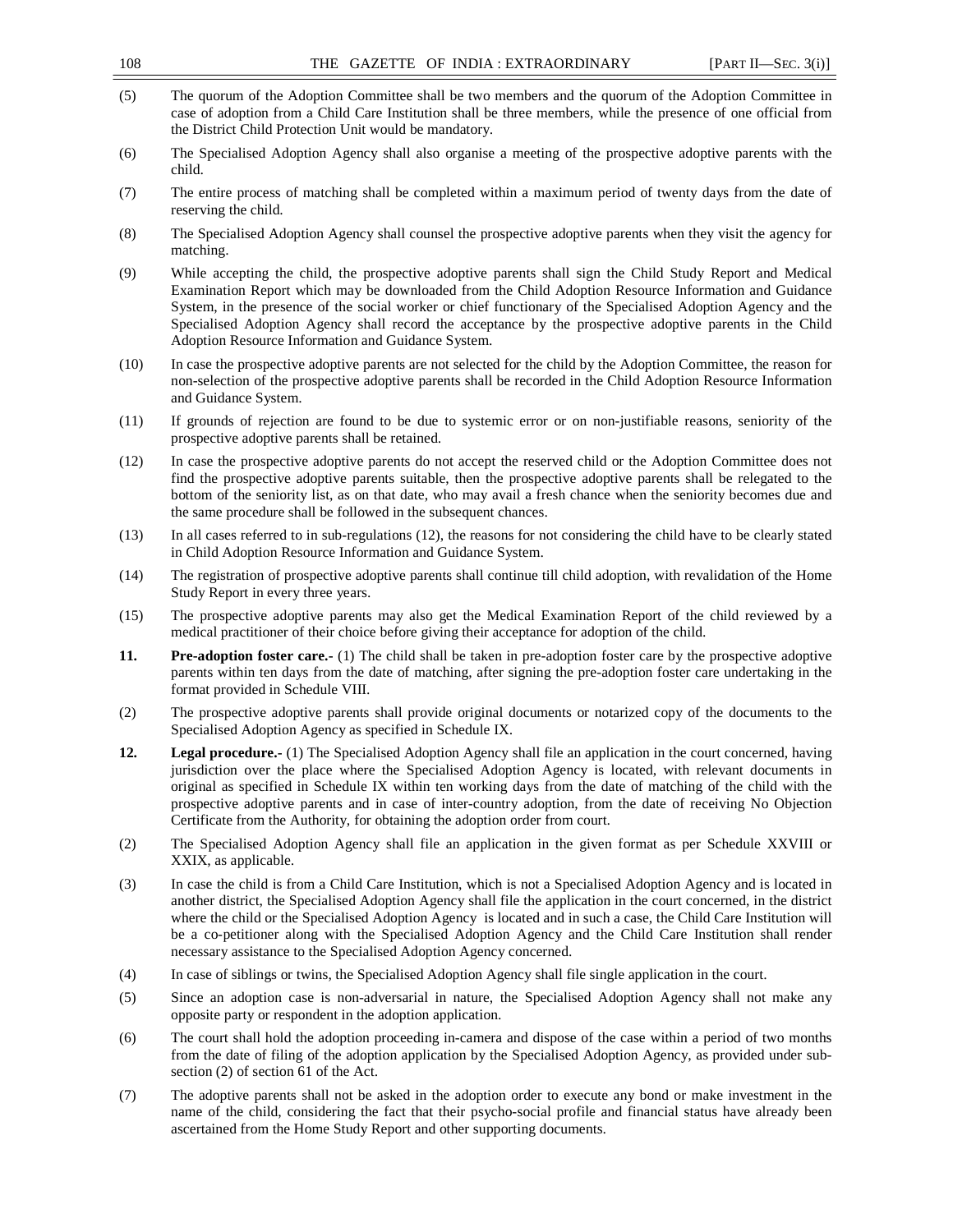- (8) The Specialised Adoption Agency shall obtain a certified copy of the adoption order from the court and shall forward it to the prospective adoptive parents within ten days and it shall also post a copy of the order and update the relevant entries in the Child Adoption Resource Information and Guidance System.
- (9) Registration of an adoption deed shall not be mandatory as per the Act.
- (10) The Specialised Adoption Agency shall apply to the birth certificate issuing authority for obtaining the birth certificate of the child within three working days from the date of issuance of adoption order, with the name of adoptive parents as parents, and date of birth as recorded in the adoption order and the same shall be issued by the issuing authority within five working days from the date of receipt of the application.
- (11) The Specialised Adoption Agency shall submit an affidavit to the court while filing a petition as provided in Schedule XXIII.
- **13. Follow-up of progress of adopted child.-** (1) The Specialised Adoption Agency which has prepared the Home Study Report, shall prepare the post-adoption follow-up report on six monthly basis for two years from the date of pre-adoption foster placement with the prospective adoptive parents, in the format as provided in Schedule XII and upload the same in Child Adoption Resource Information and Guidance System along with photographs of the child.
- (2) In case the adoptive parents relocate, they shall inform the agency which has conducted their home study and the District Child Protection Unit of the district where they relocate.
- (3) The District Child Protection Unit of the district of the current residence shall prepare the post-adoption followup report and upload the same in Child Adoption Resource Information and Guidance System.
- (4) The Specialised Adoption Agency or the District Child Protection Unit as the case may be, shall arrange for counselling the adoptive parents and adoptee by social worker or link them to the counseling center set up at the Authority or State Agency, whenever required.
- (5) In case the child is having adjustment problem with the adoptive parents, the Specialised Adoption Agency shall arrange the required counseling for such adoptive parents and adoptees or link them to the counseling center set up at the Authority or State Agency, wherever required.
- (6) In case of disruption in in-country adoption.-
	- (a) at the stage of pre-adoption foster care before filing a petition, the child shall be taken back by the Specialised Adoption Agency concerned with information to District Child Protection Unit;
	- (b) at the stage of pre-adoption foster-care after the petition has been filed in the court, the child shall be taken back by the Specialised Adoption Agency and adoption application shall be withdrawn from the court concerned with intimation to District Child Protection Unit;
	- (c) where the child has been taken to another State during the adoption process, the repatriation of the child shall be coordinated by State Adoption Resource Agency in the State where the child is residing and the State of origin.
- (7) In case of dissolution, the application for annulment of adoption order shall be filed in the court which issued the adoption order.
- (8) After disruption or dissolution of adoption, as the case may be, the status of the child shall be updated as legally free for adoption in Child Adoption Resource Information and Guidance System by the Specialised Adoption Agency.

# **CHAPTER IV**

# **ADOPTION PROCEDURE FOR NON-RESIDENT INDIAN, OVERSEAS CITIZEN OF INDIA AND FOREIGN PROSPECTIVE ADOPTIVE PARENTS**

- **14. Non-Resident Indian to be treated at par with resident Indian.-** Non-resident Indian prospective adoptive parents shall be treated at par with Indians living in India in terms of priority for adoption of Indian orphan, abandoned or surrendered children.
- **15. Registration and Home Study Report for prospective adoptive parents for inter-country adoption.-** (1) Any Non-Resident Indian, Overseas Citizen of India or foreign prospective adoptive parents, living in a country which is a signatory to the Hague Adoption Convention and wishing to adopt an Indian child, can approach the Authorised Foreign Adoption Agency or the Central Authority concerned, as the case may be, for preparation of their Home Study Report and for their registration in Child Adoption Resource Information and Guidance System.
- (2) In case, there is no Authorised Foreign Adoption Agency or Central Authority in their country of habitual residence, then the prospective adoptive parents shall approach the Government department or Indian diplomatic mission concerned in that country for the purpose.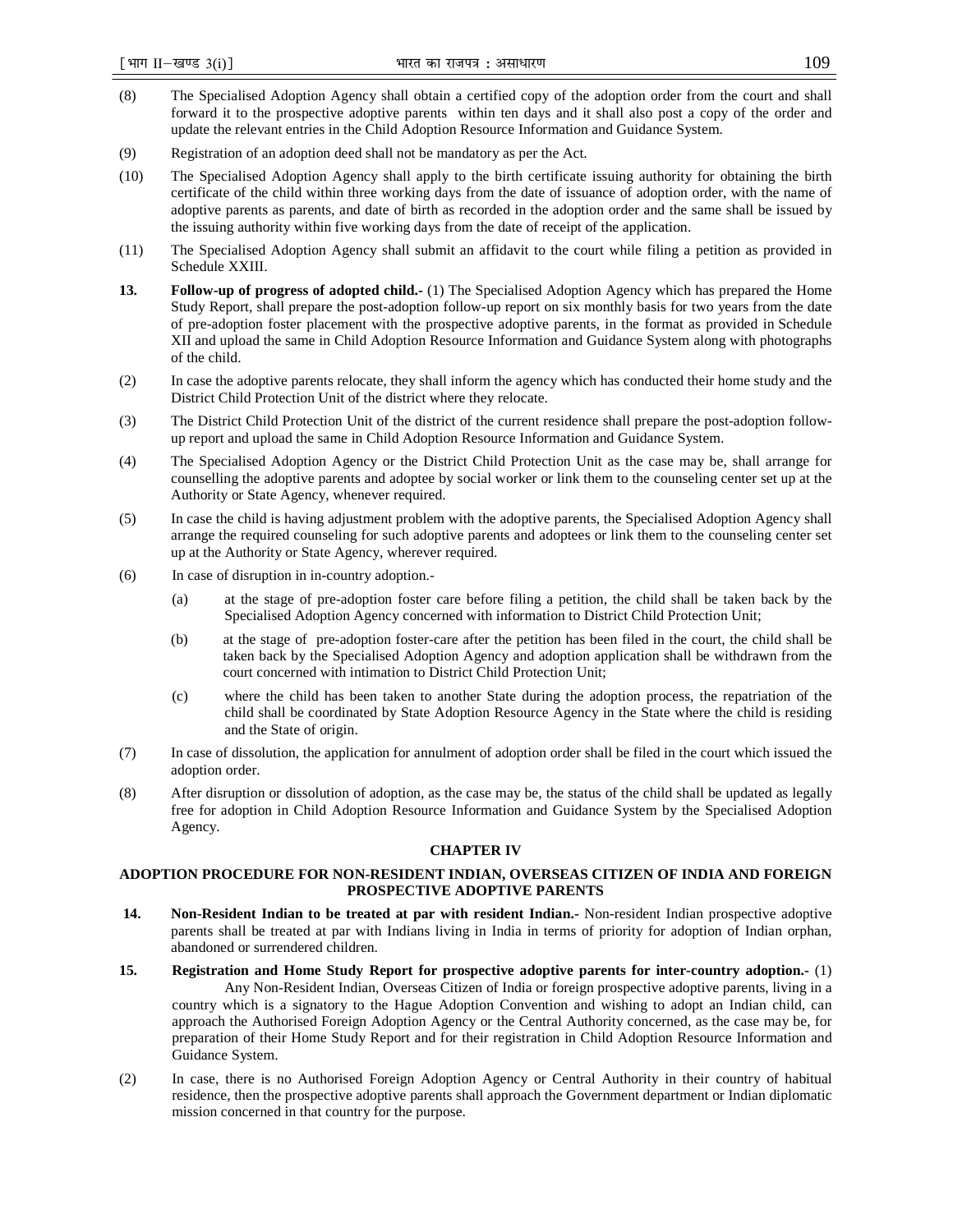| 110  | THE GAZETTE OF INDIA: EXTRAORDINARY<br>[PART II-SEC. $3(i)$ ]                                                                                                                                                                                                                                                                                                                                                                                                                                                                                                                                                                                     |
|------|---------------------------------------------------------------------------------------------------------------------------------------------------------------------------------------------------------------------------------------------------------------------------------------------------------------------------------------------------------------------------------------------------------------------------------------------------------------------------------------------------------------------------------------------------------------------------------------------------------------------------------------------------|
| (3)  | The Authorised Foreign Adoption Agency or Central Authority or the Government department or the Indian<br>diplomatic mission concerned, as the case may be, on ascertaining the eligibility of the prospective adoptive<br>parents for adopting a child, shall get their Home Study Report completed and register their application in Child<br>Adoption Resource Information and Guidance System in the format along with the required documents as<br>specified in Schedule VI.                                                                                                                                                                 |
| (4)  | The seniority of the prospective adoptive parents shall be counted from the date of their registration and<br>uploading of requisite documents in the Child Adoption Resource Information and Guidance System.                                                                                                                                                                                                                                                                                                                                                                                                                                    |
| (5)  | The Home Study Report and other documents of the prospective adoptive parents, referred to in this Chapter,<br>shall be scrutinised at the Authority in order to determine their eligibility and suitability and be forwarded to the<br>Specialised Adoption Agency where children legally free for adoption are available.                                                                                                                                                                                                                                                                                                                       |
| (6)  | The profiles of two children, in one or two referral(s), shall be forwarded by Child Adoption Resource<br>Information and Guidance System to the Authorised Foreign Adoption Agency or Central Authority or<br>Government department or Indian diplomatic mission, as the case may be, which may further forward such<br>profiles to the prospective adoptive parents concerned as per local rules and in case of a foreigner or Overseas<br>Citizen of India, the profiles of children shall be referred to the prospective adoptive parents.                                                                                                    |
| (7)  | The prospective adoptive parents may reserve one of the referred children within ninety-six hours and the<br>profile of the other child shall stand automatically withdrawn.                                                                                                                                                                                                                                                                                                                                                                                                                                                                      |
| (8)  | In case the prospective adoptive parents fail to reserve any of the children within ninety-six hours, then the<br>profiles of both the children shall stand automatically withdrawn.                                                                                                                                                                                                                                                                                                                                                                                                                                                              |
| (9)  | Preference of the prospective adoptive parents shall be taken into consideration when sending referrals to them.                                                                                                                                                                                                                                                                                                                                                                                                                                                                                                                                  |
| (10) | If the prospective adoptive parents reserve one of the children shown, they shall accept the child by signing the<br>Child Study Report and Medical Examination Report of the child within thirty days from the date of reservation.                                                                                                                                                                                                                                                                                                                                                                                                              |
| (11) | The Child Study Report, Medical Examination Report and photograph of the child, in original, shall be sent by<br>the Specialised Adoption Agency to the Authorised Foreign Adoption Agency or Central Authority or the Indian<br>diplomatic mission concerned.                                                                                                                                                                                                                                                                                                                                                                                    |
| (12) | In case the prospective adoptive parents fail to accept the reserved child within thirty days, then the profile of<br>the child shall stand withdrawn by the Child Adoption Resource Information and Guidance System and the<br>seniority of the prospective adoptive parents shall be relegated to the bottom of the list; and shall be given<br>another opportunity to reserve and accept a child when their turn becomes due, provided that their Home Study<br>Report remains valid.                                                                                                                                                          |
| (13) | If the prospective adoptive parents desire to visit the Specialised Adoption Agency to see the child in person,<br>before accepting him for adoption, such visit may be made after their adoption application is approved by the<br>Authority and the prospective adoptive parents may also get the Medical Examination Report of the child<br>reviewed by a medical practitioner of their choice.                                                                                                                                                                                                                                                |
| (14) | The Authorised Foreign Adoption Agency shall forward the original documents of the prospective adoptive<br>parents, as specified in Schedule IX, to the Specialised Adoption Agency concerned for their scrutiny.                                                                                                                                                                                                                                                                                                                                                                                                                                 |
| (15) | All documents forming part of the Home Study Report shall be notarised and the signature of the notary is to be<br>apostilled by competent authority of the receiving country in cases of Hague Adoption Convention ratified<br>countries, however the documents originating from India shall be self-attested.                                                                                                                                                                                                                                                                                                                                   |
| (16) | If the documents are in any language other than English, then the originals must be accompanied by translations<br>in English, duly attested by the agency or authority in the country of residence of the prospective adoptive<br>parents designated for the purpose of attestation or apostille.                                                                                                                                                                                                                                                                                                                                                |
| 16.  | No Objection Certificate of Authority and pre-adoption foster care.-(1)<br>The Authority shall issue No<br>Objection Certificate in favour of the proposed adoption in the format at Schedule X, within ten days from the<br>date of receipt of the acceptance of the child by the prospective adoptive parents and letter of approval or<br>permission of the receiving country as per Article 5 and Article 17 of the Hague Adoption Convention,<br>wherever applicable; and a copy of the No Objection Certificate shall also be endorsed to all concerned and<br>posted in Child Adoption Resource Information and Guidance System forthwith. |
| (2)  | The prospective adoptive parents may take the child in pre-adoption foster care for a temporary period within<br>India after issuance of No Objection Certificate by the Authority while the court order is pending, by furnishing<br>an undertaking to the Specialised Adoption Agency in the format at Schedule VIII.                                                                                                                                                                                                                                                                                                                           |
| (3)  | The prospective adoptive parents shall receive final custody of the child from the Specialised Adoption Agency<br>as soon as the passport and visa are issued to the child after issue of adoption order from the competent court.                                                                                                                                                                                                                                                                                                                                                                                                                |
| 17.  | <b>Legal Procedure.</b> (1)<br>The legal procedure as provided in regulation 12 shall, <i>mutatis mutandis</i> be followed<br>in cases of inter-country adoption under this Chapter.                                                                                                                                                                                                                                                                                                                                                                                                                                                              |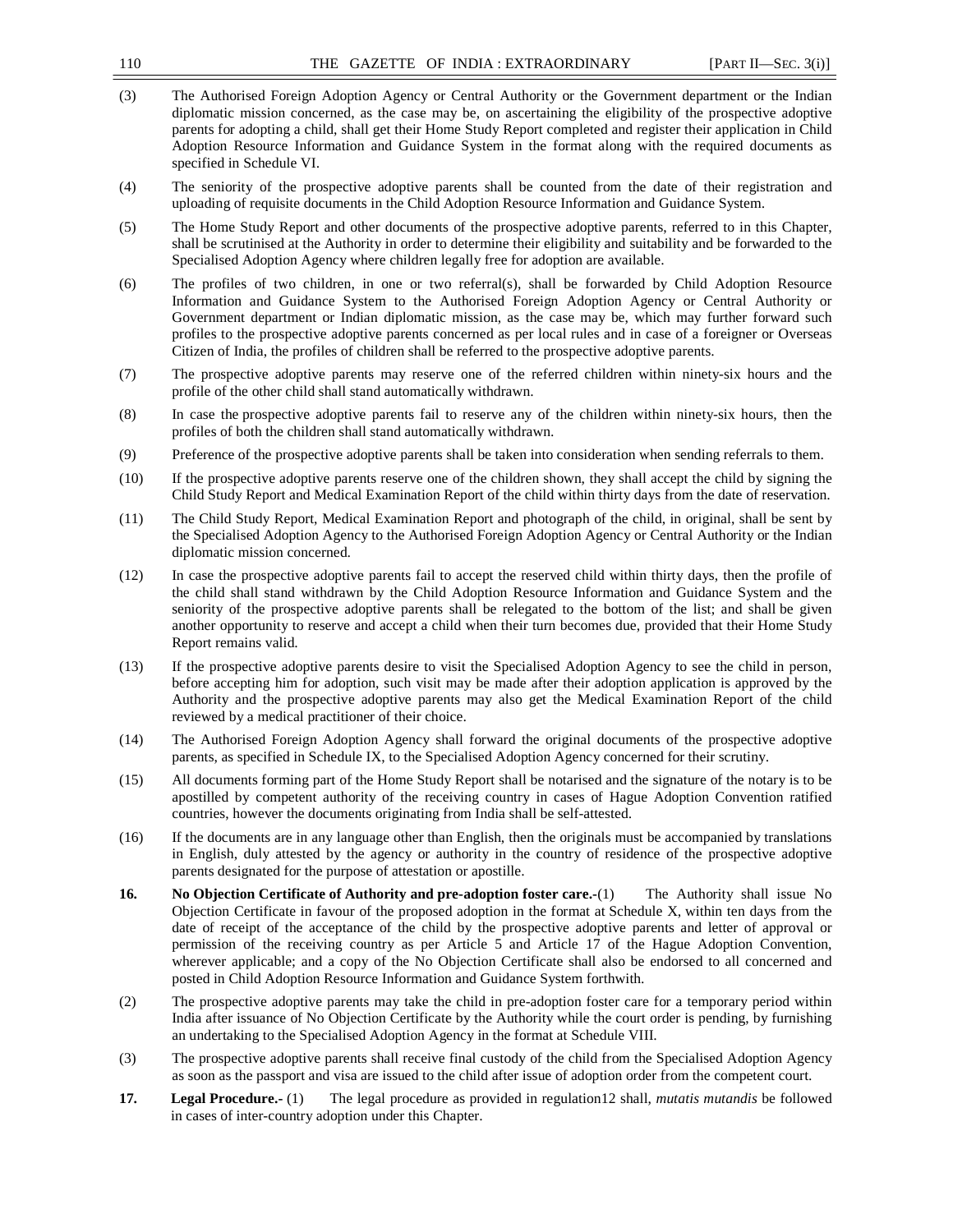- (2) In cases of the prospective adoptive parents habitually residing abroad and wanting the Specialised Adoption Agency to represent on their behalf as well, the application shall also be accompanied by a Power of Attorney in favour of the social worker or adoption in-charge of the Specialised Adoption Agency which is processing the case and such Power of Attorney shall authorise a social worker to handle the case on behalf of the prospective adoptive parents.
- **18. Passport and visa, intimation to immigration authorities, Conformity Certificate, Birth Certificate, etc.-**  (1) The Authority shall issue a Conformity Certificate under Article 23 of the Hague Adoption Convention in the format provided in Schedule XI within three working days from the date of availability of the adoption order in the Child Adoption Resource Information and Guidance System, in case the receiving country of the adopted child is a signatory to the Hague Adoption Convention.
- (2) The Authority shall inform the immigration authorities and the foreign regional registration office or the foreign registration office concerned, as the case may be, about confirmation of the adoption.
- (3) To obtain Indian passport for the adopted child, the Specialised Adoption Agency shall submit the application to the regional passport officer within three working days from the date of receipt of the adoption order.
- (4) The regional passport office shall issue passport for the adopted child within ten days from the date of receipt of application, in accordance with the circulars regarding issuance of passport to inter-country adopted children, issued by the Ministry of External Affairs of the Central Government from time to time.
- (5) The Specialised Adoption Agency shall approach the birth certificate issuing authority for obtaining birth certificate of the adopted child, with the name of adoptive parents, as parents, and date of birth as recorded in the adoption order within a period of three days of obtaining of the certified copy of the adoption order.
- (6) The adopted child shall be entitled to receive Overseas Citizen of India card, if found eligible.
- (7) The adoptive parent(s) shall come to India for taking the adopted child to their country within a period of two months from the date of adoption order.
- **19. Follow-up of progress of adopted child by Non-Resident Indian, Overseas Citizens of India and foreign prospective adoptive parents.-** (1) The Authorised Foreign Adoption Agency or the Central Authority or Indian diplomatic mission or Government department concerned, as the case may be, shall report the progress of the adopted child for two years from the date of arrival of the adopted child in the receiving country, on a quarterly basis during the first year and on six monthly basis in the second year, by uploading online in the Child Adoption Resource Information and Guidance System in the format provided in Schedule XII along with photographs of the child.
- (2) On the basis of the progress report or in course of post-adoption home visits, if an adjustment problem of an adoptee with the adoptive parents comes to the notice of the Authorised Foreign Adoption Agency or Central Authority or the Government department concerned in the receiving country, necessary counseling shall be arranged for the adoptive parents and for the adoptee, wherever applicable.
- (3) If it is found that the adoptee is unable to adjust in the adoptive family or that the continuance of the child in the adoptive family is not in the interest of the child, the Authorised Foreign Adoption Agency or Central Authority or the Government department in the receiving country or Indian diplomatic mission concerned, as the case may be, shall withdraw the child and provide necessary counseling and shall arrange for suitable alternate adoption or foster placement of the child in that country, in consultation with the Indian diplomatic mission and the Authority.
- (4) In case of disruption or dissolution of adoption, the child shall be entitled to receive care, protection and rehabilitation through the child protection services of that country and as per Hague Adoption Convention for the Hague Adoption Convention ratified countries.
- (5) The Authorised Foreign Adoption Agency or Central Authority or Government department concerned shall contact Indian diplomatic mission to render necessary help and facilitate the repatriation of the child, if required.
- (6) The Authorised Foreign Adoption Agency or Central Authority or Government department concerned, may organise annual get-together of Indian adoptees and their adoptive parents and forward a report of the event to the Authority and the Indian diplomatic missions shall facilitate such get-togethers.
- (7) The prospective adoptive parents shall furnish an undertaking to the effect that they would allow personal visits of the representative of Authorised Foreign Adoption Agency, the foreign Central Authority or Government department concerned, as the case may be, to ascertain the progress of the child with the adoptive parents or family at least for a period of two years from the date of arrival of the child in the receiving country.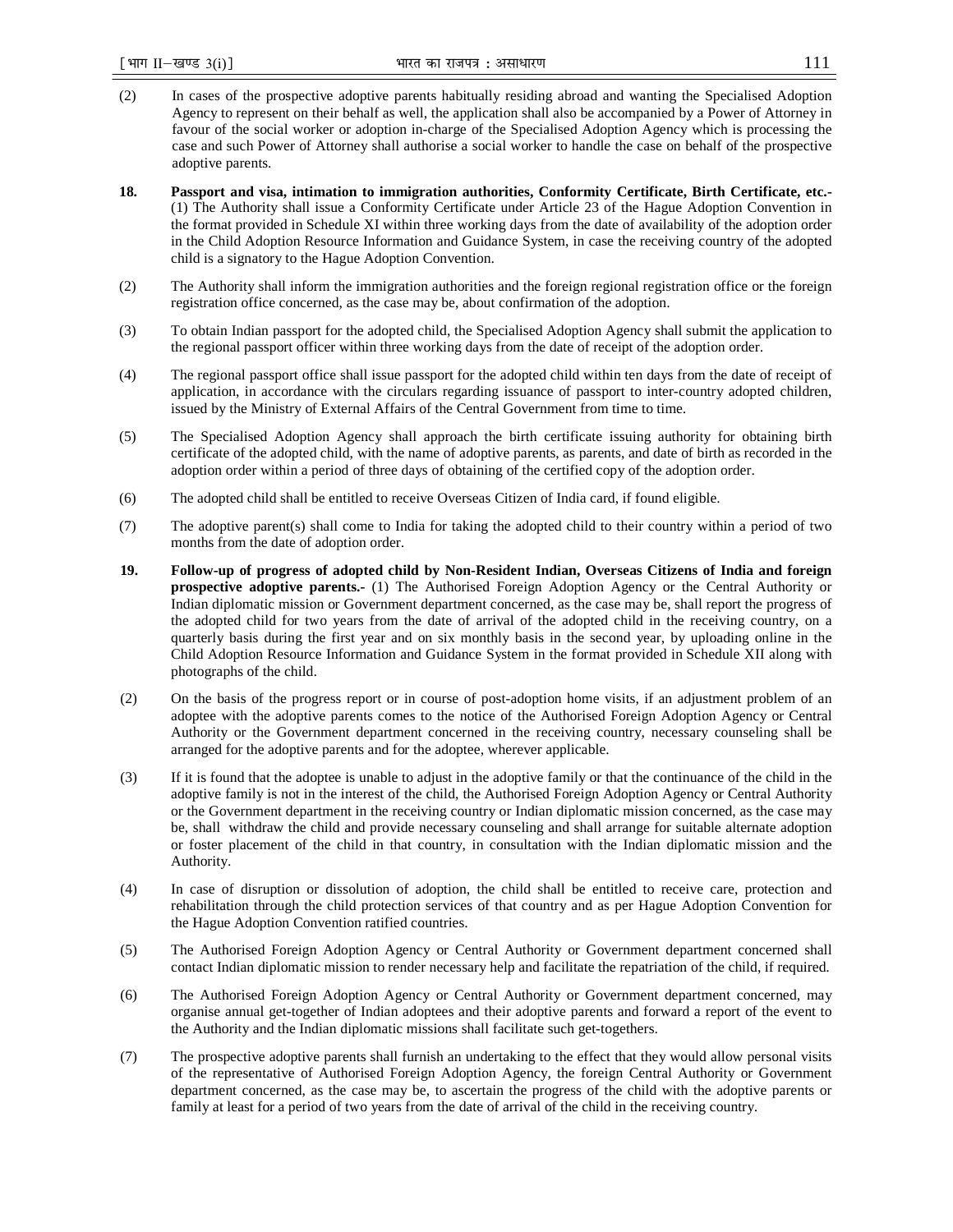| 112  | THE GAZETTE OF INDIA: EXTRAORDINARY                                                                                                                                                                                                                                                                                                                                                                                                                                                                              | [PART II-SEC. $3(i)$ ] |
|------|------------------------------------------------------------------------------------------------------------------------------------------------------------------------------------------------------------------------------------------------------------------------------------------------------------------------------------------------------------------------------------------------------------------------------------------------------------------------------------------------------------------|------------------------|
| 20.  | Adoption by Overseas Citizen of India or foreign national of Hague Adoption Convention ratified<br>countries living in India.- (1) An Overseas Citizen of India or foreign national, who is a citizen of a country<br>that has ratified the Hague Convention and is a habitual resident, shall apply for adoption online in prescribed<br>format as specified in Schedule VI along with the required documents specified therein by uploading in the<br>Child Adoption Resource Information and Guidance System. |                        |
| (2)  | On receipt of the application, along with the required documents duly notarised, except those documents<br>originating from India which may be self-attested, the Authority shall refer the case to a Specialised Adoption<br>Agency for preparing the Home Study Report in the format given at Schedule VII and the Specialised Adoption<br>Agency shall upload the Home Study Report in the Child Adoption Resource Information and Guidance System.                                                           |                        |
| (3)  | The prospective adoptive parents may reserve one of the referred children within forty-eight hours and the<br>procedures shall be followed as per the provisions of sub-regulations $(9)$ , $(10)$ , $(12)$ and $(13)$ of regulation 15<br>and regulations 16 to 19.                                                                                                                                                                                                                                             |                        |
| (4)  | The role of preparing Home Study Report and uploading progress report as required under these Regulations<br>shall be done by the Specialised Adoption Agency concerned.                                                                                                                                                                                                                                                                                                                                         |                        |
| (5)  | The Specialised Adoption Agency shall report the progress of the child on six monthly basis for a period of two<br>years from the date of pre-adoption foster care by uploading the details in the Child Adoption Resource<br>Information and Guidance System as per the format provided at Schedule XII along with photographs of the<br>child.                                                                                                                                                                 |                        |
| (6)  | If any adjustment problem of the adoptee with the adoptive parents comes to the notice of the Specialised<br>Adoption Agency through the progress report or in the course of post-adoption home visits, counselling shall be<br>arranged for the adoptive parents and the adoptee, wherever applicable.                                                                                                                                                                                                          |                        |
| (7)  | During the follow-up, if the Specialised Adoption Agency finds that the adoptee is unable to adjust in the<br>adoptive family or the continuance of the adoptee in the adoptive family is not in the best interests of the child,<br>the procedure as provided in sub-regulations $(5)$ , $(6)$ and $(7)$ of regulation 13 shall be followed.                                                                                                                                                                    |                        |
| (8)  | The diplomatic mission concerned shall also ensure that the adopted child acquires citizenship of the country of<br>his parents immediately after adoption decree and a copy of the passport of the child from the country of the<br>nationality of the prospective adoptive parents shall be forwarded to the Authority and the Specialised Adoption<br>Agency concerned.                                                                                                                                       |                        |
| (9)  | An Overseas Citizen of India or foreign prospective adoptive parents living in India, are required to give an<br>affidavit to the effect that they would allow personal visits of the representative by the Specialised Adoption<br>Agency or District Child Protection Unit or State Adoption Resource Agency, as the case may be, for a period of<br>at least two years from the date of adoption.                                                                                                             |                        |
| (10) | An Overseas Citizen of India or foreign prospective adoptive parents living in India, as the case may be, shall<br>give an undertaking to the effect that if they move out of India before completion of two years after adoption,<br>they shall inform to the Authority about their movement, furnish their new address, and continue to send their<br>post-adoption progress report to the Authority for the remaining period.                                                                                 |                        |
| 21.  | Adoption procedure in case of Overseas Citizen of India or foreign national of Hague Adoption<br><b>Convention ratified countries living in India.-</b> (1) If one of the prospective adoptive parents is foreigner and<br>other is an Indian, such case shall be treated at par with Indians living in India.                                                                                                                                                                                                   |                        |
| (2)  | If both the prospective adoptive parents are foreigner, such case shall be treated in accordance with the<br>provisions of regulation 20.                                                                                                                                                                                                                                                                                                                                                                        |                        |
| 22.  | Procedure for adoption of a child from a foreign country by Indian citizens.- (1) Necessary formalities for<br>adoption of a child from a foreign country by Indian citizens shall initially be completed in that country as per<br>their law and procedure.                                                                                                                                                                                                                                                     |                        |
| (2)  | On receiving Home Study Report of the prospective adoptive parents (including supporting documents), Child<br>Study Report and Medical Examination Report of the child, the Authority shall issue the approval, as required in<br>the cases of adoption of children coming to India as a receiving country under Articles 5 and 17 of the Hague<br>Adoption Convention.                                                                                                                                          |                        |
| (3)  | A child adopted abroad by the Indian citizens, having a foreign passport, and requiring the Indian visa to come<br>to India, shall apply for visa to the Indian mission in the country concerned, who may issue entry visa to the<br>child after checking all the relevant documents so as to ensure that the adoption has been done following the due<br>procedure.                                                                                                                                             |                        |
| (4)  | The immigration clearance for the child adopted abroad shall be obtained from the Central Government in the<br>Foreigners' Division, Ministry of Home Affairs, through the Indian diplomatic mission to that country.                                                                                                                                                                                                                                                                                            |                        |
|      |                                                                                                                                                                                                                                                                                                                                                                                                                                                                                                                  |                        |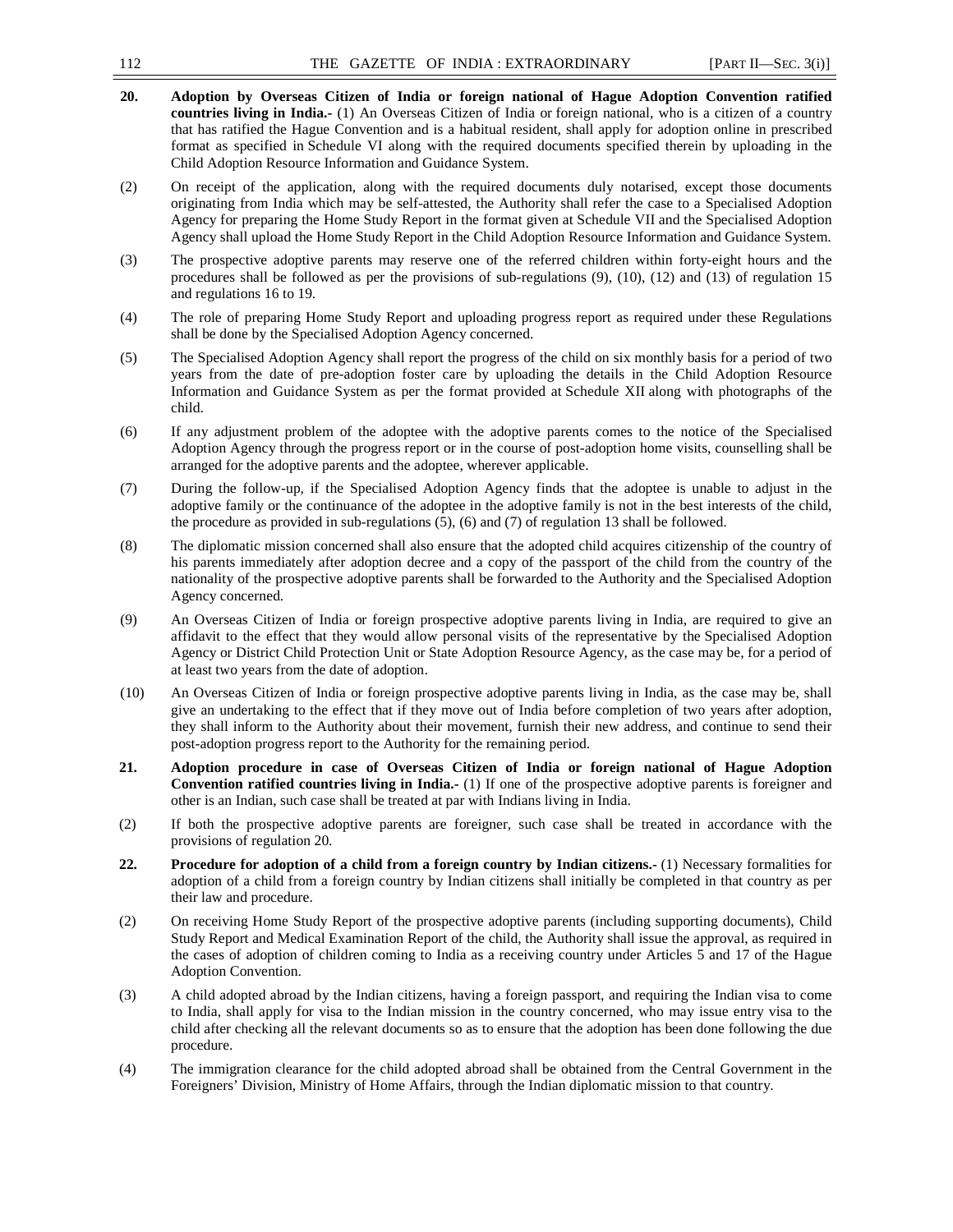### **CHAPTER V**

# **RECOGNITION, INSPECTION AND FUNCTION OF ADOPTION AGENCIES**

- **23. Recognition of Specialised Adoption Agency.-** (1) Any Child Care Institution, intending to be recognised as Specialised Adoption Agency to place children in in-country and inter-country adoption, shall submit application as per Schedule XXVI, along with the following documents to the State Government concerned, namely:-
	- (a) a copy of the registration certificate under the Societies Registration Act, 1860 (21 of 1860), the Indian Trusts Act, 1882 (2 of 1882) or any other corresponding law for the time being in force;
	- (b) a copy of its Memorandum of Association, rules, regulations and bye-laws;
	- (c) a copy of the registration certificate as Child Care Institution;
	- (d) a list of management committee or executive committee or board members showing that the majority of the members of such committee or board are Indian citizens;
	- (e) annual reports including audited accounts for the last three years;
	- (f) resolution by the agency supporting the decision for placing orphan, abandoned or surrendered children in adoption;
	- (g) undertaking of the chief functionary of the Child Care Institution in its letter head to abide by the relevant rules inforce in respective States and these Regulations;
	- (h) undertaking of the chief functionary of the Child Care Institution in its letter head to regularly update data on Child Adoption Resource Information and Guidance System and to have necessary facilities for the same;
	- (i) supporting documents indicating that the organisation has been engaged in child protection and welfare activities;
	- (j) list of children in the institution; and
	- (k) list of professional and child care staff.
- (2) The State Government shall issue a certificate of recognition to a Child Care Institution as a Specialised Adoption Agency within three months from the date of application, if the Child Care Institution is found fit to be considered as a Specialised Adoption Agency, based upon inspection conducted for the purpose.
- (3) If an organisation is not involved in institutional care but has the capacity and expertise to ensure quality noninstitutional care for infants and young children through trained foster care givers on their panel, the State Government may also recognise such organisation as a Specialised Adoption Agency.
- (4) The recognition to a Specialised Adoption Agency to place children both in in-country and inter-country adoption shall be for a period of five years, unless it is revoked earlier on the grounds as mentioned in regulation 25.
- **24.** Criteria and procedure for renewal of recognition of Specialised Adoption Agency.- (1) The State Government shall take into consideration the following factors before renewal of recognition of a Specialised Adoption Agency, namely:-
	- (a) whether the Specialised Adoption Agency has satisfactorily performed in adoption placement;
	- (b) whether it has regularly updated data on Child Adoption Resource Information and Guidance System and meeting the timelines specified for Specialised Adoption Agency in these Regulations;
	- (c) whether it has followed the provisions of these regulations as also instructions issued by the State Government, State Adoption Resource Agency and the Authority in handling matters related to adoption;
	- (d) whether it indulged in any malpractice;
	- (e) whether it made proper utilisation of the adoption fee; and
	- (f) whether it maintains the standards of child care as provided in Schedule XIII.
- (2) The Specialised Adoption Agency shall apply six months before the expiry of its recognition for renewal with the following documents and information, namely:-
	- (a) number of children restored to biological parents, relatives or guardians during the period of last recognition with details;
	- (b) number and details of children placed in in-country and inter-country adoption and details of postadoption follow-up thereof during the period of last recognition;
	- (c) details of year wise receipt of adoption fee and its utilisation during the period of last recognition;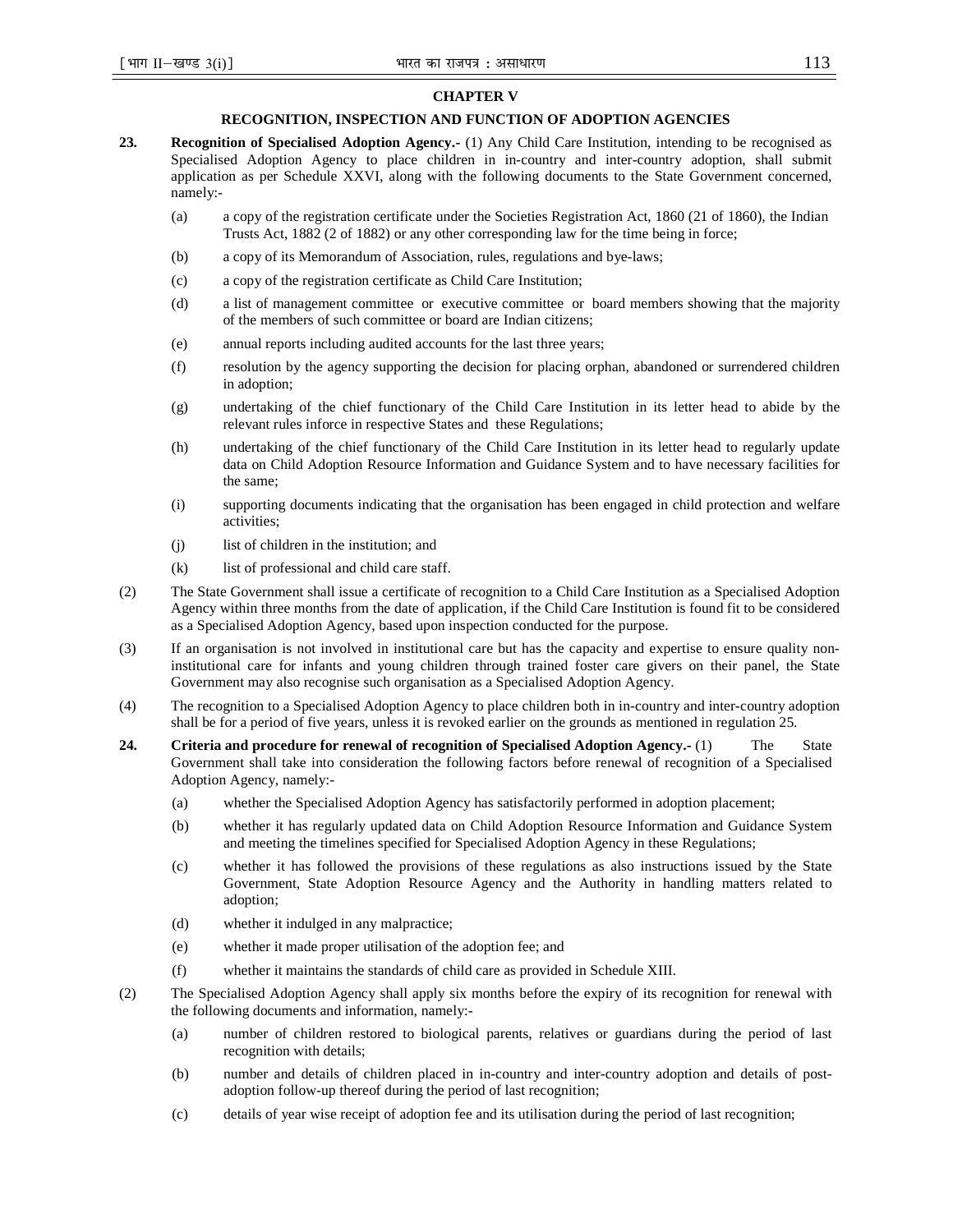- (d) an affidavit declaring that it has been regularly updating the data on Child Adoption Resource Information and Guidance System; and
- (e) an affidavit stating that it agrees to abide by these regulations as also the instructions issued by the State Government or State Adoption Resource Agency or the Authority from time to time.
- (3) The recognition to a Specialised Adoption Agency shall be renewed by the State Government before the expiry of existing recognition, for a period of five years, if the Specialised Adoption Agency is found fulfilling the eligibility factors specified in sub-regulation (1) and furnishing the documents and information specified in subregulation (2), and on the basis of inspection conducted for the purpose.
- (4) In case the Specialised Adoption Agency has applied for recognition or renewal with the State Government and the provisional registration certificate has not been issued by the State Government within one month from the date of application, the proof of receipt of application for registration shall be treated as provisional recognition to run the agency for a maximum period of six months.
- (5) In case the renewal of recognition of a Specialised Adoption Agency is pending, all the pending adoption cases shall be allowed to proceed subject to all other provisions of these regulations being fulfilled.
- **25**. **Suspension or revocation of recognition of Specialised Adoption Agency.-** (1) The State Government, shall act upon, *suo-motu* or on the recommendation of State Adoption Resource Agency or the Authority, either suspend or revoke the recognition granted to a Specialised Adoption Agency on any of the grounds specified in subregulation (2)**.**
- (2) The recognition of a Specialised Adoption Agency may be suspended on any one or more of the following grounds, namely:-
	- (a) violation of any of the provisions of these Act or the rules made thereunder, relating to adoption as well as these regulations;
	- (b) furnishing false information or forged documents to State Adoption Resource Agency or the State Government or the Authority or in Child Adoption Resource Information and Guidance System;
	- (c) incomplete or false information to prospective adoptive parents, Child Welfare Committee or District Child Protection Unit about the child or any adoption related process;
	- (d) failure to update data online in the Child Adoption Resource Information and Guidance System;
	- (e) failure to submit reports or data within the time limits specified in these regulations;
	- (f) adverse findings of the inspection team of the Central Government, the Authority, State Government or State Adoption Resource Agency concerned, regarding the functioning of the Specialised Adoption Agency;
	- (g) if professional social worker and qualified child care staff are not employed;
	- (h) financial irregularities or malpractices or receiving any donation whether in kind or cash from prospective adoptive parents or adoptive parents;
	- (i) misuse or diversion of adoption fee or grant received from the Government for the purposes other than the purposes for which they were received;
	- (j) unethical practices which may also include inducing single mothers or biological parents to relinquish their child or illegally sourcing the child;
	- (k) divulging information of biological mother or parents or adoptee to public in violation of the principles of confidentiality;
	- (l) non-compliance of instructions issued from time to time by the Authority, State Government concerned or the State Adoption Resource Agency; and
	- (m) abuse or neglect of children in the Specialised Adoption Agency.
- (3) No order for suspension or revocation of authorisation shall be passed without giving an opportunity to the agency to offer its explanation.
- (4) After suspension of recognition of a Specialised Adoption Agency, the State Government or the State Adoption Resource Agency concerned shall conduct necessary enquiries within a maximum period of six months, and if charges are proven, the State Government concerned shall revoke the recognition of the Specialised Adoption Agency.
- (5) In case of revocation of recognition of a Specialised Adoption Agency, the State Government concerned shall prepare an alternate rehabilitation plan for the children in that home, including shifting them to another Specialised Adoption Agency, within thirty days.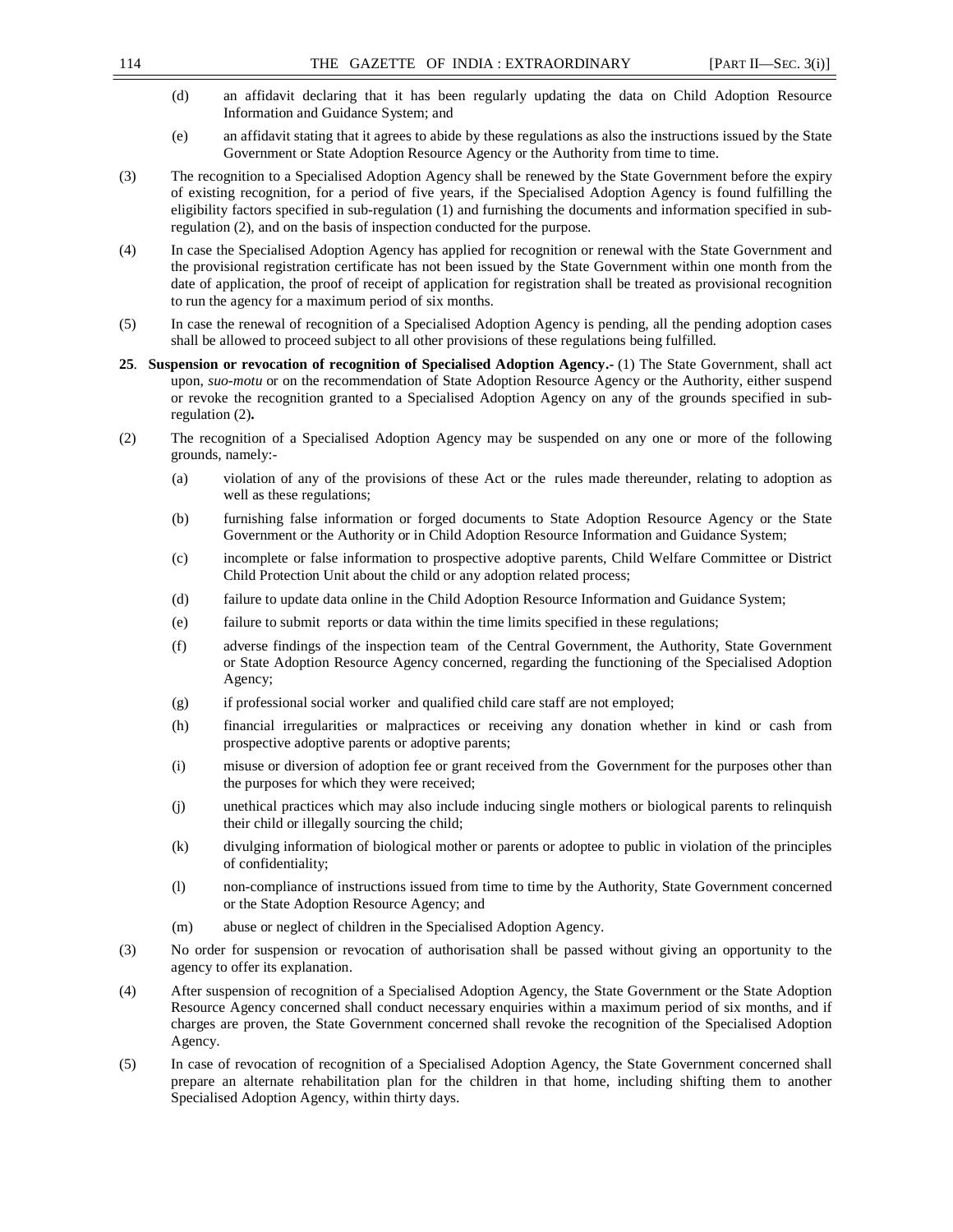- (6) In the event of suspension or revocation of recognition of the Specialised Adoption Agency, the cases where referrals have been accepted by the prospective adoptive parents shall be allowed to proceed for final adoption, subject to all other provisions of these regulations being fulfilled.
- **26. Inspection of Specialised Adoption Agencies.-** (1) The State Government concerned shall inspect the Child Care Institution before considering its recognition or renewal as a Specialised Adoption Agency.
- (2) The State Government or State Adoption Resource Agency concerned shall conduct annual inspections of Specialised Adoption Agencies to ensure that they are performing efficiently and as per norms laid down in these regulations and shall also take necessary remedial measures, wherever required.
- (3) The premises of Specialised Adoption Agency including the places where the children are staying and its relevant records shall be open to inspection by the Central Government, the Authority, the State Government, State Adoption Resource Agency, Child Welfare Committee concerned and any other agency or person authorised by respective State Government and the format for inspection shall be as provided in Schedule XXV.
- (4) Whenever inspection is conducted in a Specialised Adoption Agency, the following shall be scrutinised or examined, namely:-
	- (a) that the agency is discharging its role and performing its functions efficiently in accordance with the provisions of these regulations;
	- (b) that adoption, is being pursued by the organisation as a welfare activity in the interest of children, and not as a commercial activity;
	- (c) total number and details of children actually placed in in-country and inter-country adoption;
	- (d) records pertaining to adoptions of children, starting from their admission up to the legal adoption decree and follow-up progress as well as the related registers;
	- (e) whether expeditious and sufficient efforts have been made by the Specialised Adoption Agency to place children in adoption;
	- (f) whether the agency has submitted annual reports, audited statements of accounts and monthly reports including the adoption data to the State Government or State Adoption Resource Agency concerned and the adoption data to the Authority regularly and within the stipulated time;
	- (g) whether the Specialised Adoption Agency is regularly updating data and reports in the Child Adoption Resource Information and Guidance System on time;
	- (h) whether the Specialised Adoption Agency is maintaining and providing quality child care facilities in the institution as provided under these regulations and the minimum standards of child care shall be as specified in Schedule XIII;
	- (i) financial records including receipt of fees paid by the prospective adoptive parents and utilisation of the adoption fee; and
	- (j) whether there is any instance of malpractice against the Specialised Adoption Agency**.**
- **27. Entitlement to grants under other Government notified schemes.-** A Specialised Adoption Agency is entitled to receive grants-in-aid under other Government notified schemes, subject to the fulfillment of terms and conditions under such scheme.
- **28.** Agencies to maintain accounts.- (1) The Specialised Adoption Agency shall utilise funds received as adoption fee in accordance with norms as may be prescribed by the Authority from time to time.
- (2) The Specialised Adoption Agency shall maintain proper accounts including utilisation of adoption fee and Government grant under other Government notified schemes to be audited by a chartered accountant every year.
- (3) An attested copy of the audited accounts of the organization alongwith its audit report, a copy of the annual report and report in accordance with the provisions of the Foreign Contribution (Regulation) Act (49 of 1976) shall be furnished by every Specialised Adoption Agency within six months from the date of closing of the financial year to State Adoption Resource Agency or the State Government concerned.
- **29. Functions of Specialised Adoption Agencies.-** The Specialised Adoption Agency shall perform the following functions, in addition to those assigned to them under these regulations, to facilitate placement of orphan, abandoned and surrendered children in adoption, namely:-
- (1) Function towards children: Every Specialised Adoption Agency shall:-
	- (a) be responsible for the care, protection and well-being of every child in its charge and shall cater to their health needs; emotional and psychological needs; educational and training needs; leisure and recreational activities; protection from any kind of abuse, neglect and exploitation; social mainstreaming and restoration or as the case may be and follow-up;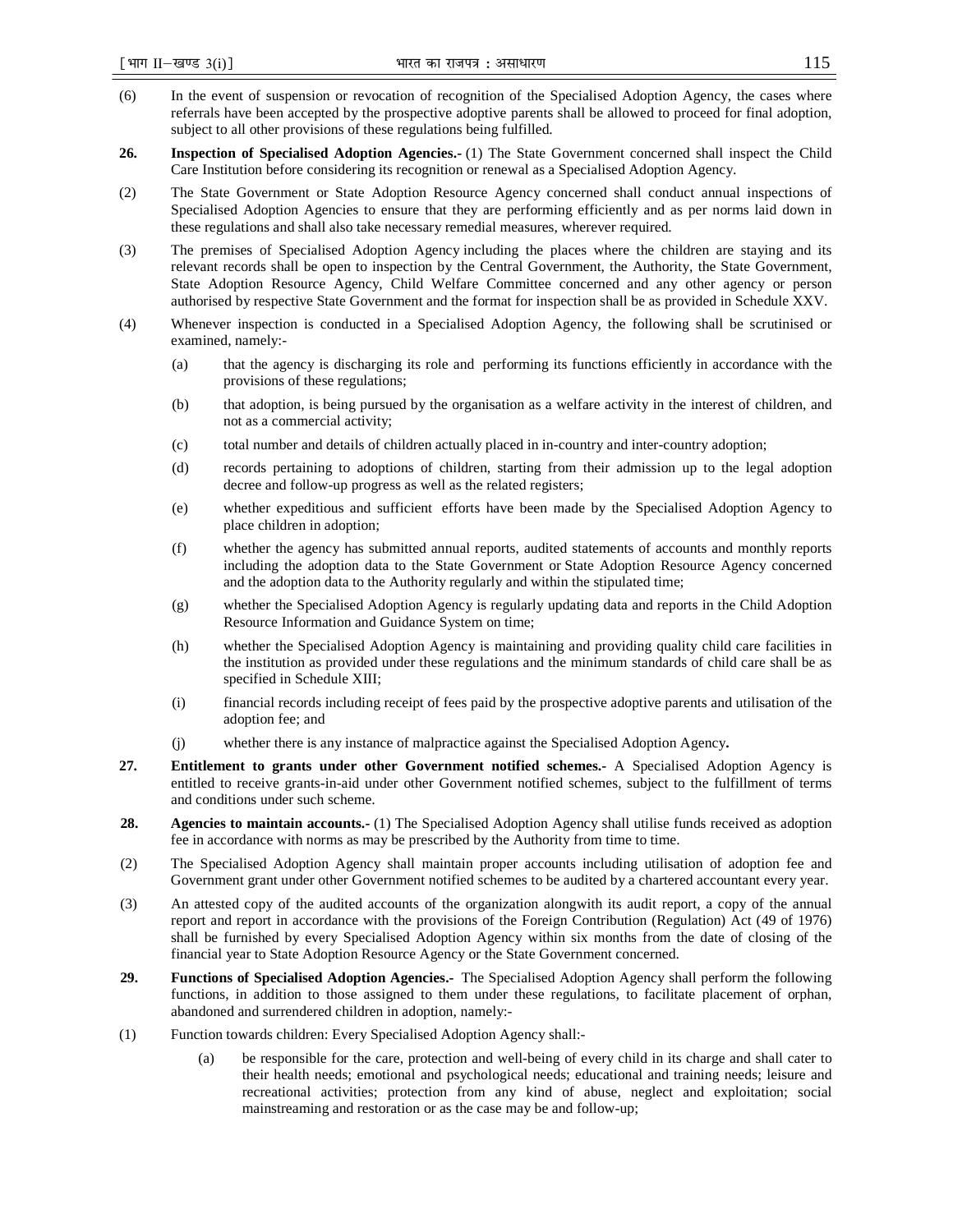- (b) report all cases of admissions, restorations, transfers, death and adoption of children, as well as about children missing from the institution, if any to the Child Welfare Committee, District Child Protection Unit, State Adoption Resource Agency and the Authority through Child Adoption Resource Information and Guidance System, designated portal for missing child and police;
- (c) submit the status of every orphan, abandoned and surrendered child on the Child Adoption Resource Information and Guidance System, which is accessible on the website www.cara.nic.in;
- (d) shall upload the certificate, issued by the Child Welfare Committee, declaring the child legally free for adoption in Child Adoption Resource Information and Guidance System within forty-eight hours from the receipt of such certificate;
- (e) prepare the Child Study Report of all orphan, abandoned and surrendered children, through its social worker, and upload them in Child Adoption Resource Information and Guidance System, within seven days from the date such children are declared legally free for adoption by the Child Welfare Committee;
- (f) arrange medical tests, as provided in Schedule IV, for all children admitted into its home and prepare the Medical Examination Report through its pediatrician or doctor for uploading the same in Child Adoption Resource Information and Guidance System, within seven days from the date such children are declared legally free for adoption by the Child Welfare Committee;
- (g) prepare individual care plan for each child following the principle of the best interests of the child and the care options in the following order of preferences:-
	- (i) restoration to the biological family or legal guardian;
	- (ii) in-country adoption;
	- (iii) inter-country adoption;
	- (iv) foster care; and
	- (v) institutional care;
- (h) create a memory album, which shall include a photo album of the child, history and details of the child's life (details of surrendering parents not to be mentioned), and interests of the child, which shall be handed over to the adoptive family along with the medical history of the child at the time of handing over the child to the prospective adoptive parents in pre-adoption foster care;
- (i) make efforts to place each child in adoption, who has been declared legally free for adoption by Child Welfare Committee;
- (j) be responsible to complete referral process of a child to prospective adoptive parents and the legal procedure related to adoption as provided in these regulations;
- (k) prepare every adoptable child psychologically for his assimilation with the adoptive family, wherever required;
- (l) facilitate interaction of the child with prospective adoptive parents, wherever required;
- (m) ensure that siblings and twins are placed in the same family, as far as possible;
- (n) preserve adoption records in a manner, that such record is accessible to authorised persons only;
- (o) facilitate root search by adoptees in the manner as mentioned in regulation 44.
- (2) Functions towards biological parents: Every Specialised Adoption Agency shall:-
	- (a) treat biological parents of a surrendered child with respect and dignity throughout the surrender process;
	- (b) maintain confidentiality of unmarried mother and biological parents;
	- (c) counsel the surrendering parents and inform them about a possible root search, in future by their child;
	- (d) encourage the biological parents surrendering a child to provide maximum information about the background and development of the child as well as their own health;
	- (e) explain to the parents implication of surrendering their child including possibility of intercountry adoption;
	- (f) ensure that the consent for surrender and adoption is given by the parents without any coercion or monetary or material consideration;
	- (g) have no commitment or agreement with biological parents regarding adoption of a child prior to his birth;
	- (h) inform the parents that they would have a re-consideration period of sixty days from the date of surrender during which they may take back the child.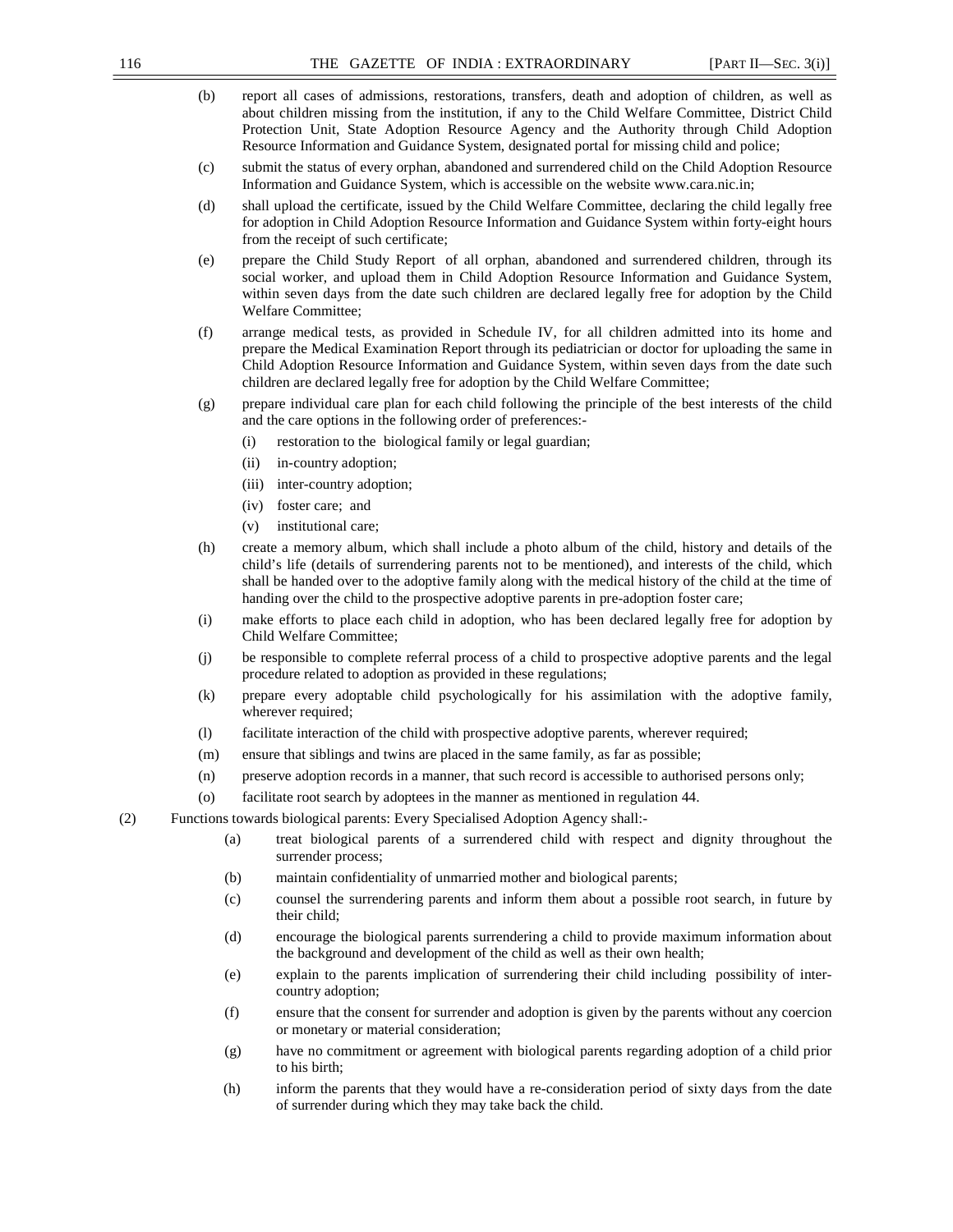- (3) Functions towards prospective adoptive parents: Every Specialised Adoption Agency shall:-
	- (a) treat prospective adoptive parents with respect and extend due courtesy, assistance and advice;
	- (b) facilitate registration of prospective adoptive parents in Child Adoption Resource Information and Guidance System in case they face any difficulty;
	- (c) counsel the prospective adoptive parents, through an authorised professional social worker or counsellor, to make them aware of the process of adoption and to ascertain the level of their preparedness for the same which include the following, namely:-
		- (i) acceptance of adoption as an alternative way of building their family;
		- (ii) preference for child to be adopted;
		- (iii) emotional readiness to adopt an unrelated child;
		- (iv) concerns about the social background of the child and genetic factors;
		- (v) attitude towards parenting and disciplining;
		- (vi) sharing the fact of adoption with the child, when the child grows up;
		- (vii) dealing with root search by the adopted child, when the child grows up;
		- (viii) any other issue that might emerge during the interactions;
	- (d) complete the Home Study Report of prospective adoptive parents who have opted for the home study by them, within one month from the date of their registration and submission of required documents;
	- (e) continuously update the prospective adoptive parents of the current status and procedure to be followed during the entire adoption process after the child has been reserved by the prospective adoptive parents;
	- (f) provide video clips of the children to prospective adoptive parents and facilitate their video calls to children after referral;
	- (g) provide information to prospective adoptive parents about the medical history of the child and the health status of a special need child, if such a child is proposed for adoption;
	- (h) provide the immunisation record and recent diagnostic reports as well as any vital information relating to child including his food and social habits and memory album to the prospective adoptive parents;
	- (i) a copy of the adoption order from the court and the birth certificate or affidavit shall also be provided to the prospective adoptive parents as and when available;
	- (j) place a child in pre-adoption foster care on completion of referral and after observing necessary procedural formalities as laid down in these regulations;
	- (k) extend post adoption services including counselling to the prospective adoptive parents, if required;
	- (l) not receive any payment, other than as specified in the norms prescribed by the Authority from time to time;
	- (m) advise the prospective adoptive parents to contact adoptive families to understand the process of adoption.
- (4) Functions relating to counseling: The functions of the Specialised Adoption Agency in respect of counselling shall include the following, namely:-
	- (a) counselling of biological parents in case of surrender;
	- (b) pre-adoption counselling of prospective adoptive parents during preparation of Home Study Report and matching process and linking them to the counseling center at the Authority or State Adoption Resource Agency or District Child Protection Unit, wherever required;
	- (c) counselling of older children before and during adoption;
	- (d) counselling of adoptive parents whenever required; and
	- (e) post-adoption counselling of the adoptees, when contacted by them in search of their roots.
- (5) Every Specialised Adoption Agency shall set up at its own home to receive abandoned children and may set up cradle baby points at primary health care centers, hospitals, nursing homes, short-stay and Swadhar Homes for Women.
- (6) Documentation and record keeping:
	- (a) The Child Adoption Resource Information and Guidance System web portal of the Authority shall be the database and registration system which shall be mandatorily used by all State Adoption Resource Authorities, District Child Protection Units, Specialised Adoption Agencies and Child Care Institutions for the purpose of adoption.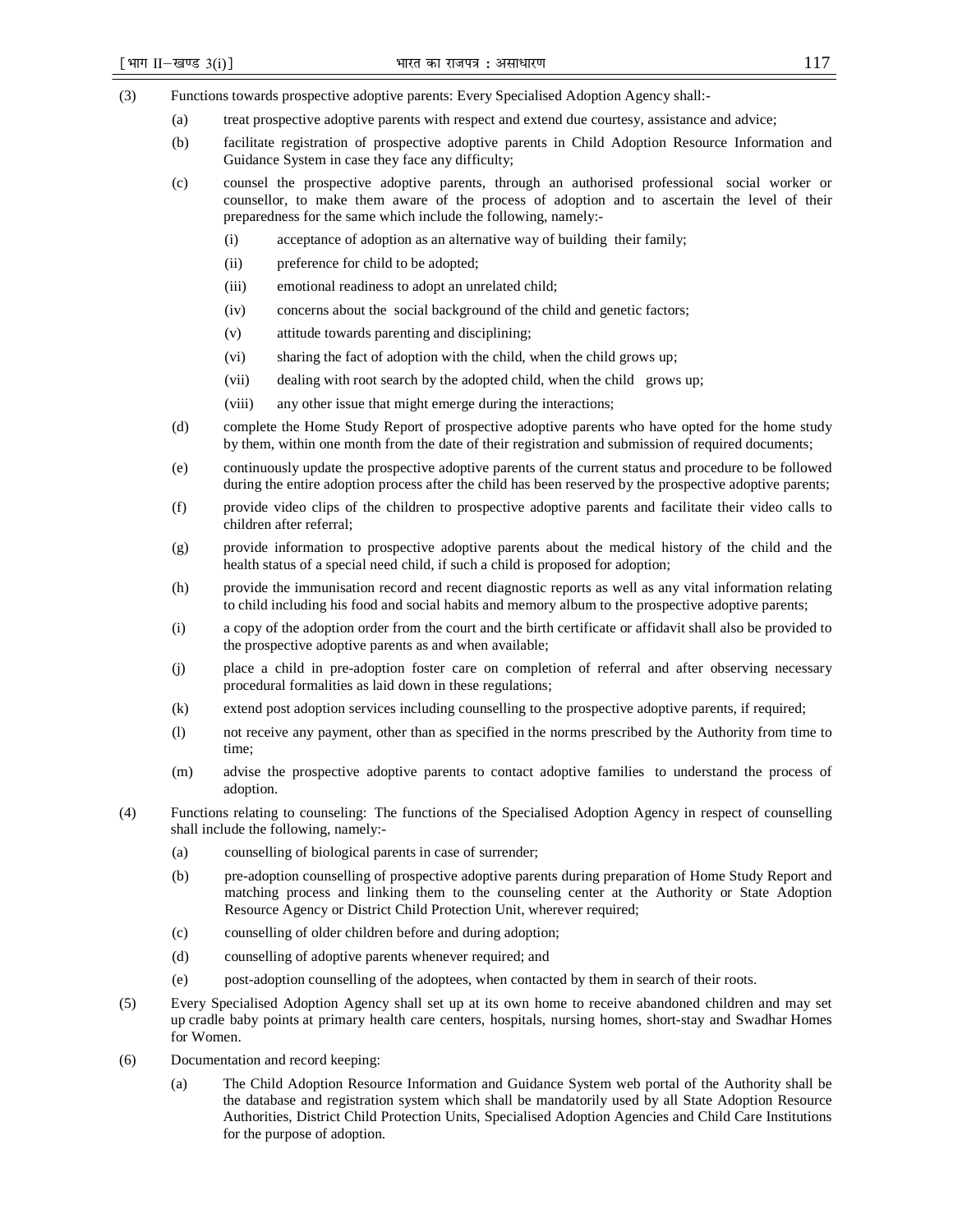- (b) Every Specialised Adoption Agency shall prepare an individual care plan for each child, based on age and gender specific needs in respect of the following, namely:-
	- (i) health and medical needs;
	- (ii) emotional and psychological needs;
	- (iii) educational and training needs;
	- (iv) leisure, creativity and play;
	- (v) attachments and relationships;
	- (vi) protection from all forms of abuse, neglect and maltreatment;
	- (vii) rehabilitation including reunion with family, adoption and other non-institutional care;
	- (viii) social mainstreaming; and
	- (ix) follow-up after rehabilitation or restoration.
- (c) Every Specialised Adoption Agency shall keep the following documents in the case file of each child, namely:-
	- (i) case history and social investigation report of the child;
	- (ii) interim care order as well as the order declaring the child legally free for adoption by the Child Welfare Committee and the Deed of Surrender in case of a relinquished child;
	- (iii) Child Study Report, Medical Examination Report and immunization record of the child;
	- (iv) photographs of the child taken at intervals of every six months;
	- (v) application form, documents and Home Study Report of the prospective adoptive parents;
	- (vi) adoption petition, adoption order and birth certificate of the child;
	- (vii) post-placement progress reports of the child.
- (d) Every Specialised Adoption Agency shall maintain the following records namely:-
	- (i) master admission register;
	- (ii) medical and development file of the child;
	- (iii) case file of the child;
	- (iv) attendance register of the children and staff;
	- (v) register of adopted children with details of adoptive parents (date of registration, date of Home Study Report, date(s) of referral of child or children, date of court order, date of handing over of the child to prospective adoptive parents, etc.);
	- (vi) vouchers, cashbook, ledger, journal and annual accounts;
	- (vii) grant and adoption fees receipt and utilization register;
	- (viii) stock register; and

(ix) record of minutes of meetings of the management committee and Adoption Committee (to be maintained separately).

- (7) Other functions: Every Specialised Adoption Agency shall also:-
	- (a) organise training and orientation activities to spread awareness about adoption programme;
	- (b) train its childcare and professional staff about the procedures provided in the provision of these Regulations; and
	- (c) ensure that each case of inter-country adoption of prospective adoptive parents is disposed of within four months from the date of receipt of application with the assistance of Authorised Foreign Adoption Agency, Authority and State Agency as provided in sub-section (2) of section 62 of the Act.
- **30. Functions of Authorised Foreign Adoption Agency.-** The Authorised Foreign Adoption Agency shall perform the following functions, namely:-
- (1) register the prospective adoptive parents interested to adopt children from India and to complete their Home Study Report expeditiously;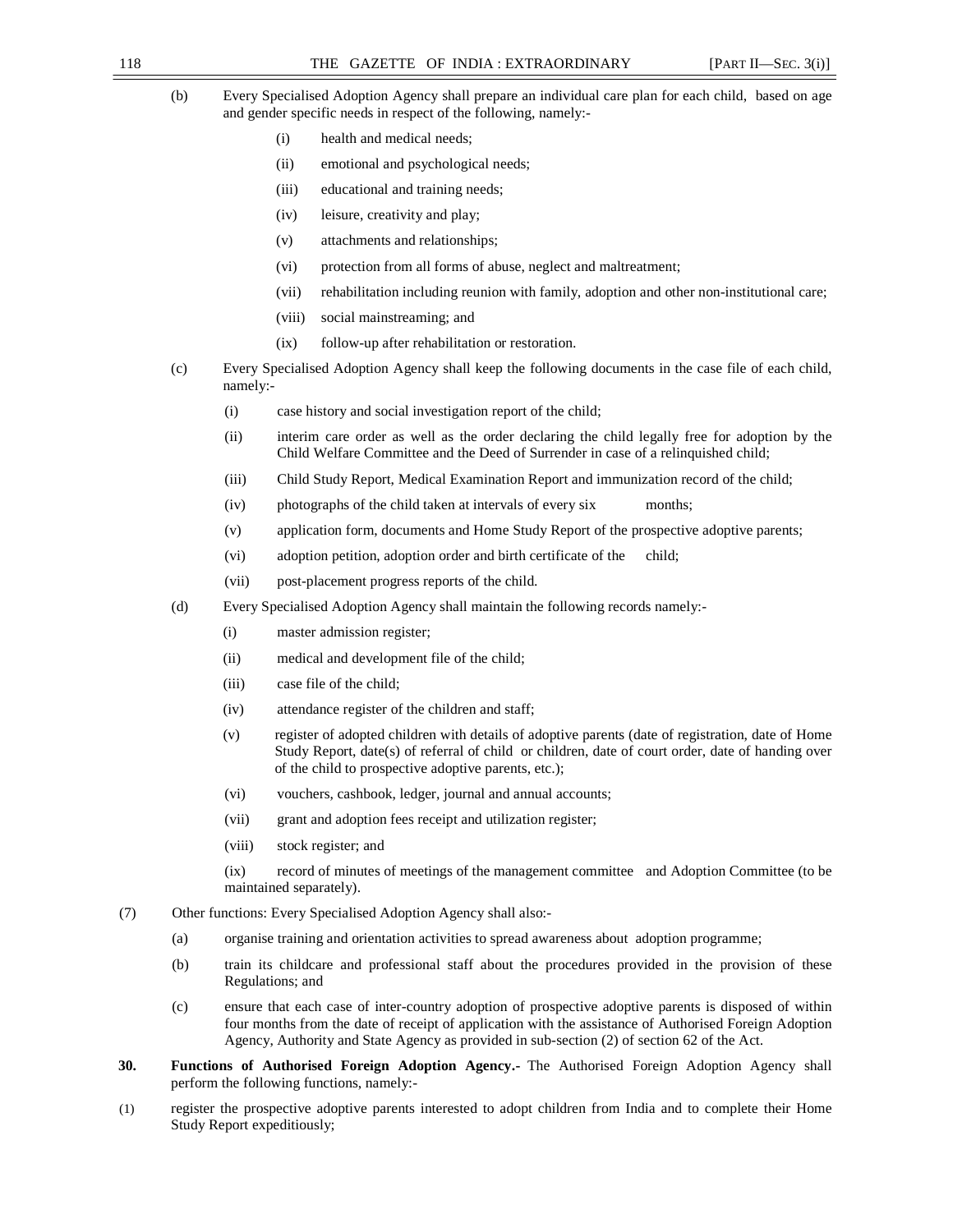- (2) upload attested copies of the adoption application of the prospective adoptive parents in the Child Adoption Resource Information and Guidance System and forward the original of the same to the allotted Specialised Adoption Agency;
- (3) follow-up with Specialised Adoption Agency for ensuring early adoption after receipt of No Objection Certificate for the adoption from the Authority;
- (4) give orientation to the prospective adoptive parents on culture, language and food of the place to which the adopted child belongs;
- (5) ensure the submission of post-adoption follow-up of the progress of adopted children and to address the cases of disruption, as specified in regulation 19;
- (6) arrange get-togethers of children of Indian origin and their adoptive families from time to time with the involvement of the Indian diplomatic mission concerned;
- (7) facilitate root search by older adoptees; and
- (8) fulfill the legal requirements of the host country as well as the terms and conditions of the authorisation given by the Authority.
- **31.** Criteria and procedure for authorisation of foreign agencies.- (1) A foreign adoption agency desirous of sponsoring applications of foreign adoptive parents for adopting an Indian child shall make an application to the Authority along with the recommendation of the Central Authority or Government department concerned of that country, through the Indian diplomatic mission.
- (2) The authorisation to foreign adoption agency may be given by the Authority for a maximum period of five years and the documents required to be attached with the application shall be as under:-
	- (a) memorandum or bye-laws, copies of registration status, latest license issued by the Government department concerned to undertake international adoptions, list of board or executive members, list of countries it is working with, accreditation certificate and its annual reports or financial statements for last two years;
	- (b) an undertaking signed by the head or chief executive of the organisation stating that the agency will abide by the provisions of these regulations;
	- (c) an undertaking by the agency that in case of disruption or repatriation of the adopted children, it shall abide by the specific provisions laid down in these regulations;
	- (d) an undertaking by the agency to send an annual report to the Authority in the month of April every year on the status of children placed in adoption from India;
	- (e) copy of adoption law or adoption regulations or adoption rules of their country;
	- (f) a list of staff of the agency, recommendation or authorisation from the Central Authority or competent authority to work with India;
	- (g) recommendation letter from Indian diplomatic mission abroad and the Central Authority or Government department of the receiving country.
- (3) The Authorised Foreign Adoption Agency is required to apply for renewal of its authorisation, ninety days prior to expiry of its authorisation, as per the procedure given at sub-regulations (1) and (2) alongwith the following details, namely:-
	- (a) list of children placed in adoption through the Authorised Foreign Adoption Agency alongwith their citizenship status; and
	- (b) disruption, if any.
- (4) In case an Authorised Foreign Adoption Agency requires to appoint a representative in India for facilitating its adoption cases, it shall obtain prior approval of the Authority.
- **32. Suspension or revocation of authorisation.-** The grounds of suspension or revocation of the authorisation of an Authorised Foreign Adoption Agency shall be as follows:-
	- (1) if the agency violates or fails to abide by the provisions of these regulations;
	- (2) if the license or recognition or accreditation of the agency is suspended or revoked by the appropriate authority of that country;
	- (3) if the agency fails to upload adoption applications or the post-adoption follow-up reports in the Child Adoption Resource Information and Guidance System from time to time.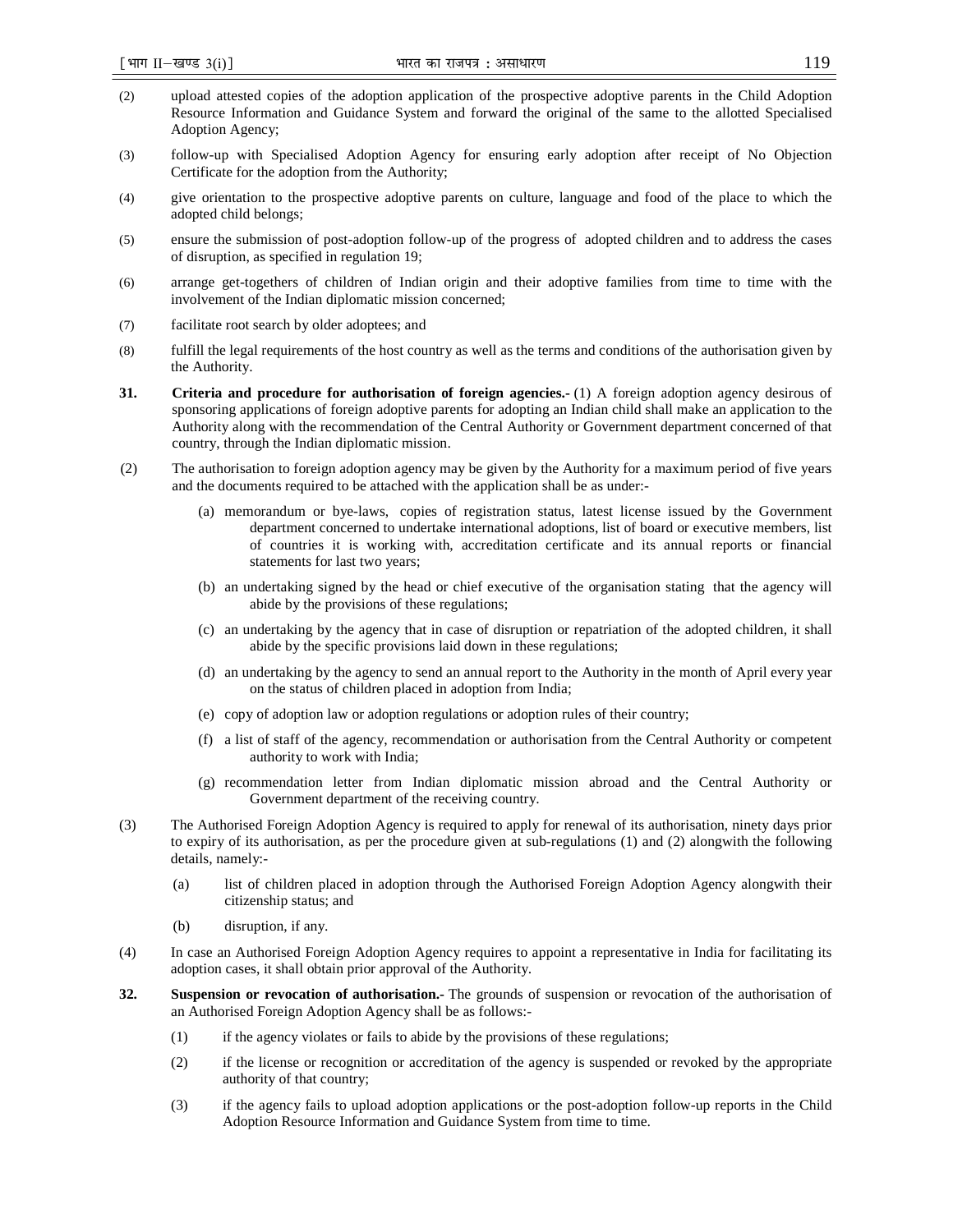#### **CHAPTER VI**

#### **FUNCTIONS OF GOVERNMENT ORGANISATIONS AND AUTHORITY**

### **33. Roles of State Government and State Adoption Resource Agency.-**

#### (1) **Structure of State Adoption Resource Agency:**

- (a) The State Government shall set up a State Adoption Resource Agency for dealing with adoptions and related matters in the State under the guidance of Authority, as per the provisions of section 67 of the Act.
- (b) The existing State Adoption Resource Agencies shall be deemed to be set up under the Act.
- (c) The State Adoption Resource Agency shall be headed by Principal Secretary or Secretary of the department of the State Government dealing with adoption and the Governing Body of the agency shall have following members:-
	- (i) Director of the department of the State Government dealing with adoption who shall be the Member Secretary;
	- (ii) Director of the Department of Health or Hospital Administration of the State Government;
	- (iii) Chairperson of a Child Welfare Committee;
	- (iv) representative of a Specialised Adoption Agency;
	- (v) one member from the civil society involved in child welfare and protection for at least ten years;
	- (vi) one member from the State Legal Services Authority.
- (d) The Governing Body shall meet as frequently as required and at least once in every quarter to review the progress of adoption work and to address the operational as well as logistic issues and bottlenecks in the adoption process or system in the State.
- (e) The authorities dealing with issuance of birth certificate, passport and other related matters may be invited as special invitees to attend the meetings of the State Adoption Resource Agency.
- (f) The State Government shall provide adequate staff, infrastructure and communication facilities to State Adoption Resource Agency for efficient performance of its functions.
- (2) **Functions of State Adoption Resource Agency:** The State Adoption Resource Agency shall function as the executive arm of the State Government for promotion, facilitation, monitoring and regulation of the adoption programme in the State, and its functions shall include to:-
	- (a) recommend for recognition to one or more of the Child Care Institutions as Specialised Adoption Agencies in each district;
	- (b) publish the contact details of Specialised Adoption Agency in the State at least once in a year;
	- (c) recommend renewal of recognition to Specialised Adoption Agency every five years subject to satisfactory performance;
	- (d) conduct meetings of Specialised Adoption Agencies on quarterly basis for addressing issues related to adoption and uploading the minutes of such meetings in the Child Adoption Resource Information and Guidance System;
	- (e) inspect and monitor adoption programme and activities of all Specialised Adoption Agencies within its jurisdiction;
	- (f) identify Child Care Institutions which are not recognised as Specialised Adoption Agencies and link them to Specialised Adoption Agencies for enabling and facilitating adoption of eligible children in such institutions, in pursuance of the provisions under section 66 of the Act;
	- (g) enforce standards and measures for the adoption of orphan, abandoned and surrendered children, as envisaged under the Act or the rules made thereunder and these regulations;
	- (h) identify Specialised Adoption Agencies or Child Care Institutions which have the capacity to provide quality care and treatment on a long term basis to special need children including children affected or infected by HIV/AIDS and mentally or physically challenged children, and facilitate transfer of such children to these agencies;
	- (i) expedite de-institutionalisation of children through adoption and other non-institutional alternatives;
	- (j) take measures that are required for expansion of the adoption programme in the State, such as, strengthening the knowledge base, research and documentation, strengthening child tracking system,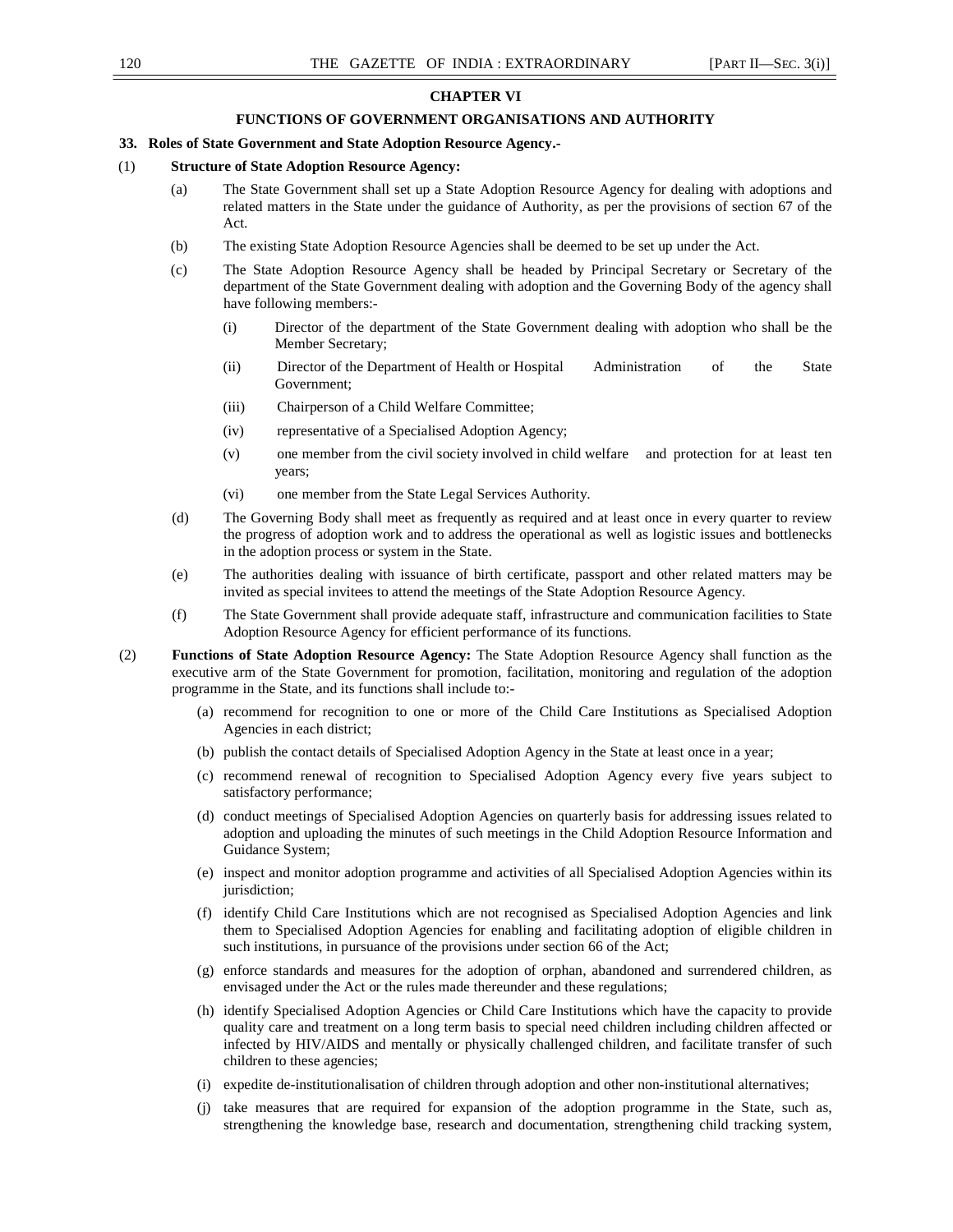training and capacity building activities, publicity and awareness activities, advocacy and communication, monitoring and evaluation;

- (k) validate the data furnished online in the Child Adoption Resource Information and Guidance Systemby the Child Welfare Committees in the State, in pursuance of the provisions of sub section (5) of section 38 of the Act;
- (l) ensure furnishing of correct adoption data and documents in the Child Adoption Resource Information and Guidance System by the Specialised Adoption Agency, in the format and periodicity as specified in these regulations and validating the same;
- (m) furnish or update in the Child Adoption Resource Information and Guidance System, the profile of the Specialised Adoption Agency as required under sub section (2) of section 65 of the Act;
- (n) update the contact details of the District Child Protection Units, Child Welfare Committees and State Adoption Resource Agency online in the Child Adoption Resource Information and Guidance Systemon regular basis;
- (o) maintain a State-specific database in Child Adoption Resource Information and Guidance System of adoptable children, prospective adoptive parents, children given in in-country and inter-country adoptions;
- (p) ensure that all adoption placements in the State are done in accordance with the relevant provisions of the Act, rules made there under and these regulations;
- (q) maintain a panel of professionally qualified or trained social workers and set up a counselling centre with the support of Authority at State-level to assist District Child Protection Unit, Specialised Adoption Agency or Child Care Institution, wherever required, for:-
	- (i) counselling and preparation of the Home Study Report of the prospective adoptive parents;
	- (ii) preparation of the Child Study Report and counselling of older children, wherever required;
	- (iii) preparing post-adoption follow-up report, wherever required;
	- (iv) preparing family background report in cases of inter-country relative adoptions;
	- (v) post adoption counselling to adopted children and adoptive parents;
	- (vi) assisting and counselling older adoptees in root search.
- (r) carry out such other functions as assigned by the Authority from time to time.
- (3) The State Government shall take appropriate action on the receipt of a complaint or *suo-motu*, in the cases of violation of the provisions under section 32, sub-sections (1) and (5) of section 41, sub-section (4) of 65, 80 and 81 of the Act, after giving due opportunity to the defaulting agency or institution or functionary.
- **34. District Child Protection Unit.-** In addition to the functions as envisaged in the Act and rules made thereunder, as well as under other Government notified schemes, the District Child Protection Unit shall:-
- (1) identify orphan, abandoned and surrendered children in the district and get them declared legally free for adoption by Child Welfare Committee with the help of Specialised Adoption Agency or Child Care Institution, wherever required;
- (2) ensure that the Child Study Report and Medical Examination Report are uploaded in the Child Adoption Resource Information and Guidance System by the Specialised Adoption Agency within ten days from the date a child is declared legally free for adoption;
- (3) facilitate the linkage of Child Care Institution with Specialised Adoption Agency in the same or other districts to facilitate adoption;
- (4) track the progress of adoption of each child declared legally free for adoption and take necessary actions for expediting the case, wherever required;
- (5) track the progress of application of each Prospective Adoptive Parent registered in Child Adoption Resource Information and Guidance System for adopting a child or children from the district and take necessary actions for expediting the case wherever required;
- (6) maintain a panel of professionally qualified or trained social workers and set up counseling centre with support of State Adoption Resource Agency or the Authority to assist Specialised Adoption Agency or Child Care Institution, wherever required, for:-
	- (a) counselling and preparation of the Home Study Report of the prospective adoptive parents;
	- (b) preparation of the Child Study Report and counselling of older children;
	- (c) preparing post-adoption follow-up report;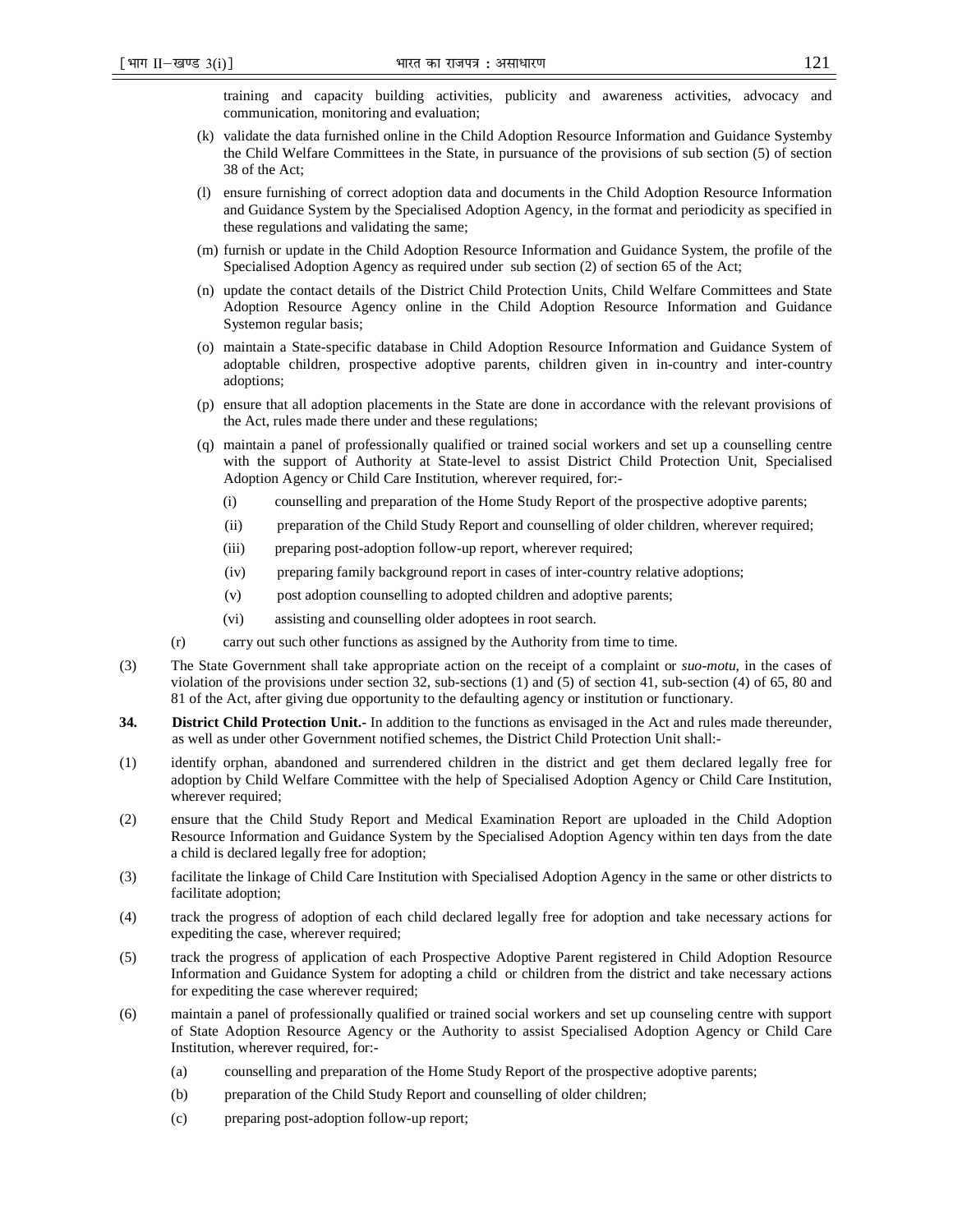- (d) preparing family background report in cases of inter-country relative adoptions;
- (e) post adoption counselling to adopted children and adoptive parents; and
- (f) assisting and counselling of older adoptees in root search;
- (7) supervise and monitor adoption programme in the district;
- (8) ensure that data is being updated by Specialised Adoption Agency in the Child Adoption Resource Information and Guidance System on time and in correct manner;
- (9) assist State Adoption Resource Agency and the Authority in all matters related to adoption;
- (10) assist the Child Welfare Committee in the restoration effort and in completing the process for declaring the abandoned children legally free for adoption, including publishing information of the child in the newspaper, obtaining the social investigation report from the probation officer and non-traceable report from police with the help of Specialised Adoption Agency, wherever required;
- (11) upload the certificate of Child Welfare Committee declaring children legally free for adoption in Child Adoption Resource Information and Guidance System;
- (12) District Child Protection Unit shall update adoption related information on Child Adoption Resource Information and Guidance System, as specified in Schedule XVI and XVII or as given in the format online by the Authority.
- **35. Child Welfare Committee.-** The Child Welfare Committee shall take actions as provided in regulations 6 and 7.
- **36. Birth certificate issuing authority.-** The local registrar notified under the Registration of Births and Deaths Act, 1969 (18 of 1969) shall issue birth certificate within five working days in favour of an adopted child on an application filed by the Specialised Adoption Agency or adoptive parents, incorporating the names of the adoptive parents as parents and the date of birth of the child as mentioned in the adoption order of the court, in accordance with circulars issued from time to time by the Registrar General of India.
- **37. Central Adoption Resource Authority.-** The Authority shall perform the following functions, in addition to the functions specified in section 68 (1) of the Act, namely:-
- (1) monitor and regulate the procedure for in-country adoption;
- (2) receive applications of an Non-Resident Indian or Overseas Citizens of India or a foreigner living abroad through authorised adoption agency or Central Authority or the Government department or the Indian diplomatic mission concerned and process the same in terms of section 59 (5) of the Act;
- (3) receive and process applications received from a foreigner or an Overseas Citizen of India residing in India for one year or more, and who is interested in adopting a child from India in terms of sub-section (12) of section 59 (12) of the Act;
- (4) issue No Objection Certificate in all cases of inter-country adoptions;
- (5) issue Conformity Certificate in the inter-country adoption cases under Article 23 of the Hague Adoption Convention in respect of inter-country adoption;
- (6) intimate the immigration authorities of India and the receiving country of the child about the inter-country adoption cases;
- (7) provide support and guidance to State Adoption Resource Agencies, District Child Protection Units, Specialised Adoption Agencies and other stakeholders of adoption in related matters, through trainings, workshops, exposure visits, consultations, conferences, seminars and other capacity building programmes;
- (8) coordinate with State Governments or the State Adoption Resource Agencies and advise them in adoption related matters;
- (9) establish uniform standards and indicators, relating to:-
	- (a) adoption procedure related to orphan, abandoned and surrendered children and also related to relative adoptions;
	- (b) quality child care standards in Specialised Adoption Agency and Child Care Institution;
	- (c) monitoring and supervision of service providers;
	- (d) standardization of documents in cases of adoptions; and
	- (e) safeguards and ethical practices including online applications for facilitating hassle-free adoptions;
- (10) conduct research, documentation and publication on adoption and related matters;
- (11) maintain a comprehensive centralised database relating to children and prospective adoptive parents for the purpose of adoption in Child Adoption Resource Information and Guidance System;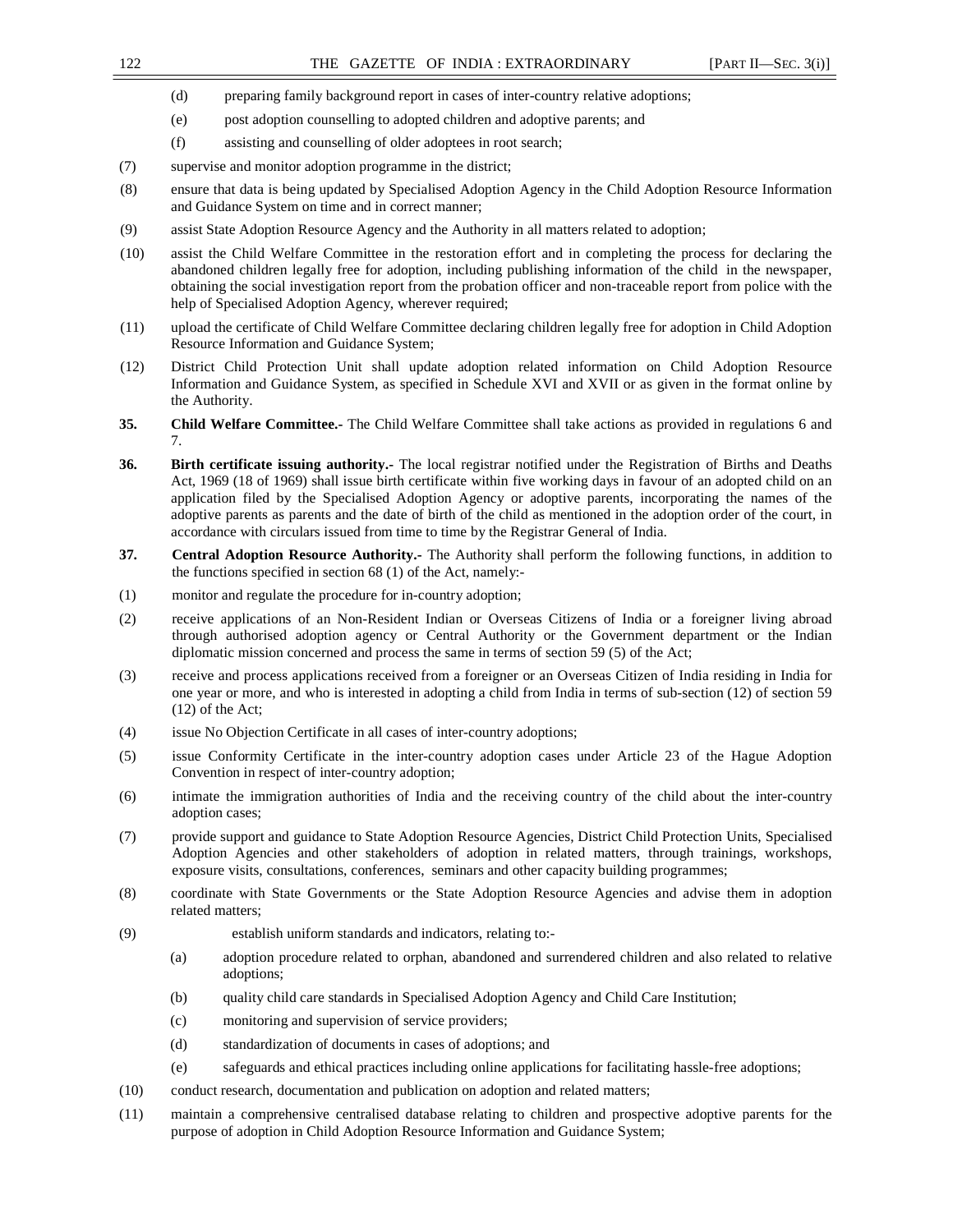- (12) maintain a confidential centralised database relating to children placed in adoption and adoptive parents in the Child Adoption Resource Information and Guidance System;
- (13) carry out advocacy, awareness and information, education and communication activities for promoting adoption and other non-institutional child care services either by itself or through its associated bodies;
- (14) enter into bilateral agreements with foreign Central Authorities as prescribed under the Hague Adoption Convention, wherever necessary;
- (15) authorise foreign adoption agencies to sponsor applications of Non-Resident Indian (NRI) or Overseas Citizen of India or foreign prospective adoptive parents for inter-country adoption of Indian children;
- (16) set-up counselling Centre in its Head Quarters and support State Adoption Resource Agencies for setting-up of counseling centre at State and District level for:-
	- (a) counselling of the prospective adoptive parents;
	- (b) counseling of older children, wherever required;
	- (c) preparing post-adoption follow-up report, wherever required;
	- (d) post adoption counselling of adopted children and adoptive parents; and
	- (e) assisting and counselling of older adoptees in root search.
- **38. Regional passport officer.-** Based upon an application made along with required documents, pursuant to the adoption order issued by the court, the regional passport officer shall issue a passport to an adopted child within ten days from the date of receipt of such application, in accordance with circulars issued by the Central Government in the Ministry of External Affairs regarding issuance of passport to inter-country adopted children, from time to time.
- **39. Foreigner regional registration office.-** Foreigner regional registration office may exempt issue of exit visa to the adopted child travelling out of the country having No Objection Certificate and Conformity Certificate (required only in cases of Hague Adoption Convention ratified countries) from the Authority and adoption order from the competent court.
- **40. Role of Indian diplomatic missions in inter-country adoption.-** Indian diplomatic missions abroad shall have the following role in inter-country adoption of Indian children, namely:-
- (1) liaise with Central or public authorities concerned to ensure safeguards of children of Indian origin adopted by Non-Resident Indian, Overseas Citizen of India or foreign parents against neglect, maltreatment, exploitation or abuse;
- (2) interact with the authorised foreign adoption agencies and Central Authorities within their jurisdiction and organise or participate in the get-togethers of the adopted children and their parents;
- (3) recommend proposals for authorisation of foreign adoption agencies for the purpose of sponsoring applications for adoption of Indian children;
- (4) issue visa to foreign prospective adoptive parents who wish to see a child in person at a Specialised Adoption Agency in India, before accepting him for adoption, after their adoption application is approved by the Authority, and also for attending the court proceedings as well as for receiving the child thereafter;
- (5) empanel and authorise social workers to complete adoption application formalities including Home Study Report in a foreign country, where there is no Authorised Foreign Adoption Agency or a Government department to deal with adoption;
- (6) register the adoption applications of Non-Residence Indian Prospective Adoptive Parents or Overseas Citizen of India in Child Adoption Resource Information and Guidance System alongwith requisite documents as specified in Schedule VI and upload post-adoption follow-up reports as in regulation 19;
- (7) the Indian diplomatic mission processing the adoption application, either directly or through the authorised organization, shall send progress report of the child on quarterly basis in the first year and on six monthly basis in the second year, from the date of arrival of the child in the receiving country and in case of disruption of adoption, shall take actions as provided in regulation19;
- (8) contact the Central Authority or other authorities in the receiving countries to ensure safeguards of children of Indian origin adopted by Non-Resident Indian or Overseas Citizen of India or foreign parents and in case of disruption of adoption, a report in this regard shall also be sent to the Authority at the earliest;
- (9) render necessary help and facilitate the repatriation of the child in case required, in consultation with the local authorities, adoption agency concerned and the Authority;
- (10) facilitate root search by an adoptee of Indian origin, if contacted; and
- (11) communicate any report or observation, which it may consider as important and relevant in the matter of intercountry adoptions to the Authority.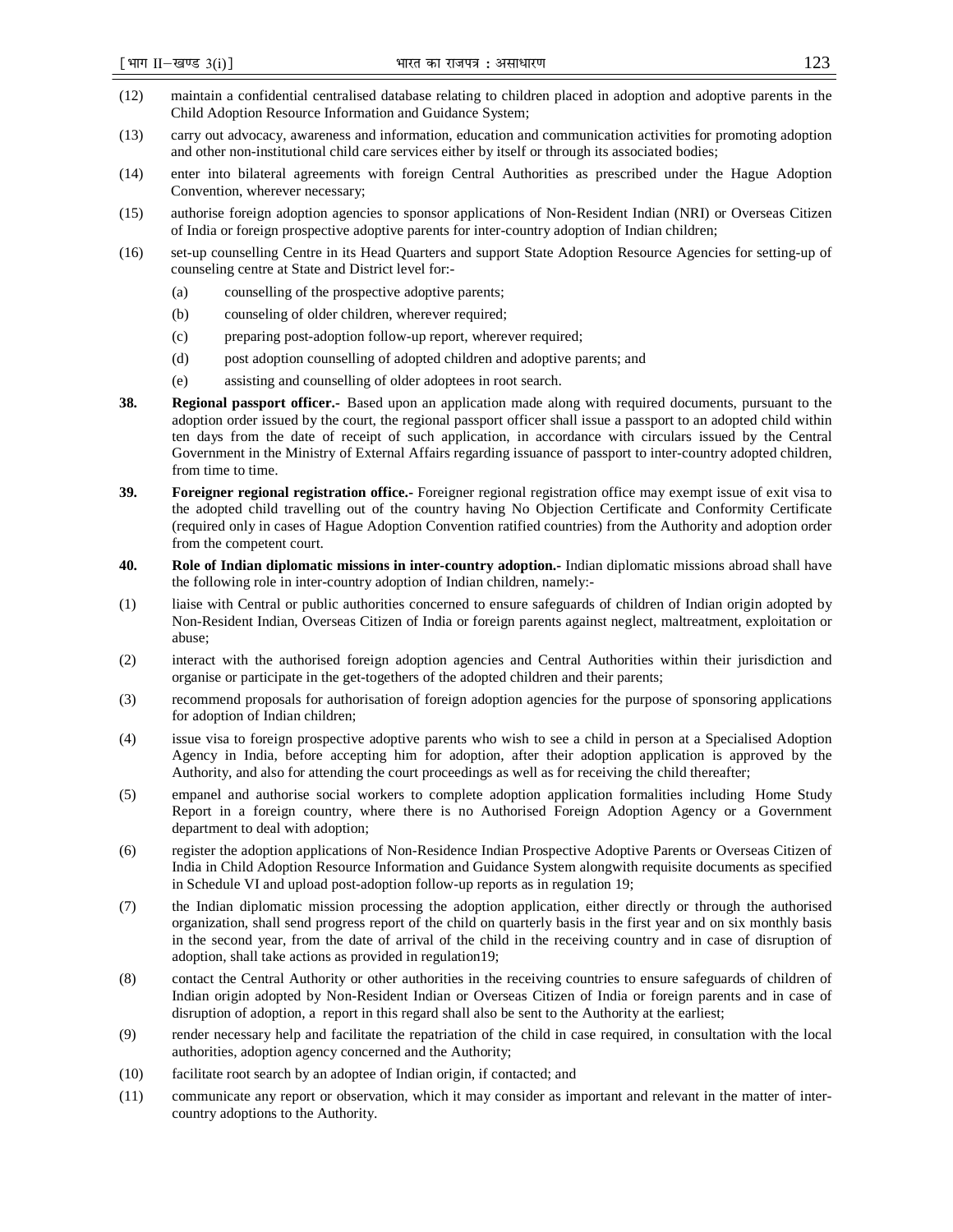# **CHAPTER VII**

# **MISCELLANEOUS PROVISIONS**

- **41. Seniority of the prospective adoptive parents.-** (1) The prospective adoptive parents shall be referred children on the basis of a single seniority list, which shall be maintained from the date of registration and other criteria as stipulated under these regulations.
- (2) The seniority of resident Indians shall be based on the date of online registration and submission of the documents, except for Home Study Report, in Child Adoption Resource Information and Guidance System.
- (3) The seniority of Non Resident Indian or Overseas Citizen of India or foreign prospective adoptive parents shall be based on the date of online registration and submission of the requisite documents alongwith Home Study Report in Child Adoption Resource Information and Guidance System.
- (4) Prospective adoptive parents shall be allowed to change the State preference once within sixty days from the date of registration and in case they change the State preference after sixty days from the date of registration, they shall be placed at the bottom of the seniority list in the changed State.
- (5) Seniority of prospective adoptive parents registered as single, but married later shall be counted from the date of registration as single after receipt of fresh Home Study Report.
- (6) Prospective adoptive parents registered for normal child, shall be able to adopt a special need child or hard to place child with the same registration.
- **42. Adoption by Indian parents residing in countries which are not signatory to Hague Adoption Convention.-**  (1) In a situation where one of the Indian parents is residing in India and the spouse is working in a country which is not signatory to the Hague Adoption Convention on temporary work permit, the parents have to decide the place where they have to conduct their home study and for such purpose, they have to be together, either within the country or abroad.
- (2) In case Indian prospective adoptive parents desire to initiate the process in a country which is not signatory to the Hague Convention, the Indian Mission may conduct the home study and facilitate adoption process including uploading of Home Study Report and post-adoption follow-up report on Child Adoption Resource Information and Guidance System.
- (3) For adoption by prospective adoptive parents residing in a country which is not signatory to the Hague Convention, the prospective adoptive parents have to provide documents as stipulated in Schedule VI.
- **43. Adherence to time line.-** All agencies and authorities involved in the adoption process shall adhere to the time limits as specified in Schedule XIV.
- **44.** Root search.- (1) In case of an orphan or abandoned child, information about his adoption, including the source and circumstances in which the child was admitted into the Specialised Adoption Agency, as well as the process followed for his adoption, may be disclosed to the adoptee by the Specialised Adoption Agency or the Child Welfare Committee, as the case may be.
- (2) In cases of root search by older adoptees, the agencies or authorities concerned (Authorised Foreign Adoption Agency, Central Authority, Indian diplomatic mission, Authority, State Adoption Resource Agency or District Child Protection Unit or Specialised Adoption Agency), whenever contacted by any adoptee, shall facilitate his root search.
- (3) Persons above eighteen years can apply independently online while children below eighteen years shall apply jointly with their adoptive parents to the Authority seeking facilitation of root search.
- (4) If the biological parents, at the time of surrender of the child, have specifically requested anonymity, then the consent in writing of the biological parent(s) shall be taken by the Specialised Adoption Agency or Child Welfare Committee, as the case may be, before divulging information.
- (5) In case of denial by the biological parents or the parents are not traceable in surrendered cases, the reasons and the circumstances under which the information is not being made available shall be disclosed to the adoptee.
- (6) A root search by a third party shall not be permitted and the agencies or authorities concerned shall not make any information public relating to biological parents, adoptive parents or adopted child.
- (7) The right of an adopted child shall not infringe the right to privacy of the biological parents.
- **45. Confidentiality of adoption records.-** All agencies or authorities involved in the adoption process shall ensure that confidentiality of adoption records is maintained, except as permitted under any other law for the time being in force and for such purpose, the adoption court order may not be displayed in any public portal.
- **46. Adoption fees.-** (1) The prospective adoptive parents shall bear the expenses for adoption, as prescribed by the Authority from time to time.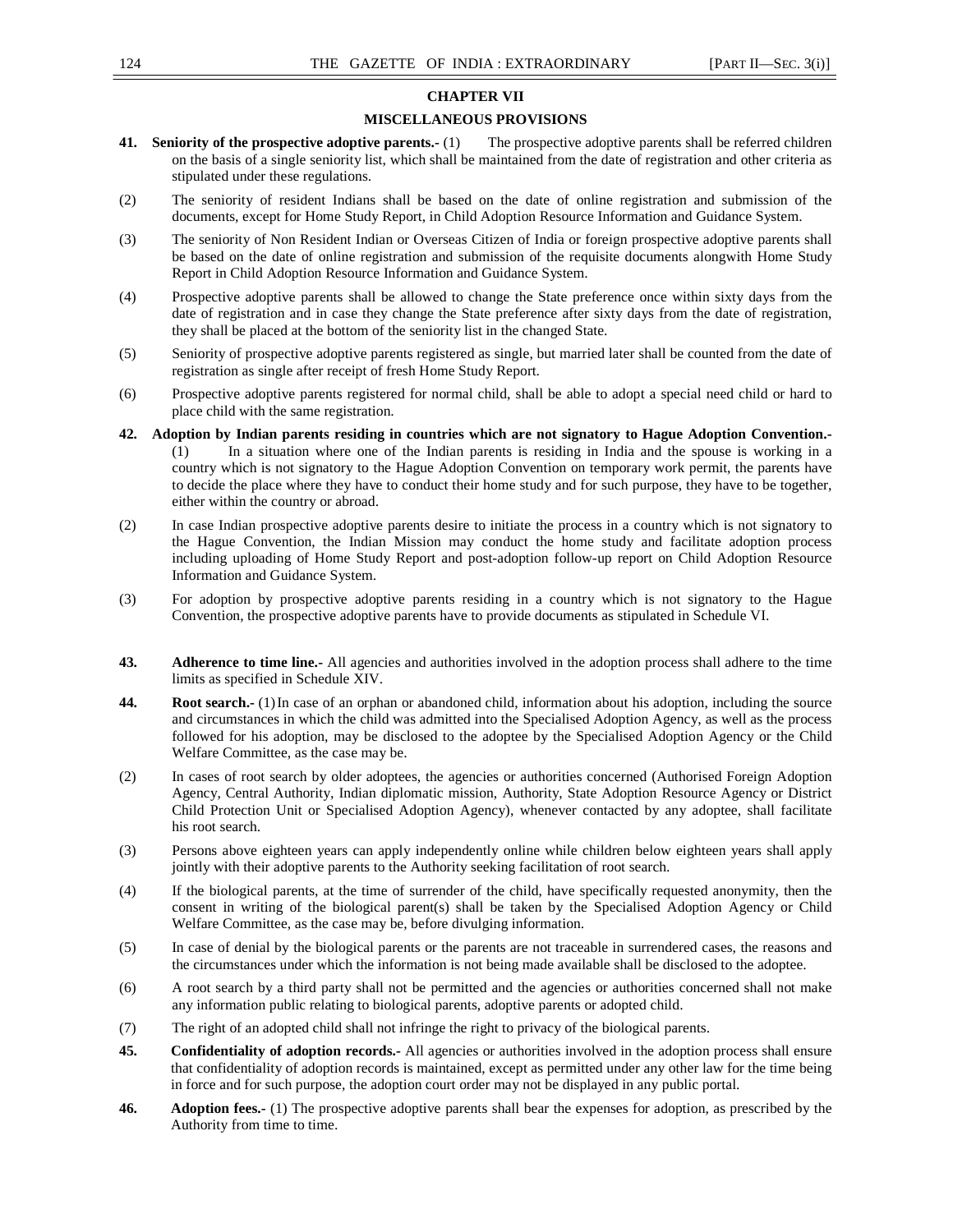- (2) The Specialised Adoption Agency and the Authority may receive adoption fee from the prospective adoptive parents and utilise the funds in accordance with norms prescribed by the Authority from time to time.
- (3) The Specialised Adoption Agency is not permitted to accept any donation in cash or kind, directly or indirectly, from the prospective adoptive parents for adoption of a child.
- **47. Reporting of adoptions by Specialised Adoption Agency.-** The Specialised Adoption Agency shall update data on Child Adoption Resource Information and Guidance System on weekly basis and also send quarterly report in the format given at Schedule XV to State Adoption Resource Agency in first week of every quarter, for onward submission to the Authority.
- **48.** Adoption of children with special needs.- (1) The adoption process for children with special needs shall be completed as expeditiously as possible by the agencies or authorities concerned, who shall be available for adoption by resident Indians and Non-Resident Indians from the date they are declared legally free for adoption by the Child Welfare Committee:

*Provided that such children with special need shall be available for adoption by Overseas Citizen of India or foreign adoptive parents, after fifteen days from the date they are declared legally free for adoption.* 

- (2) Special care shall be taken while processing the cases for adoption of children with special needs, so that the prospective adoptive parents are aware of exact medical condition of the child and are ready to provide extra care and attention that the child needs.
- (3) The types of children with special needs are available in Schedule XVIII, which is illustrative and not exhaustive; the same may also be accessed from www.cara.nic.in, and the decision of the Authority shall be final in this regard.
- (4) The children with special needs who were not adopted shall be provided due care and protection by the Specialised Adoption Agency and if they do not have necessary facilities and the means for their long term care, such children shall be shifted to any other specialised institutions run by any Government or non-Government organisation.
- **49. Adoption of older children and siblings.-** (1) Since it takes time for an older child to adjust with unrelated parents, it is important that the child and the prospective adoptive parents are made familiar to each other, before leaving the institution.
- (2) Under the guidance of Specialised Adoption Agency or Authorised Foreign Adoption Agency, the prospective adoptive parents may have interactions with older children through video calls or by any other means, even before taking custody and the prospective adoptive parents may be encouraged to spend some quality time with the child before leaving the institution.
- (3) The siblings and older children shall be deemed to be available for adoption by resident Indians and Non-Resident Indians (both the couple being Indian citizens) from the date they are declared legally free for adoption by the Child Welfare Committee and they shall be available for adoption by other categories of prospective adoptive parents after thirty days from the date they are declared legally free for adoption.

Explanation:- For the purposes of this regulation, a child, who has completed five years of age, shall be considered as an older child.

- **50. Adoption of hard to place children.-** Over and above the efforts made under regulations 8, 48 and 49, the Authority with the approval of its Steering Committee, may make additional efforts for adoption of hard to place children, who are not getting any referral for long time, through Child Adoption Resource Information and Guidance System.
- **51. In-country relative adoptions.-** (1) The prospective adoptive parents shall register in Child Adoption Resource Information and Guidance System and follow due legal procedure as provided in regulation 55.
- (2) Consent of biological parents or permission of the Child Welfare Committee, as the case may be, shall be required as provided in Schedule XIX or Schedule XXII respectively.
- (3) The consent of the child shall be obtained, if he is five years of age or above.
- (4) Affidavit of adoptive parent(s) is required in cases of in-country relative adoptions in support of their financial and social status as per Schedule XXIV.
- (5) The prospective adoptive parents shall file an application in the competent court as provided in Schedule XXX.
- **52. Adoption by step-parent.-** (1) The couple (step-parent and one of the biological parents) shall register in Child Adoption Resource Information and Guidance System with the required documents as mentioned in Schedule VI.
- (2) Consent of the biological parent(s) and the step-parent adopting the child or children shall be as provided in the Schedule XX (refer instructions in Schedule XX).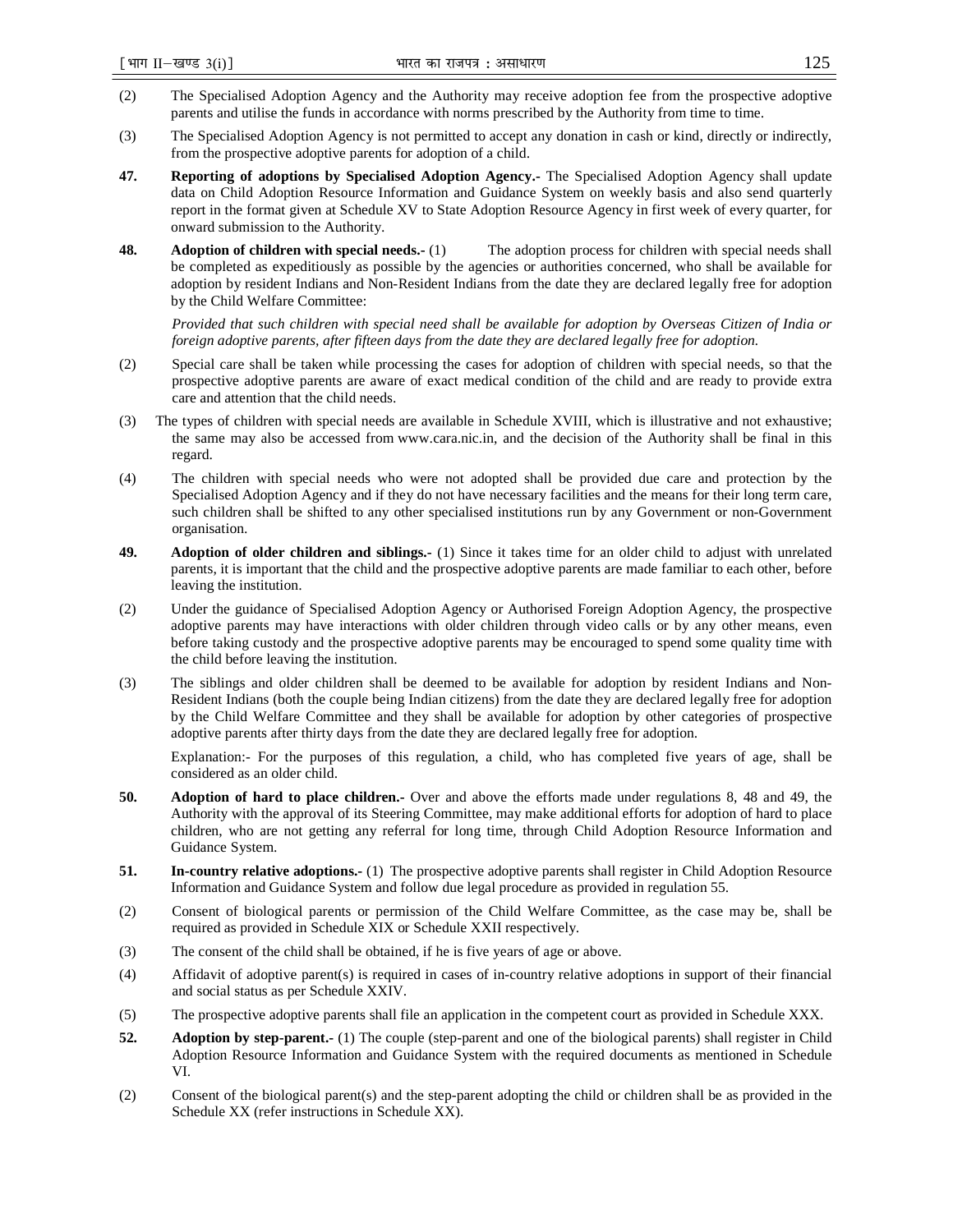| 126 |                                                                                    | THE GAZETTE OF INDIA: EXTRAORDINARY                                                                                                                                                                                                                                                                                                                                                                                                                                                  | [PART II-SEC. $3(i)$ ] |
|-----|------------------------------------------------------------------------------------|--------------------------------------------------------------------------------------------------------------------------------------------------------------------------------------------------------------------------------------------------------------------------------------------------------------------------------------------------------------------------------------------------------------------------------------------------------------------------------------|------------------------|
| (3) | finalisation of the case by the court concerned.                                   | In case the custody of the child is under litigation, the adoption process shall be initiated only after the                                                                                                                                                                                                                                                                                                                                                                         |                        |
| (4) | Civil Court as the case may be, as per format given at Schedule XXXII.             | The biological parent and the step-parent shall file an application in the Family Court or District Court or City                                                                                                                                                                                                                                                                                                                                                                    |                        |
| (5) |                                                                                    | The applicants shall obtain a certified copy of the adoption order from the court concerned and furnish a copy of<br>the same online to the Authority through Child Adoption Resource Information and Guidance System.                                                                                                                                                                                                                                                               |                        |
| 53. | Resource Information and Guidance System.                                          | Inter-country relative adoptions.- (1) A Non-Resident Indian or an Overseas Citizen of India, interested to<br>adopt a relative's child, may approach an Authorised Foreign Adoption Agency or the Central Authority in the<br>country of residence for preparation of their Home Study Report and for online registration in Child Adoption                                                                                                                                         |                        |
| (2) |                                                                                    | In case there is no Authorised Foreign Adoption Agency or Central Authority in their country of residence, then<br>the prospective adoptive parents interested to adopt a relative's child shall approach the Government<br>department concerned or Indian diplomatic mission (in cases of Indian citizens) in that country.                                                                                                                                                         |                        |
| (3) | Guidance System along with the required documents as mentioned in Schedule VI.     | The Authorised Foreign Adoption Agency or Central Authority or the department concerned or the Indian<br>diplomatic mission (in cases of Indian citizens), as the case may be, on completion of the Home Study Report,<br>shall register the application of the prospective adoptive parents in Child Adoption Resource Information and                                                                                                                                              |                        |
| (4) | Court, shall be punishable as per the provisions of section 80 of the Act.         | Any person, who takes or sends a child to a foreign country or takes part in any arrangement for transferring the<br>care and custody of a child to another person in a foreign country without a valid order from the competent                                                                                                                                                                                                                                                     |                        |
| 54. | Prior approval for inter-country relative adoption from Authority.-                |                                                                                                                                                                                                                                                                                                                                                                                                                                                                                      |                        |
| (1) | child proposed for adoption, as provided in Schedule XXI.                          | On receipt of all requisite documents on Child Adoption Resource Information and Guidance System, the<br>Authority shall forward the same to District Child Protection Unit for obtaining family background report of the                                                                                                                                                                                                                                                            |                        |
| (2) |                                                                                    | The District Child Protection Unit shall get the family background report conducted by its social worker and for<br>this purpose, it can charge a fee as stipulated in the norms prescribed by the Authority from time to time.                                                                                                                                                                                                                                                      |                        |
| (3) | Authority or Indian Mission abroad.                                                | District Child Protection Unit shall forward a copy of the family background report of the child and the<br>biological family to the Authority for onward submission to Authorised Foreign Adoption Agency or Central                                                                                                                                                                                                                                                                |                        |
| (4) | approval letter supporting the proposed adoption.                                  | On receiving family background report of the relative's child, the Authority shall forward the same to the<br>receiving country as required under Articles 15 and 16 of the Hague Adoption Convention along with a pre-                                                                                                                                                                                                                                                              |                        |
| (5) | Convention to the Authority.                                                       | The Authorised Foreign Adoption Agency or Central Authority, on receiving requisite documents as stipulated<br>in sub regulation (3), shall arrange to forward a certificate under Article 5 or Article 17 of the Hague Adoption                                                                                                                                                                                                                                                     |                        |
| (6) |                                                                                    | In case of countries which are not signatories to Hague Adoption Convention, in respect of Indian citizens,<br>family background report of the relative's child and prior approval letter from the Authority shall be forwarded<br>to the Indian Mission of that country which will issue a recommendation letter to the Authority.                                                                                                                                                  |                        |
| 55. | and all other documents as provided in Schedule VI.                                | <b>Legal Procedure.</b> (1) The prospective adoptive parents, who intend to adopt the child of a relative as defined in<br>sub-section (52) of section 2 of the Act, shall file an application in the competent court under sub-section 2 of<br>section 56 or sub section (1) of section 60 of the Act in case of in-country relative adoption or inter-country<br>relative adoption, respectively, alongwith a consent letter of the biological parents as provided in Schedule XIX |                        |
| (2) | as provided in the Schedule XX and all other documents as provided in Schedule VI. | The biological parent and the step-parent, who intend to adopt the child or children of the biological parent,<br>shall file the adoption application as provided in Schedule XXXII, in the court concerned of the district where<br>they reside, along with consent letter of the biological parents and the step-parent adopting the child or children,                                                                                                                            |                        |
| (3) | Schedule XXXI.                                                                     | The prospective adoptive parents, in case of inter-country relative adoption, shall file the adoption application in<br>the court concerned of the district, where the child resides with biological parents or guardians as provided in                                                                                                                                                                                                                                             |                        |
| (4) | as the case may be.                                                                | The prospective adoptive parents shall file an application in Family Court or District Court or City Civil Court,                                                                                                                                                                                                                                                                                                                                                                    |                        |
| (5) | 61 of the Act, and regulations 51 to 56, as the case may be.                       | Before issuing an adoption order, the court shall satisfy itself of the various conditions stipulated under section                                                                                                                                                                                                                                                                                                                                                                  |                        |
|     |                                                                                    |                                                                                                                                                                                                                                                                                                                                                                                                                                                                                      |                        |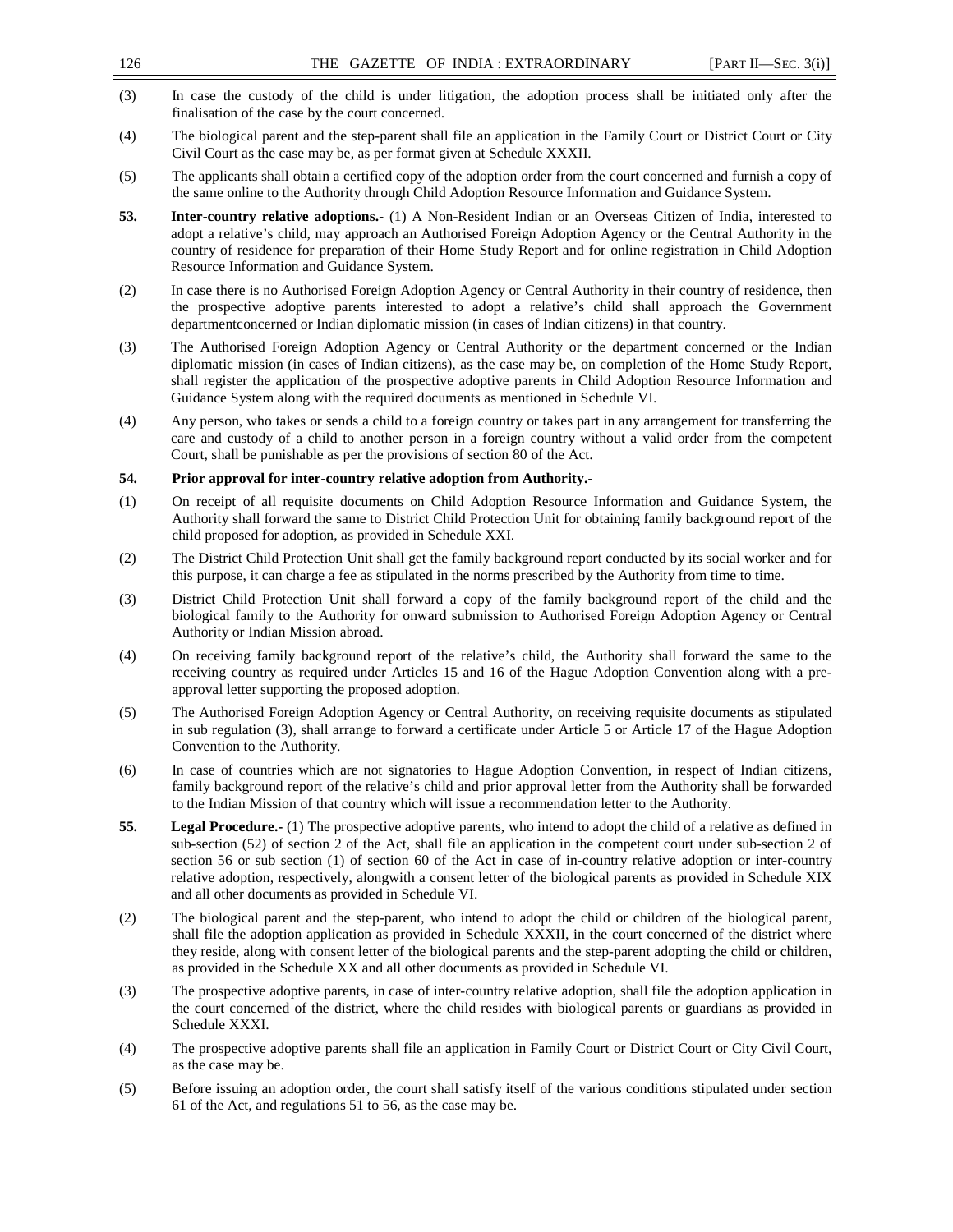- (6) The prospective adoptive parents shall obtain a certified copy of the adoption order from the court and furnish a copy of the same to the District Child Protection Unit for online submission to the Authority.
- **56. No Objection Certificate of Authority.-** In case of all inter-country adoptions, the Authority shall issue No Objection Certificate in favour of the adoption of the child within ten days from the date of receipt of adoption order forwarded by the District Child Protection Unit and a copy of the same shall be forwarded to the Authorised Foreign Adoption Agency or Central Authority concerned.
- **57. Issue of Conformity Certificate.-** The Authority shall issue a Conformity Certificate under Article 23 of the Hague Adoption Convention in the format provided in Schedule X within three working days from the date of availability of the adoption order in the Child Adoption Resource Information and Guidance System, in case the receiving country of the adopted child is a Hague Adoption Convention signatory.
- **58.** Child Care Institution and its linkage with Specialised Adoption Agency.- (1) All Child Care Institutions registered under this Act, which may not have been recognised as Specialised Adoption Agencies, shall ensure that all orphan or abandoned or surrendered children under their care and protection are reported, produced and declared legally free for adoption, by the Child Welfare Committee as per the provisions of section 32, subsection (2) of section 38 and sub section (1) of section 66 of the Act and the procedure laid down in these regulations.
- (2) Such report shall include the name (if known), gender, date of birth (if known) or age, photograph and health condition of the child, language spoken by the child (if any), address or source (wherever known) and the manner and circumstances in which the child was brought and admitted to the institution.
- (3) The District Child Protection Unit concerned shall render all necessary assistance to the Child Care Institution concerned in getting an orphan, abandoned or surrendered child declared legally free for adoption as per the procedure and time frame stipulated under the provisions of the Act, rules framed thereunder and these regulations.
- (4) The District Child Protection Unit shall be responsible for linking the Child Care Institution where adoptable children have been identified with Specialised Adoption Agency.
- (5) If the Child Care Institution is located in the same district:-
	- (a) the Specialised Adoption Agency shall complete the documentation and formalities required for the adoption of an orphan, abandoned or surrendered child including preparation of Child Study Report and Medical Examination Report of the child as per Schedule II and III respectively; and
	- (b) the Specialised Adoption Agency shall upload the profile of the child in Child Adoption Resource Information and Guidance System, which includes photograph, Child Study Report, Medical Examination Report of the child and certificate from Child Welfare Committee declaring the child legally free for adoption.
- (6) In case the Child Care Institution and the Specialised Adoption Agency are not located in the same district:-
	- (a) the District Child Protection Unit shall conduct Child Study Report through a social worker and Medical Examination Report of the child as per Schedule II and III respectively;
	- (b) the District Child Protection Unit shall upload the profile of the child in Child Adoption Resource Information and Guidance System, which includes photograph, Child Study Report, Medical Examination Report of the child and certificate from Child Welfare Committee declaring the child legally free for adoption; and
	- (c) once documents of children are uploaded in Child Adoption Resource Information and Guidance System, the linked Specialised Adoption Agency shall access information of such children for facilitating their adoption as per the provisions of these regulations.
- (7) In case there is more than one Specialised Adoption Agency in the district for linking the Child Care Institution, the distance between the two, the needs of the child and the capacity of the Specialised Adoption Agency shall be taken into consideration.
- (8) The Adoption Committee shall include:-
	- (a) adoption in-charge or social worker of the Specialised Adoption Agency;
	- (b) paediatrician or visiting doctor of the Child Care Institution;
	- (c) official from the District Child Protection Unit of the district where Child Care Institution is located; and
	- (d) representative of the Child Care Institution.
- (9) In all such adoption cases, adoption petition shall be filed in the competent court by the Specialised Adoption Agency, making the Child Care Institution as a co-petitioner.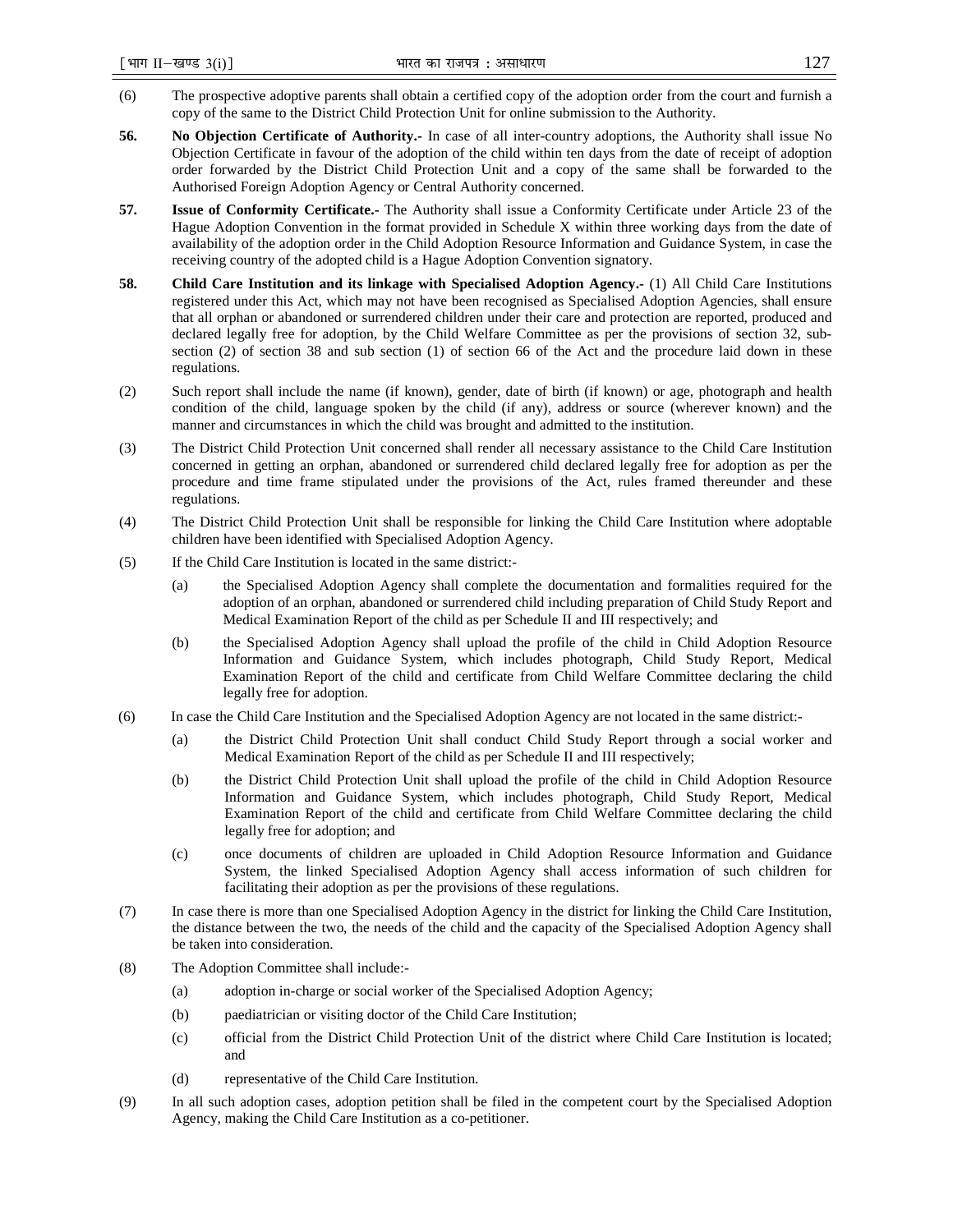| 128  | THE GAZETTE OF INDIA: EXTRAORDINARY<br>[PART II-SEC. $3(i)$ ]                                                                                                                                                                                                                                                                                                                                                                                                                                                                                                                      |
|------|------------------------------------------------------------------------------------------------------------------------------------------------------------------------------------------------------------------------------------------------------------------------------------------------------------------------------------------------------------------------------------------------------------------------------------------------------------------------------------------------------------------------------------------------------------------------------------|
| (10) | In case the child is from a Child Care Institution which is located in another district, the Specialised Adoption<br>Agency shall file the adoption petition in the court concerned of either of the districts.                                                                                                                                                                                                                                                                                                                                                                    |
| (11) | The adoption fee shall be shared between Specialised Adoption Agency and Child Care Institution in the ratio as<br>may be prescribed by the Authority.                                                                                                                                                                                                                                                                                                                                                                                                                             |
| (12) | The Specialised Adoption Agency concerned shall obtain a certified copy of the adoption order from the court<br>and furnish a copy of the same to the prospective adoptive parents, Child Care Institution, District Child<br>Protection Unit and upload it in Child Adoption Resource Information and Guidance System.                                                                                                                                                                                                                                                            |
| (13) | The State Adoption Resource Agency or District Child Protection Unit shall as far as possible, provide training<br>to Child Care Institutions to enable them to become well-equipped Specialised Adoption Agencies.                                                                                                                                                                                                                                                                                                                                                                |
| 59.  | Appeal to Authority.- (1) Any prospective adoptive parents or child or any person on his behalf, aggrieved due<br>to non-selection for adoption because of the opinion of Specialised Adoption Agency or issues related to<br>eligibility of the prospective adoptive parents or of the child to be adopted or regarding the documentation<br>relating to the prospective adoptive parents or the child, such as, Home Study Report or health status of the<br>prospective adoptive parents, the Child Study Report and Medical Examination Report, may approach the<br>Authority. |
| (2)  | The application referred to in sub-regulation (1) shall be made by the aggrieved within seven days from the date<br>of opinion or decision.                                                                                                                                                                                                                                                                                                                                                                                                                                        |
| (3)  | The decision of the Authority shall be taken by a committee constituted by the Chairperson of its Steering<br>Committee.                                                                                                                                                                                                                                                                                                                                                                                                                                                           |
| (4)  | The Authority shall take decision on the application within thirty days from the date of receipt of the application<br>and the same shall be communicated to the applicant in writing within three working days of the decision.                                                                                                                                                                                                                                                                                                                                                   |
| (5)  | The decision of the Authority shall be binding on all concerned.                                                                                                                                                                                                                                                                                                                                                                                                                                                                                                                   |
| (6)  | The Authority may decide, on the merits of each case, whether the child concerned can be blocked from further<br>referral to any other prospective adoptive parents for adoption.                                                                                                                                                                                                                                                                                                                                                                                                  |
| 60.  | <b>Power to relax and interpretation.</b> (1) The power of relaxation and grant exception to any provision of these<br>regulations in respect of a case or class of cases shall be vested with the Relaxation Committee of the Authority.                                                                                                                                                                                                                                                                                                                                          |
| (2)  | Relaxation Committee of the Authority shall be chaired by the chairperson of Steering Committee of the<br>Authority and two members consisting of its Chief Executive Officer and a member of Steering Committee<br>having experience in law as members.                                                                                                                                                                                                                                                                                                                           |
| (3)  | No decision of the Relaxation Committee of the Authority shall ordinarily have the effect of altering the<br>seniority of any prospective adoptive parents unless reasons are recorded in writing and the primary<br>consideration being the best interests of the child.                                                                                                                                                                                                                                                                                                          |
| (4)  | In case of any ambiguity in interpretation of any of the provisions of these regulations, the decision of the<br>Authority shall prevail.                                                                                                                                                                                                                                                                                                                                                                                                                                          |
|      | <b>SCHEDULE I</b>                                                                                                                                                                                                                                                                                                                                                                                                                                                                                                                                                                  |
|      | [See regulations 2 $(5)$ , 6 $(13)$ and 7 $(17)$ ]                                                                                                                                                                                                                                                                                                                                                                                                                                                                                                                                 |
|      | <b>CERTIFICATE DECLARING THE CHILD LEGALLY FREE FOR ADOPTION</b>                                                                                                                                                                                                                                                                                                                                                                                                                                                                                                                   |
| 1.   | Juvenile Justice (Care and Protection of Children) Act, 2015 (2 of 2016), child<br>date of<br>birthplaced in the care of the Specialized Adoption Agency/Child Care Institution(name and address) vide<br>basis of the following:                                                                                                                                                                                                                                                                                                                                                  |
|      | Inquiry report of the Probation Officer/ Child Welfare Officer / Social Worker / Case Worker/any other (as the<br>case may be);                                                                                                                                                                                                                                                                                                                                                                                                                                                    |
|      | Deed of surrender executed by the biological parent(s) or the legal guardian of the child before this Committee<br>on (date);                                                                                                                                                                                                                                                                                                                                                                                                                                                      |
|      |                                                                                                                                                                                                                                                                                                                                                                                                                                                                                                                                                                                    |

Declaration submitted by District Child Protection Unit and the Child Care Institution or Specialized Adoption Agency concerned to the effect that they have made restoration efforts as required under sub section (1) of section 40 of the Act, the rules framed thereunder and the Adoption Regulations, but, nobody has approached them for claiming the child as biological parents or legal guardian as on date of the said declaration.

Consent of older child, in case applicable.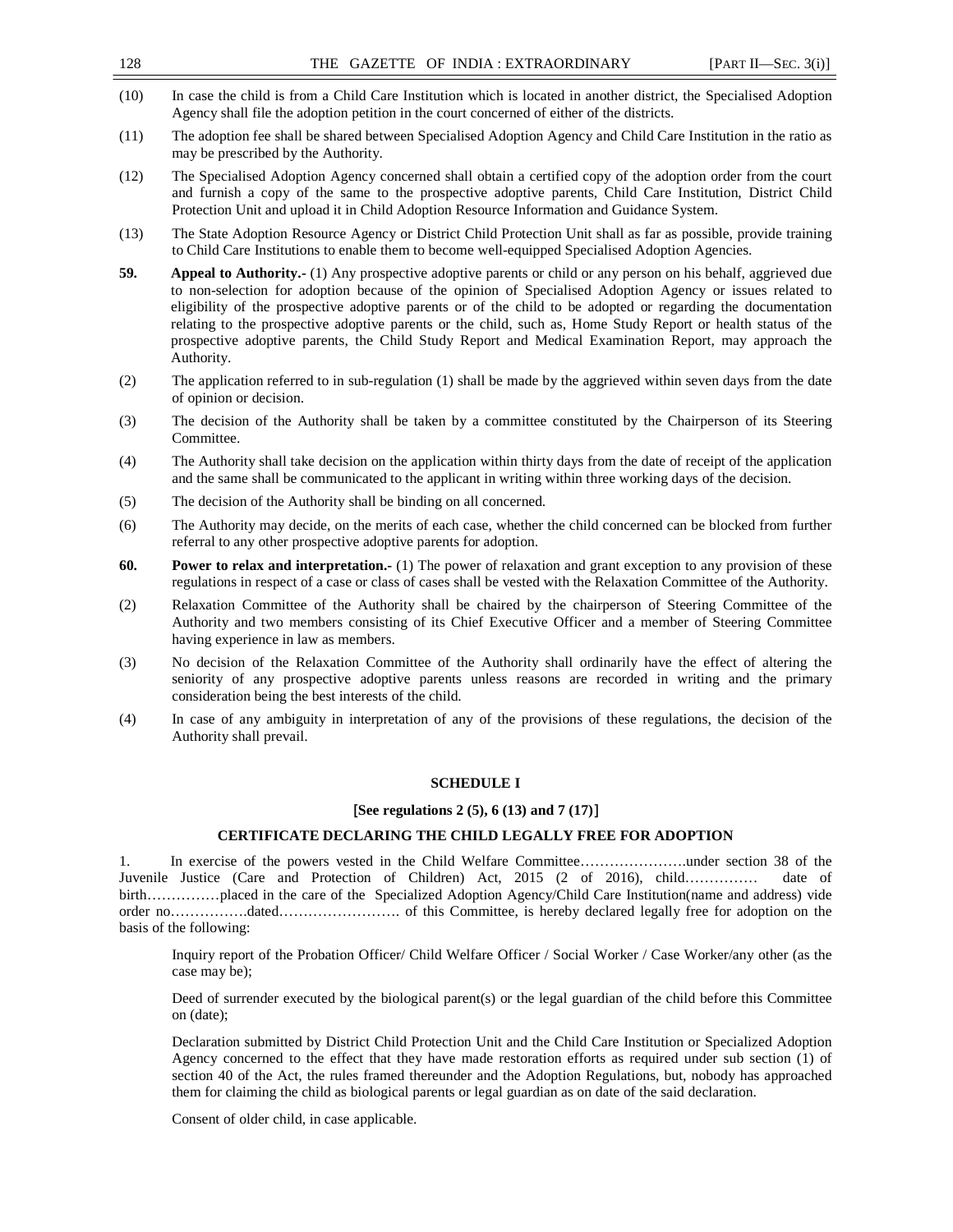# 2. This is to certify that:

The biological parent(s)/legal guardian, wherever available, has/have been counselled and duly informed of the effects of their consent including the placement of the child or children in adoption which would result in the termination of the legal relationship between the child and his or her family of origin.

The biological parents/legal guardian have given their consent freely, in the required form, and the consent have not been induced by payment or compensation of any kind and the consent of the mother (where applicable), has been given only after the birth of the child.

The Specialized Adoption Agency/Child Care Institution to which the aforesaid child is entrusted shall arrange to post the photograph and other essential details of the child in the Child Adoption Resource Information and Guidance System and shall place such child in adoption as per the procedure laid down in the Act and Adoption Regulations.

[Note: strike out the box(es) which are not relevant to the case]

[Note: Only one certificate may be issued in case of siblings or twins stating the relationship.]

[Note: To facilitate adoption in the best interest of the child, the Specialized Adoption Agency or District Child Protection Unit concerned, as the case may be, is permitted to post the profile of the child, including photograph, Child Study Report, Medical Examination Report and this certificate in the Child Adoption Resource Information and Guidance System]

Photograph of the child

Child Welfare Committee

Date and Place

Signature of any three members

Date and Stamp

To: Specialised Adoption Agency/ District Child Protection Unit – to post this certificate in Child Adoption Resource Information and Guidance System (CARINGS).

Copy to: District Child Protection Officer (DCPO), Name of the District.

### **SCHEDULE II**

# **[See regulations 2(6), 6(15), 7(18), 58(5)(a) and 58(6)(a)] CHILD STUDY REPORT**

**Child Adoption Resource Information and Guidance System (CARINGS)** 

**Registration No:** 

**Aadhar Card No:** 

#### **Name of the Specialised Adoption Agency (SAA)/Child Care Institution (CCI):**

The detailed report on the child shall include identifying information supported by documents. Child Study Report should be prepared as soon as the child is declared legally free for adoption by the Child Welfare Committee.

> Photograph of the child

Name and address of the Institution:-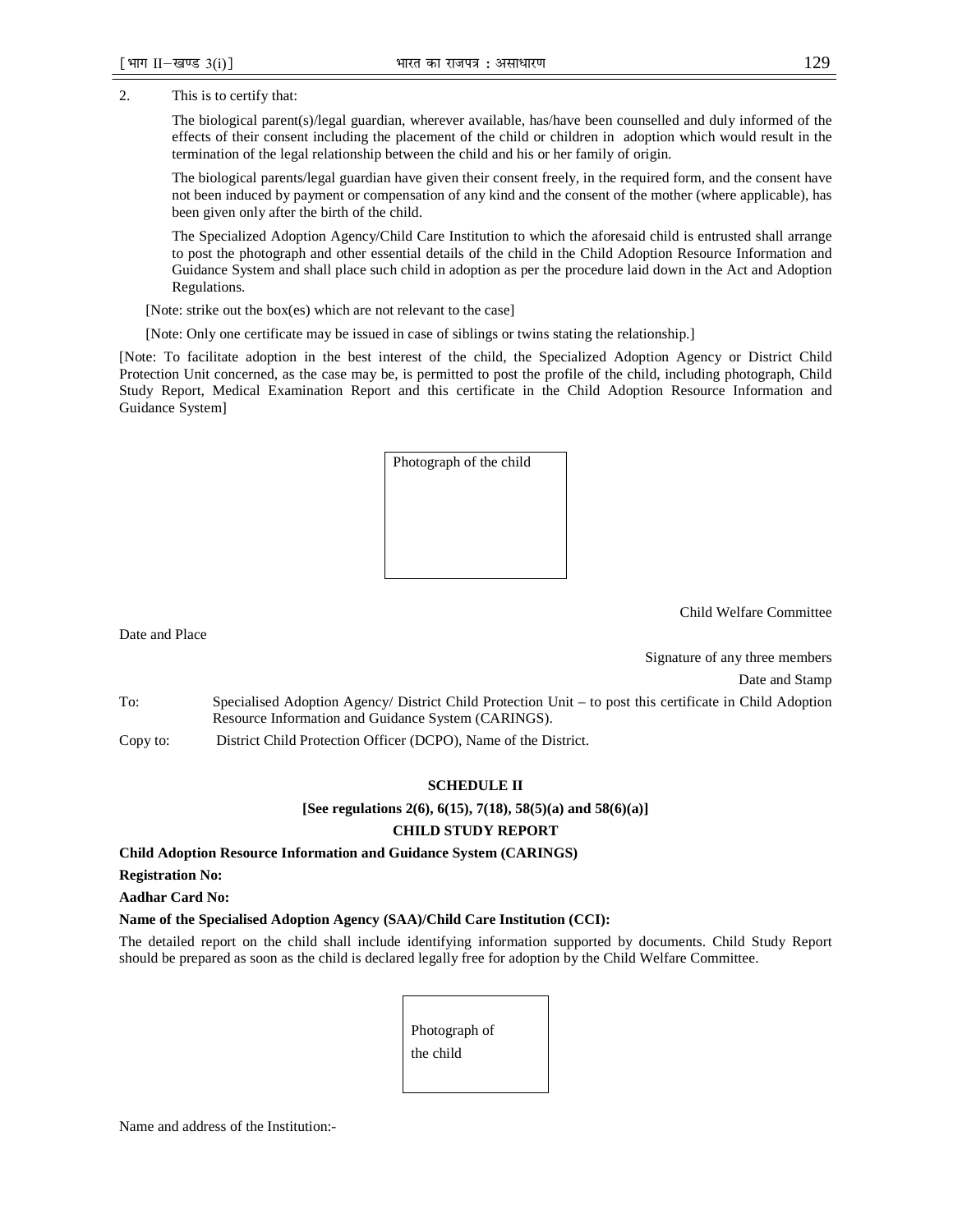# **I. GENERAL INFORMATION:**

- 1. Name of the Child. ---------------------- (given by biological mother or parents or by the Specialised Adoption Agency/Child Care Institution or Child Welfare Committee)
- 2. Present age and date of birth:
- 4. Sex:
- 5. Place of Birth:
- 6. Religion (if known):
- 7. Type of child: Orphan/ abandoned/ surrendered
- 8. Date of admission of the child to the Specialised Adoption Agency/Child Care Institution:
- 9. Date of production before Child Welfare Committee:
- 10. Date declared as legally free for adoption by the Child Welfare Committee:

# **II. SOCIAL DATA:**

Please do not give identifying information about the natural parent.

- 1. How did the child come to your institution?
	- (a) Admitted directly by parent or any other guardian:
	- (b) Placed by Child Welfare Committee directly:
	- (c) Transferred from any other institution, if so name of the institution:
	- (d) Any other source:
- 2. Reasons for seeking protection in the Institution:
- 3. Attitude of the child towards other children, if applicable
- 4. Behaviour and relationship of the child towards staff and other adults including strangers:
- 5. General intelligence:
- 6. If the child is enrolled in school, give a detailed report about his or her standard, attendance, general interest in studies, progress, if any:
- 7. General personality and description of the child:
- 8. Play activity and any specific talent: Milestones of the child (for children below 18 months). Please mark Yes or No (based on age appropriate responses)

Does the child:-

| (a) | Smile             |
|-----|-------------------|
| (b) | Turn on his sides |

- (c) Lift its head
- (d) Grasp objects in its hand
- (e) Crawl on its own
- (f) Sit with full support or Sit without support
- (g) Stand with support or Stand without support
- (h) Walk with support or Walk without support
- 9. Dietary Habits:

Intake of liquid food:

Semi-solid food:

Solid food:

- 10. Developmental Assessment (language spoken, behaviour, basic play skills, physical activity and communication and social skills etc.):
- 11. Social Background: (This should include his social history i.e. brief background of the birth parents and circumstances necessitating the child's surrender or abandonment, etc. Please do not give identifying information such as name and address of birth parents or relatives.)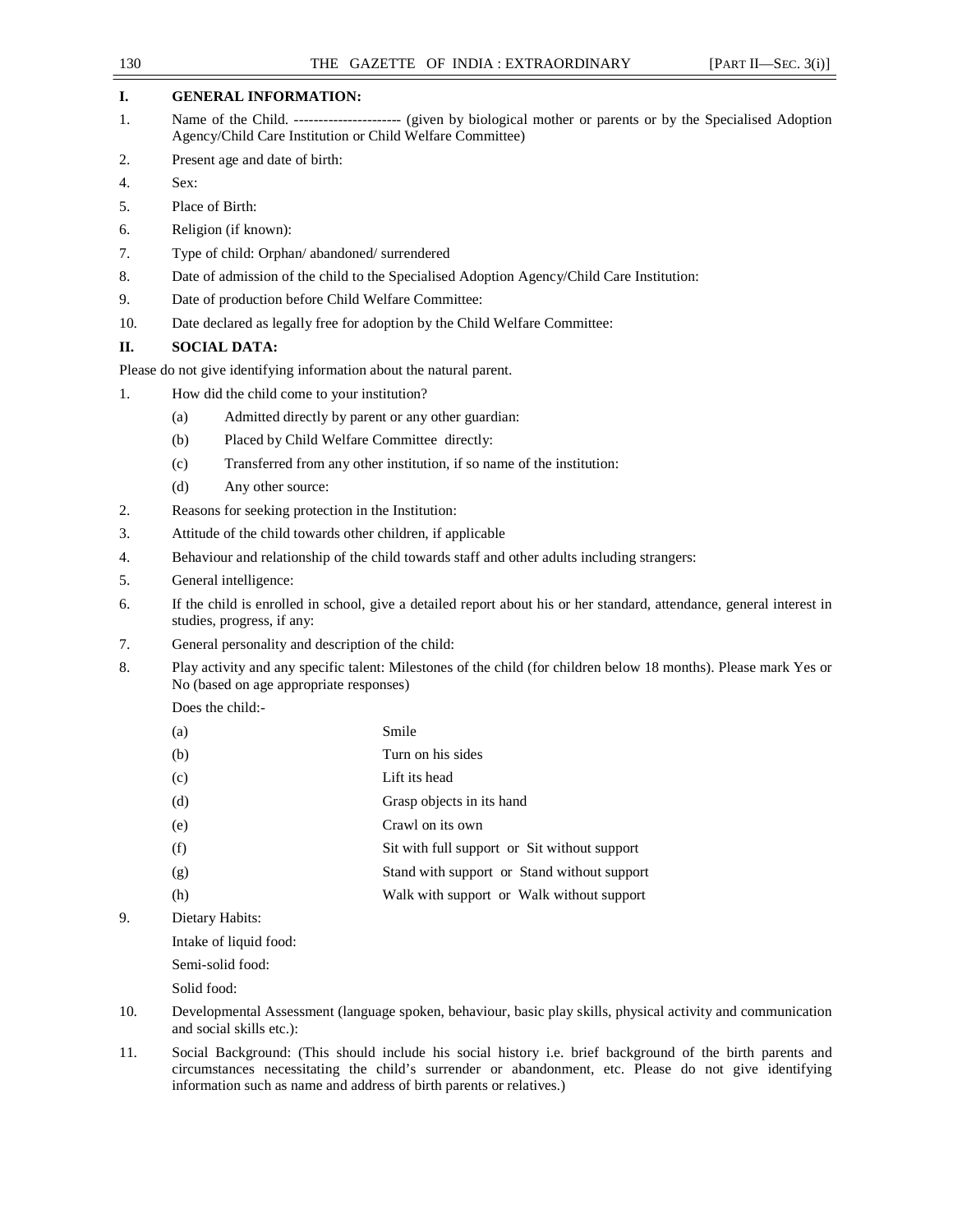| 12.      | Social Worker hereby certify that the information given in this form about child |  |
|----------|----------------------------------------------------------------------------------|--|
| correct. |                                                                                  |  |

Signature:

Place: Name: Name: Name: Name: Name: Name: Name: Name: Name: Name: Name: Name: Name: Name: Name: Name: Name: Name: Name: Name: Name: Name: Name: Name: Name: Name: Name: Name: Name: Name: Name: Name: Name: Name: Name: Name:

### Date: Designation: Designation:

We have read and understood the contents of the Child Study Report and are willing to accept \_\_\_\_\_\_\_\_\_\_as our adoptive child.

(Signature of the male applicant) (Signature of the female applicant)

(Name of the male applicant) (Name of the female applicant)

Place and Date: Place and Date:

# **SCHEDULE III**

**[See regulations 2(13), 6(15), 7(18), 58(5)(a) and 58(6)(a)]**

### **MEDICAL EXAMINATION REPORT OF THE CHILD**

A duly registered physician should complete the report. If any information is not available, please state "Not Available".

(if the child is below 1 year, he/she should be examined by Paediatrician)

#### **Child Adoption Resource Information and Guidance System (CARINGS)**

# **Registration No.**

**Health Status: Normal/Special Need** 

**Date of Admission:** 

#### **Name of the Specialised Adoption Agency:**

#### **Name of the Child Care Institution:**

# **A. General Information**

| 1.  | Name of the child:                                              |               |
|-----|-----------------------------------------------------------------|---------------|
| 2.  | Date and year of birth :                                        |               |
| 3.  | Sex:                                                            |               |
| 4.  | Place of birth:                                                 |               |
| 5.  | Nationality:                                                    |               |
| 6.  | Name of the present institution:                                | Placed since: |
| 7.  | Weight at birth (in kg. at admission):                          | kg.           |
| 8.  | Head Circumference:                                             |               |
| 9.  | Length at birth (in cm. at admission):                          | cm.           |
| 10. | Was the pregnancy and delivery normal? Yes or No or Do not know |               |
| 11. | Where has the child been staying?                               |               |
|     | With his or her mother:<br>from                                 | to            |
|     | With relatives:<br>from                                         | to            |
|     | In private care:<br>from                                        | to            |
|     | In institution or hospital: from                                | to            |

(Please state the name of the institution or institutions concerned) Note: In case of new born children, refer to Medical Test for different age groups in **Schedule IV** [paragraph (A) New Born].

# **B. Medical Details**

1. Has the child had any diseases during the past ? (if yes, please indicate the age of the child in respect to each disease, as well as any complication): Yes or No or Do not know

### 2. If yes:

Children's ordinary diseases (whooping cough, measles, chicken-pox, rubella, mumps): Tuberculosis: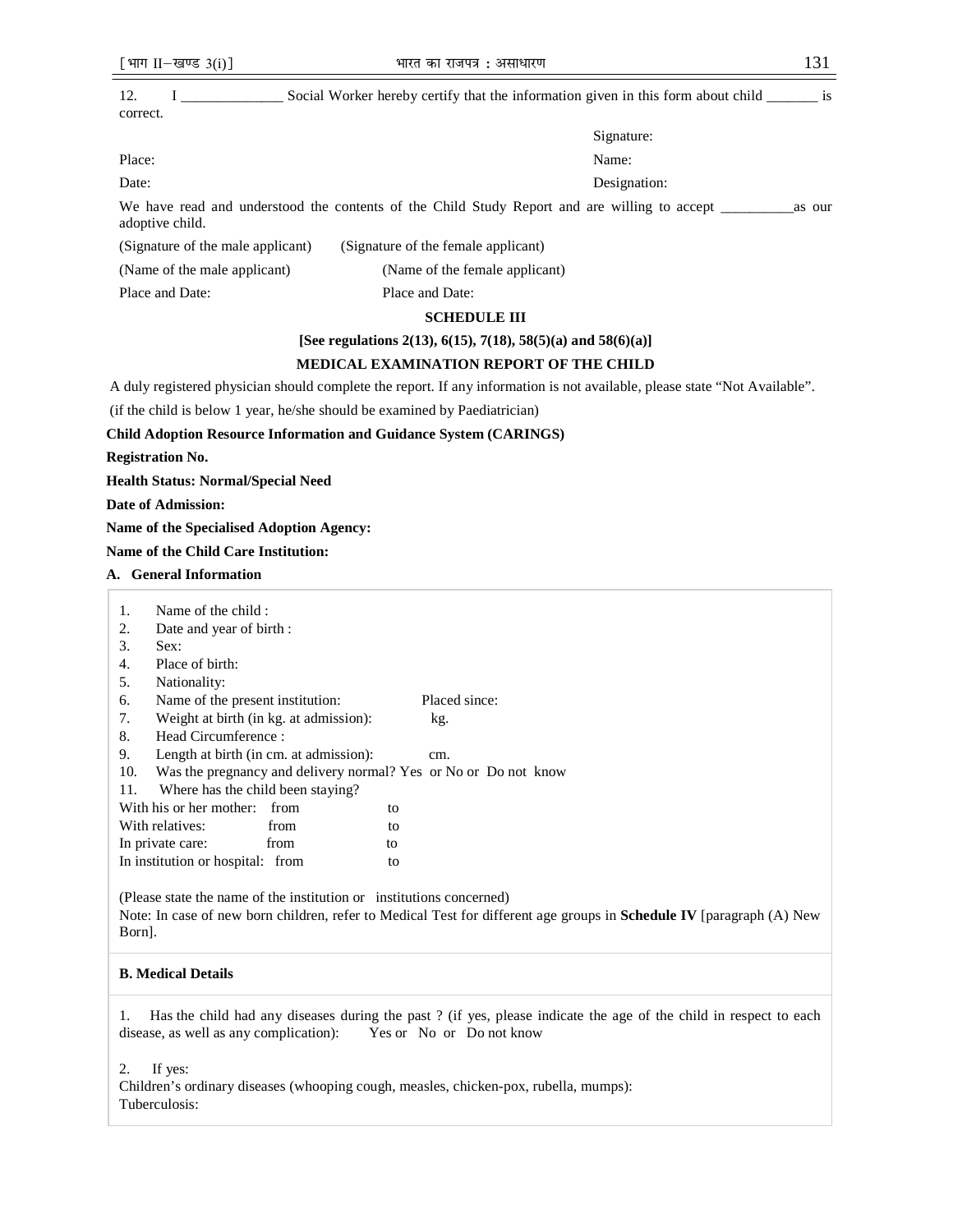Convulsions (incl. Febrile convulsions): Any other disease: Exposure to contagious disease:

# 3. Has the child been vaccinated against any of the following diseases: Yes or No or Do not know

| 4. If yes:            |                       |
|-----------------------|-----------------------|
| Tuberculosis (B.C.G.) | Date of immunisation: |
| Diphtheria            | Date of immunisation: |
| Tetanus               | Date of immunisation: |
| Whooping cough        | Date of immunisation: |
| Poliomyelitis         | Date of immunization: |
| Hepatitis A           | Date of immunisation: |
| Hepatitis B           | Date of immunisation: |
| <b>MMR</b> (Measles)  | Date of immunization: |
| Other immunizations   | Date of immunisation: |

5. Has the child been treated in hospital? Yes or No or Do not know

6. If yes state name of hospital, age of child, diagnosis, and treatment:

7. Give, if possible, a description of the mental development, behaviour and skills of the child.

| Visual<br>(i)     | When was the child able to fix?                                            |
|-------------------|----------------------------------------------------------------------------|
| Aural<br>(ii)     | When was the child able to turn its head after sounds?                     |
| Motor<br>(iii)    | When was the child able to sit by itself?                                  |
|                   | When was the child able to stand with support?                             |
|                   | When was the child able to walk without support?                           |
| (iv)<br>Language  | When did the child start to speak monosyllables?                           |
|                   | When did the child start to say single words?                              |
|                   | When did the child start to speak sentences?                               |
| Contact<br>(v)    | When did the child start to smile?                                         |
|                   | How does the child communicate with adults and other children?             |
|                   | How does the child react towards strangers?                                |
| Emotional<br>(vi) | How does the child show emotions (anger, uneasiness, disappointment, joy)? |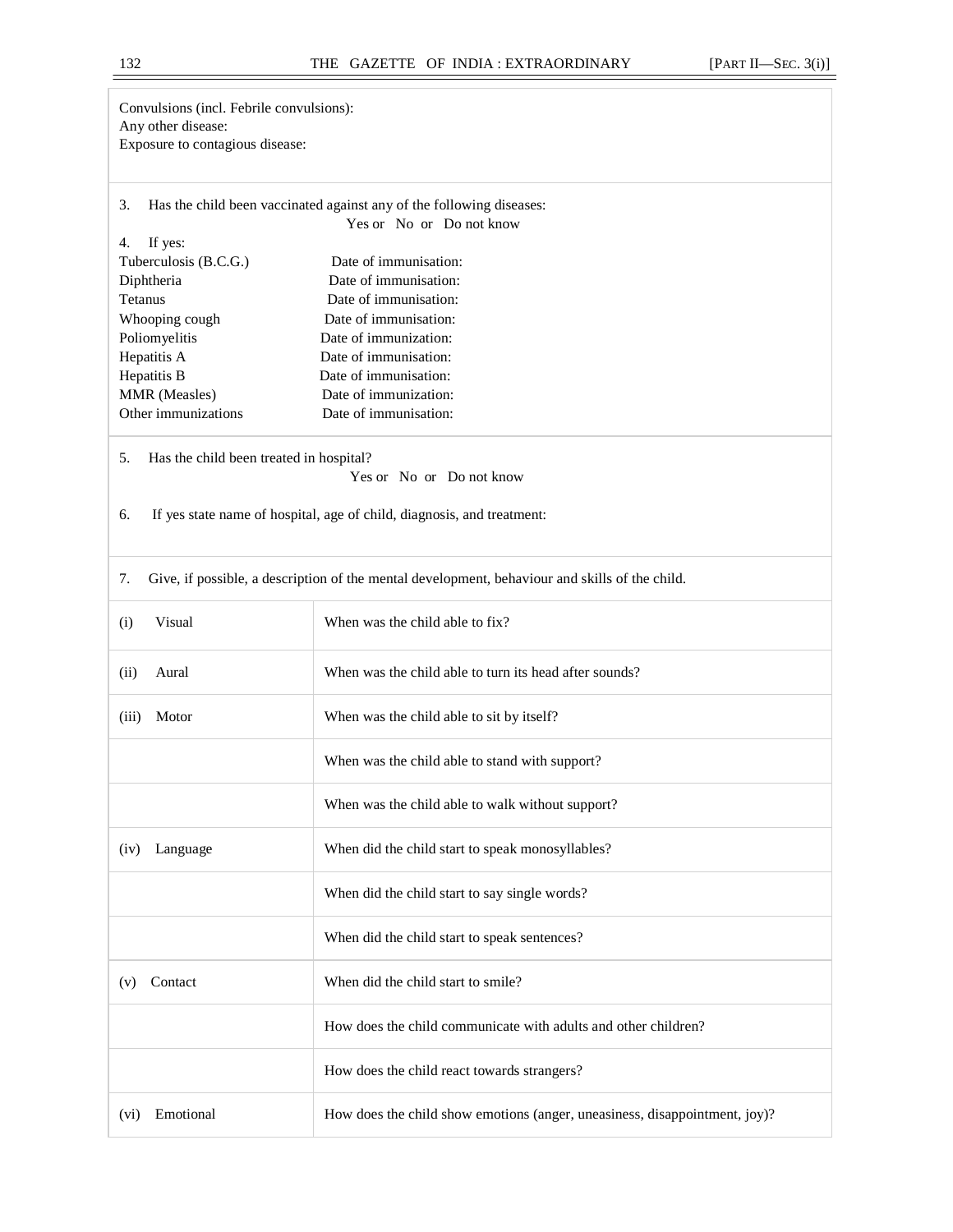# **C. Medical Examination Details:**

- 1. Date of the Medical Examination
- 2. Colour of hair:
- 3. Colour of eyes:
- 4. Colour of skin:

5. Through my complete clinical examination of the child I have observed the following evidence of disease, impairment or abnormalities (in case applicable):

- (i) Head (form of skull, hydrocephalus, craniotabes )
- (ii) Mouth and pharynx (harelip or cleft palate, teeth)
- (iii) Eyes (vision, strabismus, infections)
- (iv) Ears (infections, discharge, reduced hearing, deformity)
- (v) Any dysmorphic facies? If yes, describe
- (vi) Organs of the chest (heart, lungs)
- (vii) Lymphatic glands (adenitis)
- (viii) Abdomen (hernia, liver, spleen)
- (ix) Genitals (hypospadia, testis, retention)
- (x) Spinal column (kyphosis, scoliosis)
- (xi) Extremities (pes equines, valgus, varus, pes calcaneovarus, flexation of the hip, spasticity, paresis)
- (xii) Skin (eczema, infections, parasites)
- (xiii) Other diseases?

6. Are there any symptoms of syphilis in the child? Result of syphilis reaction made (date and year): Positive or Negative or Not done

7. Any symptoms of tuberculosis? Result of tuberculin test made (date and year): Positive or Negative or Not done

8. Any symptoms of Hepatitis B?

Result of tests for Hbs Ag (date and year):Positive or Negative or Not done Result of test for anti-HBs (date and year): Positive or Negative or Not done Result of tests for HBeAg (date and year): Positive or Negative or Not done Result of tests for anti HBe (date and year): Positive or Negative or Not done

9. Any history of Jaundice and blood transfusion?

Results of tests for HBsAG (date and year)?

If positive, whether specialist consultation taken (yes/ no, date and year); and further tests/ treatment undertaken (attach a copy of the documents)

10. HIV Test (refer to Standard Medical Test at **Schedule IV**) HCV (Hepatitis C) (refer to Standard Medical Test at **Schedule IV**)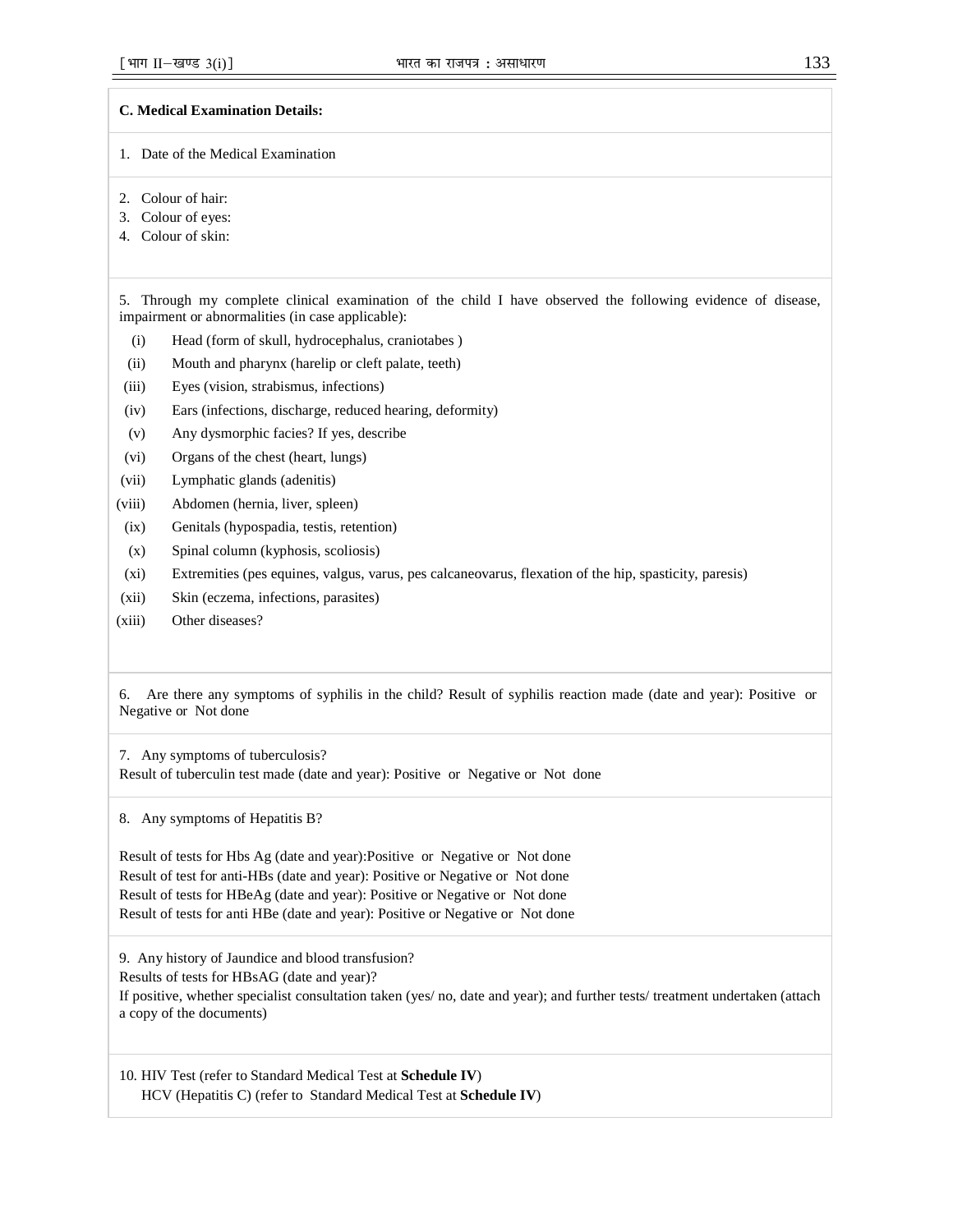# 11. Does the urine contain: Sugar? Albumen? Phyenylketone?

12. Stools (diarrhoea, constipation):

Examination for parasites: Positive or Negative or Not done

13. Is there any mental disorder or retardation of the child?

14. Give a description of the mental development, behaviour and skills of the child.

15. Any additional comments?

Note:

- 1. Refer to Infants between 1 month to 1 year of age in Section 'B' of Medical Test in **Schedule IV**.
- 2. Refer to Age 1-3 years and more than 3 years of Medical Test in **Schedule IV** [paragraph (C)].

### **D. Report concerning the psychological and social circumstances of the child (wherever required, assistance may be taken from special educator, physiotherapist, speech therapist and the social worker)**

| Please decide on each heading.                                                                                     |  |  |
|--------------------------------------------------------------------------------------------------------------------|--|--|
| (i) Activity with toys (age appropriate as applicable):                                                            |  |  |
| 1. The child's eyes follows rattles or toys, that are moved in front of the child                                  |  |  |
| 2. The child holds on to a rattle                                                                                  |  |  |
| 3. The child plays with rattles: putting it in the mouth, shaking it, moving it from one hand to the other<br>etc. |  |  |
| 4. The child puts cubes on top of each other.                                                                      |  |  |
| 5. The child plays purposely with toys: pushes cars, puts dolls to bed, feeds dolls etc.                           |  |  |
| 6. The child plays role-play with toys with other children.                                                        |  |  |
| 7. The child draws faces, human beings or animals with distinct features.                                          |  |  |
| 8. The child cooperates in structured games with other children (ballgames, card games etc).                       |  |  |
| (ii) Vocalization or language development (age appropriate as applicable):                                         |  |  |
| The child vocalizes in contact with caregiver<br>1.                                                                |  |  |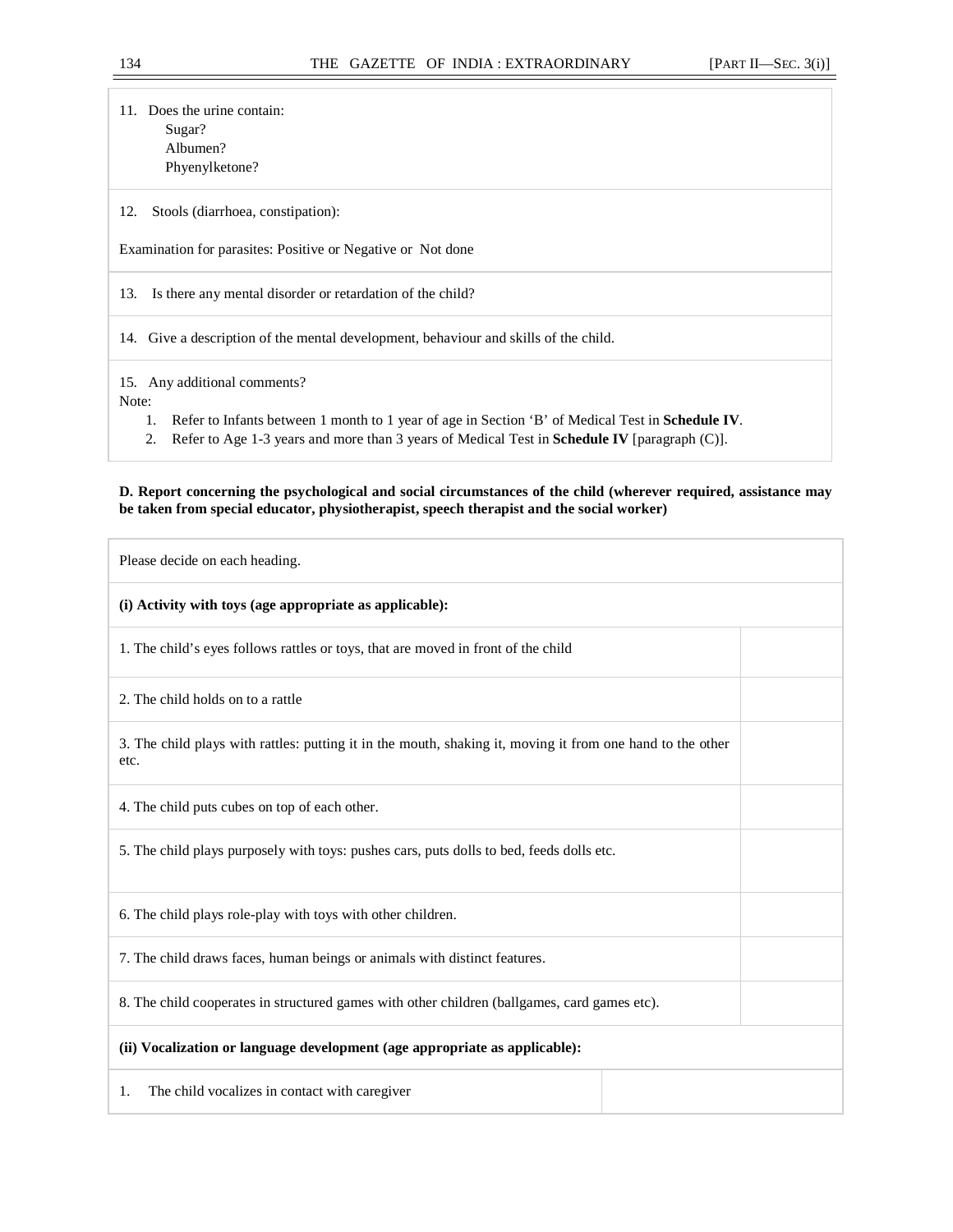| The child repeats different vowel-consonant<br>2.<br>combinations (ba-ba, da-da, ma-ma etc.)      |  |
|---------------------------------------------------------------------------------------------------|--|
| The child uses single words to communicate<br>3.                                                  |  |
| The child speaks in sentences<br>4.                                                               |  |
| The child understands prepositions as: on top of, under, behind etc.<br>5.                        |  |
| The child uses prepositions as: on top of, under, behind etc.<br>6.                               |  |
| The child speaks in past tense<br>7.                                                              |  |
| The child writes his own name<br>8.                                                               |  |
| The child reads simple words<br>9.                                                                |  |
| Any other observation<br>10.                                                                      |  |
| (iii) Motor development (age appropriate as applicable):                                          |  |
| 1.                                                                                                |  |
| 2.                                                                                                |  |
| The child crawls or moves forward from age:<br>3.                                                 |  |
| The child walks with support of furniture from age: _______<br>4.                                 |  |
| 5.                                                                                                |  |
| The child climbs up and down stairs with support from age: ____<br>6.                             |  |
| The child climbs up and down stairs without support from age:<br>7.                               |  |
| (iv) Contact with adults (age appropriate as applicable):                                         |  |
| The child smiles in contact with known caregiver<br>1.                                            |  |
| The child is more easily soothed when held by known caregiver<br>2.                               |  |
| The child cries or follows known caregiver, when the caregiver leaves the room<br>3.              |  |
| The child actively seeks known caregiver when he or she is upset or has hurt him or herself<br>4. |  |
| The child seeks physical contact with all adults, that come into the ward<br>5.                   |  |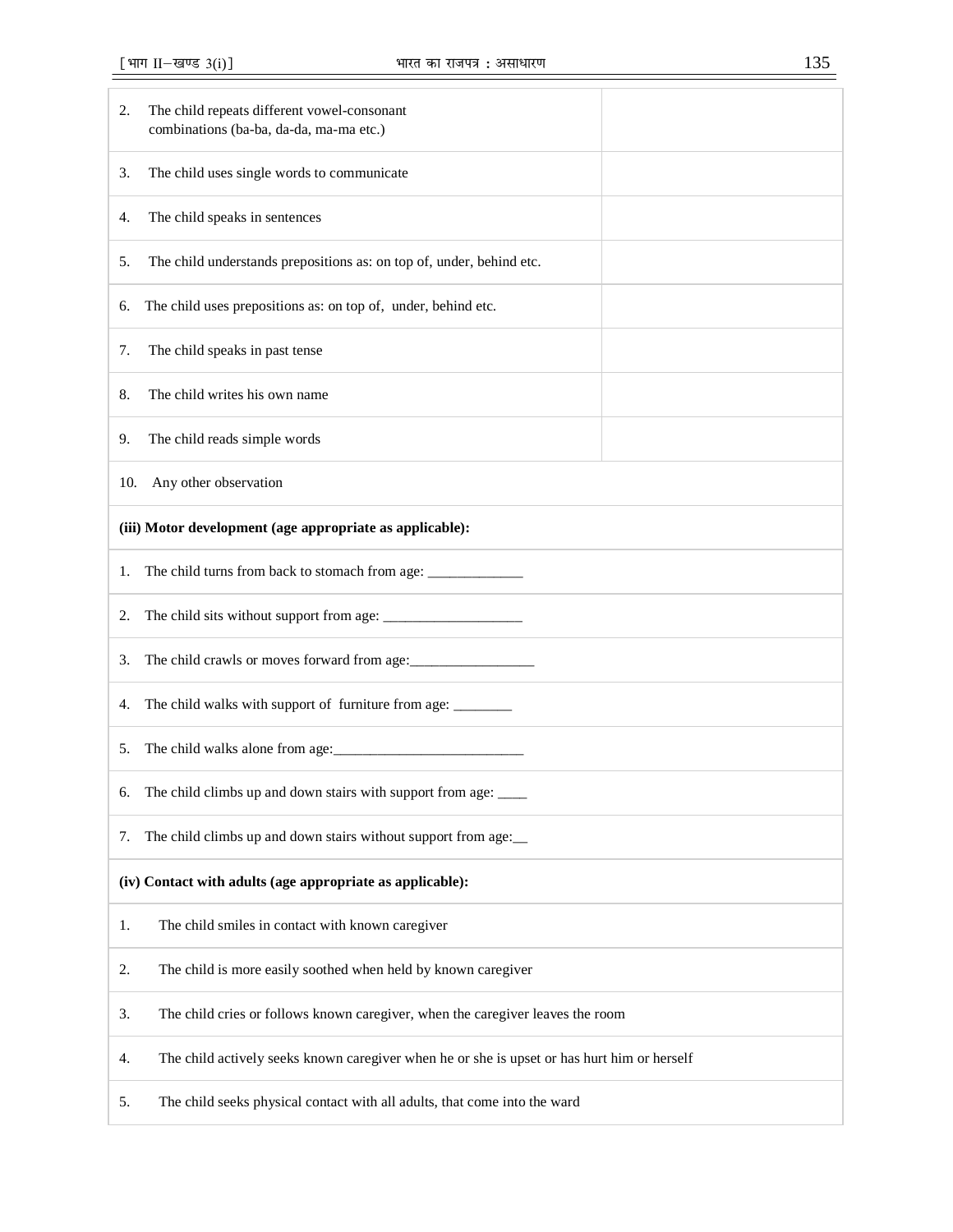| The child communicates his feeling in words to caregivers<br>6.                                                                                    |
|----------------------------------------------------------------------------------------------------------------------------------------------------|
| Contact with other children (age appropriate as applicable):<br>(v)                                                                                |
| The child shows interest in other children by looking or smiling at their activity<br>1.                                                           |
| The child enjoys playing beside other children<br>2.                                                                                               |
| 3.<br>The child engages actively in activities with other children                                                                                 |
| <b>General Level of Activity:</b><br>(vi)                                                                                                          |
| 2. Overactive<br>1. Active<br>3. Not Very Active                                                                                                   |
| (vii) General mood:                                                                                                                                |
| Sober<br>1.                                                                                                                                        |
| Emotionally indifferent<br>2.                                                                                                                      |
| Fussy, difficult to soothe<br>3.                                                                                                                   |
| Happy, content<br>4.<br>In case of special needs child, specify the category of the child.                                                         |
| Overall Observation of the child:                                                                                                                  |
| <b>Signature of the Examinee Physician</b><br><b>Designation and</b><br><b>Registration No.</b><br><b>Stamp</b><br>Date                            |
| E. Acceptance of Medical Examination Report by Prospective Adoptive Parent(s)                                                                      |
| We have read and understood the contents of the <b>Medical Examination Report</b> and are willing to accept _________<br>as<br>our adoptive child. |
| (Signature of the male applicant)<br>(Signature of the female applicant)                                                                           |
| (Name of the male applicant)<br>(Name of the female applicant)                                                                                     |
| Date:<br>Date:<br>Place:<br>Place:                                                                                                                 |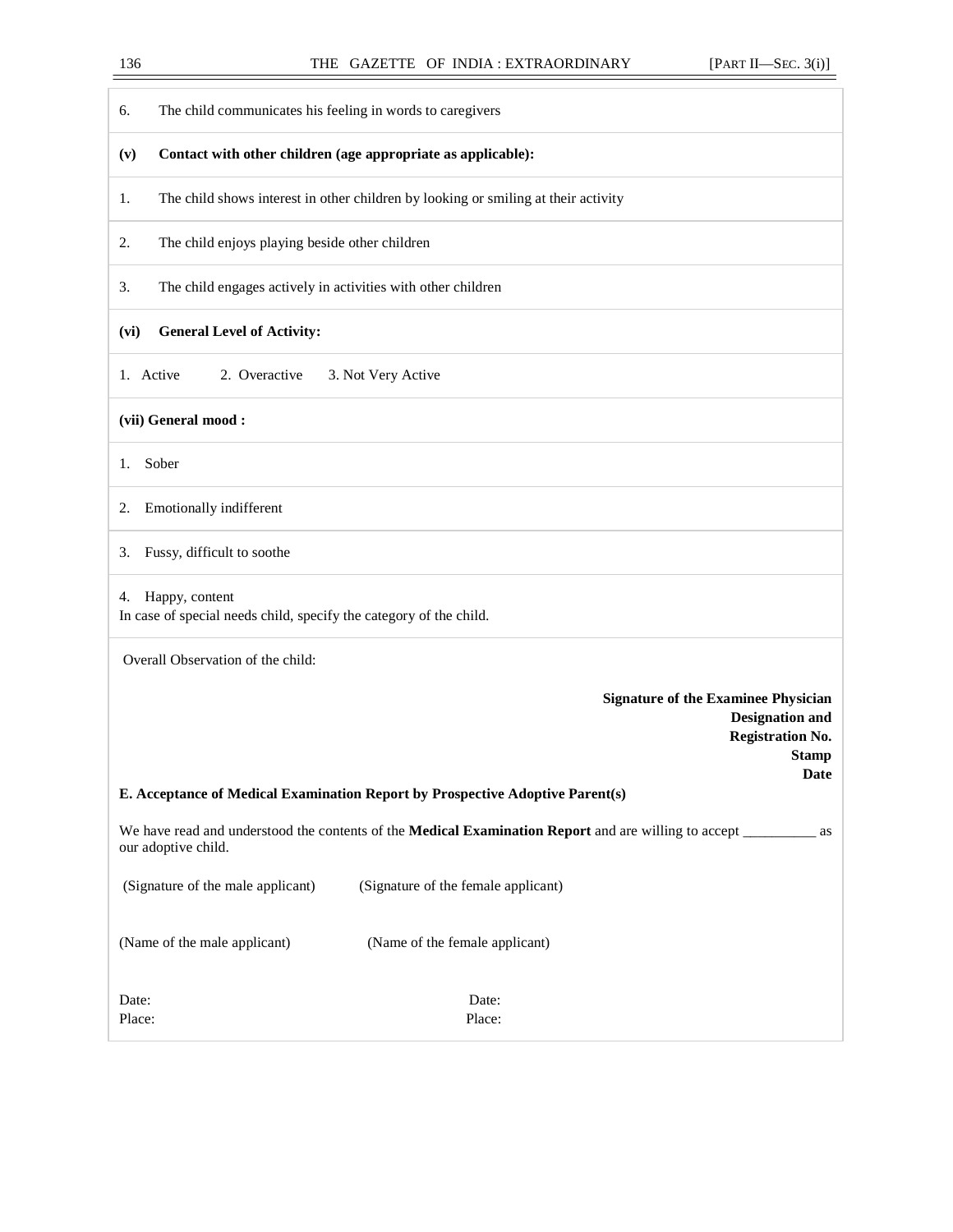# **SCHEDULE IV**

# **[See regulation 29(1)(f)]**

# **MEDICAL TEST FOR CHILDREN ADMITTED INTO INSTITUTIONS**

# **(1) Medical test for a child admitted into an institution can be broadly divided into two categories:**

- (a) To diagnose an illness/ condition that requires specific treatment, and thus testing would help in restoring the health of the child.
- (b) To diagnose an illness/ condition of a nature that implies that the child will require special attention (medical and parental) beyond what a normal child needs, and therefore the family that adopts him/ her should be aware of the condition.

# **(2) Following shall be considered while conducting the medical test:**

- (a) The interest of the child has to be foremost.
- (b) If the test results warrant further testing, specific therapy or consultation with specialists, should be undertaken by the agency/ institution where the child is staying.

# **(3) Medical Tests for different age groups:**

# **A. Newly born:**

- (a) Preterm newborns or those newborns weighing <2000g at birth or admission should be evaluated by a specialist neonatologist or paediatrician. These babies should undergo screening for Retinopathy of prematurity.
- (b) Screening for hypothyroidism by thyroid function test (T4,TSH)
- (c) Hearing screening: Otoacoustic Emissions (OAEs) or Brain stem evoked response audiometry (BERA)
- (d) Screening for critical congenital heart disease: Pulse oximetry
- (e) HBsAg

If any of these screening tests is abnormal, further confirmatory tests and specialists' opinion should be **mandatory**, before labelling the child as special need.

# **B. Infants between 1 month to 1 year of age**

- (a) Infants should be evaluated by a pediatrician
- (b) Screening for hypothyroidism by thyroid function test (T4,TSH)
- (c) Hearing screening: Otoacoustic emission (OAE) or Brain stem evoked response audiometry (BERA)
- (d) Complete blood count, liver function test and renal function test (CBC, LFT and RFT)
- (e) HIV testing in children older than 4-6 weeks of age
- (f) HCV testing in children older than 3 months of age
- (g) HBsAg

If any of these screening tests is abnormal, further confirmatory tests and specialists' opinion should be **mandatory**, before labelling the child as special need.

#### **C. Age 1-3 years and more than 3 years**

(a) In high risk areas (central and western states of India and tribal populations), screening for sickle cell anaemia is advised by complete blood count and either of these-haemoglobin electrophoresis or solubility testing for haemoglobin S or isoelectric focusing or high-performance liquid chromatography (HPLC).

If a child is found to be a carrier/trait for beta thalassemia or sickle cell anaemia on screening, he or she is unlikely to be affected or have transfusion requirement, and hence should not be considered as special need.

- (b) HIV Procedure for diagnosis in infants and children below 18 months of age:-
	- (i) HIV serological testing is used for the diagnosis of HIV in adults and children above 18 months of age.
	- (ii) Serological tests are not reliable and difficult to interpret in infants and children below 18 months of age because of passage of maternal HIV antibody across the placenta.
	- (iii) In children younger than 18 months, diagnosis of HIV infection is based on: a positive virological test for HIV or its components (HIV RNA or HIV DNA or ultrasensitive [Us] HIV p24 Ag) confirmed by a second virological test performed on a separate specimen taken more than 4 weeks after birth.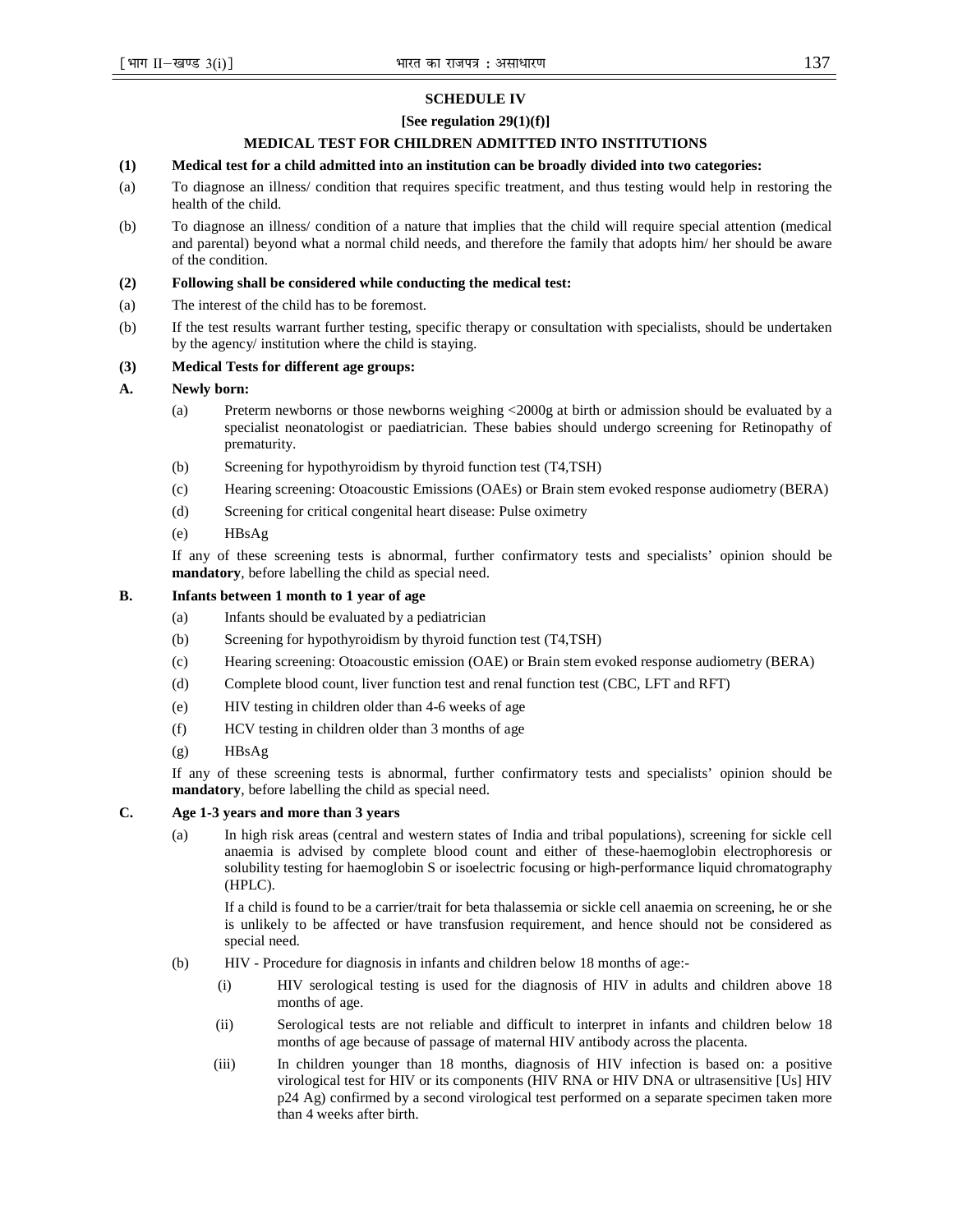- (iv) The WHO guidelines strongly recommend that all HIV-exposed infants have HIV virological testing at 4–6 weeks of age or at the earliest opportunity thereafter.
- (v) If the child is older than 9 months, an HIV serological test is recommended prior to any virological testing, and a virological test should be performed for those with a reactive HIV serological test.
- (vi) In the non-breastfed or never-breastfed infant, a negative serological test result at or above the age of 9 months can be used to rule out HIV infection.
- (vii) In infants with an initial positive virological test result, it is strongly recommended that antiretroviral therapy (ART) be started without delay and, at the same time, a second specimen collected to confirm the result.
- (viii) All the infants with unknown or uncertain HIV exposure being seen in health-care facilities at or around birth or at the first postnatal visit (usually 4–6 weeks), or other child health visit, have their HIV exposure status ascertained.
- (ix) If the infant is seen <72 hrs after the delivery and HIV exposure is identified, post-exposure prophylaxis (PEP), counselling on safe breastfeeding and an HIV virological test at 4-6 weeks is recommended.
- (x) For infants first seen at 4-6 weeks or the earliest thereafter and in whom HIV exposure is documented, HIV virological testing should be performed and the mother should receive safe infant-feeding counselling.
- (xi) A negative HIV serological test in the mother does not per se exclude HIV exposure; the possibility of very recent incident infection of the mother during this pregnancy should be kept in mind.

In infants and children less than 18 months of age, a positive HIV serological test confirms HIV exposure but cannot definitively diagnose HIV. HIV serological testing can be used to exclude HIV infection.

- (c) HCV diagnosis in infants and children:-
	- (i) Hepatitis C infection (HCV) is a chronic viral infection of the liver that affects 1-2% of adults and about 0.15 to 0.4% of children and adolescents.
	- (ii) In children, the infection is mostly acquired from mothers (vertical transmission).
	- (iii) Screening is by testing for HCV antibody in blood. The mother's HCV antibody crosses the placenta and can stay in the blood of an infant for up to 18 months. Thus the anti-HCV antibody test cannot be done to screen for HCV in infants <18 months of age.
	- (iv) The American Academy of Pediatrics (AAP) recommends testing with antibody test after 18 months of age in high-risk children. Positive antibody test should be confirmed by HCV-PCR.
	- (v) If the baby is born to a known HCV positive mother (or in babies in adoption homes), testing with the HCV-PCR can be done. This should be done after 3 months of age due to a high rate of temporarily positive tests in infants under 3 months of age. Two negative HCV-PCR tests separated by at least 2-3 months are needed to confirm that there is not an infection with the hepatitis C virus.
- (d) HBsAg
- (e) CBC, LFT and RFT

**\*\*\***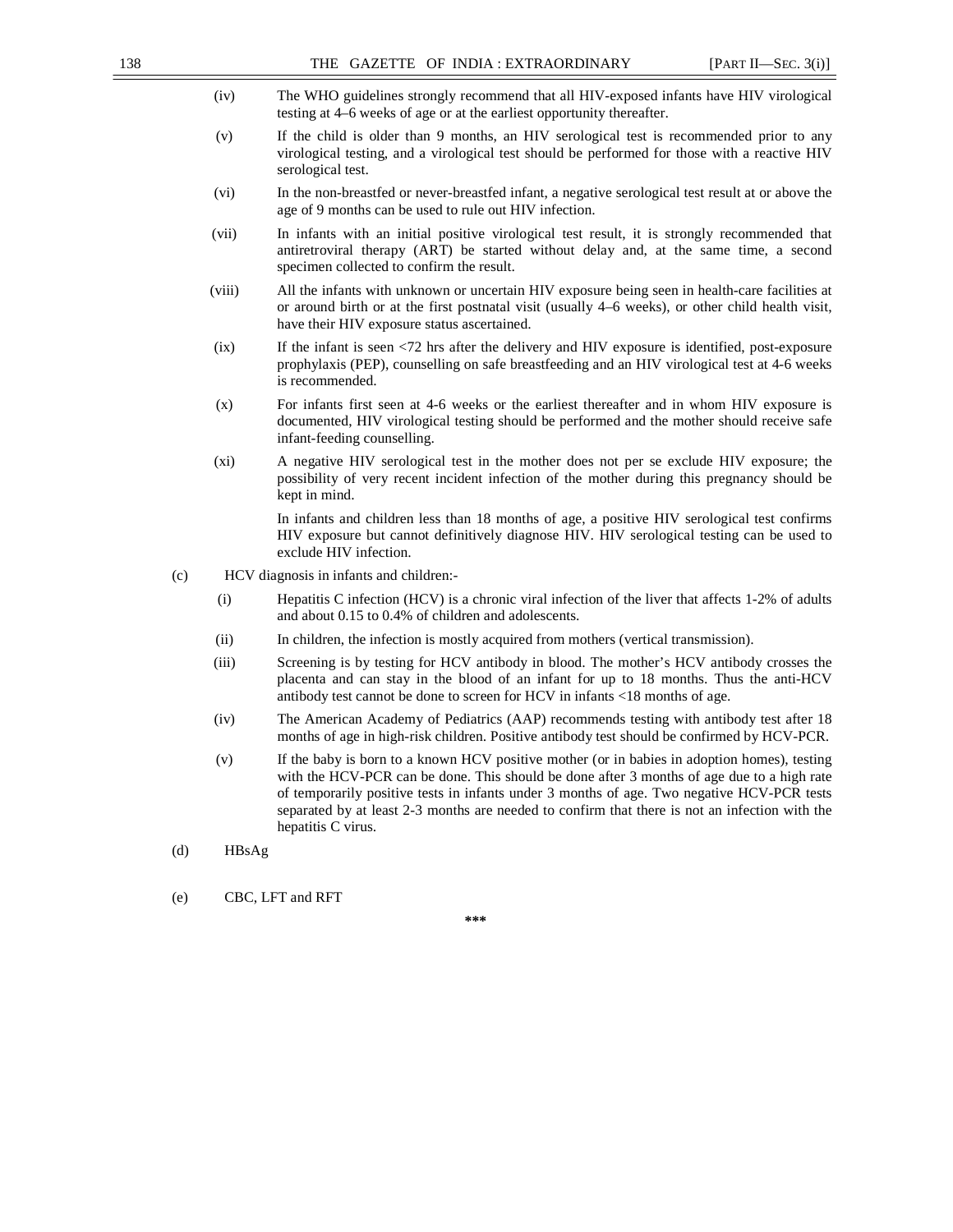## **SCHEDULE V**

# [**See regulation 7 (3)** ] **DEED OF SURRENDER**

Case No…………..

In Re………………….

- 1. I/We, the undersigned……………………. (Family name/First name(s)) residing at ……………………………………., surrender my/our child(ren) ………………………….. (named) Aged…………, having date of birth ………………… on our own and without any coercion, compulsion, threat, payment, consideration, compensation of any kind;
- 2. I/we have been counselled and informed:
	- (a) about the implication that I/we can withdraw our consent until 60th day of this surrender deed after which my/our consent will be irrevocable and I/we shall have no claim over the child or children.
	- (b) have been made aware of the implications of surrender and are conscious of the fact that after the  $60<sup>th</sup>$ day from date of the surrender deed, the legal parent-child relationship between my/our child or children and me/us will be terminated.
	- (c) understand that my/our child may be adopted by person(s) residing in India or abroad and give my/our consent for this purpose.
	- (d) understand that the adoption of my/our child will create a permanent parent-child relationship with the adoptive parent(s) and then cannot claim back the child.
- 3. I/we wish/do not wish (please tick whichever is applicable) my/our identity and address to be disclosed to my/our child when he/she returns for root search.
- 4. I/we declare that I/We have read the above statements carefully and have fully understood the same.

Done at ................ on..............

[Signature or Thumb Impression of surrendering person(s)]

#### 5. Declaration by Witnesses

We the undersigned have witnessed the above surrender.

(a) Signature, Name and Address of the first witness

...........................................................................

(b) Signature, Name and Address of the second witness ..........................................................................

...........................................................................

#### 6. Certification of child welfare committee

We hereby certify that the person and the witness(es) named or identified above appeared before me this date and signed this document in our presence.

Done at ................ on..............

## **Signature and Seal of Members/**

#### **Chairperson Child Welfare Committee**

## **SCHEDULE VI**

# [**See regulations 9(1), 15(3), 20(1), 40(6), 42(3), 52(1) and 53(3)**] **ONLINE REGISTRATION FORM**

## **AND LIST OF DOCUMENTS TO BE UPLOADED**

| Date of Registration: |                                                                                                                                                           |
|-----------------------|-----------------------------------------------------------------------------------------------------------------------------------------------------------|
| Applicant category:   | Indians living in India, the prospective adoptive parents will have to register<br>themselves.                                                            |
|                       | In case of overseas citizen of India or a foreign national habitually residing in<br>India, the prospective adoptive parents have to register themselves. |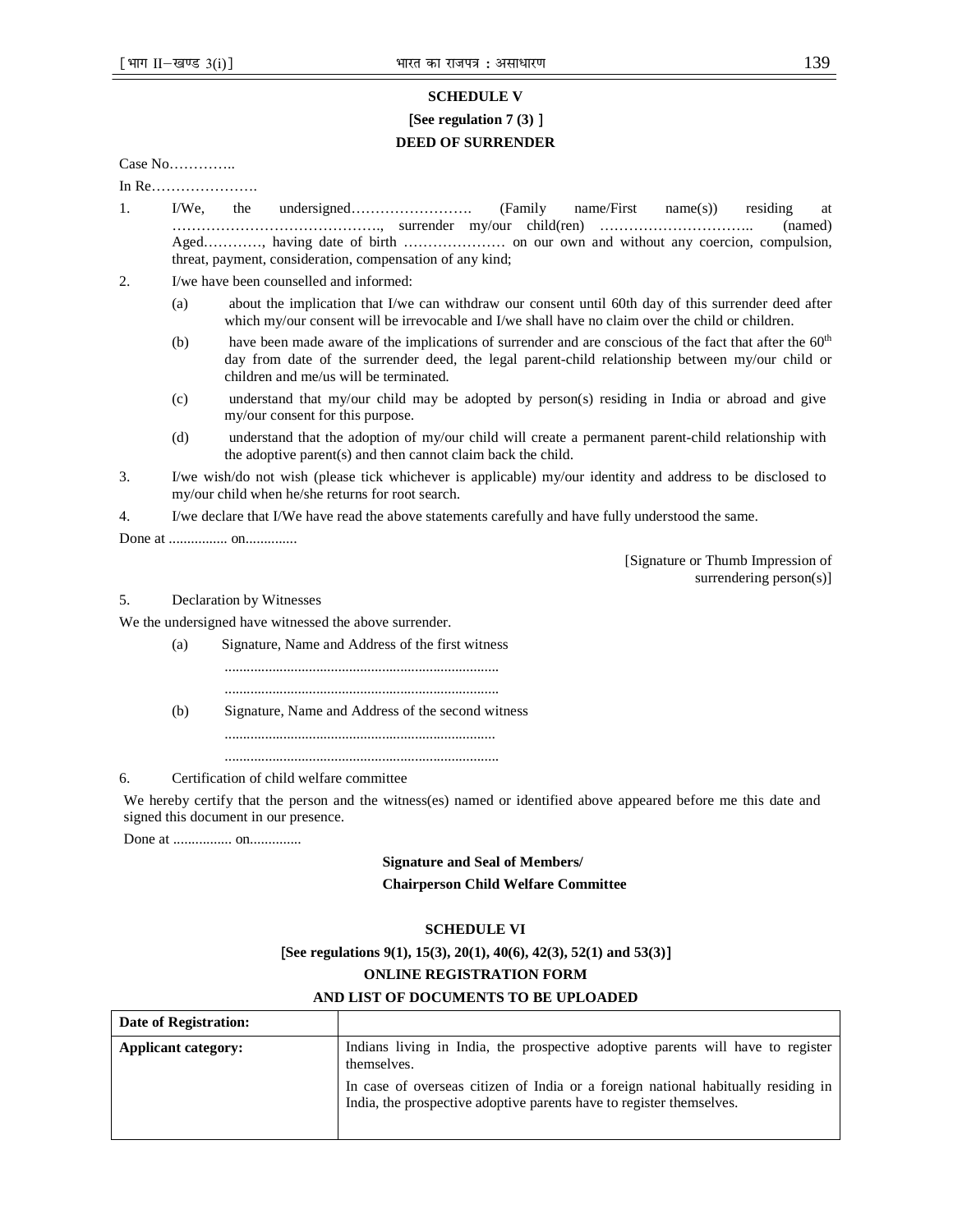|                                                | In cases of non-resident Indian, overseas citizen of India or a foreign prospective<br>adoptive parents habitually residing in a foreign country, registration shall be done<br>by Authorized Foreign Adoption Agency (AFAA) or Central Authority (CA) or<br>Foreign Government department concerned in the country of residence. |           |  |  |
|------------------------------------------------|-----------------------------------------------------------------------------------------------------------------------------------------------------------------------------------------------------------------------------------------------------------------------------------------------------------------------------------|-----------|--|--|
|                                                | In case of non-Hague countries, Indian mission abroad can process the<br>applications of non-resident Indian prospective adoptive parents.                                                                                                                                                                                        |           |  |  |
| <b>Applicant status:</b>                       | Single-unmarried/widow/widower/divorcee/ legally separated                                                                                                                                                                                                                                                                        |           |  |  |
|                                                |                                                                                                                                                                                                                                                                                                                                   | <b>or</b> |  |  |
|                                                | Married couple                                                                                                                                                                                                                                                                                                                    |           |  |  |
|                                                | (Date of marriage, place of marriage)                                                                                                                                                                                                                                                                                             |           |  |  |
| <b>Personal Information:</b>                   |                                                                                                                                                                                                                                                                                                                                   |           |  |  |
|                                                | Male                                                                                                                                                                                                                                                                                                                              | Female    |  |  |
| Name                                           |                                                                                                                                                                                                                                                                                                                                   |           |  |  |
| Date of Birth                                  |                                                                                                                                                                                                                                                                                                                                   |           |  |  |
| Nationality by Birth                           |                                                                                                                                                                                                                                                                                                                                   |           |  |  |
| Current Nationality/Citizenship                |                                                                                                                                                                                                                                                                                                                                   |           |  |  |
| Current residential address                    |                                                                                                                                                                                                                                                                                                                                   |           |  |  |
| City/District                                  |                                                                                                                                                                                                                                                                                                                                   |           |  |  |
| <b>State</b>                                   |                                                                                                                                                                                                                                                                                                                                   |           |  |  |
| Country                                        |                                                                                                                                                                                                                                                                                                                                   |           |  |  |
| Zip/Pin code                                   |                                                                                                                                                                                                                                                                                                                                   |           |  |  |
| Phone no.                                      |                                                                                                                                                                                                                                                                                                                                   |           |  |  |
| Mobile no.                                     |                                                                                                                                                                                                                                                                                                                                   |           |  |  |
| Email                                          |                                                                                                                                                                                                                                                                                                                                   |           |  |  |
| <b>Occupation Details</b>                      |                                                                                                                                                                                                                                                                                                                                   |           |  |  |
| Nature of occupation                           | Govt. job/private job/ public sector<br>job/ Business /Non-profit<br>Organisation/consultant/<br>professional/ Others/ Not Working                                                                                                                                                                                                |           |  |  |
| Place of Work                                  |                                                                                                                                                                                                                                                                                                                                   |           |  |  |
| Annual Income                                  |                                                                                                                                                                                                                                                                                                                                   |           |  |  |
| No. of Biological/ Adopted Children            | Total ()                                                                                                                                                                                                                                                                                                                          |           |  |  |
| <b>Identification Details (as applicable):</b> |                                                                                                                                                                                                                                                                                                                                   |           |  |  |
| PAN Number                                     |                                                                                                                                                                                                                                                                                                                                   |           |  |  |
| Aadhar Card Number                             |                                                                                                                                                                                                                                                                                                                                   |           |  |  |
| Overseas Citizens of India Card<br>Number      |                                                                                                                                                                                                                                                                                                                                   |           |  |  |
| Passport Number                                |                                                                                                                                                                                                                                                                                                                                   |           |  |  |
| <b>Preference for Adoption:</b>                |                                                                                                                                                                                                                                                                                                                                   |           |  |  |
| Gender                                         | Boy/Girl/No Choice                                                                                                                                                                                                                                                                                                                |           |  |  |
| Child Category                                 | Sibling/Single                                                                                                                                                                                                                                                                                                                    |           |  |  |
| <b>Health Status</b>                           | Normal/Physically Challenged/Mentally Challenged                                                                                                                                                                                                                                                                                  |           |  |  |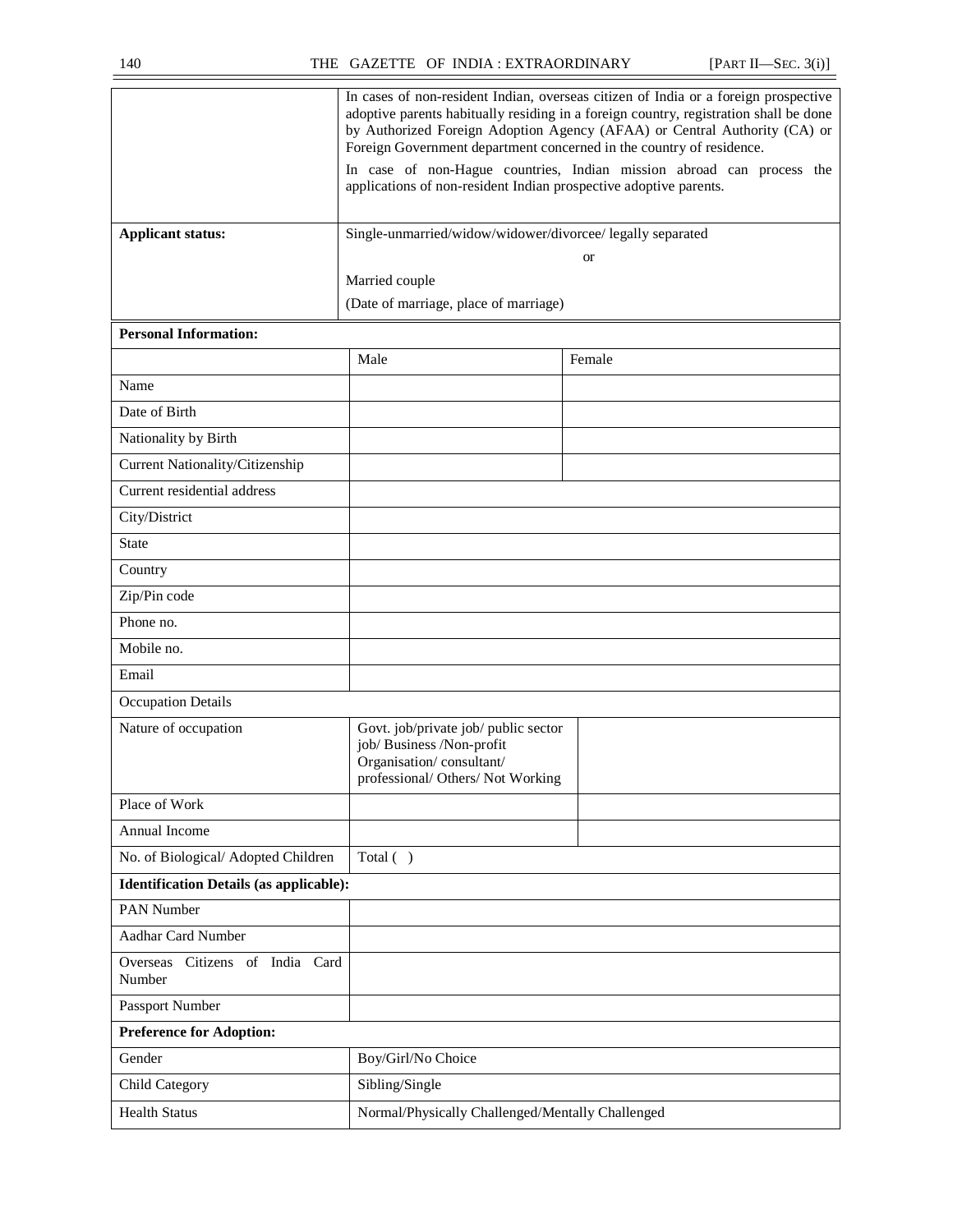| Age                                                                                                                                                                               | 0-2 years/2-4 years/4-6 years/6-8 years/8-10 years/10-12 years/ 12-14 years/14-<br>18 years                                                                                                                                                                                    |
|-----------------------------------------------------------------------------------------------------------------------------------------------------------------------------------|--------------------------------------------------------------------------------------------------------------------------------------------------------------------------------------------------------------------------------------------------------------------------------|
| Preference for State:                                                                                                                                                             |                                                                                                                                                                                                                                                                                |
| Name of the Agency for Home Study<br>Report                                                                                                                                       |                                                                                                                                                                                                                                                                                |
| Address of the Agency                                                                                                                                                             |                                                                                                                                                                                                                                                                                |
| Motivation for Adoption                                                                                                                                                           |                                                                                                                                                                                                                                                                                |
| (Max 200 characters)                                                                                                                                                              |                                                                                                                                                                                                                                                                                |
| In case of Resident Indians, Overseas                                                                                                                                             | Documents to be uploaded at the time of registration                                                                                                                                                                                                                           |
| Citizens of India/Foreign prospective<br>adoptive parents residing in India, the                                                                                                  | In-country Adoption (Indians residing in India)<br>1.                                                                                                                                                                                                                          |
| prospective adoptive parents shall                                                                                                                                                | (1) Current family photograph/Photograph of person adopting a child                                                                                                                                                                                                            |
| have to register themselves with all<br>relevant documents.                                                                                                                       | (2) PAN Card of the prospective adoptive parents                                                                                                                                                                                                                               |
|                                                                                                                                                                                   | (3) Birth certificate/Proof date of birth of the parents (In case of married<br>couple, upload Birth Certificate of both the applicants)                                                                                                                                       |
|                                                                                                                                                                                   | (4) Proof of residence (Aadhar card/ voter card/ passport/current electricity<br>bill/telephone bill)                                                                                                                                                                          |
| In case of NRI/ Overseas Citizens of                                                                                                                                              | (5) Proof of income of last year (salary slip/income certificate issued by Govt.<br>department/income tax return)                                                                                                                                                              |
| India/Foreign prospective adoptive<br>parents residing abroad, registration<br>will be done by the concerned<br>authority, i.e. Authorised Foreign                                | (6) Certificate from a medical practitioner certifying that the prospective<br>adoptive parents do not suffer from any chronic, contagious or fatal disease<br>and they are fit to adopt (In case of married couple, upload Medical<br>Certificate of both the applicants)     |
| Adoption Agency (AFAA) or Central<br>Authority (CA) or Government<br>department or Indian Mission (in<br>cases of Indian citizens) only after<br>completion of Home Study Report. | Marriage certificate/Divorce Decree/ Declaration from the competent court<br>(7)<br>or affidavit on oath pertaining to divorce in case of divorce governed by<br>personal law where decree of divorce is not mandatory/Death certificate of<br>spouse whichever is applicable. |
| This is also applicable in case of<br>Overseas Citizen of India or foreign                                                                                                        | Inter-country Adoption in cases of NRI/Overseas Citizens of India and<br>2.<br>Foreign prospective adoptive parents                                                                                                                                                            |
| prospective adoptive parents residing<br>in India                                                                                                                                 | (1) Photograph of the applicant(s)                                                                                                                                                                                                                                             |
|                                                                                                                                                                                   | (2) Home Study Report of Overseas Citizens of India and foreign prospective                                                                                                                                                                                                    |
|                                                                                                                                                                                   | adoptive parents residing in India to be uploaded later after registration)                                                                                                                                                                                                    |
|                                                                                                                                                                                   | (3) Passport (Male prospective adoptive parent)                                                                                                                                                                                                                                |
|                                                                                                                                                                                   | (4) Passport (Female prospective adoptive parent)                                                                                                                                                                                                                              |
|                                                                                                                                                                                   | (5) Overseas Citizen of India card of the prospective adoptive parents (if<br>applicable)                                                                                                                                                                                      |
|                                                                                                                                                                                   | (6) Birth Certificate (Male prospective adoptive parent)                                                                                                                                                                                                                       |
|                                                                                                                                                                                   | (7) Birth Certificate (Female prospective adoptive parent)                                                                                                                                                                                                                     |
|                                                                                                                                                                                   | (8) Proof of Residence                                                                                                                                                                                                                                                         |
|                                                                                                                                                                                   | (9) Proof of income of last year (e.g. salary slip/income certificate issued by<br>Government department /Income tax return)                                                                                                                                                   |
|                                                                                                                                                                                   | (10) Certificate from a medical practitioner certifying that the prospective<br>adoptive parents do not suffer from any chronic, contagious or fatal decease<br>and they are fit to adopt.                                                                                     |
|                                                                                                                                                                                   | (11) Police Clearance certifying the antecedents of male prospective adoptive<br>parent.                                                                                                                                                                                       |
|                                                                                                                                                                                   | (12) Police Clearance certifying the antecedents of female prospective adoptive<br>parent.                                                                                                                                                                                     |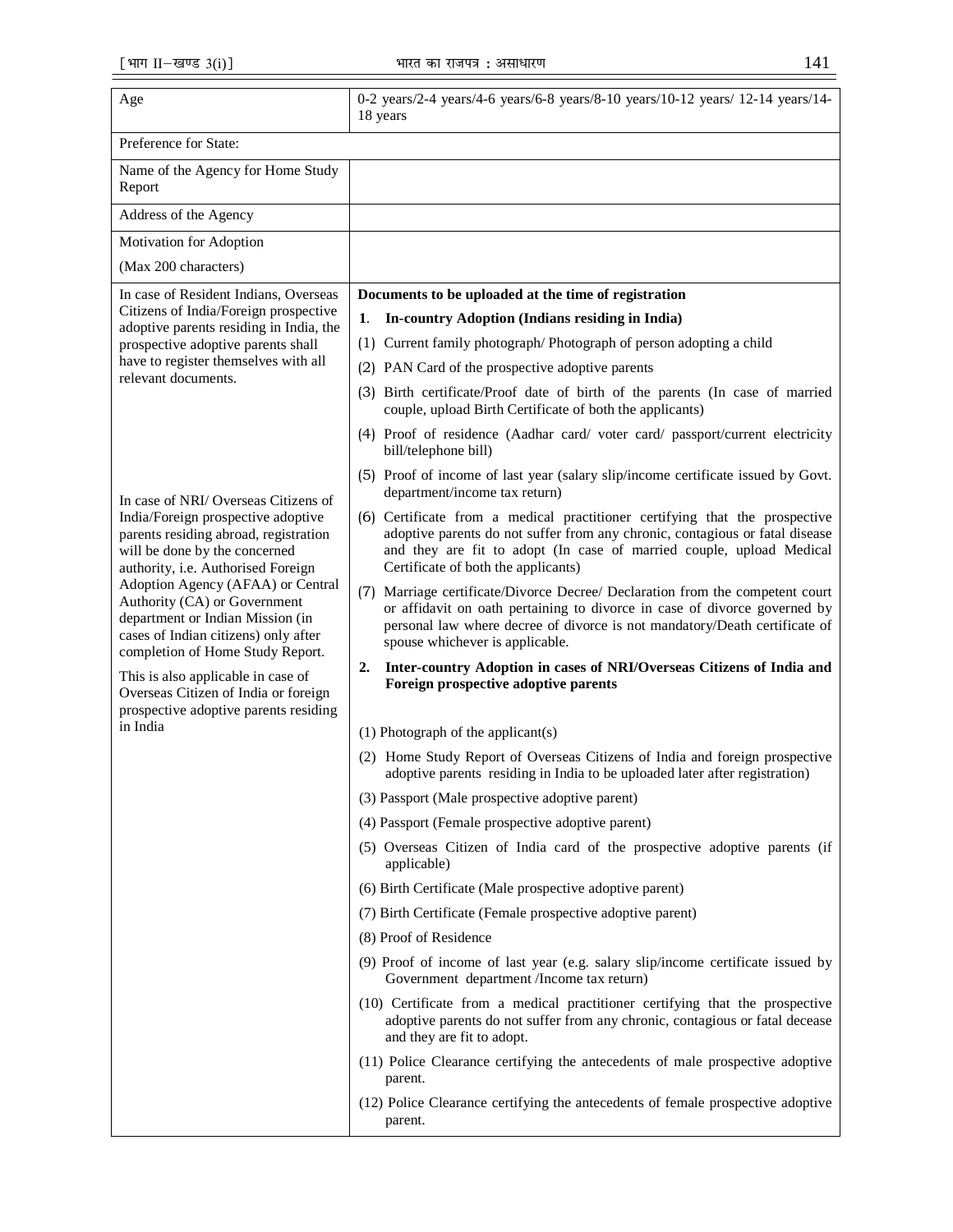|                                                                                                                                                               | (13) Marriage Certificate (in case of couple)                                                                                                                                                                                                                                                                                                                                                                             |  |  |  |  |
|---------------------------------------------------------------------------------------------------------------------------------------------------------------|---------------------------------------------------------------------------------------------------------------------------------------------------------------------------------------------------------------------------------------------------------------------------------------------------------------------------------------------------------------------------------------------------------------------------|--|--|--|--|
|                                                                                                                                                               | (14) Copy of divorce decree/Declaration from the competent court or affidavit<br>on oath pertaining to divorce in case of divorce governed by personal law<br>where decree of divorce is not mandatory/death certificate of the spouse (if<br>applicable).                                                                                                                                                                |  |  |  |  |
|                                                                                                                                                               | (15) Undertaking from the relative in case of single PAP (if applicable).                                                                                                                                                                                                                                                                                                                                                 |  |  |  |  |
|                                                                                                                                                               | (16) In case of Overseas Citizens of India/Foreign prospective adoptive parents<br>living in India, a copy of No Objection Certificate from their Embassy/<br>High Commission for adoption and assurance for post adoption follow up in<br>case the prospective adoptive parents relocate from India (if applicable).                                                                                                     |  |  |  |  |
|                                                                                                                                                               | (17) 1st Reference Letter from a respected member of the society known to the<br>PAP <sub>s</sub> .                                                                                                                                                                                                                                                                                                                       |  |  |  |  |
|                                                                                                                                                               | (18) 2nd Reference Letter from a respected member of the society known to the<br>PAP <sub>s</sub> .                                                                                                                                                                                                                                                                                                                       |  |  |  |  |
|                                                                                                                                                               | Other documents to be uploaded after referral                                                                                                                                                                                                                                                                                                                                                                             |  |  |  |  |
|                                                                                                                                                               | (19) Consent of the older child/children in the family (more than five years of<br>age)                                                                                                                                                                                                                                                                                                                                   |  |  |  |  |
|                                                                                                                                                               | (20)Consent of the older child to be adopted                                                                                                                                                                                                                                                                                                                                                                              |  |  |  |  |
|                                                                                                                                                               | $(21)$ Permission of the receiving country as per Article 5 or 17 of the Hague<br>Adoption Convention (applicable in case of Hague ratified country).                                                                                                                                                                                                                                                                     |  |  |  |  |
|                                                                                                                                                               | (22) In case of prospective adoptive parents residing abroad, undertaking from<br>the prospective adoptive parents to allow personal visits by the<br>representative of the Authorised Foreign Adoption Agency (AFAA) or CA<br>(Central Authority) or concerned Government department or Indian<br>Mission, as the case may be, for follow-up of the progress of the child as<br>required under the Adoption Regulations. |  |  |  |  |
|                                                                                                                                                               | (23) In case of Overseas Citizen of India/foreign prospective adoptive parents<br>living in India, undertaking from the concerned Specialised Adoption<br>Agency to provide post adoption follow-up.                                                                                                                                                                                                                      |  |  |  |  |
|                                                                                                                                                               | (24) In case of Overseas Citizen of India/foreign prospective adoptive parents<br>living in India, undertaking to allow personal visits of the representative of<br>the Specialised Adoption Agency or District Child Protection Unit or State<br>Adoption Resource Agency at least for a period of two years from the date<br>of adoption.                                                                               |  |  |  |  |
|                                                                                                                                                               | (25) Undertaking from the Authorised Foreign Adoption Agency to provide<br>progress report of the child for a period of two years and make alternate<br>arrangement in case of disruption.                                                                                                                                                                                                                                |  |  |  |  |
| In case of NRI and Overseas Citizen                                                                                                                           | 3.<br><b>Inter-country Relative Adoption</b>                                                                                                                                                                                                                                                                                                                                                                              |  |  |  |  |
| of India prospective adoptive parents<br>residing abroad, registration will be<br>done by the concerned authority, i.e.<br>Authorised Foreign Adoption Agency | At the time of registration, all requisite documents to be uploaded in Child<br>Adoption Resource Information and Guidance System as stated above in<br>cases of inter-country Adoption $[(1)-(15)].$                                                                                                                                                                                                                     |  |  |  |  |
| (AFAA) or Central Authority (CA) or                                                                                                                           | Other documents to be uploaded after referral                                                                                                                                                                                                                                                                                                                                                                             |  |  |  |  |
| Government department or Indian<br>Mission (in cases of Indian citizens)<br>for the purpose of relative adoption                                              | (1)<br>Consent of the older child/children in the biological family (more than five<br>years).                                                                                                                                                                                                                                                                                                                            |  |  |  |  |
| only after completion of Home Study                                                                                                                           | (2)<br>Consent of the older child to be adopted.                                                                                                                                                                                                                                                                                                                                                                          |  |  |  |  |
| Report.                                                                                                                                                       | (3)<br>Permission of the receiving country as per Article 5 or 17 of the Hague<br>Adoption Convention (applicable in case of Hague ratified country).                                                                                                                                                                                                                                                                     |  |  |  |  |
|                                                                                                                                                               | (4)<br>Relationship of the prospective adoptive parents to the relative child<br>(family tree)                                                                                                                                                                                                                                                                                                                            |  |  |  |  |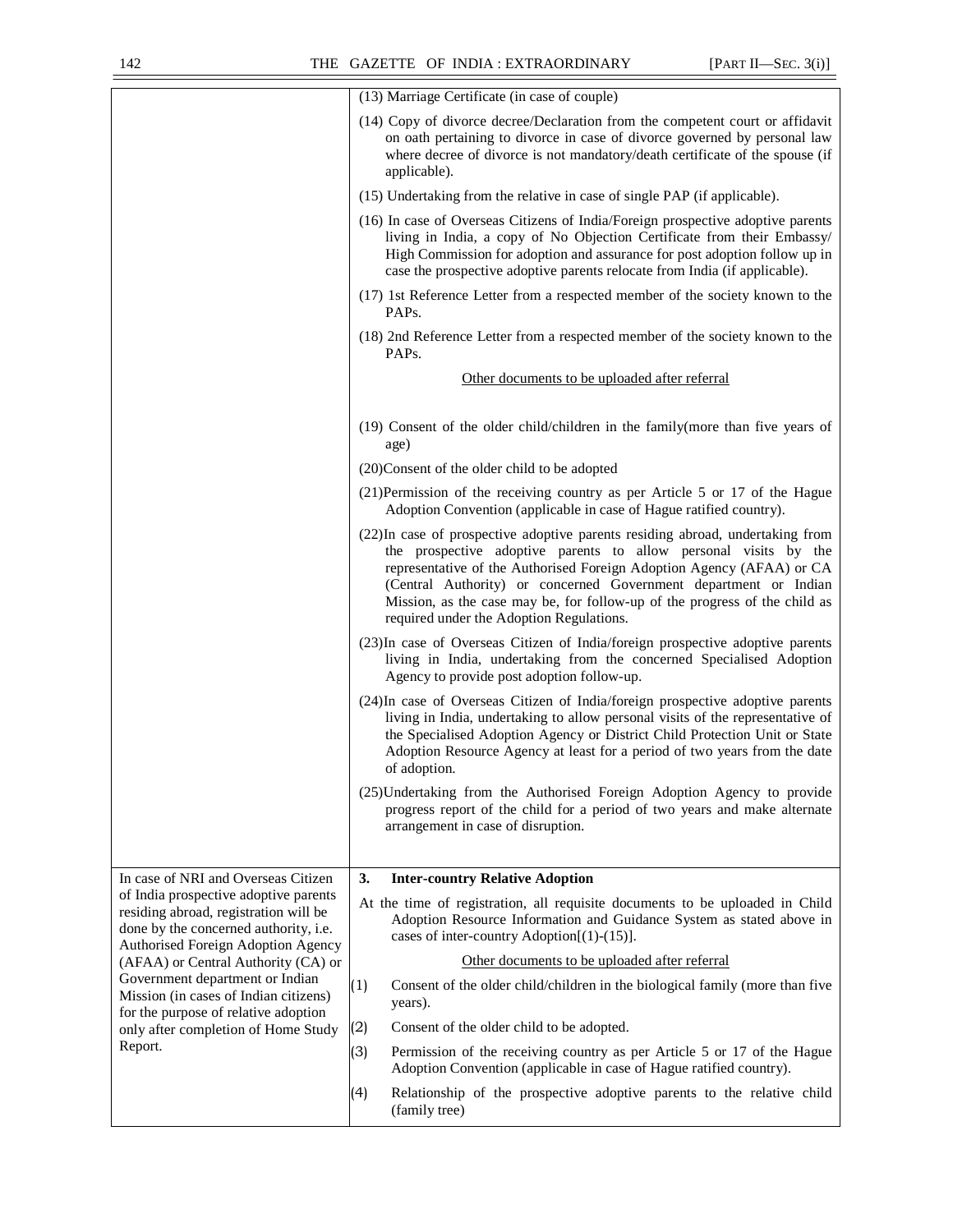|                                                                                                                                                                                                                                                                                                                 | (5) | Recent family photographs of the child, adoptive parents and biological<br>parents.                                                                                               |
|-----------------------------------------------------------------------------------------------------------------------------------------------------------------------------------------------------------------------------------------------------------------------------------------------------------------|-----|-----------------------------------------------------------------------------------------------------------------------------------------------------------------------------------|
|                                                                                                                                                                                                                                                                                                                 | (6) | Consent of the biological family as provided in Schedule XIX.                                                                                                                     |
|                                                                                                                                                                                                                                                                                                                 | (7) | Permission from the Child Welfare Committee to the legal guardian to<br>surrender the child in adoption with the relative as provided in Schedule<br><b>XXII</b> (if applicable). |
|                                                                                                                                                                                                                                                                                                                 | (8) | Family background report by District Child Protection Unit as provided in<br><b>Schedule XXI.</b>                                                                                 |
| In case of In-country Relative                                                                                                                                                                                                                                                                                  |     | 4. Documents to be uploaded in any case of In-country Relative Adoption                                                                                                           |
| Adoption, the prospective adoptive<br>parents have to register for such<br>adoptions in Child Adoption<br><b>Resource Information and Guidance</b><br>System and handover relevant<br>documents to District Child<br>Protection Unit to upload in Child<br>Adoption Resource Information and<br>Guidance System | (1) | Proof of residence of the prospective adoptive parents.                                                                                                                           |
|                                                                                                                                                                                                                                                                                                                 | (2) | Consent of the older child of the prospective adoptive parents for such<br>adoption (required only in case the child is more than 5 years.)                                       |
|                                                                                                                                                                                                                                                                                                                 | (3) | Consent of the biological parents (as provided in Schedule XIX of the<br><b>Adoption Regulations)</b>                                                                             |
|                                                                                                                                                                                                                                                                                                                 | (4) | Permission from the Child Welfare Committee to the legal guardian to<br>surrender the child in adoption with the relative as provided in Schedule<br><b>XXII</b> (if applicable). |
|                                                                                                                                                                                                                                                                                                                 | (5) | Affidavit by prospective adoptive parents in support of their relationship,<br>financial and social status as provided in Schedule XXIV of the Adoption<br>Regulations.           |
|                                                                                                                                                                                                                                                                                                                 | (6) | Adoption order from court.                                                                                                                                                        |
| In case of Adoption of child/children<br>by step-parent, the biological and step                                                                                                                                                                                                                                | 5.  | Documents to be uploaded in case of Adoption of child/children by<br>step-parent                                                                                                  |
| parents have to register in Child<br>Adoption Resource Information and<br>Guidance System and provide                                                                                                                                                                                                           | (1) | Proof of residence of the biological parent and spouse adopting the<br>child/children along with the proof of them being legally wedded.                                          |
| relevant documents by uploading the<br>same online through CARINGS.                                                                                                                                                                                                                                             | (2) | Consent of the biological parent(s), spouse adopting the child/children as<br>provided in Schedule XX of the Adoption Regulations.                                                |
|                                                                                                                                                                                                                                                                                                                 | (3) | Documents as required to be attached with Schedule XX of the Adoption<br>Regulations, in case applicable.                                                                         |
|                                                                                                                                                                                                                                                                                                                 | (4) | Adoption order from court.                                                                                                                                                        |
|                                                                                                                                                                                                                                                                                                                 |     |                                                                                                                                                                                   |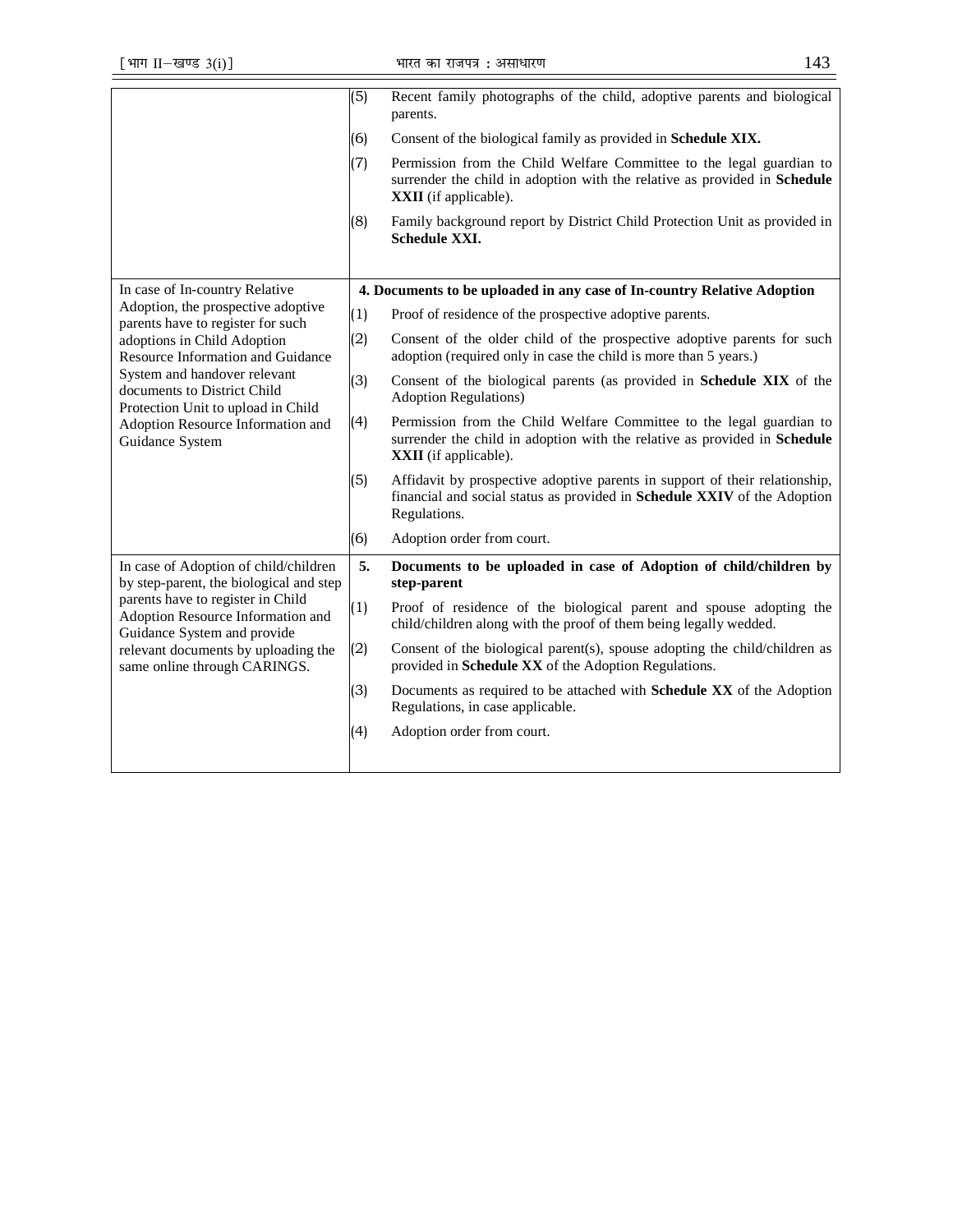#### **SCHEDULE VII**

#### [**See regulations 2(11), 9 (10) and 20 (2)**]

**HOME STUDY REPORT OF RESIDENT INDIAN PARENT/** 

#### **OVERSEAS CITIZEN OF INDIA/FOREIGNER LIVING IN INDIA**

#### **MR.**

**MS.** 

Adoption of orphan/abandoned/surrendered children can be processed by following procedures as laid down in Adoption Regulations. All prospective adoptive parents are required to register in Child Adoption Resource Information and Guidance System (CARINGS) and adopt from authorised institutions.

| CARINGS REGISTRATION NO.     |                          |  |
|------------------------------|--------------------------|--|
| DATE OF REGISTRATION         |                          |  |
| PAN CARD NO                  |                          |  |
| AADHAR CARD NO. IF AVAILABLE | $\overline{\phantom{a}}$ |  |
| PASSPORT NO. IF APPLICABLE   |                          |  |
| NAME OF THE SOCIAL WORKER    |                          |  |
| DATE OF HOME VISIT           | -                        |  |

Part-1 of the report is to be filled up by the Prospective adoptive parents.

The Home Study Report helps build a strong proposal for the prospective adoptive parent (s) to adopt, and therefore, prospective adoptive parents are expected to provide all information to the best of their knowledge. The prospective

adoptive parents are solely responsible for the authenticity of the information provided in the template and are required to sign below on each page of Part 1.

The prospective adoptive parent(s) are encouraged to seek advice from the social worker and Counsellors in preparing themselves for adoption and for supporting the child that they wish to adopt. Any difficulty faced by the prospective adoptive parents in filling up Part 1 may be shared with the Social Worker during the home visit.

**Part-2** of the template is to be filled up by the Professional Social Worker engaged by the Specialised Adoption Agency or District Child Protection Unit or State Adoption Resource Agency or Central Adoption Resource Authority (CARA).

The Home Study Report helps the adoption agency in finding the family best suited for each child that is available for adoption. During the home study, the social worker will assess the financial, employment, health, lifestyle, home and neighbourhood environments of the prospective adoptive parent (s); their parenting styles and attitude(s); motivation for adoption; commitment towards adoption and their overall readiness-cum-maturity to adopt.

#### **Part – 1**

#### **A. Familiarity with Adoption**

(This section can be filled up by either of the prospective adoptive parent)

\_\_\_\_\_\_\_\_\_\_\_\_\_\_\_\_\_\_\_\_\_\_\_\_\_\_\_\_\_\_\_\_\_\_\_\_\_\_\_\_\_\_\_\_\_\_\_\_\_\_\_\_\_\_\_\_\_\_\_\_\_\_\_\_\_\_\_\_\_\_\_\_ \_\_\_\_\_\_\_\_\_\_\_\_\_\_\_\_\_\_\_\_\_\_\_\_\_\_\_\_\_\_\_\_\_\_\_\_\_\_\_\_\_\_\_\_\_\_\_\_\_\_\_\_\_\_\_\_\_\_\_\_\_\_\_\_\_\_\_\_\_\_\_\_ \_\_\_\_\_\_\_\_\_\_\_\_\_\_\_\_\_\_\_\_\_\_\_\_\_\_\_\_\_\_\_\_\_\_\_\_\_\_\_\_\_\_\_\_\_\_\_\_\_\_\_\_\_\_\_\_\_\_\_\_\_\_\_\_\_\_\_\_\_\_\_\_

\_\_\_\_\_\_\_\_\_\_\_\_\_\_\_\_\_\_\_\_\_\_\_\_\_\_\_\_\_\_\_\_\_\_\_\_\_\_\_\_\_\_\_\_\_\_\_\_\_\_\_\_\_\_\_\_\_\_\_\_\_\_\_\_\_\_\_\_\_\_\_\_ \_\_\_\_\_\_\_\_\_\_\_\_\_\_\_\_\_\_\_\_\_\_\_\_\_\_\_\_\_\_\_\_\_\_\_\_\_\_\_\_\_\_\_\_\_\_\_\_\_\_\_\_\_\_\_\_\_\_\_\_\_\_\_\_\_\_\_\_\_\_\_\_

\_\_\_\_\_\_\_\_\_\_\_\_\_\_\_\_\_\_\_\_\_\_\_\_\_\_\_\_\_\_\_\_\_\_\_\_\_\_\_\_\_\_\_\_\_\_\_\_\_\_\_\_\_\_\_\_\_\_\_\_\_\_\_\_\_\_\_\_\_\_\_\_ \_\_\_\_\_\_\_\_\_\_\_\_\_\_\_\_\_\_\_\_\_\_\_\_\_\_\_\_\_\_\_\_\_\_\_\_\_\_\_\_\_\_\_\_\_\_\_\_\_\_\_\_\_\_\_\_\_\_\_\_\_\_\_\_\_\_\_\_\_\_\_\_ \_\_\_\_\_\_\_\_\_\_\_\_\_\_\_\_\_\_\_\_\_\_\_\_\_\_\_\_\_\_\_\_\_\_\_\_\_\_\_\_\_\_\_\_\_\_\_\_\_\_\_\_\_\_\_\_\_\_\_\_\_\_\_\_\_\_\_\_\_\_\_\_ \_\_\_\_\_\_\_\_\_\_\_\_\_\_\_\_\_\_\_\_\_\_\_\_\_\_\_\_\_\_\_\_\_\_\_\_\_\_\_\_\_\_\_\_\_\_\_\_\_\_\_\_\_\_\_\_\_\_\_\_\_\_\_\_\_\_\_\_\_\_\_\_

- 1. What is your motivation behind adopting a child
- 2. Will you be able to support an older child, a child with an addressable medical condition or a child with special need?

Yes/No

- 3. Have you met any adoptive families or children who were adopted if yes, how was your experience and response
- 4. Are there any areas where you may need counselling or professional help in supporting the child you wish to adopt – please provide complete details?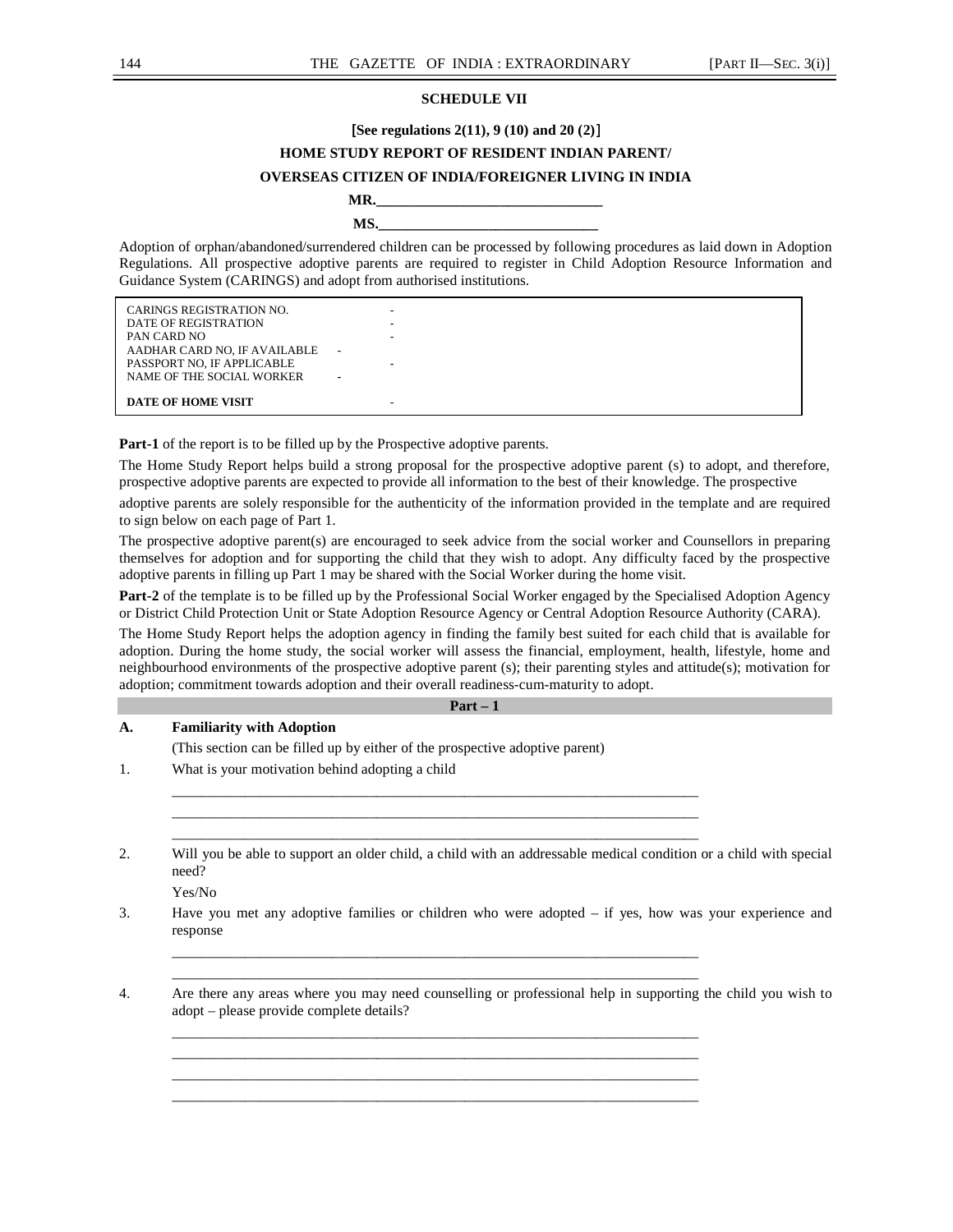5. Please describe how the prospective adoption would affect other members residing with you and their support to the child.

#### **B. Family background information:**

| <b>Particulars</b>                |                                  | <b>Male Applicant</b>        | <b>Female Applicant</b> |
|-----------------------------------|----------------------------------|------------------------------|-------------------------|
| Name (underline Family name)      |                                  |                              |                         |
| Date of birth                     |                                  |                              |                         |
| Place of birth                    |                                  |                              |                         |
| Citizenship                       |                                  |                              |                         |
| Address                           |                                  |                              |                         |
|                                   |                                  |                              |                         |
| Email ID                          |                                  |                              |                         |
|                                   | Contact Phone No. and Mobile No. |                              |                         |
| Religion                          |                                  |                              |                         |
| Language(s) spoken at home        |                                  |                              |                         |
| Date of Marriage                  |                                  |                              |                         |
| Date of Earlier Marriage (if any) |                                  |                              |                         |
| Date of divorce (if any)          |                                  |                              |                         |
| <b>Educational Qualification</b>  |                                  |                              |                         |
| Employment/                       |                                  |                              |                         |
| Occupation                        |                                  |                              |                         |
| Name and Address of the present   |                                  |                              |                         |
| Employer/Business concern         |                                  |                              |                         |
|                                   |                                  |                              |                         |
| Annual Income                     |                                  |                              |                         |
| <b>Health Status</b>              |                                  |                              |                         |
|                                   |                                  | Photograph of the            |                         |
|                                   |                                  | prospective adoptive parents |                         |
|                                   |                                  |                              |                         |

## (1) Provide following information about your parents.

| Details about Parents of the Applicants                                  | Male Applicant |        | Female Applicant |        |
|--------------------------------------------------------------------------|----------------|--------|------------------|--------|
|                                                                          | Father         | Mother | Father           | Mother |
| Name in full                                                             |                |        |                  |        |
| Age                                                                      |                |        |                  |        |
| Nationality/Citizenship                                                  |                |        |                  |        |
| Occupation                                                               |                |        |                  |        |
| Previous occupation                                                      |                |        |                  |        |
| Presently residing with prospective<br>adoptive parent (Indicate Yes/No) |                |        |                  |        |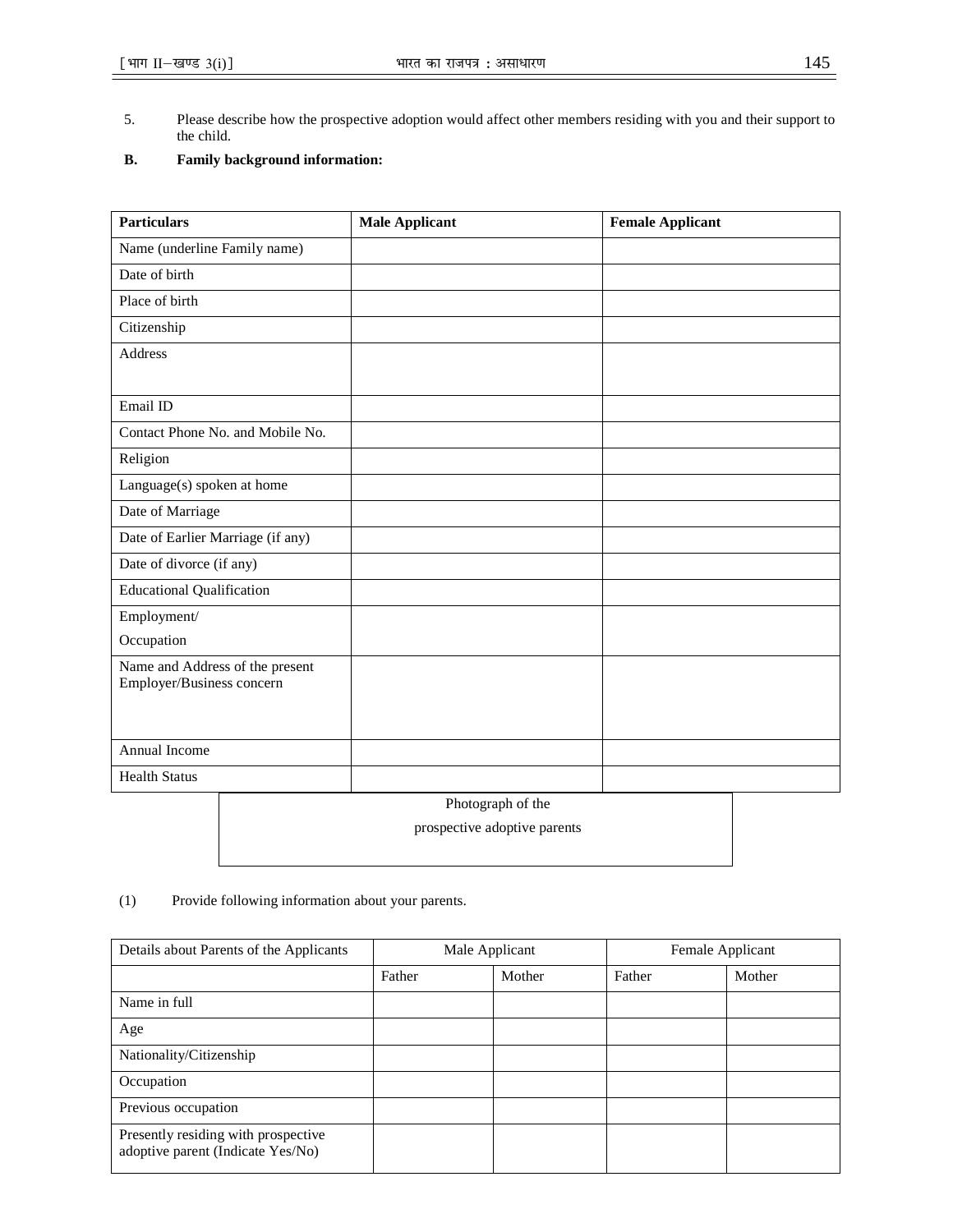## (2) Please complete the following table with the names of each of your respective children (adopted and biological), their sex, educational status (kindergarten, elementary, etc.) and dates of birth.

| Name of the Child | Sex | Date of Birth | <b>Educational Status</b> |
|-------------------|-----|---------------|---------------------------|
|                   |     |               |                           |
|                   |     |               |                           |
|                   |     |               |                           |
|                   |     |               |                           |

(3) Please provide age, gender, occupation, and nature of the relationship of other family member(s) residing with prospective adoptive parents.

| Name | Nature of Relationship | Age | Gender | Occupation |
|------|------------------------|-----|--------|------------|
|      |                        |     |        |            |
|      |                        |     |        |            |
|      |                        |     |        |            |
|      |                        |     |        |            |

- (4) Please provide details of any other non-related adults/children living in the home (e.g. house help, staff, outside personnel etc):
- **C. Professional/Employment Details (Professional career details for last 5 years):** Please complete the following table with details relating to your professional career.

\_\_\_\_\_\_\_\_\_\_\_\_\_\_\_\_\_\_\_\_\_\_\_\_\_\_\_\_\_\_\_\_\_\_\_\_\_\_\_\_\_\_\_\_\_\_\_\_\_\_\_\_\_\_\_\_\_\_\_\_\_\_\_\_\_\_\_\_\_\_\_ \_\_\_\_\_\_\_\_\_\_\_\_\_\_\_\_\_\_\_\_\_\_\_\_\_\_\_\_\_\_\_\_\_\_\_\_\_\_\_\_\_\_\_\_\_\_\_\_\_\_\_\_\_\_\_\_\_\_\_\_\_\_\_\_\_\_\_\_\_\_\_

| <b>Male Applicant</b> |                                               |           |      |    |
|-----------------------|-----------------------------------------------|-----------|------|----|
| Organisation          | <b>Employer Details (Name and</b><br>Address) | Job Title | From | To |
|                       |                                               |           |      |    |

| <b>Female Applicant</b> |                                               |           |            |
|-------------------------|-----------------------------------------------|-----------|------------|
| Organisation            | <b>Employer Details (Name and</b><br>Address) | Job Title | From<br>To |
|                         |                                               |           |            |

**D.** Financial Position: (Give a short description of your income from all sources, savings, investments, expenditures and liabilities).

\_\_\_\_\_\_\_\_\_\_\_\_\_\_\_\_\_\_\_\_\_\_\_\_\_\_\_\_\_\_\_\_\_\_\_\_\_\_\_\_\_\_\_\_\_\_\_\_\_\_\_\_\_\_\_\_\_\_\_\_\_\_\_\_\_\_\_\_\_\_\_ \_\_\_\_\_\_\_\_\_\_\_\_\_\_\_\_\_\_\_\_\_\_\_\_\_\_\_\_\_\_\_\_\_\_\_\_\_\_\_\_\_\_\_\_\_\_\_\_\_\_\_\_\_\_\_\_\_\_\_\_\_\_\_\_\_\_\_\_\_\_\_

Please provide your most recent tax invoices, bank statements etc. of both of you.

Do you have any outstanding debts, mortgages etc.

- (a) If yes, please provide supporting documentation;
- (b) No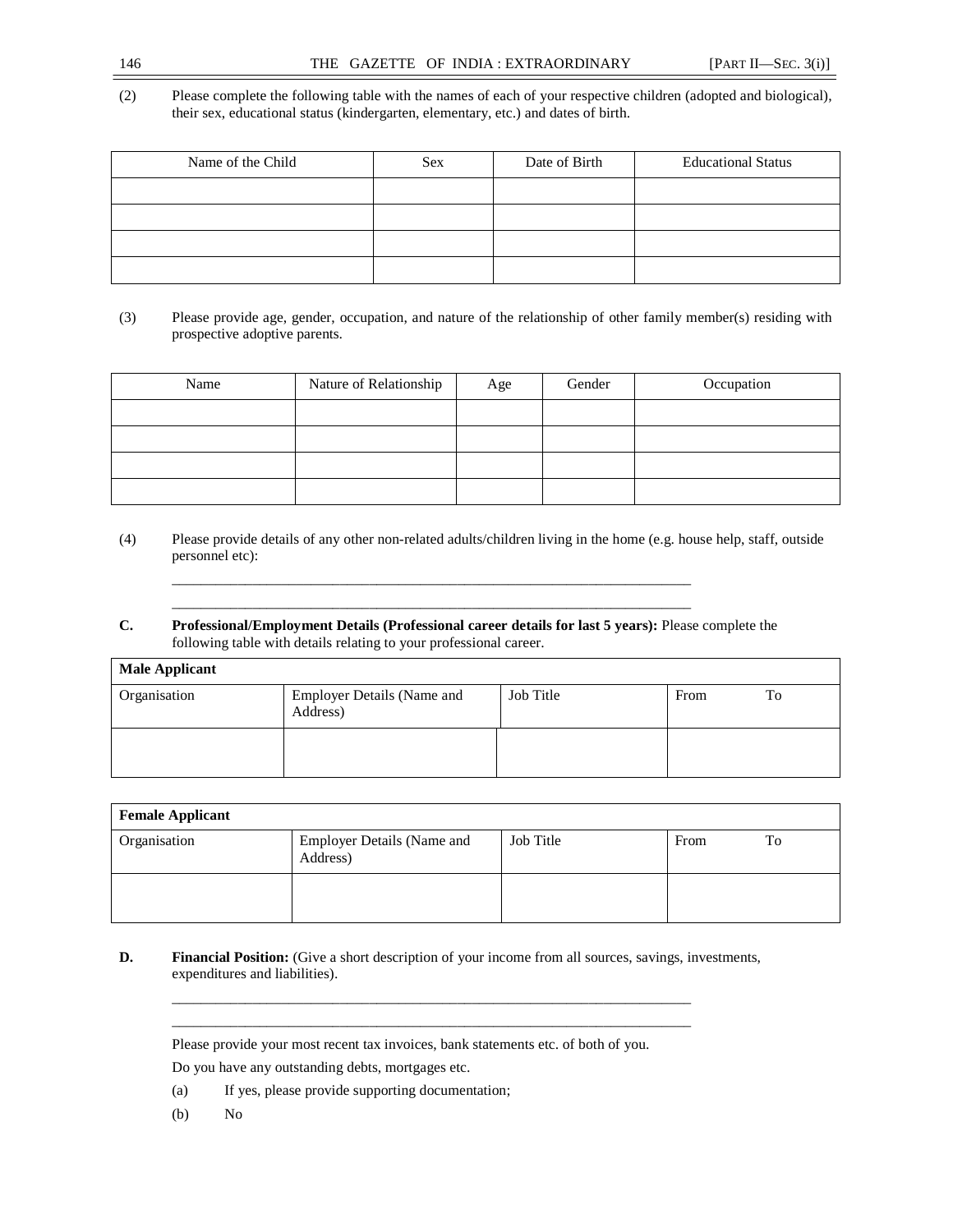- **E. Current marital relationship and quality of marital relationship (if applicable)**: (Give details about the marriage, legal separation, if any, reasons for such separation, present marital life and decision making procedures).
- (1) Please specify your marital status:  $\Box$
- (2) Please describe the procedures you and your spouse use to reach a decision.
- **F. Attitude of grandparents/extended family members, other relatives and significant others towards the present adoption:** (Give a short description about the opinion of other important persons towards adoption who would have impact in the child rearing process when the child arrives in the receiving country.)
- **G. Anticipated Plans of the prospective adoptive parents for adopted child and rearing in the Family:**
- (1) Please describe how you will manage caring for the adopted child and other life commitments such as work.
- (2) Who will be responsible for caring for the child when you are at work, or absent from the familial home (domestic help, grandparents and spouse).
- (3) In case the adopted child demonstrates adjustment difficulties, please describe the steps that you plan to take to ease his/her transition into the family?
- **H. Preparation and Training for Adoption:** (Give details about the counselling if undergone on adoption, child care, handling of needs of children, prospective adoptive parents training and/or experiences in parenting children having special needs, if any)

Understanding about adoption procedure:

Reading of reference materials:

Learning from friends/relatives:

Interaction with adoptive parents groups:

Learning through counselling from professional:

- **I.** Possible Rehabilitation Plan for the child in case of any eventuality with prospective adoptive parent(s): (Give a short description about your plan for the security of the child in case you face any short or long term eventuality. In case you are a single prospective adoptive parent, please give a short description about the close relative who would be giving undertaking for the security of the child).
	- (1) Does your work require you to travel?
	- (2) Who would care for the child in your absence? Please provide a brief description including his/her age, gender, occupation and relationship:
	- (3) In the event of unforeseen misfortune do you have someone who could take legal guardianship of child? If so, Please provide a brief description including his/her age, gender, occupation and relationship and contact details:

#### **J. Health Status (Emotional and Physical):**

- (1) Do you or your spouse suffer from any medical condition? If so, would you please provide details?
- (2) Are you or your spouse currently being treated by a psychologist or psychiatrist?
- (3) Are you currently taking any prescribed medication?
- (4) Are there currently any child(ren) in your house being treated for a severe medical condition?
- (5) Does your family have health and hospitalization insurance coverage for all family members?

## **K. Certified that the above information is true to best of our knowledge**

#### **Name and signature of the prospective adoptive parents**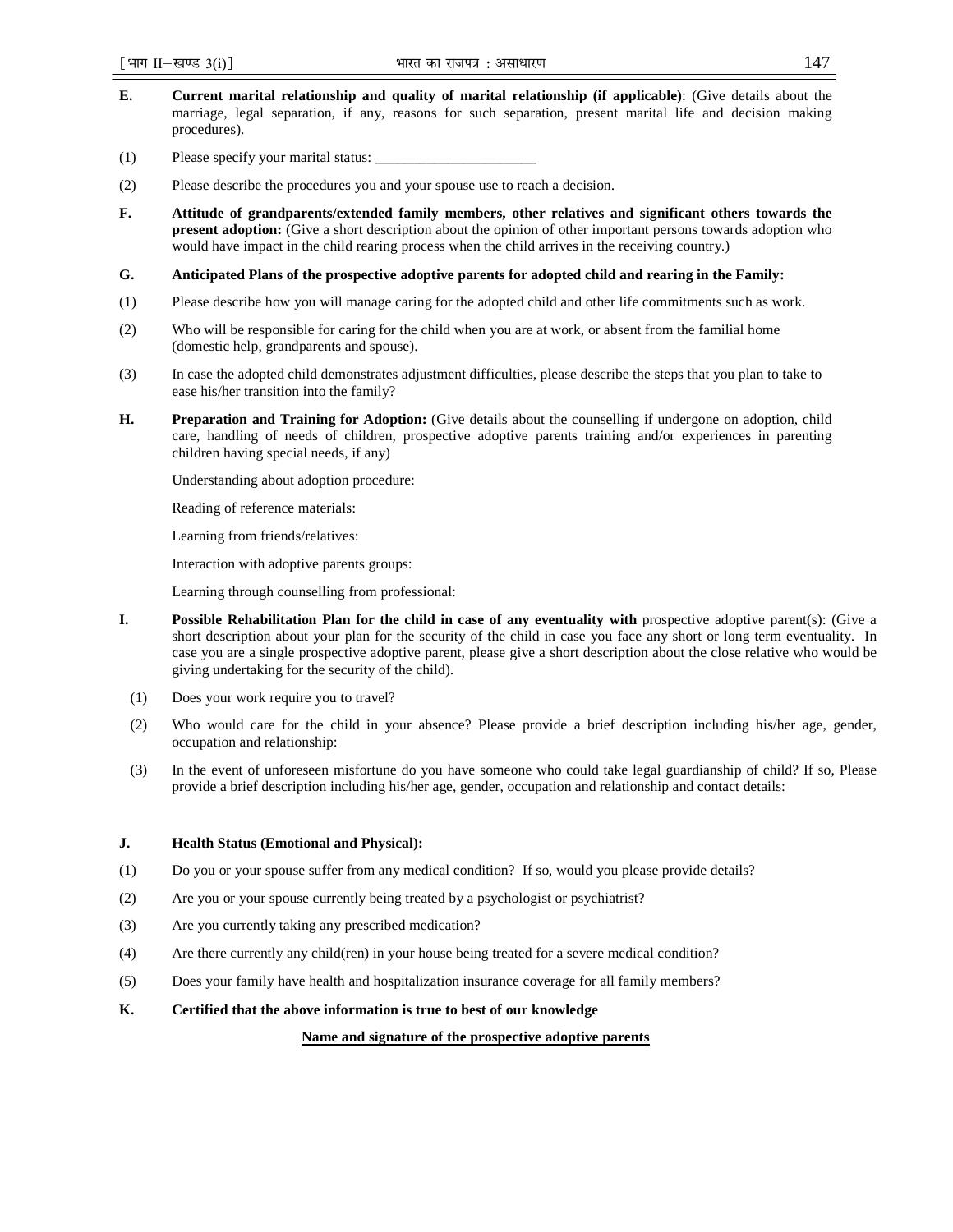#### **PART – 2**

(To be filled up by the Social Worker preparing the Home Study Report)

#### **As far as possible, the Home Study Report has to be completed within a period of one month from the date of registration.**

The social worker should attempt to put the prospective adoptive parents at ease by opening the conversation with a warm-up question. The social worker should employ non-verbal cues such as inclining the head and nodding to indicate that the prospective adoptive parents are actively listening. After each question, the social worker may provide the prospective adoptive parents with sufficient time to respond. Any verbal response by the social worker to an answer by the prospective adoptive parents should be neutral and non-judgmental. The social worker should attempt to establish eye contact as much as possible between reading the question and jotting down the response of the prospective adoptive parents to demonstrate empathy. The social worker should try to avoid interrupting the prospective adoptive parents unless they do not understand a response.

(The information/facts filled in the template shall be kept confidential by the agencies /authorities.)

## **1. Factual Assessment:**

(i) Have you verified the contents of the facts mentioned in Part I of the template?

Yes/No

(ii) Are you satisfied about the facts mentioned in the documents vis-à-vis observation during interviews and visits?

Yes/No

## **2. Psycho-social Assessment:**

- 2.1 Interaction with the prospective adoptive parents
	- (i) Have you interacted with the prospective adoptive parents individually and/or jointly?
	- (ii) Are the prospective adoptive parent(s) well prepared for adoption? In case of single prospective adoptive parent, please mention about family support system.
	- (iii) Do you think that prospective adoptive parents have expressed their genuine feeling for parenting?

#### 2.2 Home visit findings:

- (i) When did you visit the home of the prospective adoptive parents? Who were the members present during your visit?
- (ii) Whom did you interact during the home visit?
- (iii) Have you met any neighbour/relative? Give a detailed description about the interaction?
- (iv) Whether the home environment is conducive for the child? If no, what steps can be taken to improve the situation? Have you advised the prospective adoptive parents?
- (v) Are the prospective adoptive parent(s) well prepared for adoption?
- (vi) Do you think that prospective adoptive parent(s) have expressed their genuineness during the interaction?
- (vii) Did the prospective adoptive parent(s) have any doubt about parenting issues or any other issues? Have you cleared their doubts?
- 2.3 Interaction with the family members:
	- **(i)** Have you interacted with other family members of the prospective adoptive parents? What is their opinion about the proposed adoption? Are they positive about the adoption?
	- **(ii)** Are there any other family member(s) whom you could not interact but they might have a larger role in the proposed adoption? If so, how did you do their assessment? Did you take their views subsequently?
	- **(iii)** Have you interacted with older child(ren) present in the home of the prospective adoptive parents? If yes, please give details.
	- **(iv)** Have you noticed any adverse remarks from the family members? If so, how far those remarks may have an impact on the adoption process?
- 2.4 Financial capacity:
	- **(i)** What is your opinion about the financial status of the prospective adoptive parent(s)? Are they financially sound to welcome another member into their family?
	- **(ii)** Have you observed any financial situation which is not disclosed in Part-I?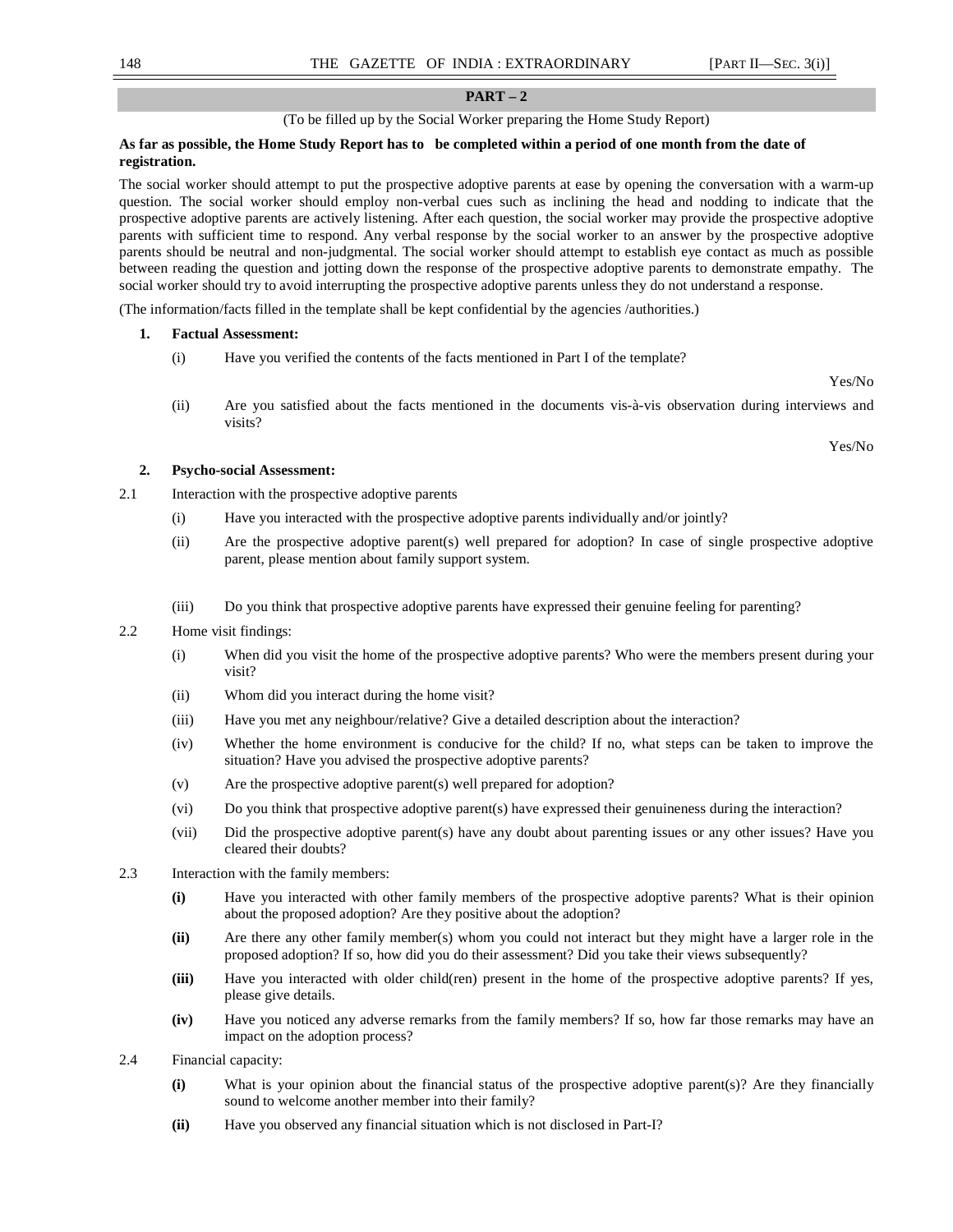- 2.5 Physical and emotional capacity:
	- (i) Are the prospective adoptive parents(s) in a good physical and emotional state to take care of a child?
	- (ii) Have you observed any physical or psychological issues with the prospective adoptive parent(s) or any other family member that is going to affect the life of the upcoming child? If so, give details.
	- (iii) Provide details of number of rooms in the house and if there is adequate space for the child to be supported.
	- (iv) Are the prospective adoptive parent(s) emotionally equipped enough to take care of a child?

#### **3. Recommendation for adoption.**

- 3.1 Do you recommend the prospective adoptive parent(s) for adoption? Put your views and rationale for recommending the prospective adoptive parents for adoption including the parent(s) suitability. (Attach additional sheets, if required)
- 3.2 In case you do not recommend the prospective adoptive parents for adoption, appropriate reasons for taking such decision must be given in detail.

#### **Signature, name, designation of Social Worker**

#### **SCHEDULE VIII**

[**See regulations 11(1) and 16(2)**]

## **PRE-ADOPTION FOSTER CARE UNDERTAKING**

#### **(IN THE FORM OF AN AFFIDAVIT)**

|             | We, Mr. _______________, aged _____ years, citizen of _______________ and Mrs. ________________ aged<br>citizen<br>years,                                                    |  |
|-------------|------------------------------------------------------------------------------------------------------------------------------------------------------------------------------|--|
|             | (new full name) @ _____________ (old name) born on ___________ presently in the care of<br>(name and address of the Specialised Adoption Agency), do solemnly hereby declare |  |
| as follows: |                                                                                                                                                                              |  |
| (1)         | We are taking the above mentioned child in pre-adoption foster care, pending the adoption order by the Court<br>concerned.                                                   |  |
| (2)         | We understand that until the final adoption order from the Court concerned is received, the said child shall be<br>and we shall only remain the foster parents of the child. |  |
| (3)         | The child placed with us will be given all necessary education, medical care, attention, nutrition and treatment<br>required.                                                |  |

- (4) In case of any untoward incident with the child, we will report the same to the Specialised Adoption Agency immediately.
- (5) The institution will be kept informed about the development of the child once a month till the final court order is issued.
- (6) We shall attend to the legal formalities and court hearing when called upon to do to.
- (7) We undertake to bring-up the child/children as our own.
- (8) We shall allow the authorised social worker/functionary of the Specialised Adoption Agency/District Child Protection Unit/State Adoption Resource Agency to visit our home for undertaking post-adoption follow up to ascertain the progress and well-being of the child/children in our family.
- (9) We further undertake to inform any change of place of our residence (other than as stated in this application), to the Specialised Adoption Agency, District Child Protection Unit and the State Adoption Resource Agency concerned for the purpose of post adoption follow-up.

|                             | Mrs.                        |  |  |  |  |
|-----------------------------|-----------------------------|--|--|--|--|
| Prospective Adoptive Father | Prospective Adoptive Mother |  |  |  |  |
| Date:                       |                             |  |  |  |  |
| Witness:                    |                             |  |  |  |  |
| Name:                       | Name:                       |  |  |  |  |
| Signature:                  | Signature:                  |  |  |  |  |
| Address:                    | Address:                    |  |  |  |  |
|                             |                             |  |  |  |  |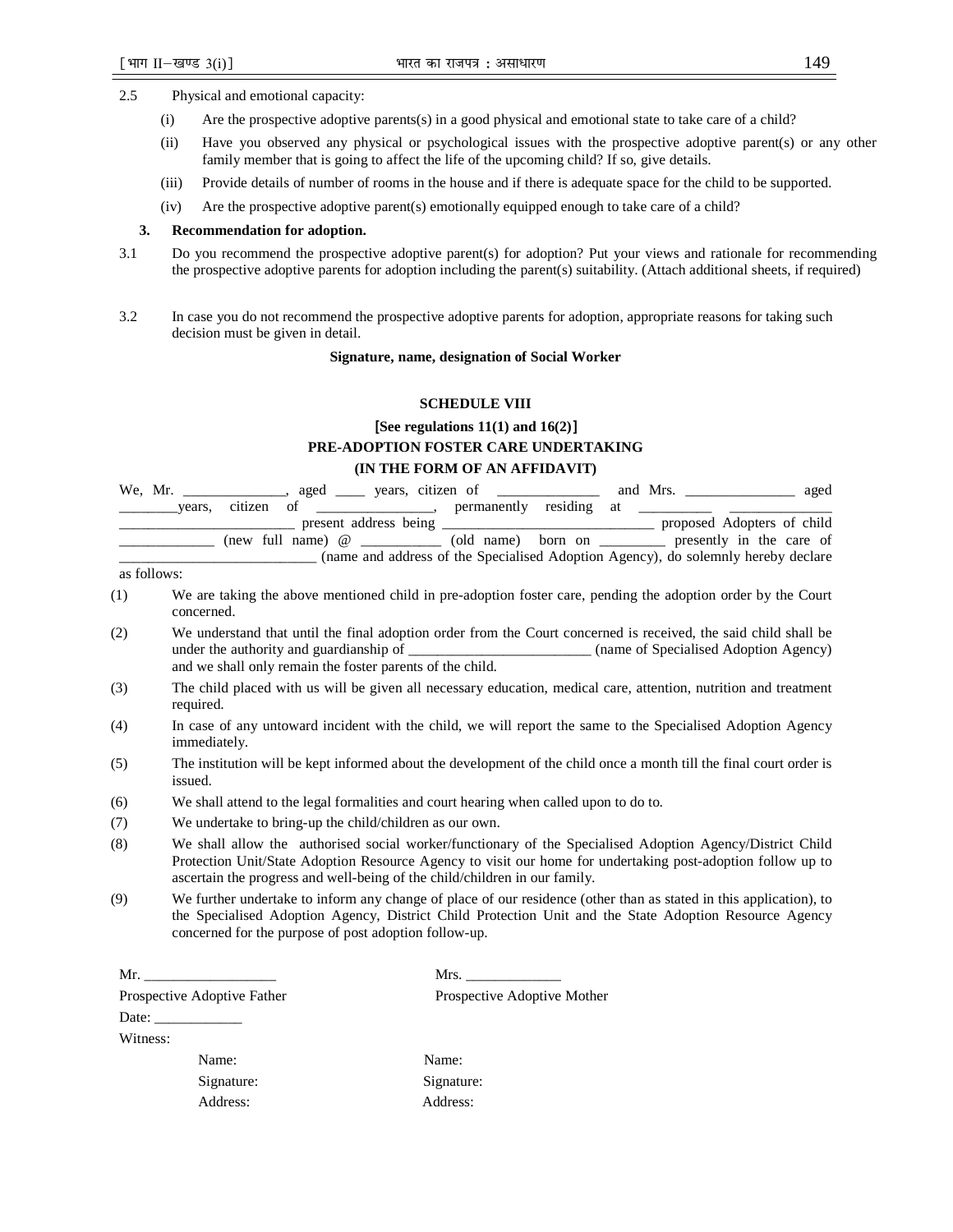## **SCHEDULE IX**

## [**See regulations 12(1), 15(14) and 55(1)**]

## **LIST OF (ATTESTED/NOTARISED) DOCUMENTS**

#### **TO BE FILED ALONG WITH THE ADOPTION PETITION IN THE COURT**

## **1. In-country Adoption**

To be obtained from the Prospective adoptive parents(PAPs) by the Specialised Adoption Agency

- (1) Current family photograph/ photograph of the couple or person adopting a child
- (2) PAN Card of the prospective adoptive parents
- (3) Birth certificate/Proof of date of birth of the prospective adoptive parents
- (4) Proof of residence (aadhar card/ voter card/ passport/current electricity bill/telephone bill)
- (5) Proof of income of last year (salary slip/income certificate issued by Govt. department/income tax return)
- (6) Certificate from a medical practitioner certifying that the prospective adoptive parents do not suffer from any chronic, contagious or fatal disease and they are fit to adopt (In case of married couple, upload Medical Certificate of both the applicants)
- (7) Marriage certificate
- (8) Divorce Decree/Declaration from the competent court or affidavit on oath pertaining to divorce in case of divorce governed by personal law where decree of divorce is not mandatory/Death certificate of spouse in case of single prospective adoptive parent (if applicable).
- (9) Two reference letters from acquaintances or relatives in support of adoption.
- (10) Consent of the older child/children in the adoptive family (if more than 5 years) To be arranged by the Specialised Adoption Agency
- (11) Child Study Report signed by the prospective adoptive parents along with recent photograph of the child.
- (12) Medical Examination Reportof the child signed by the prospective adoptive parents.
- (13) Certificate of Child Welfare Committee declaring the child 'legally free for adoption'.
- (14) Home Study Report of the prospective adoptive parents along with their recent family photograph.
- (15) Recognition certificate of the agency as Specialised Adoption Agency.
- (16) Consent of the older child/children to be adopted.
- (17) Decision of the Adoption Committee (only in case of In-country adoption).
- (18) Affidavit by the Chief Functionary of the Specialised Adoption Agency to Court in support of adoption of child.
- (19) Pre-adoption foster care affidavit.
- **2. Adoption by NRI/Overseas Citizen of India/Foreign prospective adoptive parents residing in a foreign country**

To be provided by the Authorised Foreign Adoption Agency(AFAA) or Central Authority(CA) or Government department or Indian Mission abroad to the Specialised Adoption Agency

- (1) Photograph of the applicant(s)
- (2) Home Study Report
- (3) Passport (Male prospective adoptive parent)
- (4) Passport (Female prospective adoptive parent)
- (5) Overseas Citizen of India card of the prospective adoptive parents (if applicable)
- (6) Birth certificate/Proof of date of birth of the prospective adoptive parents
- (7) Proof of Residence
- (8) Proof of income of last year (e.g. salary slip/income certificate issued by Government department /Income tax return)
- (9) Certificate from a medical practitioner certifying that the prospective adoptive parents do not suffer from any chronic, contagious or fatal decease and they are fit to adopt.
- (10) Police Clearance Certificate (Male prospective adoptive parent)
- (11) Police Clearance Certificate (Female prospective adoptive parent)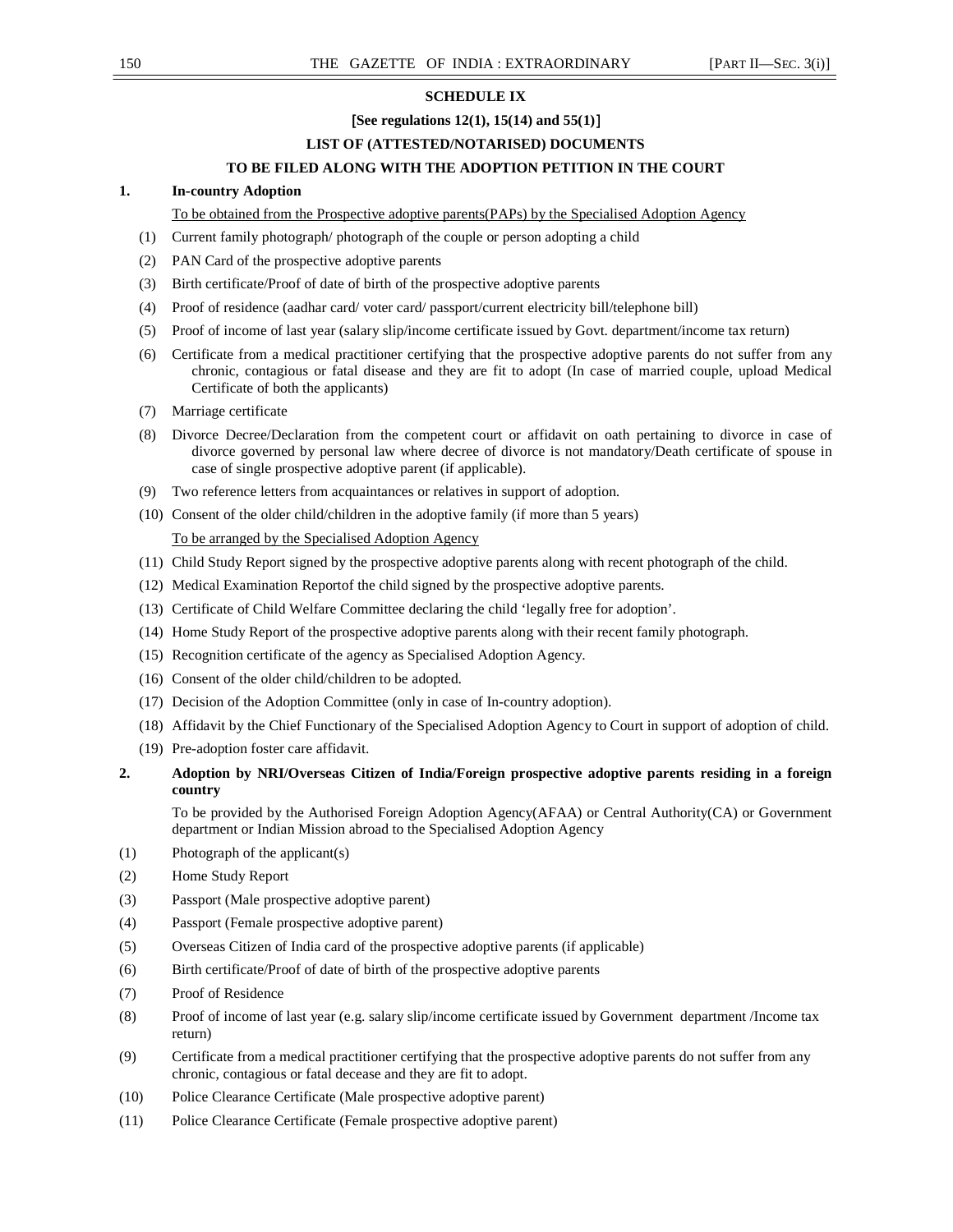- (12) Marriage Certificate (in case of couple)
- (13) Two reference letters from acquaintances or relatives in support of adoption.
- (14) Divorce Decree/Declaration from the competent court or affidavit on oath pertaining to divorce in case of divorce governed by personal law where decree of divorce is not mandatory/Death certificate of spouse in case of single prospective adoptive parent (if applicable).
- (15) Consent of the older child/children in the adoptive family (if more than 5 years)
- (16) Authorisation Certificate of Authorised Foreign Adoption Agency (not required in case of Central Authority or Government department or Indian Mission)
- (17) Undertaking from the Authorised Foreign Adoption Agency concerned for furnishing post adoption follow-up report and for necessary action in case of disruption (not required in case of CA or Government department or Indian Mission)
- (18) Permission of the receiving country as per Article 5/17 of the Hague Adoption Convention.
- (19) Undertaking for permitting home visit to the social worker during post-adoption follow-up.
- (20) Power of Attorney from the prospective adoptive parents in favour of the authorized functionary of the Specialised Adoption Agency to file the adoption application on their behalf in the court.

#### To be arranged by the Specialised Adoption Agency

- (21) Child Study Report signed by the prospective adoptive parents along with recent photograph of the child.
- (22) Medical Examination Report of the child signed by the prospective adoptive parents.
- (23) Certificate of Child Welfare Committee declaring the child 'legally free for adoption'.
- (24) Recognition certificate of the agency as Specialised Adoption Agency
- (25) Consent of the older child/children to be adopted
- (26) Affidavit by the Chief Functionary of the Specialised Adoption Agency to Court in support of adoption of child.
- (27) Pre-adoption foster care affidavit (wherever required)
- (28) NOC issued by CARA in favour of adoption of a child by a Non-Resident Indian/Overseas Citizen of India/Foreign prospective adoptive parents. In case of Overseas Citizen of India/Foreign prospective adoptive parents living in India, a copy of **No Objection Certificate** from their Embassy/ High Commission for the proposed adoption.

#### **3. Inter-country Relative Adoption**

As indicated in **Schedule VI** of the Adoption Regulations, the prospective adoptive parents shall file the adoption application in the court concerned of the district through their power of attorney, where the child resides with biological parents or guardians.

## **4. In-country Relative Adoption**

As indicated in **Schedule VI** of the Adoption Regulations, the prospective adoptive parents shall file the adoption application in the court concerned of the district where the child resides with biological parents or guardians.

**NOTE:** Only the above mentioned list of certificates/documents as applicable are required to be filed. Infertility certificate is NOT required in any case of adoption.

## **SCHEDULE X**

[**See regulation 16(1)**]

#### **CENTRAL ADOPTION RESOURCE AUTHORITY**

**(A Statutory Body of Ministry of Women and Child Development)** 

#### **Certificate Number: Date:**

## **NO OBJECTION CERTIFICATE**

Photograph of the child and the prospective adoptive parents

 Certified that the Central Adoption Resource Authority (CARA), the Central Authority of India on adoption matters, under the Ministry of Women and Child Development, Government of India, has '**NO OBJECTION'** to the adoption of the child/children with the prospective adoptive parents as per the details mentioned below: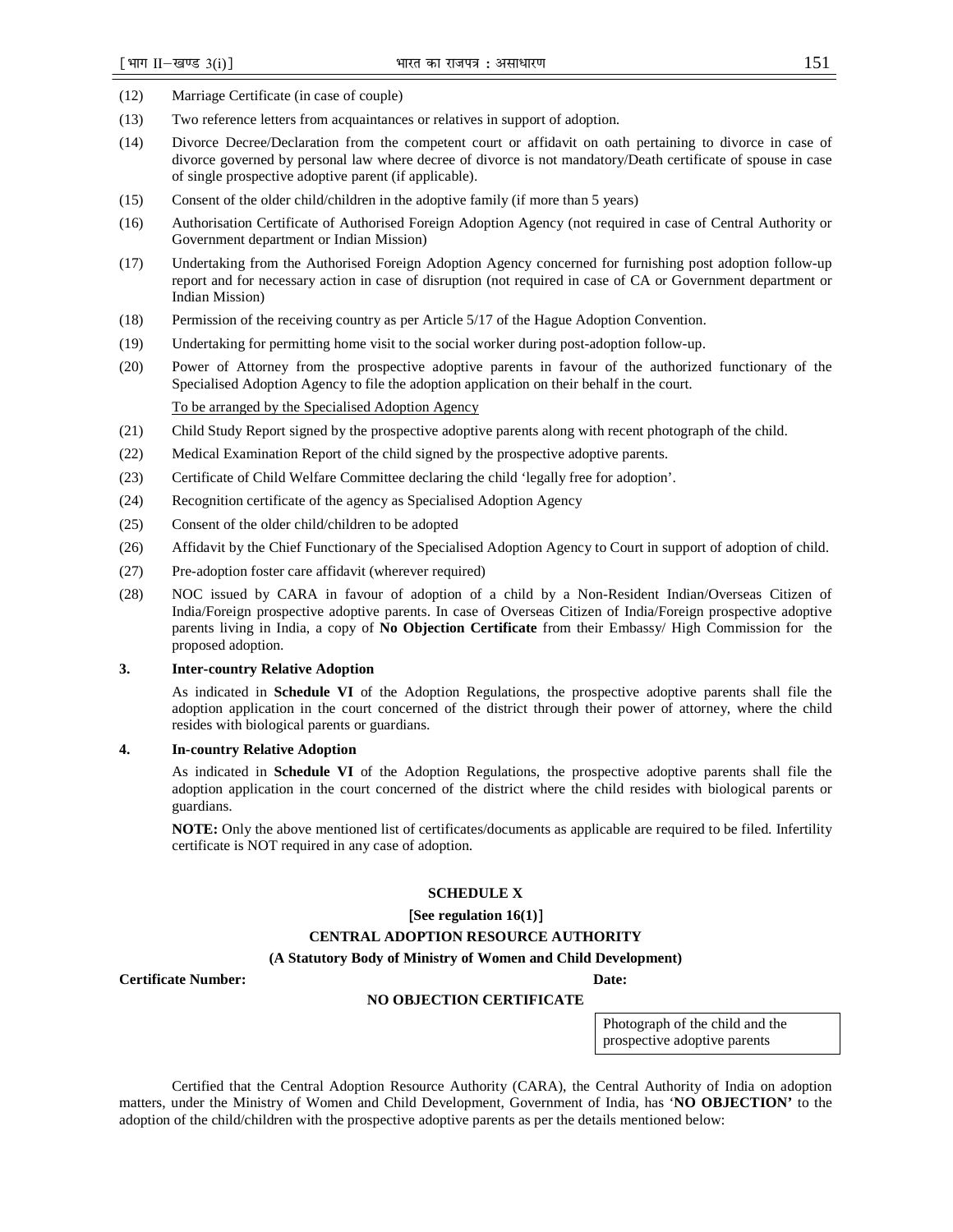| Ser<br>No | Name<br>- of<br>Child | the | of<br>Sex<br>Child | Date of Birth | Name and Address of the Prospective Adoptive<br>Parent(s) |
|-----------|-----------------------|-----|--------------------|---------------|-----------------------------------------------------------|
| (i)       |                       |     |                    |               |                                                           |

2. This NOC is issued as per Adoption Regulations, 2017 and Article 17 (c) of the Hague Convention on the Protection of Children and Cooperation in respect of inter-country Adoption, 1993.

3. The Specialised Adoption Agency and the Foreign Adoption Agency/Central Authority/concerned Foreign Government department/Indian Diplomatic Mission have been authorized to process this adoption case.

4. The Specialised Adoption Agency shall file the adoption application in the competent court.

Signature and Seal of

Authorized Signatory

To:

- (1) Name and address of the Specialised Adoption Agency.
- (2) Name and address of the State Adoption Resource Agency / concerned State Government department.
- (3) Name and address of Authorized Foreign Adoption Agency (AFAA)/concerned Foreign Government department/Indian Diplomatic Mission.
- (4) Diplomatic Mission of the Receiving Country in India.
- (5) Central Authority of the Receiving Country.
- (6) Foreigners' Regional Registration Officer (FRRO).

## **SCHEDULE XI**

## **[See regulation 18(1)]**

## **CENTRAL ADOPTION RESOURCE AUTHORITY**

**Certificate Number: Date:** 

Photograph of the child and the prospective adoptive parents

#### **CONFORMITY CERTIFICATE**

(Under Article 23 of the Hague Convention on Protection of Children and Co-operation in respect of inter-country Adoption, 1993)

1. The undersigned authority:

*(Name and address of the competent authority of the State of adoption)* 

. . . . . . . . . . . . . . . . . . . . . . . . . . . . . . . . . . . . . . . . . . . . . . . . . . . . . . . . . . . . . . . . . . . . . . . . . . . . . . . .

2. Hereby certifies that the child:

| First name(s): $\dots \dots \dots \dots \dots \dots \dots \dots \dots \dots \dots$                    |
|-------------------------------------------------------------------------------------------------------|
| Sex: Male [] Female []                                                                                |
| Date of birth: day month year                                                                         |
| Place of birth: $\ldots$ , $\ldots$ , $\ldots$ , $\ldots$ , $\ldots$ , $\ldots$ , $\ldots$ , $\ldots$ |
|                                                                                                       |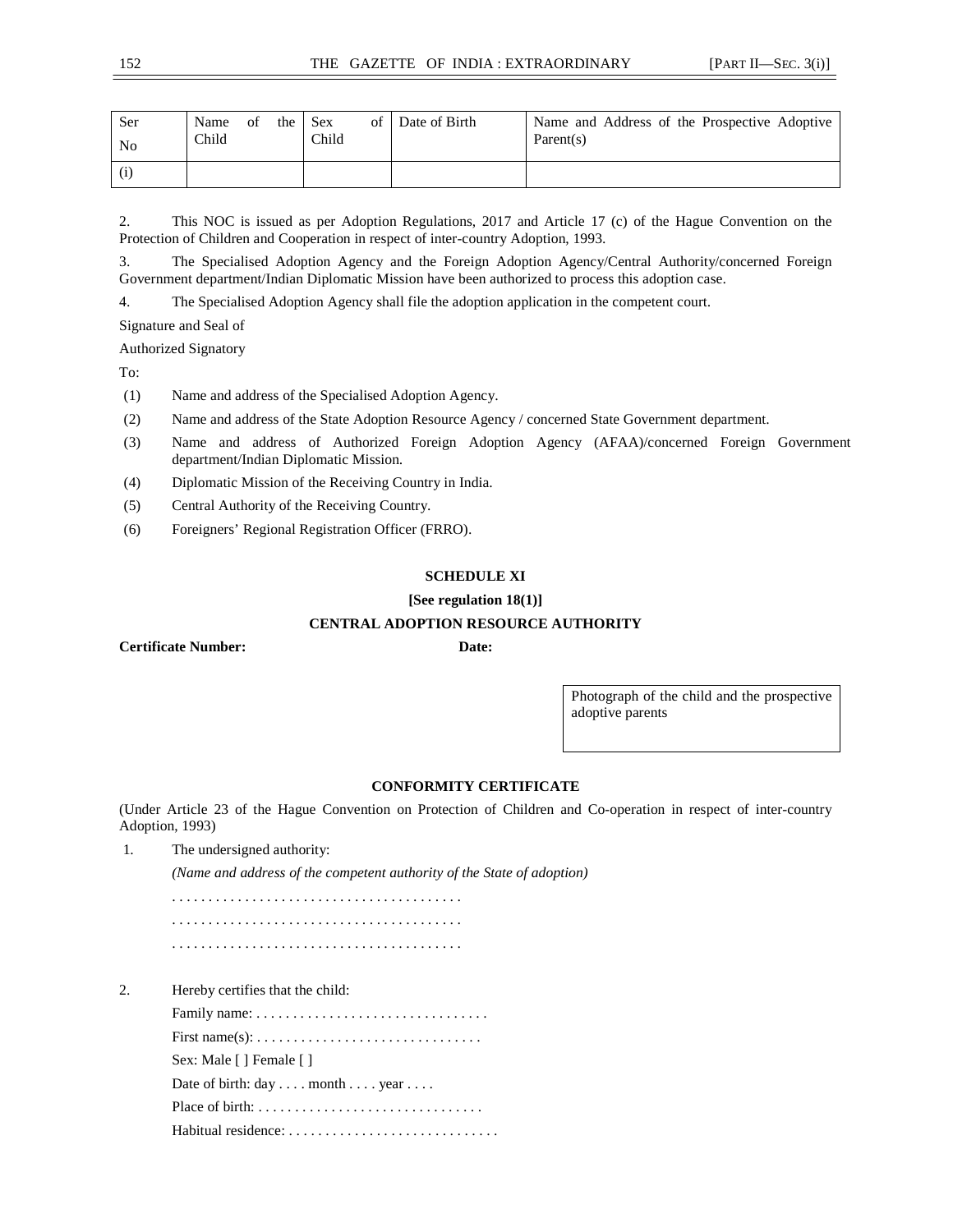| 3. | Was adopted according to the decision of the following authority: |                                                                                                                                                                                  |  |  |  |  |  |  |  |  |
|----|-------------------------------------------------------------------|----------------------------------------------------------------------------------------------------------------------------------------------------------------------------------|--|--|--|--|--|--|--|--|
|    |                                                                   |                                                                                                                                                                                  |  |  |  |  |  |  |  |  |
|    |                                                                   | Date of the decision: $\ldots$ , $\ldots$ , $\ldots$ , $\ldots$ , $\ldots$ , $\ldots$ , $\ldots$                                                                                 |  |  |  |  |  |  |  |  |
|    |                                                                   |                                                                                                                                                                                  |  |  |  |  |  |  |  |  |
|    |                                                                   | (If the adoption was made otherwise than by a decision of an authority, please specify the equivalent details)                                                                   |  |  |  |  |  |  |  |  |
| 4. | By the following person(s):                                       |                                                                                                                                                                                  |  |  |  |  |  |  |  |  |
|    | (a)                                                               | Family name of the adoptive father:                                                                                                                                              |  |  |  |  |  |  |  |  |
|    |                                                                   | First name(s): $\dots \dots \dots \dots \dots \dots \dots \dots \dots \dots$                                                                                                     |  |  |  |  |  |  |  |  |
|    |                                                                   | Date of birth: day month year                                                                                                                                                    |  |  |  |  |  |  |  |  |
|    |                                                                   |                                                                                                                                                                                  |  |  |  |  |  |  |  |  |
|    |                                                                   | Habitual residence at the time of the adoption:                                                                                                                                  |  |  |  |  |  |  |  |  |
|    | (b)                                                               |                                                                                                                                                                                  |  |  |  |  |  |  |  |  |
|    |                                                                   | First name(s): $\dots \dots \dots \dots \dots \dots \dots \dots \dots \dots$                                                                                                     |  |  |  |  |  |  |  |  |
|    |                                                                   | Date of birth: day month year                                                                                                                                                    |  |  |  |  |  |  |  |  |
|    |                                                                   |                                                                                                                                                                                  |  |  |  |  |  |  |  |  |
|    |                                                                   | Habitual residence at the time of the adoption:                                                                                                                                  |  |  |  |  |  |  |  |  |
| 5. |                                                                   | The undersigned authority certifies that the adoption was made in accordance with the Convention and that the<br>agreements under Article 17, sub-paragraph $c$ , were given by: |  |  |  |  |  |  |  |  |
|    | (a)                                                               | Name and address of the Central Authority of the State of origin:                                                                                                                |  |  |  |  |  |  |  |  |
|    |                                                                   |                                                                                                                                                                                  |  |  |  |  |  |  |  |  |
|    |                                                                   |                                                                                                                                                                                  |  |  |  |  |  |  |  |  |
|    |                                                                   |                                                                                                                                                                                  |  |  |  |  |  |  |  |  |
|    |                                                                   |                                                                                                                                                                                  |  |  |  |  |  |  |  |  |
|    | (b)                                                               | Name and address of the Central Authority of the receiving State:                                                                                                                |  |  |  |  |  |  |  |  |
|    |                                                                   |                                                                                                                                                                                  |  |  |  |  |  |  |  |  |
|    |                                                                   |                                                                                                                                                                                  |  |  |  |  |  |  |  |  |
|    |                                                                   |                                                                                                                                                                                  |  |  |  |  |  |  |  |  |
|    |                                                                   |                                                                                                                                                                                  |  |  |  |  |  |  |  |  |
| 6. |                                                                   | The adoption had the effect of terminating the pre-existing legal parent-child relationship.                                                                                     |  |  |  |  |  |  |  |  |
|    |                                                                   |                                                                                                                                                                                  |  |  |  |  |  |  |  |  |
|    |                                                                   |                                                                                                                                                                                  |  |  |  |  |  |  |  |  |

Signature and Seal of Authorized Signatory

To:

- (1) Name and address of the Specialised Adoption Agency.
- (2) Name and address of the State Adoption Resource Agency/State Government concerned department.
- (3) Name and address of Authorized Foreign Adoption Agency (AFAA)/concerned Foreign Government department/Indian Diplomatic Mission.
- (4) Diplomatic Mission of the Receiving Country in India.
- (5) Central Authority of the Receiving Country.
- (6) Foreigners' Regional Registration Officer (FRRO).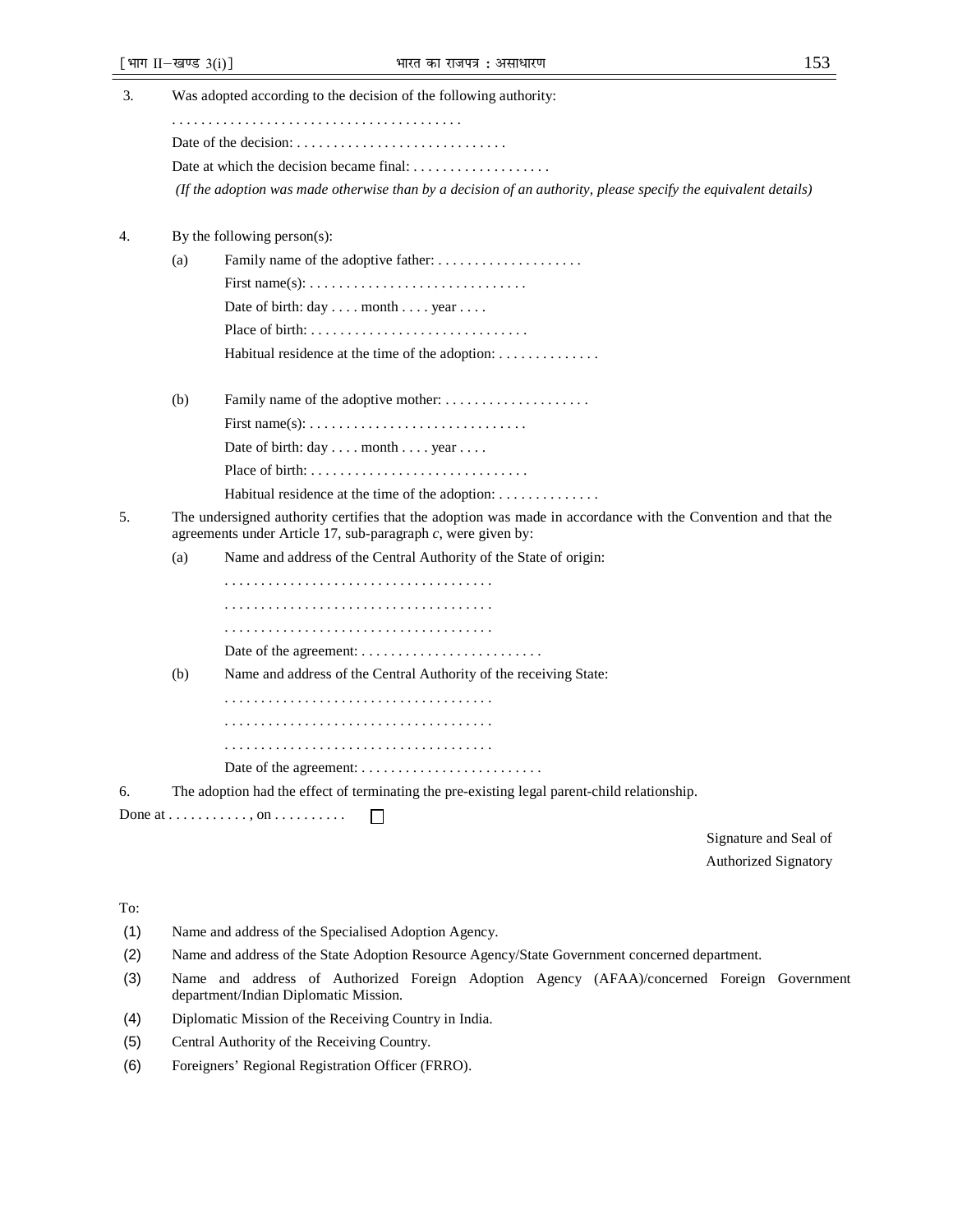## **SCHEDULE XII**

# [**See regulations 13(1), 19(1) and 20(5)**] **POST- PLACEMENT REPORT OF THE CHILD**

REPORT NO: SALL SERVICES IN THE SERVICE OF THE SERVICE OF THE SERVICE OF THE SERVICE OF THE SERVICE OF THE SERVICE OF THE SERVICE OF THE SERVICE OF THE SERVICE OF THE SERVICE OF THE SERVICE OF THE SERVICE OF THE SERVICE OF

Photograph of the child with family

## **1. IDENTIFYING INFORMATION:**

- (a) Child's Name(initial and given. if any) :
- (b) Surname/family name:
- (c) Child's date of birth:

## **2. CONTACT DETAILS OF THE ADOPTIVE PARENTS:**

## **3. CHILD'S ADJUSTMENT:**

- (a) Current height and weight
- (b) Results of physical examinations or doctor visits
- (c) Eating and sleeping habits
- (d) Emotional, physical and social development
- (e) Attachment to family members
- (f) Child's enrolment in school (if applicable)
- (g) Language(s) spoken (if applicable)

## **4. ADJUSTMENT BETWEEN ADOPTIVE FAMILY AND THE CHILD:**

## **5. SIGNIFICANT CHANGES IN FAMILY STRUCTURE OR DYNAMICS, IF ANY:**

(Change of residence, employment, work responsibilities, illness, etc.)

## **6. OBSERVATIONS AND RECOMMENDATIONS OF SOCIAL WORKER**

(Signature)

**Social Worker's Name:** 

**Agency Name and Date** 

\_\_\_\_\_\_\_\_\_\_\_\_\_\_\_\_\_\_\_\_\_\_\_\_\_\_\_\_\_\_\_\_

**Note:** Online updating of post-placement report is mandatory

#### **SCHEDULE XIII**

#### **[See regulations 24(1)(f) and 26(4)(h)]**

## **STANDARDS OF CHILD CARE IN SPECIALISED ADOPTION AGENCIES**

1. The agencies are required to ensure that the following facilities are provided to the children in the institution:

## (a) **Physical facilities**:

- (i) Physical surroundings in which the children are cared for must be clean. Sanitation and hygiene maintained at the agency must be adequate since a majority of children at the institution are small and suffer from numerous ailments. Children below the age of 1 year should be in a room with an attached bathing room and milk room. Children between the age of  $1 - 3$  years should be kept in a room with an attached bathing and bathroom. The older children need to be separated into two boy's room and girls room. Each room must have attached baths, and toilets.
- (ii) There should be a separate washing area and a large kitchen and dining hall for the older children. Good lighting, ventilation and adequate space must be mandatory.
- (iii) The home should be neat, clean, particularly bathrooms, toilets and kitchen. Walls and surroundings must be bright and stimulating. For visual stimulation the rooms should be well painted and decorated with toys, animal cut outs, etc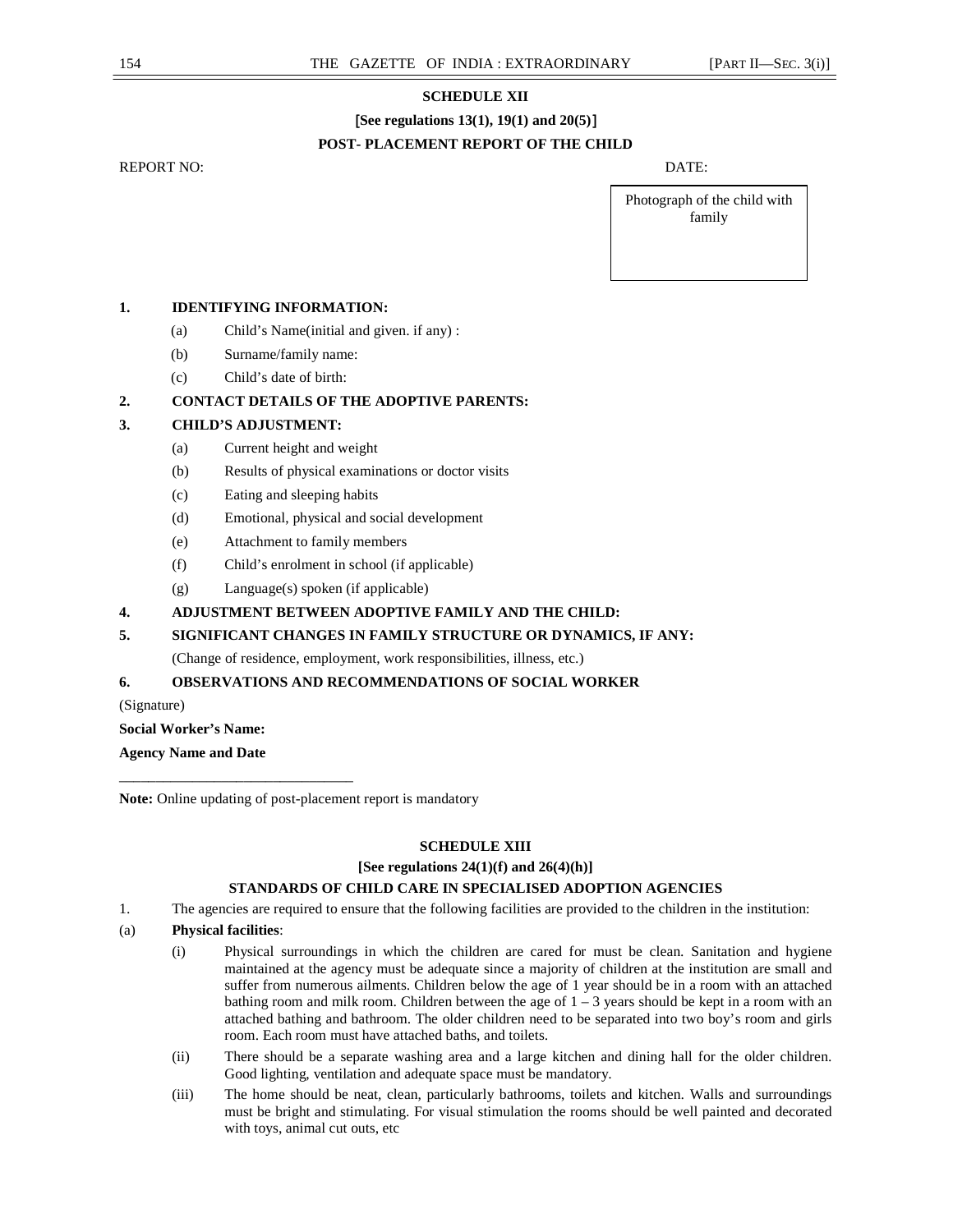- (b) **Medical facilities**: Regular medical inspection must be done. Preferably every alternate day by a registered medical practitioner. The child specialist is best trained to diagnose and treat children who are at risk and highly vulnerable.
	- (i) Infants and children on admission to institutions should be in quarantine and observation for a week at least.
	- (ii) Weight, height and head circumference may be noted along with any other details available on the child at admission.
	- (iii) A medical record should be maintained and a doctor must assess the child as soon as possible, preferably within 24 hours of his or her admission.
	- (iv) Each child below the age of six months should be photographed every month, from six months to 3 years every three months and thereafter, every six months.
	- (v) Immunization should be regularly given and monitored.
	- (vi) Emergency kits should be available at all times in the Home and there should be a doctor on call.
	- (vii) General health measures viz hygiene, dental, skin care and diet to be supervised.
	- (viii) Stimulation is very important for the proper development of the child. This could be achieved by increasing awareness amongst the nurses, helpers by introducing simple stimulation techniques in the daily routine. It is also advised to have a physiotherapist visit the children on a regular basis.

#### (c) **Staff**:

- (i) The agency must have adequate staff for child care, preferably in the ratio of 4:1 for children below 1 year, 5:1 for children in the age group 1 to 3 years and 8:1 for older children.
- (ii) Adoption Homes need personnel who are sensitized to the issues of the children. They need to be "educated" in caring for the children. It is recommended to conduct workshops for nurses, helpers, care takers and other staff to enable them to recognize the special status of these children who are under their care.
- (iii) As committed staff is an integral part of good child care, the motivational levels of the staff should be kept high.
- (iv) Staff to be immunized as well.
- (d) **Clothing**: It is important that the children in a home are dressed in clean, comfortable and well-kept clothes at all times, not just during the visit of the adoptive parents.
- (e) **Food**: The food in the institution should be hygienically cooked, nourishing and tasty. The menu should be varied. The need of children on a special diet should be attended to. This will help overcome the problems of malnutrition faced by children entering a home. Feeding charts with indication of the formulas may be displayed and followed.
- (f) **Education**: The Specialised Adoption Agency should be able to provide informal education through a qualified teacher, and a special educator, or tie up with a school that will take the child or children on a temporary basis.

**Note**: All adoption agencies shall adhere to the standards of child care prescribed under the Juvenile Justice (Care and Protection of Children) Model Rules, 2016.

- 2. While providing child care, the following issues are important:
- (a) A child's neurological growth is complete within the first few years of his or her early childhood and determines the brain's capabilities throughout the rest of his or her life. Moreover, a child needs to have experienced positive attachment by the age of 3 in order to develop cognitively, physically, socially, and psychologically. Hence, every effort shall be made by the Specialised Adoption Agency to expeditiously find alternate family for such children so that they develop attachment and proper bonding experiences during infancy itself.
- (b) It is very essential to talk, hug, hold, play, tell stories and sing to the child to give it a sense of security. Though this should be done regularly by the staff, it is also advisable to encourage volunteers to take up this activity.
- (c) Quality child care (early childhood care) means providing adequate health care, immunization, feeding and nutrition, creating a safe environment so that infants and young children can play and socialize with their peers, promoting school readiness and preparing children for primary school and focusing on total development during early years of childhood.
- (d) It should be ensured that there is no instance of child abuse and neglect while the child is in the institution.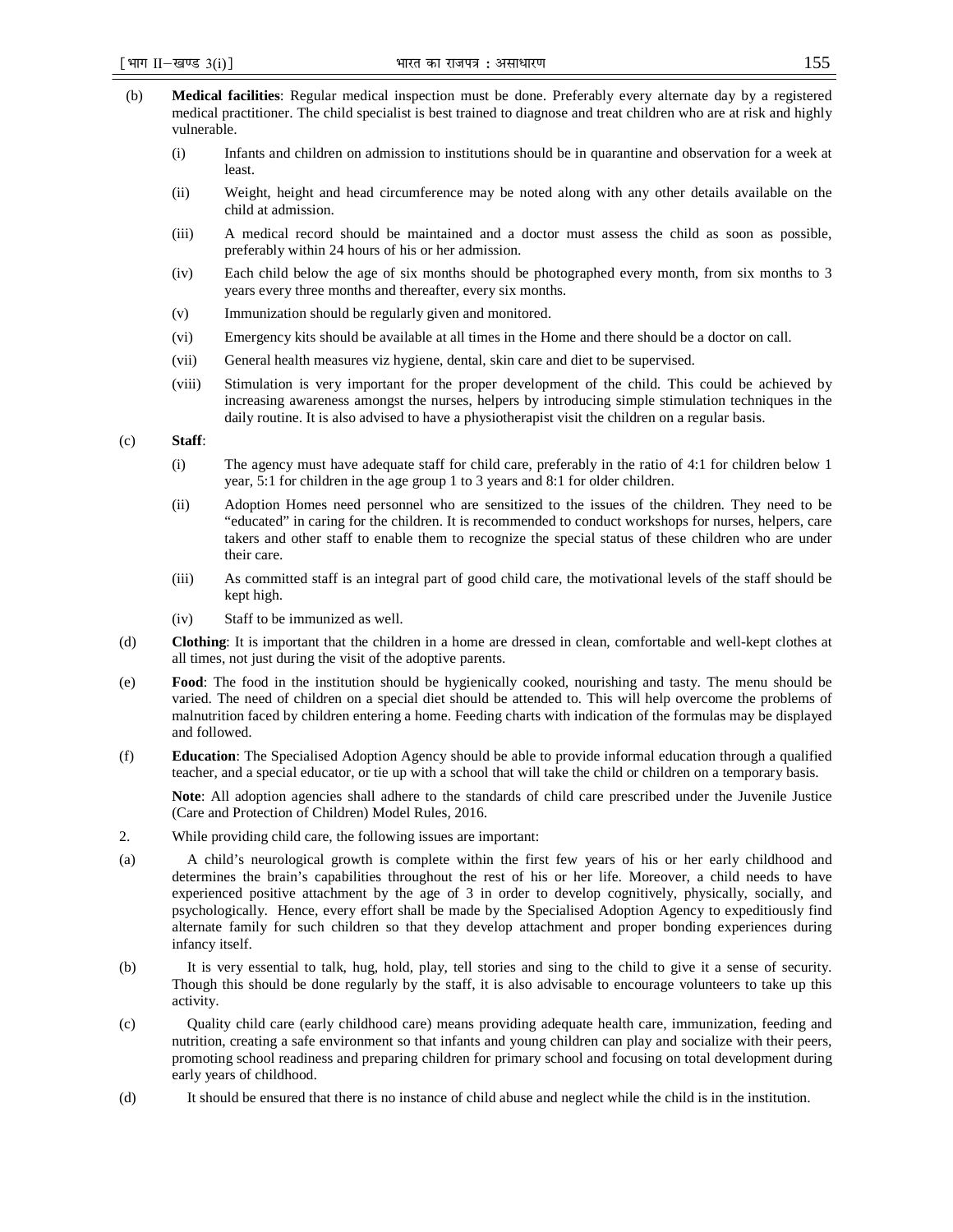## **SCHEDULE XIV**

**[See regulation 43]** 

# **TIMELINE FOR AUTHORITIES CONCERNED AND AGENCIES**

## **A. Timeline for the processes relating to children:**

| Ser<br>N <sub>0</sub> | <b>Regulation</b>   | <b>Action</b>                                                                                                                                                                                                                                                                                  | <b>Time</b>                                                                                                              |
|-----------------------|---------------------|------------------------------------------------------------------------------------------------------------------------------------------------------------------------------------------------------------------------------------------------------------------------------------------------|--------------------------------------------------------------------------------------------------------------------------|
| 1.                    | 6(2)                | Specialised Adoption Agency to produce an<br>abandoned child before the Child Welfare<br>Committee along with a report containing his<br>photograph and particulars.                                                                                                                           | Within 24 hours (excluding journey period).                                                                              |
| 2.                    | 6(5)<br>and $7(10)$ | Specialised Adoption Agency to enter the<br>details of the child along with his photograph<br>online in the Child Adoption Resource<br>Information and Guidance System.                                                                                                                        | Within three working days from the time of<br>receiving the child.                                                       |
| 3.                    | 6(6)                | District Child Protection Unit to advertise the<br>particulars and photograph of an abandoned<br>child in a state level newspaper having wide<br>circulation and local cable networks, wherever<br>existing.                                                                                   | Within three working days from the time of<br>receiving the child.                                                       |
| $\overline{4}$ .      | 6(9)                | District Child Protection Unit to submit a<br>report to the Child Welfare Committee on the<br>efforts made by it for tracing out the biological<br>parents/legal guardian of an abandoned child,<br>including the outcome of the particulars and<br>photograph of the child in the newspapers. | Within 30 days from the date of production<br>of the child before the Child Welfare<br>Committee for the same.           |
| 5 <sub>1</sub>        | 6(10)               | Specialised Adoption Agency to submit a<br>report to the Child Welfare Committee<br>regarding the efforts made by it to trace the<br>biological parent(s) or legal guardian of the<br>abandoned child.                                                                                         | Immediately after 30 days from the date of<br>production of the child before the Child<br>Welfare Committee.             |
| 6.                    | 7(17)               | The reconsideration period/reclaiming of the<br>surrendered child by the biological parent/legal<br>guardian.                                                                                                                                                                                  | 60 days of the date of surrender.                                                                                        |
| 7.                    | 7(18)               | Specialised Adoption Agency to upload the<br>Child Study Report and Medical Examination<br>Report along with latest photograph of the<br>child.                                                                                                                                                | Within ten days from the date of declaration<br>of the child as legally free for adoption by<br>Child Welfare Committee. |
| 8.                    | 8(a)                | A normal child up to 05 years of age to be<br>available for adoption by a Resident Indian<br>(RI) and NRI prospective adoptive parents.                                                                                                                                                        | For 60 days from the date the child is<br>declared legally free for adoption by the<br>Child Welfare Committee.          |
| 9.                    | 8(b)                | An older child above 5 years of age and<br>siblings to be available for inter-country<br>adoption.                                                                                                                                                                                             | After 30 days from the date the child is<br>declared legally free for adoption by the<br>Child Welfare Committee.        |
| 10.                   | 8(c)                | A mentally and physically challenged child to<br>be available for inter-country adoption.                                                                                                                                                                                                      | After 15 days from the date the child is<br>declared legally free for adoption by the<br>Child Welfare Committee.        |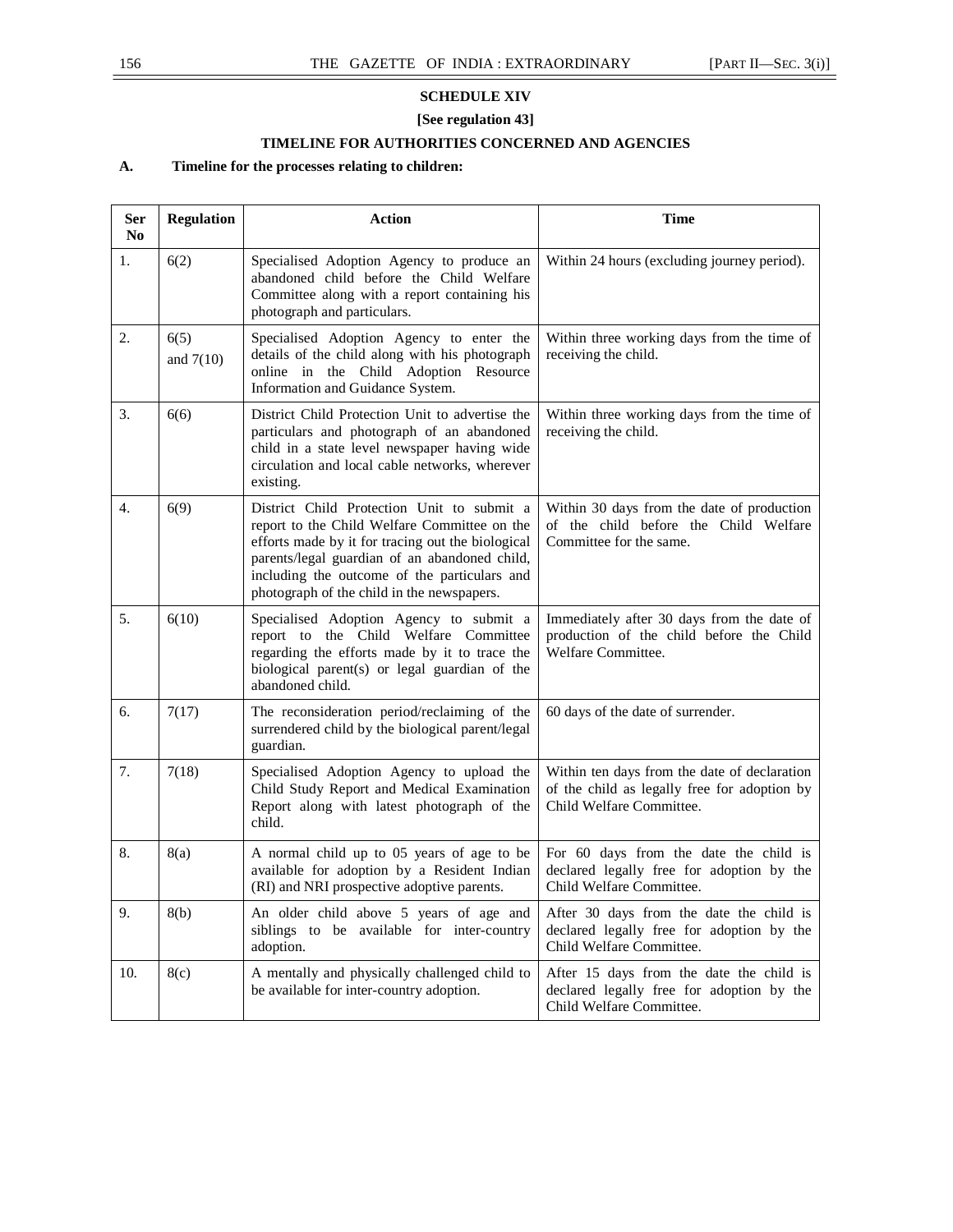| <b>Ser</b><br>N <sub>0</sub> | <b>Regulation</b>   | <b>Action</b>                                                                                                                                                                                                                                                 | <b>Time</b>                                                                                                                                                              |
|------------------------------|---------------------|---------------------------------------------------------------------------------------------------------------------------------------------------------------------------------------------------------------------------------------------------------------|--------------------------------------------------------------------------------------------------------------------------------------------------------------------------|
| $\mathbf{1}$ .               | 9(5)                | The prospective adoptive parents should<br>upload documents after their registration.                                                                                                                                                                         | Within a stipulated period of thirty days.                                                                                                                               |
| $\overline{2}$ .             | 9(10)               | Home Study Report of the prospective<br>adoptive parents to be completed by the<br>social worker.                                                                                                                                                             | Within 30 days from the date of submission<br>of required documents in Child Adoption<br>Resource Information and Guidance System.                                       |
| 3.                           | 10(3)               | Prospective adoptive parents to reserve one<br>child                                                                                                                                                                                                          | Within 48 hours from the date and time of<br>referral.                                                                                                                   |
| $\overline{4}$ .             | $10(6)$ and $10(7)$ | Process of matching of the reserved child by<br>the Specialised Adoption Agency and<br>acceptance by prospective adoptive parents                                                                                                                             | Within 20 days from the date of reserving<br>the child.                                                                                                                  |
| 5.                           | 12(1)               | Specialised Adoption Agency<br>to file application in the Court for obtaining<br>adoption order from the Court                                                                                                                                                | Within ten working days from the date of<br>matching of the child by the prospective<br>adoptive parents.                                                                |
| 6.                           | 12(6)               | Disposal of the adoption petition by the<br>Court                                                                                                                                                                                                             | Within two months from the date of filing of<br>the petition.                                                                                                            |
| 7.                           | 12(8)               | Specialised Adoption Agency to obtain a<br>certified copy of the adoption order from the<br>Court, to forward the same to the prospective<br>adoptive parents and also to post the same in<br>the Child Adoption Resource Information<br>and Guidance System. | Within ten days from the date of adoption<br>order.                                                                                                                      |
| 8.                           | 12(10)              | Specialised Adoption Agency shall apply for<br>the birth certificate and obtain the birth<br>certificate of the child from the issuing<br>authority.                                                                                                          | Specialised Adoption Agency shall apply<br>within 3 days from the date of issuance of<br>the adoption order and it shall be issued by<br>the authority within five days. |

## **B. Timeline for Adoption by Resident Indians as well as Overseas Citizens of India/Foreigner living in India:**

# **C. Timeline for Adoption from India by Non-Resident Indian/Overseas Citizen of India/Foreign prospective adoptive parents:**

| <b>Ser</b><br>N <sub>0</sub> | <b>Regulation</b> | <b>Action</b>                                                                                                                                                                                                                                                      | <b>Time</b>                                                                                                                                                                                |
|------------------------------|-------------------|--------------------------------------------------------------------------------------------------------------------------------------------------------------------------------------------------------------------------------------------------------------------|--------------------------------------------------------------------------------------------------------------------------------------------------------------------------------------------|
| 1.                           | 15(7)             | Reservation of one child by the<br>prospective adoptive parents from<br>Child Adoption Resource Information<br>and Guidance System through the<br>Authorised Foreign<br>Adoption<br>Agency/Central<br>Authority<br>/Government department/Indian<br><b>Mission</b> | Within 96 hours                                                                                                                                                                            |
| 2.                           | 15(10)            | Acceptance of the child by the<br>prospective adoptive parents                                                                                                                                                                                                     | Within 30 days                                                                                                                                                                             |
| 3.                           | 16(1)             | No Objection Certificate by CARA                                                                                                                                                                                                                                   | Within ten days from the date of receipt of<br>requisite documents including acceptance of the<br>child by the prospective adoptive parents and<br>approval of the Central Authority (CA). |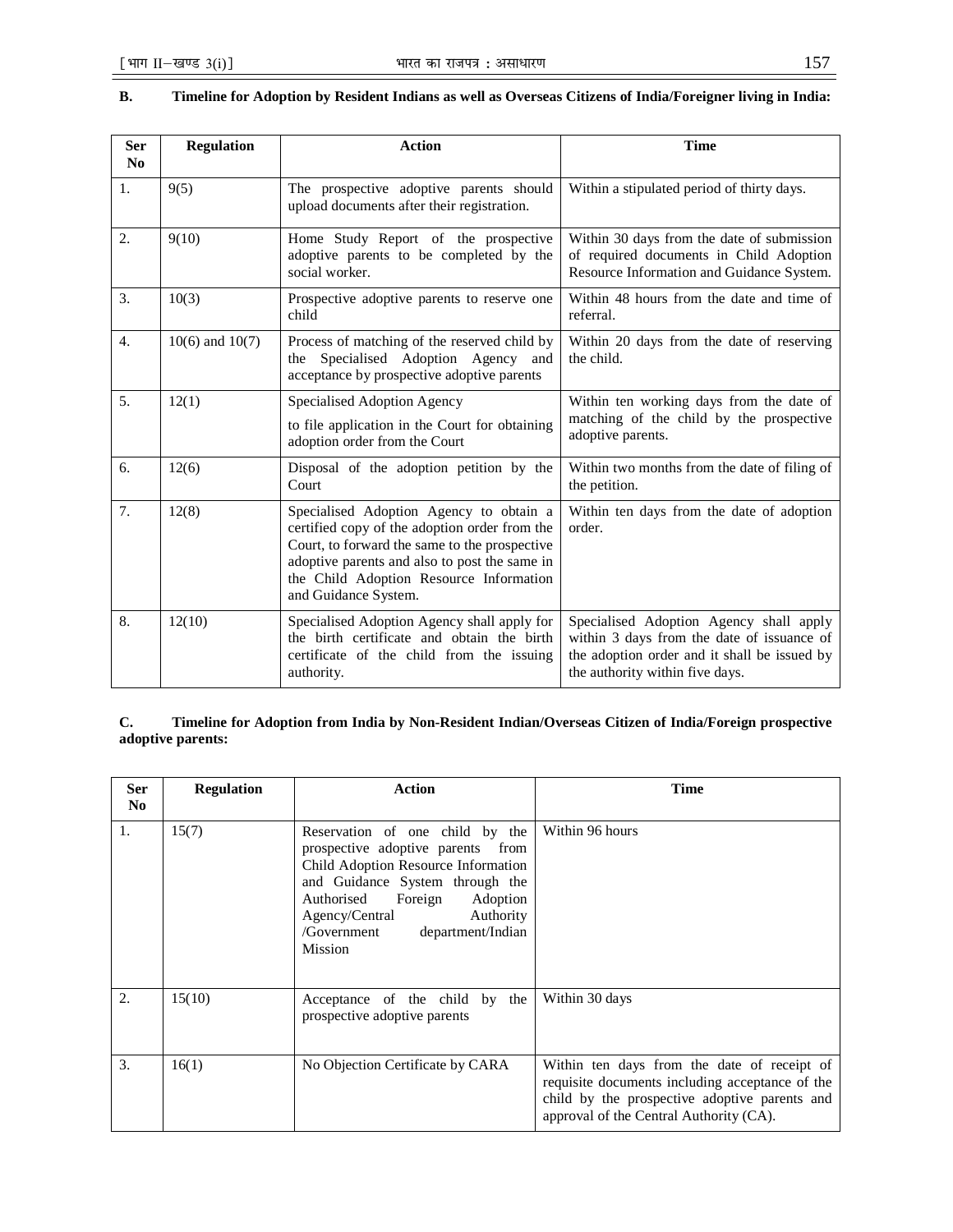| <b>Ser</b><br>N <sub>0</sub> | <b>Regulation</b> | <b>Action</b>                                                                                                                                                                                                                                                             | <b>Time</b>                                                                                                         |
|------------------------------|-------------------|---------------------------------------------------------------------------------------------------------------------------------------------------------------------------------------------------------------------------------------------------------------------------|---------------------------------------------------------------------------------------------------------------------|
| 4.                           | $12(1)$ & $17(1)$ | Specialised Adoption Agency to file<br>adoption petition in the Court                                                                                                                                                                                                     | Within ten days from the date of receipt of No<br>Objection Certificate from Central Adoption<br>Resource Authority |
| 5.                           | 12(6)             | Disposal of the adoption petition by<br>the Court                                                                                                                                                                                                                         | Within two months from the date of filing of the<br>petition.                                                       |
| 6.                           | 12(8)             | Specialised Adoption Agency to<br>obtain a certified copy of the adoption<br>order from the Court, to forward the<br>same to the prospective adoptive<br>parents and also to post the same in<br>Adoption<br>Resource<br>Child<br>the<br>Information and Guidance System. | Within ten days from the date of adoption order.                                                                    |
| 7.                           | 18(1)             | shall<br>issue<br>CARA<br>conformity<br>certificate under Article 23 of the<br>Hague Adoption Convention.                                                                                                                                                                 | Within three working days from the date of<br>availability of adoption order.                                       |
| 8.                           | 18(3)             | Specialised Adoption Agency to<br>submit application to the Regional<br>Passport Officer (RPO) for the<br>passport to the child.                                                                                                                                          | Within three working days from the date of<br>availability of adoption order.                                       |
| 9.                           | 18(4)             | Regional Passport Officer to issue the<br>passport to the child                                                                                                                                                                                                           | Within ten days from the date of receipt of<br>application for the same.                                            |
| 10.                          | 18(5)             | The Specialised Adoption Agency<br>shall approach the birth certificate<br>issuing authority for birth certificate<br>of the adopted child                                                                                                                                | Within a period of three days of obtaining of the<br>certified copy of the adoption order.                          |

## **SCHEDULE XV**

## **[See regulation 47]**

## **FORMAT FOR QUARTERLY REPORTING OF ADOPTION DATA**

## **BY SPECIALISED ADOPTION AGENCY (SAA)**

# **FINANCIAL YEAR:** \_\_\_\_\_\_\_\_\_\_\_\_

Name of the Specialised Adoption Agency:

Address : Landline : the state of the state of the state of the state of the state of the state of the state of the state of the state of the state of the state of the state of the state of the state of the state of the state of the Mobile :  $\Gamma$ ax  $\Gamma$  : Email :

| Part I          | No of children placed in<br>Adoption(pre-adoption foster care)* |        | In-country Adoptions finalised by the<br>Court $#$ |      |        |       |
|-----------------|-----------------------------------------------------------------|--------|----------------------------------------------------|------|--------|-------|
|                 | Male                                                            | Female | Total                                              | Male | Female | Total |
| 1st Quarter     |                                                                 |        |                                                    |      |        |       |
| (April–June)    |                                                                 |        |                                                    |      |        |       |
| 2nd Quarter     |                                                                 |        |                                                    |      |        |       |
| $(July - Sept)$ |                                                                 |        |                                                    |      |        |       |
| 3rd Quarter     |                                                                 |        |                                                    |      |        |       |
| $(Oct - Dec)$   |                                                                 |        |                                                    |      |        |       |
| 4th Quarter     |                                                                 |        |                                                    |      |        |       |
| $(Jan - March)$ |                                                                 |        |                                                    |      |        |       |
| Total           |                                                                 |        |                                                    |      |        |       |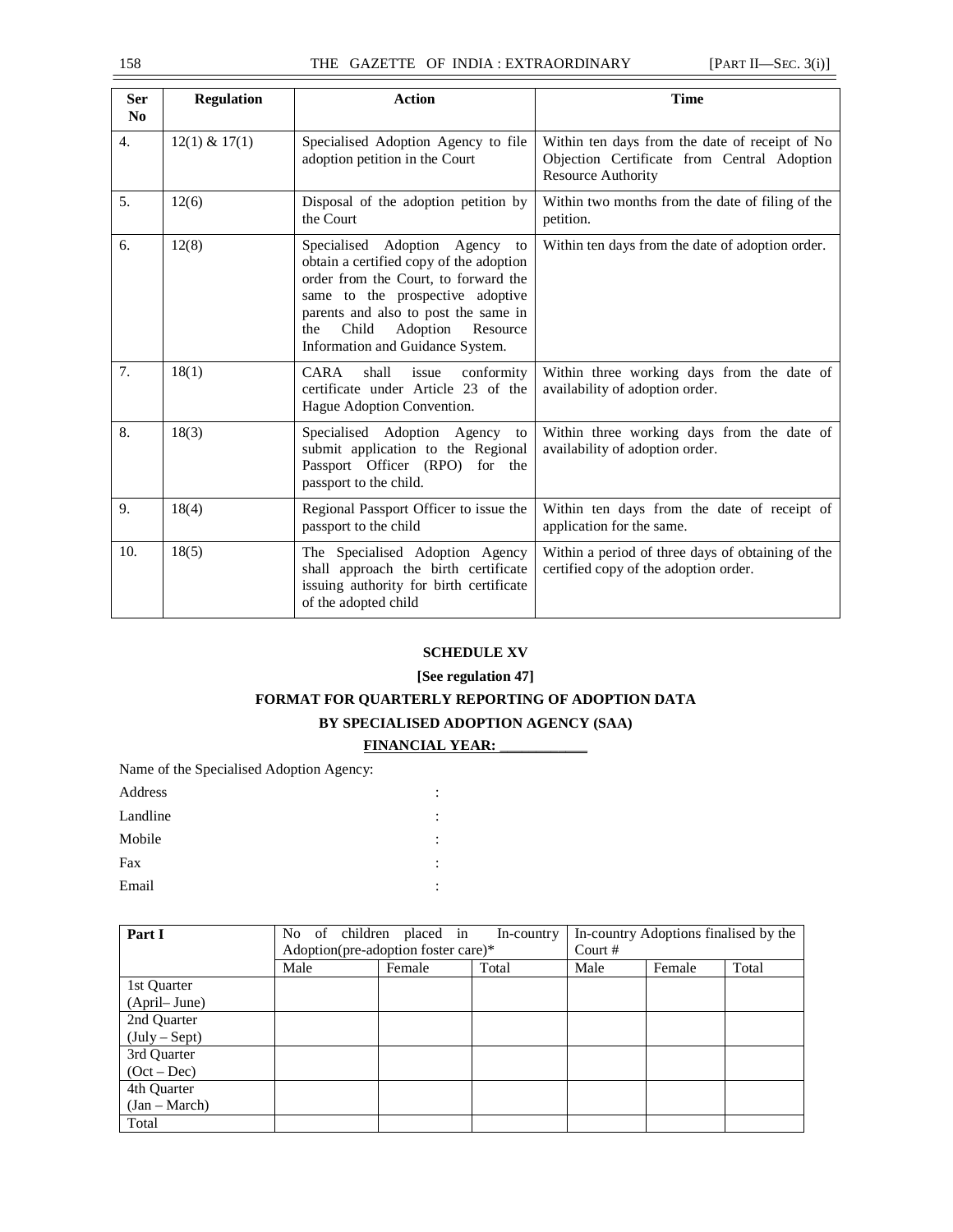| Part II         | Pre-Adoption Foster Care in case of inter-country<br>Adoption* |        |      | Inter-country Adoptions finalised by the<br>Court $#$ |       |  |  |
|-----------------|----------------------------------------------------------------|--------|------|-------------------------------------------------------|-------|--|--|
|                 | Male                                                           | Female | Male | Female                                                | Total |  |  |
| 1st Quarter     |                                                                |        |      |                                                       |       |  |  |
| (April– June)   |                                                                |        |      |                                                       |       |  |  |
| 2nd Quarter     |                                                                |        |      |                                                       |       |  |  |
| $(July - Sept)$ |                                                                |        |      |                                                       |       |  |  |
| 3rd Quarter     |                                                                |        |      |                                                       |       |  |  |
| $(Oct - Dec)$   |                                                                |        |      |                                                       |       |  |  |
| 4th Quarter     |                                                                |        |      |                                                       |       |  |  |
| $(Jan - March)$ |                                                                |        |      |                                                       |       |  |  |
| Total           |                                                                |        |      |                                                       |       |  |  |

\*Pre-adoption foster care means, a child who has left the institution with his/her adoptive family during the particular period pending finalisation of adoption court order from the competent court.

# Adoptions completed means, adoption court order finalised during the particular period.

## **SCHEDULE XVI**

## **[See regulation 34 (12)]**

## **MONTHLY REPORT OF THE CHILD WELFARE COMMITTEE (CWC)**

## **TO THE STATE ADOPTION RESOURCE AGENCY**

## **AND CENTRAL ADOPTION RESOURCE AUTHORITY**

Name of the District: \_\_\_\_\_\_\_\_\_\_\_\_\_\_\_\_\_\_\_\_\_\_\_\_\_\_\_\_\_\_, State \_\_\_\_\_\_\_\_\_\_\_\_\_\_\_\_\_\_

Reporting Month\_\_\_\_\_\_\_\_\_\_\_\_\_\_\_, Year \_\_\_\_\_\_\_\_\_\_\_\_\_\_\_ Date of Report:

**PART-A: Information about children declared legally free for adoption and number of cases pending for decision.** 

| Child Category      | No. of                                        |   |                                                     | No of new      |                                                                                | Total number<br>Break-up of pendency before CWC |                                |                                |                                |                             |
|---------------------|-----------------------------------------------|---|-----------------------------------------------------|----------------|--------------------------------------------------------------------------------|-------------------------------------------------|--------------------------------|--------------------------------|--------------------------------|-----------------------------|
|                     | cases<br>pending<br>from<br>previous<br>month |   | cases<br>produced<br>during the<br>current<br>month |                | of children<br>declared<br>legally free for<br>adoption<br>during the<br>month |                                                 | Children below 2 yrs of<br>age |                                | Children above 2 yrs of<br>age |                             |
|                     | M                                             | F | M                                                   | F              | M                                                                              | F                                               | Pending<br>for $> 2$<br>months | Pending<br>for $> 4$<br>months | Pending for<br>$>$ 4 months    | Pending for<br>$> 6$ Months |
| 1                   | 2                                             | 3 | 4                                                   | $\mathfrak{F}$ | 6                                                                              | 7                                               | 8                              | 9                              | 10                             | 11                          |
| Orphan              |                                               |   |                                                     |                |                                                                                |                                                 |                                |                                |                                |                             |
| Aband-oned          |                                               |   |                                                     |                |                                                                                |                                                 |                                |                                |                                |                             |
| Surre-ndered        |                                               |   |                                                     |                |                                                                                |                                                 |                                |                                |                                |                             |
| Any other (specify) |                                               |   |                                                     |                |                                                                                |                                                 |                                |                                |                                |                             |
| Total               |                                               |   |                                                     |                |                                                                                |                                                 |                                |                                |                                |                             |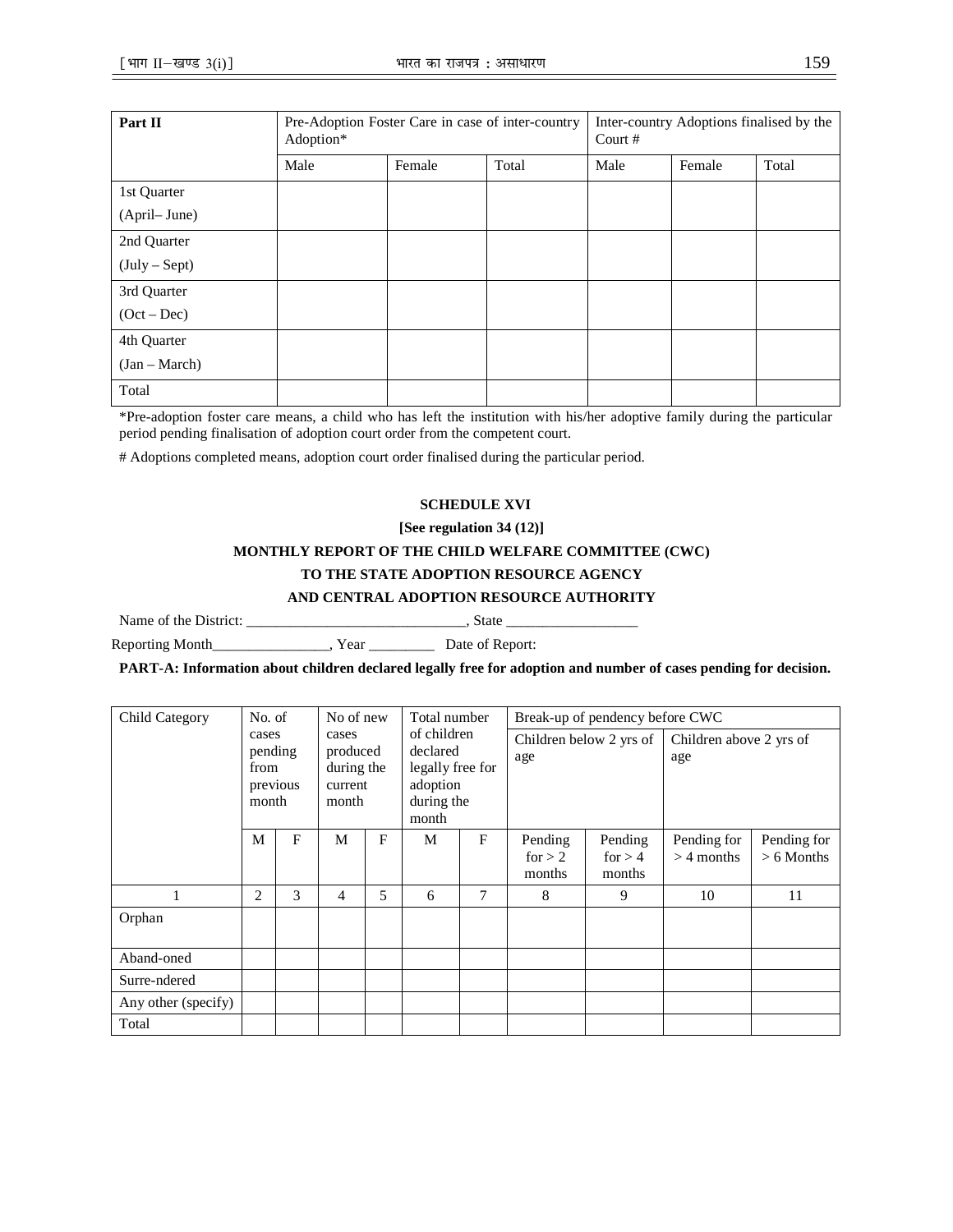|  |  |  |  | PART-B: List of children declared legally free for adoption during the month of _ |  |
|--|--|--|--|-----------------------------------------------------------------------------------|--|
|  |  |  |  |                                                                                   |  |

[**Note:** The above information shall be entered online in the Child Adoption Resource Information and Guidance System (CARINGS) by the respective SAA/DCPU and the DCPU concerned shall validate the same in the CARINGS on real time basis, through physical verification wherever required for further transmission to Child Welfare Committee). The DCPU shall be responsible for the data integrity].

## **SCHEDULE XVII**

#### **[See regulation 34(12)]**

## **FORMAT FOR REPORTING OF ADOPTION CASES**

**Part-I: Information regarding Adoption Cases in Child Adoption Resource Information and Guidance System (CARINGS) during the Month\_\_\_\_\_\_\_\_\_\_\_\_, Year \_\_\_\_\_\_**

Name of the Court \_\_\_\_\_\_\_\_\_\_\_\_\_\_\_\_\_\_\_\_\_\_\_\_\_\_\_\_, District \_\_\_\_\_\_\_\_\_\_\_\_\_\_\_\_, State \_\_\_\_\_\_\_\_\_\_\_

| <b>Ser</b><br>No. | $56(2)$ of Juvenile Justice Justice Act, 2015<br>Act. 2015 | Justice<br>Juvenile<br>Act. 2015 | No. of In-country relative No. of In-country adoptions No. of inter-country No. of inter-country relative<br>adoptions under section under section 58 of Juvenile adoptions under adoptions under section 60 of<br>section 59 of Juvenile Justice Act, 2015 |
|-------------------|------------------------------------------------------------|----------------------------------|-------------------------------------------------------------------------------------------------------------------------------------------------------------------------------------------------------------------------------------------------------------|
|                   |                                                            |                                  |                                                                                                                                                                                                                                                             |
|                   |                                                            |                                  |                                                                                                                                                                                                                                                             |

#### **Part-II: Details of Adoption cases:**

| Ser<br>No | of<br>Type<br><b>Adoptions done</b>                                                                               | Name of<br>the<br>child<br>with<br>gender and date<br>of birth | Adoptive<br>with<br>Parents<br>Child Adoption<br>Resource<br>Information<br>and Guidance<br>System<br>Registration<br>No. | Specialised<br><b>Adoption Agency</b><br>/Child<br>Care<br>Institution<br>concerned<br>and<br>their<br>address<br>(wherever<br>applicable) | Court<br>concerned | Adoption<br>petition<br>Number | Date of filing<br>of<br>adoption<br>petition | of<br>Date<br>adoption order |
|-----------|-------------------------------------------------------------------------------------------------------------------|----------------------------------------------------------------|---------------------------------------------------------------------------------------------------------------------------|--------------------------------------------------------------------------------------------------------------------------------------------|--------------------|--------------------------------|----------------------------------------------|------------------------------|
|           | In-country<br>adoptions under<br>Section $56(2)$ of<br>Juvenile<br>Justice<br>Act, 2015<br>$(2 \text{ of } 2016)$ |                                                                |                                                                                                                           |                                                                                                                                            |                    |                                |                                              |                              |
|           | <b>Total</b>                                                                                                      |                                                                |                                                                                                                           |                                                                                                                                            |                    |                                |                                              |                              |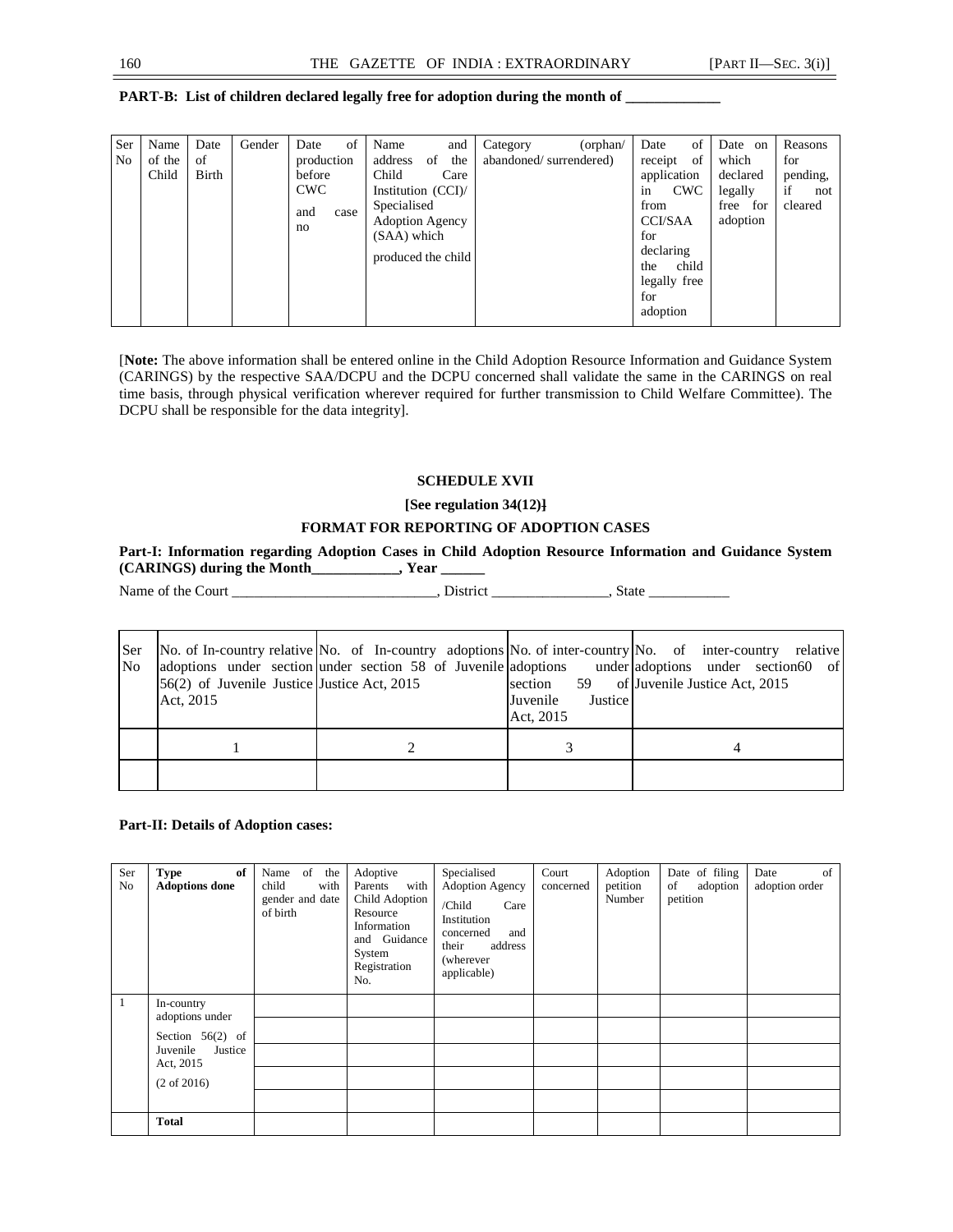| $\overline{2}$ . | In-country<br>adoptions under                            |  |  |  |  |
|------------------|----------------------------------------------------------|--|--|--|--|
|                  |                                                          |  |  |  |  |
|                  | Section 58 of<br>Juvenile<br>Justice                     |  |  |  |  |
|                  | Act, 2015                                                |  |  |  |  |
|                  | $(2 \text{ of } 2016)$                                   |  |  |  |  |
|                  |                                                          |  |  |  |  |
|                  |                                                          |  |  |  |  |
|                  | <b>Total</b>                                             |  |  |  |  |
| 3.               | Inter-country<br>adoptions under                         |  |  |  |  |
|                  | Section 59 of                                            |  |  |  |  |
|                  | Juvenile<br>Justice<br>Act, 2015 (2 of<br>2016)          |  |  |  |  |
|                  |                                                          |  |  |  |  |
|                  |                                                          |  |  |  |  |
|                  |                                                          |  |  |  |  |
|                  | <b>Total</b>                                             |  |  |  |  |
| 4.               | Inter-country                                            |  |  |  |  |
|                  | relative<br>(family)<br>Adoptions under<br>Section 60 of |  |  |  |  |
|                  |                                                          |  |  |  |  |
|                  | Juvenile Justice<br>Act, 2015 (2 of                      |  |  |  |  |
|                  | 2016)                                                    |  |  |  |  |
|                  |                                                          |  |  |  |  |
|                  | <b>Total</b>                                             |  |  |  |  |
|                  | <b>Grand Total</b>                                       |  |  |  |  |
|                  | $(1+2+3+4)$                                              |  |  |  |  |

**Note:** Information at column 2 and 3 shall be posted by the Specialised Adoption Agency concerned and information related to paragraph 1 and 4 shall be posted by the adoptive parents online in the Child Adoption Resource Information and Guidance System (CARINGS).

## **SCHEDULE XVIII**

# [**See regulations 2 (21) and 48(3)** ] **CLASSIFICATION OF SPECIAL NEEDS CHILDREN FOR THE PURPOSE OF ADOPTION**

#### **A. Physical**

- 1. Refractory or Severe Rickets (Bones)
- 2. Albinism (Genetic)
- 3. Birth Asphyxia
- 4. Blind or Partially Blind
- 5. Blood disorders (e.g., severe anaemia requiring blood transfusion)
- 6. Brain Lesions resulting in physical/ neurological or cognitive impairment (certified by paediatrician)
- 7. Burns (Skin)
- 8. Cancer
- 9. Cerebral Palsy
- 10. Chromosomal Abnormality (Genetic)
- 11. Chronic Asthma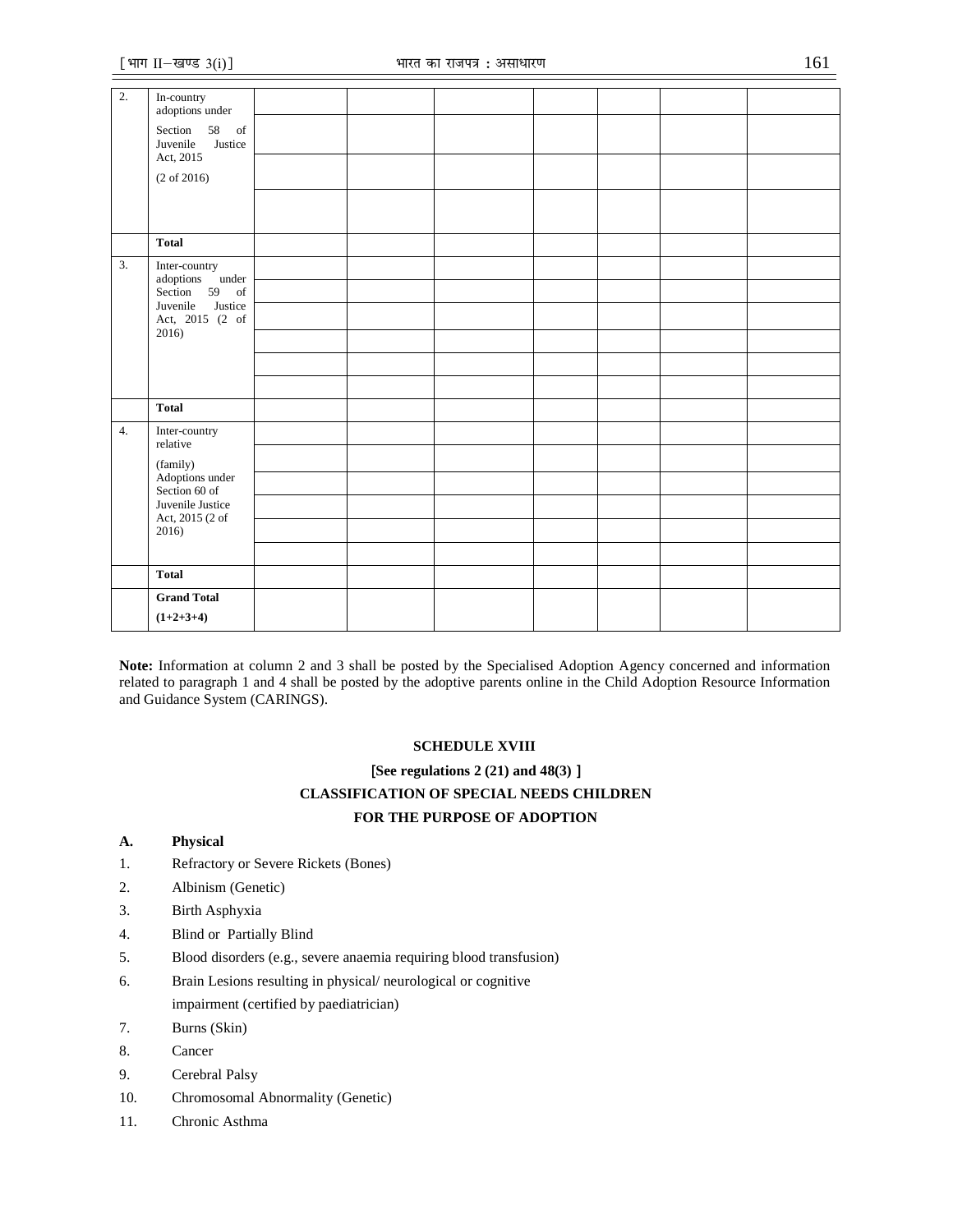- 12. Chronic Eczema
- 13. Cleft Lip-Cleft Palate or Cleft Lip
- 14. Club Feet
- 15. Colon Block
- 16. Colostomy
- 17. Deaf or Partially Deaf
- 18. Diabetes
- 19. Dislocated Hips
- 20. Dwarfism (Genetic)
- 21. Ectodermal dysplasia (no sweat glands)
- 22. Elephantitis
- 23. Fetal Alcohol Syndrome
- 24. Fingers/ toes joined (syndactyly)
- 25. Fingers-toes missing
- 26. Growth Hormone Deficiency
- 27. Haemophilia
- 28. Hare lip
- 29. Heart conditions of a severe nature
- 30. Hepatitis B+
- 31. Hernia
- 32. HIV
- 33. Hydrocephalus
- 34. Hypertonia
- 35. Ichthyosis (Collodion baby) (Skin)
- 36. Indeterminate sex (Genetic)
- 37. Leprosy Active
- 38. Limbs Missing
- 39. Low Birth Weight (under 1800 gms)
- 40. Microcephaly (Neurological)
- 41. No Anal Tract
- 42. Absence of one kidney– Physical
- 43. Urinary Tract Anomalies– Physical
- 44. One Testicle Missing
- 45. Chronic otitis media
- 46. Organs Missing
- 47. Person with disability
- 48. Pierre Robin Syndrome
- 49. Polio Physical
- 50. Premature Birth (less than 34 weeks)
- 51. Retinal Detachment
- 52. Severe disfiguring birth marks
- 53. Severe Orthopaedic conditions
- 54. Speech dysfunction-dysphasia
- 55. Squint (Severe)
- 56. Stammering (only severe cases)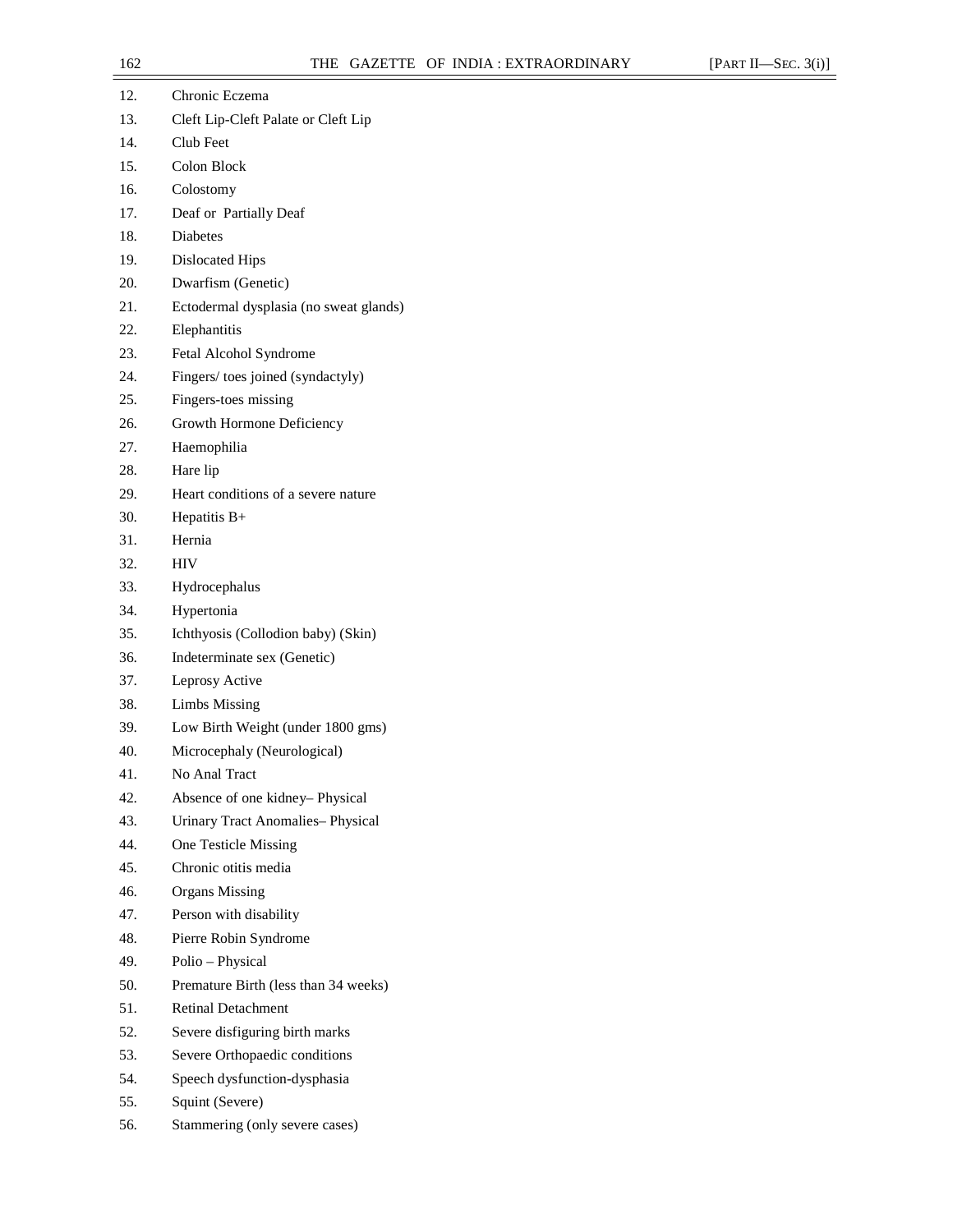- 57. Stuttering (only severe cases)
- 58. Beta thalassemia, Thalassemia Major
- 59. Tumour
- **B. Mental**
- 1. Autism certified by a paediatric neurologist or child psychologist
- 2. Child requiring psychiatric treatment
- 3. Speech impaired
- 4. Intellectual disability (certified by a paediatric neurologist or child psychologist)
- 5. Severe learning disability (certified by a paediatric neurologist or child psychologist)
- 6. Mental illness.
- **C. Neurological**
- 1. Multiple Sclerosis
- 2. Paralysis
- 3. Spinal bifida
- 4. Epilepsy/ Seizures/Convulsions (not excluding febrile convulsions)
- 5. Any other neurological disorders as certified by paediatrician.
- **D. Any other.** Any other child with disabilities as defined in The Rights of Persons with Disabilities Act, 2016.

**Note:** The categories of ailments listed in this Schedule (compiled with the help of panel of doctors, All India Institute of Medical Sciences) are illustrative and not exhaustive.

## **Schedule XIX**

## **[See regulations 51(2) and 55(1)]**

## **CONSENT FOR THE PURPOSE OF RELATIVE ADOPTION**

**A.** I/We the undersigned have read the following statements carefully and I/we have information about the effects of my/our consent and I/we am/are making the statement without coercion or threat and without receiving any payment or compensation of any kind.

| <b>Biological Father</b>      | <b>Biological Mother</b>      |
|-------------------------------|-------------------------------|
|                               |                               |
|                               |                               |
| Date of birth: day month year | Date of birth: day month year |
| Permanent                     | Permanent                     |
|                               |                               |
|                               |                               |
|                               |                               |

## I/We

- (i) hereby terminate the natural relationship with the child.
- (ii) understand that the adoption of this child will create a permanent and legal parent-child relationship with the adoptive parent(s).
- (iii) certify that the child has given his/her consent for the said adoption and willing to accept our relative as adoptive parents (wherever applicable).
- (iv) certify that our consent has not been induced by payment or compensation of any kind.
- (v) agree to place our child/children in adoption with our relative falling under the definition of section 2 (52) of the Juvenile Justice (Care and Protection of Children) Act, 2015 (2 of 2016).

Family name of the child: .....................................................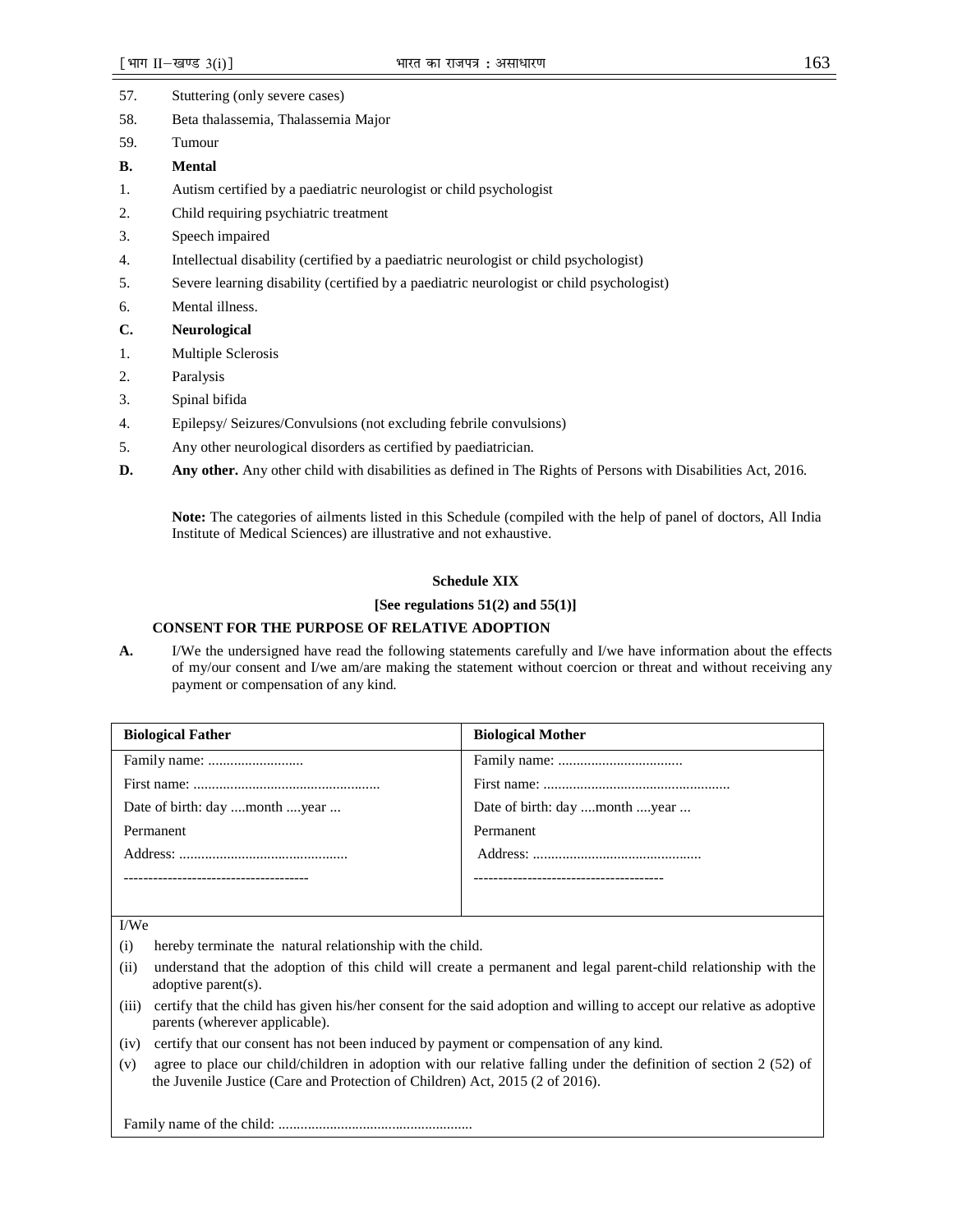| Sex: male $\lceil \rceil$<br>female []                                                         |                                                                                        |
|------------------------------------------------------------------------------------------------|----------------------------------------------------------------------------------------|
| Date of birth: day month year                                                                  |                                                                                        |
|                                                                                                |                                                                                        |
|                                                                                                |                                                                                        |
| I/We declare that I/we have fully understood the above statements.                             |                                                                                        |
|                                                                                                |                                                                                        |
|                                                                                                | (Signature or Thumb Impression of the biological parent(s))                            |
| <b>Biological Father</b>                                                                       | <b>Biological Mother</b>                                                               |
| Note:- Death Certificate of the biological parent to be attached in case he/she is not alive.  |                                                                                        |
| Consent of the child, if he has completed five years of age<br>В.                              |                                                                                        |
|                                                                                                |                                                                                        |
|                                                                                                | Countersigned by Biological Parent(s)                                                  |
| C.<br>Prospective Adoptive Parent(s) Adopting the Child/Children                               |                                                                                        |
|                                                                                                |                                                                                        |
| <b>Adoptive Father</b>                                                                         | <b>Adoptive Mother</b>                                                                 |
|                                                                                                |                                                                                        |
|                                                                                                |                                                                                        |
| Date of birth: day month year                                                                  | Date of birth: day month year                                                          |
| Permanent                                                                                      | Permanent                                                                              |
|                                                                                                |                                                                                        |
| -------------------------------------<br>Pre-adoption<br>relationship<br>child:<br>with<br>the | --------------------------------<br>Pre-adoption relationship<br>child:<br>the<br>with |
|                                                                                                |                                                                                        |

I/We, the undersigned:

- (i) give my/our consent to adopt the child/children mentioned at part A above, out of my/our free will.
- (ii) understand that the adoption of the child/children will create a permanent and legal parent-child relationship with me/us with all the rights and duties associated with such relationship.
- (iii) declare that I/we have fully understood the above statements.

Signed at ................ on..............

#### **(Signature or Thumb Impression of the prospective adoptive parent(s))**

## **Adoptive Father Adoptive Mother Adoptive Mother**

| Photograph of biological parents |                                                                 | Photograph of child                                            | Photograph of prospective adoptive<br>parents |  |  |  |  |
|----------------------------------|-----------------------------------------------------------------|----------------------------------------------------------------|-----------------------------------------------|--|--|--|--|
| D.                               | <b>Declaration by Witnesses</b>                                 |                                                                |                                               |  |  |  |  |
|                                  | I/We the undersigned have witnessed the above.                  |                                                                |                                               |  |  |  |  |
| (a)                              |                                                                 | Signature, Name and Address of the first Witness with ID proof |                                               |  |  |  |  |
|                                  |                                                                 |                                                                |                                               |  |  |  |  |
|                                  |                                                                 |                                                                |                                               |  |  |  |  |
| (b)                              | Signature, Name and Address of the second Witness with ID proof |                                                                |                                               |  |  |  |  |
|                                  |                                                                 |                                                                |                                               |  |  |  |  |
|                                  |                                                                 |                                                                |                                               |  |  |  |  |
|                                  |                                                                 |                                                                |                                               |  |  |  |  |

(Photographs of the child/children to be adopted, the biological parents/guardians and the witnesses are required to be pasted and attested in front.)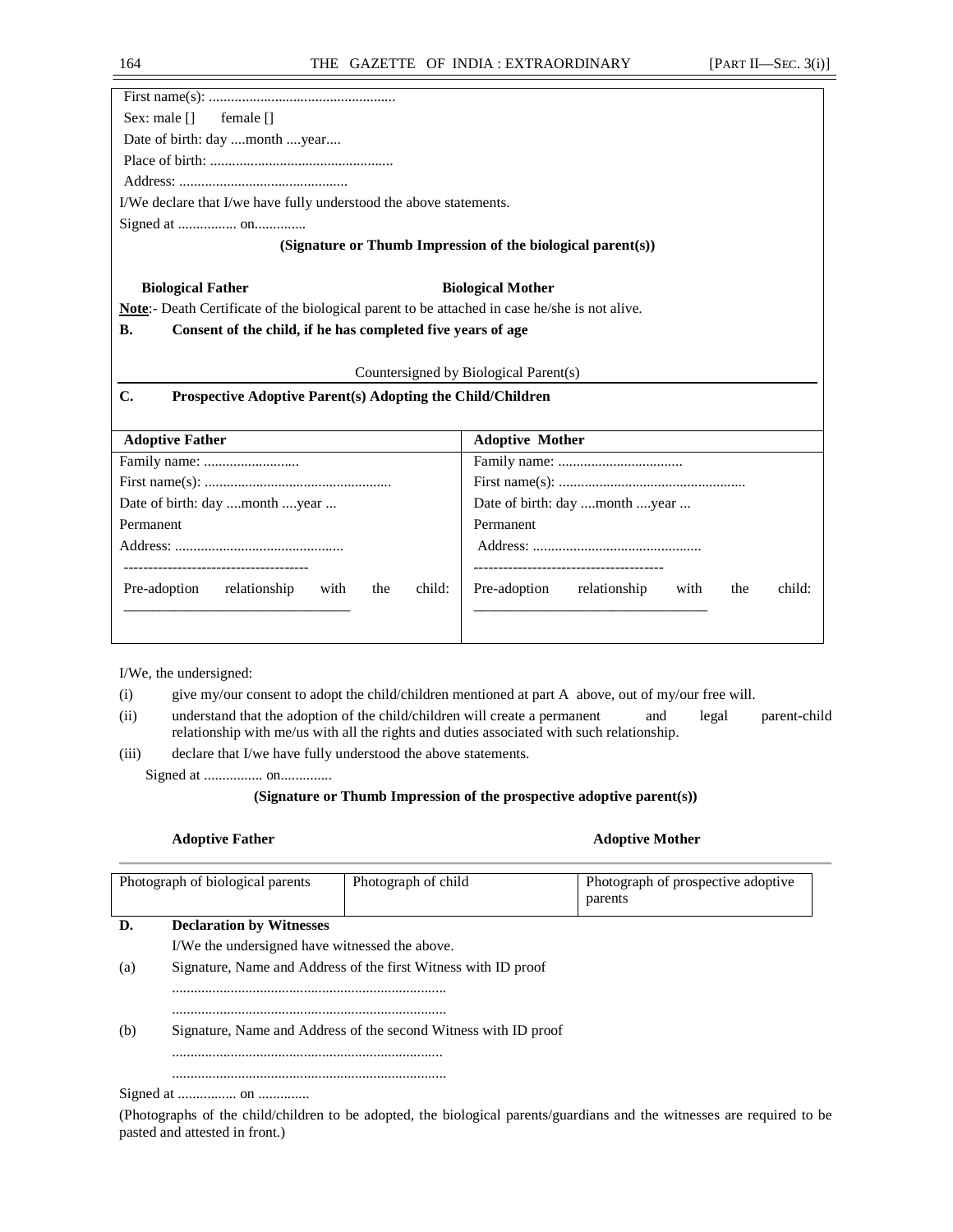## **Schedule XX**

# **[See regulation 52(2) and 55(2)] CONSENT OF BIOLOGICAL PARENT(S) ALONG WITH STEP-PARENT TO OBTAIN THE PERMISSION OF CHILD WELFARE COMMITTEE FOR ADOPTION OF CHILD/CHILDREN BY BIOLOGICAL PARENT AND THE STEP-PARENT**

## **A. I/We the undersigned:**

|           | <b>Biological Father</b>                                                                                                                                                                                                      | <b>Biological Mother</b>                                                                                          |  |  |  |
|-----------|-------------------------------------------------------------------------------------------------------------------------------------------------------------------------------------------------------------------------------|-------------------------------------------------------------------------------------------------------------------|--|--|--|
|           |                                                                                                                                                                                                                               |                                                                                                                   |  |  |  |
|           |                                                                                                                                                                                                                               |                                                                                                                   |  |  |  |
|           | Date of birth: day month year                                                                                                                                                                                                 | Date of birth: day month year                                                                                     |  |  |  |
| Permanent |                                                                                                                                                                                                                               | Permanent                                                                                                         |  |  |  |
|           |                                                                                                                                                                                                                               |                                                                                                                   |  |  |  |
|           | -----------------------------------                                                                                                                                                                                           | ----------------------------------                                                                                |  |  |  |
|           |                                                                                                                                                                                                                               |                                                                                                                   |  |  |  |
| (i)       | --- (name, gender, date of birth).                                                                                                                                                                                            | hereby relinquish/surrender my/our natural right/claim with my/our child/children ------------------------------- |  |  |  |
| (ii)      | understand that the adoption of this child will create a permanent and legal parent-child relationship with the<br>step-parent & the biological parent adopting the child.                                                    |                                                                                                                   |  |  |  |
| (iii)     | certify that the child/children has/have given his/her/their consent for the said adoption and is/are willing to<br>accept the step-parent adopting the child/children as father/mother (strike out which is not applicable). |                                                                                                                   |  |  |  |
| (iv)      | certify that my/our consent above is given out of free will and has not been induced by payment or<br>compensation of any kind.                                                                                               |                                                                                                                   |  |  |  |
| (v)       | declare that I/we have fully understood the above statements.                                                                                                                                                                 |                                                                                                                   |  |  |  |
|           |                                                                                                                                                                                                                               |                                                                                                                   |  |  |  |
|           | (Signature or Thumb Impression of the biological parent(s))                                                                                                                                                                   |                                                                                                                   |  |  |  |
|           |                                                                                                                                                                                                                               |                                                                                                                   |  |  |  |
|           | <b>Biological Father</b>                                                                                                                                                                                                      | <b>Biological Mother</b>                                                                                          |  |  |  |
| <b>B.</b> |                                                                                                                                                                                                                               | Consent of the child /children at A (i), if completed five years of age before Child Welfare Committee.           |  |  |  |
|           | Countersigned by Biological Parent(s)                                                                                                                                                                                         |                                                                                                                   |  |  |  |
| C.        | Step Parent & the Biological Parent Adopting the Child/Children.                                                                                                                                                              |                                                                                                                   |  |  |  |
|           |                                                                                                                                                                                                                               |                                                                                                                   |  |  |  |
|           |                                                                                                                                                                                                                               |                                                                                                                   |  |  |  |
|           | Date of birth: day month year                                                                                                                                                                                                 |                                                                                                                   |  |  |  |
|           | Permanent                                                                                                                                                                                                                     |                                                                                                                   |  |  |  |
|           |                                                                                                                                                                                                                               |                                                                                                                   |  |  |  |
|           |                                                                                                                                                                                                                               |                                                                                                                   |  |  |  |
|           | We, the undersigned:                                                                                                                                                                                                          |                                                                                                                   |  |  |  |
| (i)       | give our consent to adopt the child/children mentioned at A (i) above, out of our free will.                                                                                                                                  |                                                                                                                   |  |  |  |
| (ii)      | understand that the adoption of the child/children will create a permanent<br>with all the rights and duties associated with such relationship.                                                                               | parent-child<br>relationship                                                                                      |  |  |  |
| (iii)     | declare that we have fully understood the above statements.                                                                                                                                                                   |                                                                                                                   |  |  |  |
|           |                                                                                                                                                                                                                               |                                                                                                                   |  |  |  |
|           | (Signature or Thumb Impression of the step-parent & the biological parent)<br><b>Step-Parent</b>                                                                                                                              | <b>Biological Parent</b>                                                                                          |  |  |  |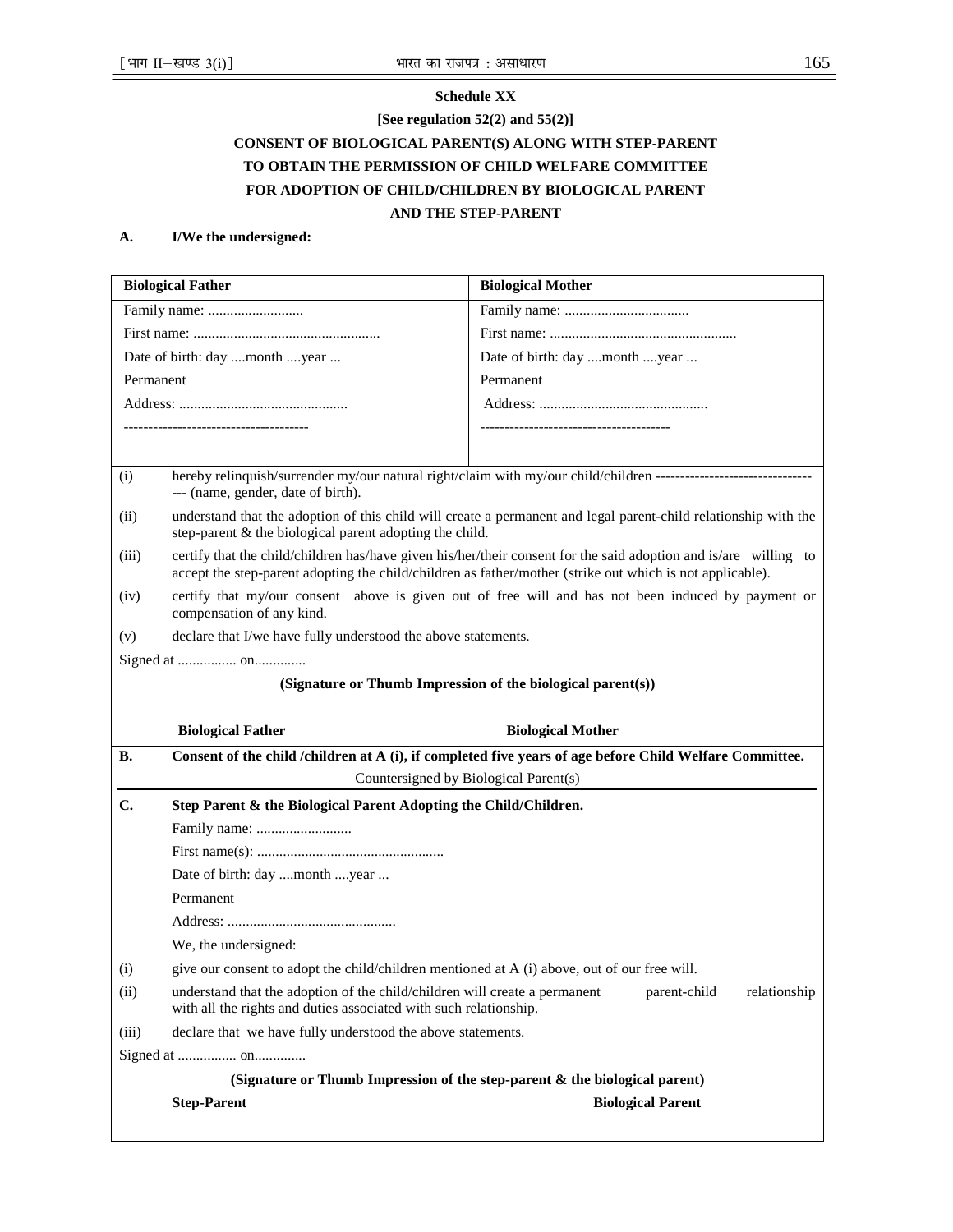| 166    | GAZETTE OF INDIA: EXTRAORDINARY<br>THE                                                                                                                                                 | [PART II—SEC. 3(i)] |
|--------|----------------------------------------------------------------------------------------------------------------------------------------------------------------------------------------|---------------------|
| D.     | <b>Declaration by Witnesses</b>                                                                                                                                                        |                     |
|        | We, the undersigned have witnessed the above.                                                                                                                                          |                     |
| (a)    | Signature, Name and Address of the first Witness with ID proof                                                                                                                         |                     |
|        |                                                                                                                                                                                        |                     |
|        |                                                                                                                                                                                        |                     |
| (b)    | Signature, Name and Address of the second Witness with ID proof                                                                                                                        |                     |
|        |                                                                                                                                                                                        |                     |
|        |                                                                                                                                                                                        |                     |
|        |                                                                                                                                                                                        |                     |
| Note:- |                                                                                                                                                                                        |                     |
| (i)    | Death Certificate of the biological parent to be attached in case he/she is<br>not alive.                                                                                              |                     |
| (ii)   | Photographs of the child/children to be adopted, the biological parent(s), spouse adopting the child/children and<br>the witnesses are required to be pasted and attested in the form. |                     |

- (iii) In case children are being relinquished/surrendered by both the spouses from their respective earlier marriages for adoption, separate consent forms shall be filled up.
- (iv) As per regulation 5 (3), no child shall be given in adoption to a couple unless they have at least two years of stable marital relations.

| Photograph of biological<br>father/mother | Photograph of child | Photograph of step parent |
|-------------------------------------------|---------------------|---------------------------|
|                                           |                     |                           |

## **E. Certification of Child Welfare Committee.**

Based on the above consents and supporting documents, the Child Welfare Committee ………………….. (name of the District) hereby declares the child/children mentioned at A (i) as legally free for adoption by …………………….. (step-parent) and …………………….. (one of the biological parents) only.

Signed at ………………….. on ………………….

Seal of Child Welfare Committee Signature of three members of

Child Welfare Committee

## **SCHEDULE XXI**

**[See regulation 54(1)]** 

## **FAMILY BACKGROUND REPORT OF THE CHILD AND THE BIOLOGICAL PARENTS IN CASES OF INTER-COUNTRY RELATIVE ADOPTIONS**

## DATE OF HOME VISIT:

## **1. Personal particulars about the child**

- 1.1 Full name of the child:
- 1.2 Sex: Male Female
- 1.3 Date of birth (Birth Certificate of the child to be attached):
- 1.4 Place of birth:
- 1.5 Religion:
- 1.6 Language spoken (if applicable):
- 1.7 Order of birth in the family:
- 1.8 Present educational status: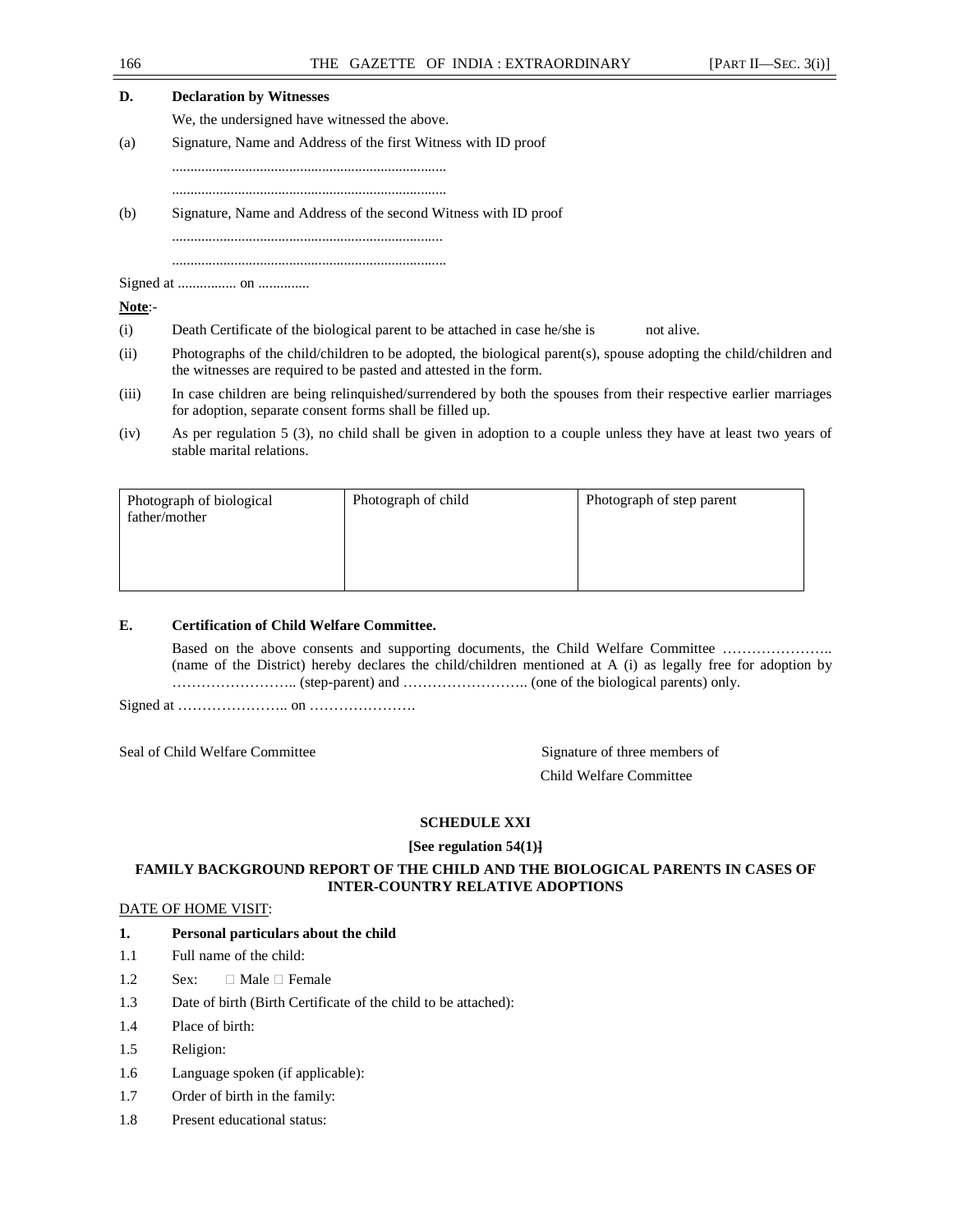- 1.9 Whether the child is able to express any feeling/opinion regarding his/her adoption? Yes No
- 1.10 If the child is above 5 years of age, written statement/ translation of statement of consent of the child for the proposed adoption by the social worker in English to be enclosed.
- 1.11 Disability/special needs (if any to be reflected in the Medical Examination Report)
	- Yes No
- 1.12 Whether the child has been counselled thoroughly about the effects of adoption? Whether the child has been counselled thoroughly about Yes No NA (Not applicable in case the child is below 5 years old)
- 1.13 Whether the child knows about the legal termination of parent-child relationship due to the adoption? Yes No (Not applicable in case the child is below 5 years old)
- 1.14 Who has provided counselling to the child?
	- Parent/s Guardian Child Welfare Committee Social Worker Teacher Uncle Aunt Sibling Grandparent/s

Any other (Specify)

- 1.15 General Personality and description of the child:
- 1.16 Social and educational background of the child:

## **2. Details about the biological parents of the child or guardian of the child, as the case may be.**

| Details of the father/guardian                                         |                                                                           | Details of the mother/guardian |  |  |
|------------------------------------------------------------------------|---------------------------------------------------------------------------|--------------------------------|--|--|
| Date of birth and age                                                  | Date of birth and<br>age                                                  |                                |  |  |
| Religion                                                               | Religion                                                                  |                                |  |  |
| Nationality                                                            | Nationality                                                               |                                |  |  |
| <b>Present and Permanent</b><br>Address                                | Present and<br><b>Permanent Address</b>                                   |                                |  |  |
| Educational<br>Qualifications                                          | Educational<br>Qualifications                                             |                                |  |  |
| <b>Present Occupation</b>                                              | Present Occupation                                                        |                                |  |  |
| Total income per month<br>(proof to be given)                          | Total income per<br>month (proof to be<br>given), if<br>applicable        |                                |  |  |
| Whether suffering from<br>any disease (if yes,<br>details to be given) | Whether suffering<br>from any disease (if<br>yes, details to be<br>given) |                                |  |  |

#### **3. Details about other family members living with the biological parents/guardians (Other individuals who reside in the household or outside)**

| Name in full | Age/Sex | Occupation details | Marital status | Relationship to the<br>child |
|--------------|---------|--------------------|----------------|------------------------------|
|              |         |                    |                |                              |
|              |         |                    |                |                              |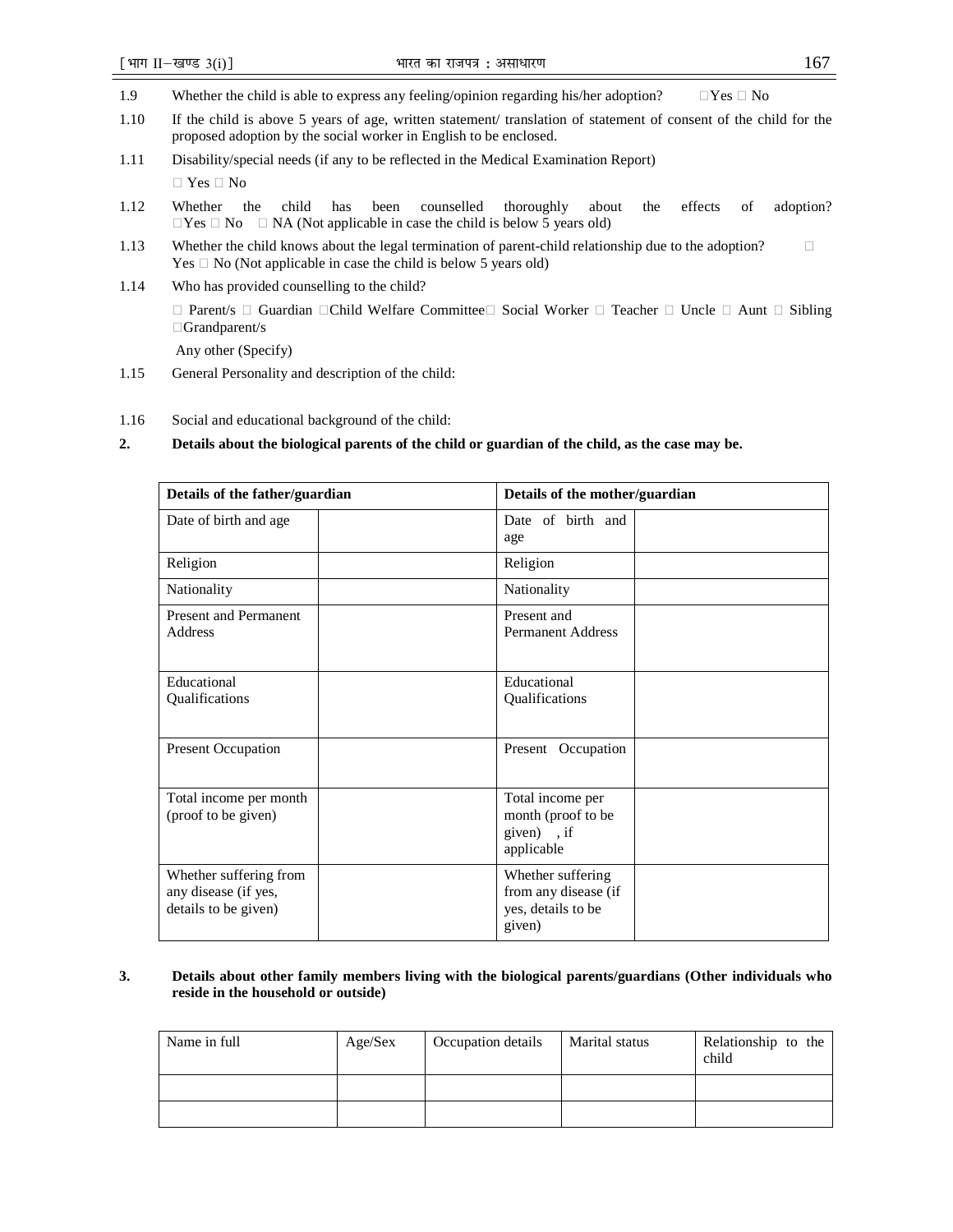| Opinion about the proposed adoption by each member of the family |  |
|------------------------------------------------------------------|--|
|                                                                  |  |

## **5. Remarks of District Child Protection Unit:**

(The District Child Protection Unit is required to provide counselling to the biological parents about the effects of adoption, give reasons for proposing the child in adoption to a relative. Further, the District Child Protection Unit has to mention if the adoptive parents have already interacted with the child, if yes when, reason/s or motivation/s for adoption. District Child Protection Unit may also describe about home of the biological family, whether the parents of the child/ren are in touch with the prospective adoptive parents, and description of living accommodation and photograph of the child with adoptive family, etc.

## **6. Whether the envisaged placement is in the best interests of the child:**

Signature with Stamp of the officer concerned from District Child Protection Officer

# Address:

## **Documents to be attached with the Report**

- (a) Proof of residence of the biological family/guardian
- (b) Proof of income of the biological family/guardian
- (c) Proof of date of birth of the biological family/guardian
- (d) Medical certificate in case the biological parent(s) have any medical condition
- (e) Proof of date of birth of the child
- (f) Medical Examination Report of the child to be adopted

## **SCHEDULE XXII**

## [**See regulation 51(2)**]

#### **PERMISSION BY CHILD WELFARE COMMITTEE TO THE CONSENT GIVEN BY THE GUARDIAN OF THE CHILD FOR ADOPTION BY HIS/HER RELATIVE (WHERE BIOLOGICAL PARENTS ARE NOT ALIVE/NOT ABLE TO GIVE CONSENT)**

**I.** I/We, the undersigned give the following declaration before the Child Welfare Committee (District---------------):

| <b>Male Guardian</b>                                                                                                                                                                                                                                                                                                                                                                                                                  | <b>Female Guardian</b>                                                                 |  |  |  |
|---------------------------------------------------------------------------------------------------------------------------------------------------------------------------------------------------------------------------------------------------------------------------------------------------------------------------------------------------------------------------------------------------------------------------------------|----------------------------------------------------------------------------------------|--|--|--|
|                                                                                                                                                                                                                                                                                                                                                                                                                                       |                                                                                        |  |  |  |
|                                                                                                                                                                                                                                                                                                                                                                                                                                       |                                                                                        |  |  |  |
|                                                                                                                                                                                                                                                                                                                                                                                                                                       | Wife/daughter of                                                                       |  |  |  |
| Date of birth: Day  Month  Year                                                                                                                                                                                                                                                                                                                                                                                                       | Date of birth: Day  Month  Year                                                        |  |  |  |
|                                                                                                                                                                                                                                                                                                                                                                                                                                       |                                                                                        |  |  |  |
|                                                                                                                                                                                                                                                                                                                                                                                                                                       |                                                                                        |  |  |  |
| declare that:                                                                                                                                                                                                                                                                                                                                                                                                                         |                                                                                        |  |  |  |
| parents(both). The natural parent(s) of the above mentioned child/children is/are my/our $\frac{1}{\sqrt{1-\frac{1}{\sqrt{1-\frac{1}{\sqrt{1-\frac{1}{\sqrt{1-\frac{1}{\sqrt{1-\frac{1}{\sqrt{1-\frac{1}{\sqrt{1-\frac{1}{\sqrt{1-\frac{1}{\sqrt{1-\frac{1}{\sqrt{1-\frac{1}{\sqrt{1-\frac{1}{\sqrt{1-\frac{1}{\sqrt{1-\frac{1}{\sqrt{1-\frac{1}{$<br>(please specify the relation and attach proof of supporting documents).<br>I/We |                                                                                        |  |  |  |
| give consent to the surrender of the child named ------------ to my/our relative for adoption;<br>(i)                                                                                                                                                                                                                                                                                                                                 |                                                                                        |  |  |  |
| (ii)                                                                                                                                                                                                                                                                                                                                                                                                                                  | hereby terminate the legal guardian-ward relationship with the said child or children; |  |  |  |
| understand that the said child shall be adopted by his/her relative residing in India or abroad;<br>(iii)                                                                                                                                                                                                                                                                                                                             |                                                                                        |  |  |  |
| understand that the adoption of this child will create a permanent parent-child relationship with the<br>(iv)<br>adoptive parent(s);                                                                                                                                                                                                                                                                                                  |                                                                                        |  |  |  |
| shall have no claim over the child;<br>(v)                                                                                                                                                                                                                                                                                                                                                                                            |                                                                                        |  |  |  |
| declare that I/we have fully understood the above statements carefully;<br>(vi)                                                                                                                                                                                                                                                                                                                                                       |                                                                                        |  |  |  |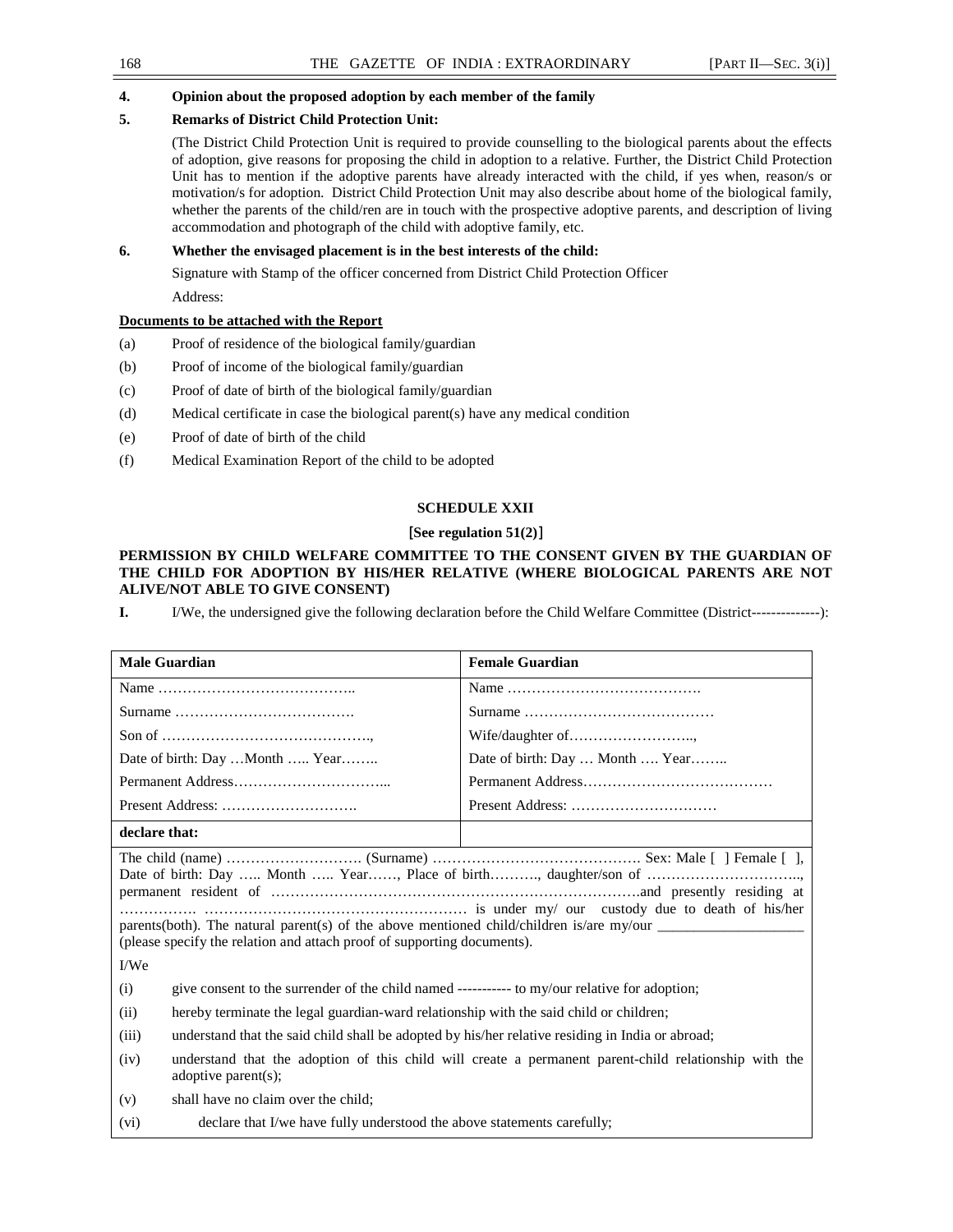(vii) have information about the effects of my/our consent;

(viii) am/are making the statement without coercion or threat and without receiving any payment or compensation of any kind.

Signed at ................ on..............

#### **[Signature or Thumb Impression of the Guardian(s)]**

## **II. Acceptance of child's relative adopting the child.**

| <b>Adoptive Father</b>        | <b>Adoptive Mother</b>        |
|-------------------------------|-------------------------------|
|                               |                               |
|                               |                               |
| Date of birth: day month year | Date of birth: day month year |
| Permanent                     | Permanent                     |
|                               |                               |
|                               |                               |

I/We

(i) accept and understand that the adoption of this child will create a permanent parent-child relationship with us.

(ii) certify that the consent have not been induced by payment or compensation of any kind.

(iii) declare that I/we have fully understood the above statements.

Signed at ................ on..............

#### **[Signature or Thumb Impression of the adoptive parent(s)]**

#### **Adoptive Father Adoptive Mother Adoptive Mother**

## **III. Declaration by Witnesses**

I/we the undersigned know the guardian of the child/children very well and have witnessed the above statement of consent or surrender.

(a) Signature, Name and Address of the first Witness

 ........................................................................... ...........................................................................

(b) Signature, Name and Address of the second Witness

...........................................................................

..........................................................................

| Photograph of the guardian | Photograph of child | Photograph of prospective adoptive |  |
|----------------------------|---------------------|------------------------------------|--|
|                            |                     | parents                            |  |

## **IV. Certification of Child Welfare Committee**

Name (s): ........................................................

Designation: .......................................................

 The Child Welfare Committee …………………… hereby certifies that the person and the witness (es) named above appeared before the Committee and signed this document in our presence.

Signed at ................ on..............

**Signature and Seal** 

**Child Welfare Committee**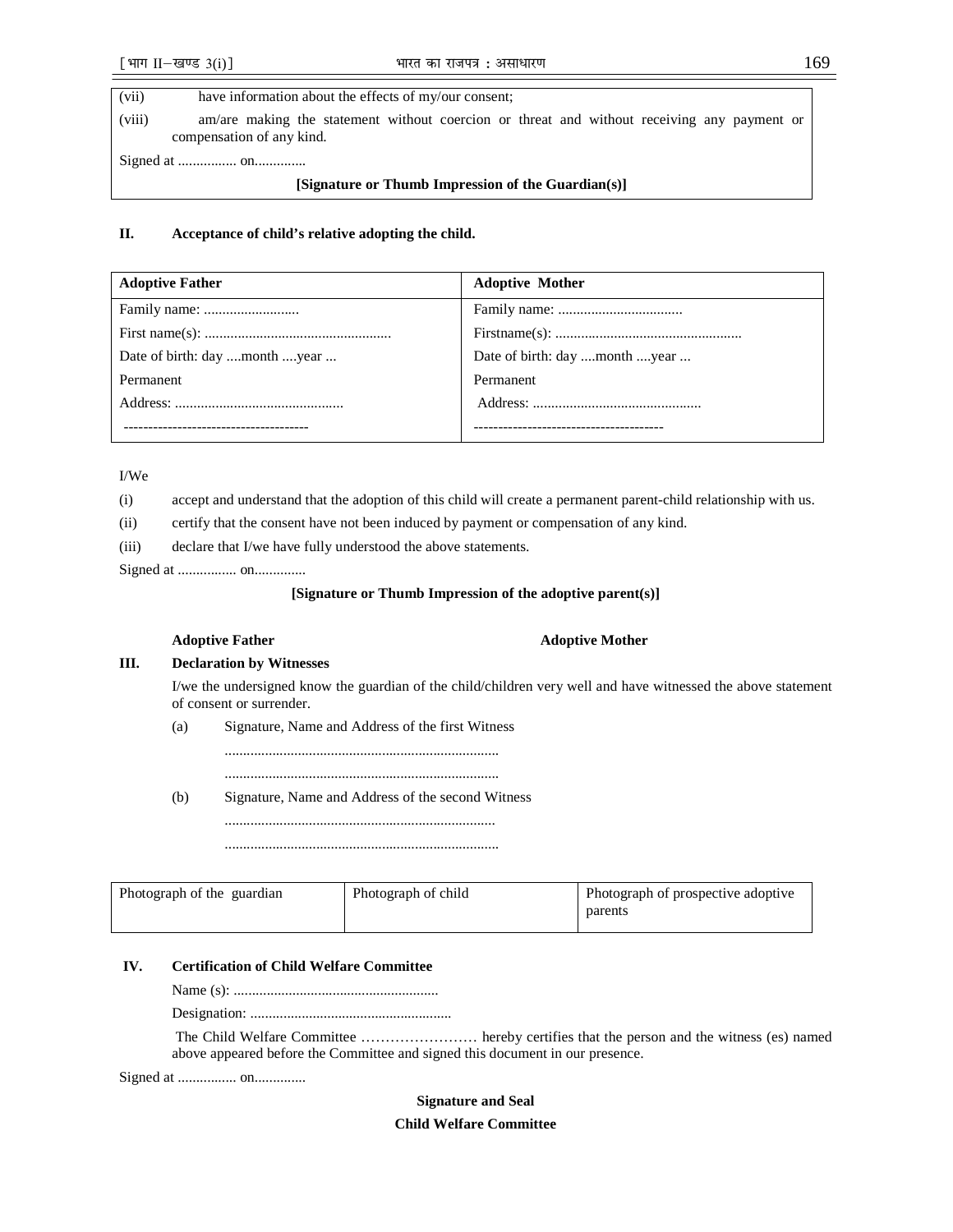#### **SCHEDULE XXIII**

#### [**See regulation 12(11)**]

## **AFFIDAVIT BY THE CHIEF FUNCTIONARY/AUTHORISED PERSON OF THE SPECIALISED ADOPTION AGENCY TO COURT IN SUPPORT OF ADOPTION OF CHILD \_\_\_\_\_\_\_\_\_\_\_\_\_\_\_\_\_\_\_\_\_\_**

- 1. Affidavit of\_\_\_\_\_\_\_\_\_\_\_\_\_\_\_\_\_\_\_\_\_ working as \_\_\_\_\_\_\_\_\_\_\_\_\_\_\_\_\_\_\_\_\_\_\_\_\_\_ in \_\_\_\_\_\_\_\_\_\_\_\_\_\_ located  $at$   $\qquad \qquad$
- 2. I do hereby state of solemn affirmation as under:
- (a) That details of the child \_\_\_\_\_\_\_\_\_\_\_\_\_\_\_\_\_\_\_\_\_\_\_\_ (Name, gender and DOB) have been entered into the online Child Adoption Resource Information and Guidance System (CARINGS). The unique registration number assigned to the child through Child Adoption Resource Information and Guidance System (CARINGS)  $is$   $\qquad$
- (b) That the Child Welfare Committee \_\_\_\_\_\_\_\_\_\_\_\_\_\_\_\_\_\_\_ has declared the child as legally free for adoption on \_\_\_\_\_\_\_\_\_\_\_\_\_\_\_\_\_\_.
- (c) That the child was referred to waiting Prospective adoptive parents in the online child referral system through Child Adoption Resource Information and Guidance System and the child has been accepted by the present prospective adoptive parents (Regd. No and Name) \_\_\_\_\_\_\_\_\_\_\_\_\_\_\_\_\_\_\_\_\_\_\_\_\_\_\_\_\_\_\_\_\_\_\_\_ following the procedure as provided in paragraph \_\_\_\_\_\_\_\_\_\_\_\_\_\_ of the Adoption Regulations.
- (d) That the Home Study Report of the prospective adoptive parents, prepared by  $\equiv$  is found to be suitable.
- (e) That the Adoption Committee constituted under paragraph \_\_\_\_\_\_\_\_\_\_\_\_\_\_ of the Adoption Regulations has taken decision in favour of the proposed adoption and accordingly the adoption application has been filed in the Court

Or

That No Objection Certificate for the proposed inter-country adoption has been issued by the Central Adoption Resource Authority (CARA) on dated ------ (strike out the one which is not applicable).

- (f) That the adoption procedure followed in this case complies Section \_\_\_\_\_\_\_\_\_\_\_\_\_\_\_\_ of the Juvenile Justice (Care and Protection of Children)Act 2015 and paragraph \_\_\_\_\_\_\_\_\_\_\_\_\_\_\_\_ of the Adoption Regulations.
- (g) That our organization \_\_\_\_\_\_\_\_\_\_\_\_\_\_\_\_\_\_\_ has been recognized by the State Government of \_\_\_\_\_\_\_\_\_\_\_\_\_\_\_\_\_\_\_\_\_\_ to run as a Specialised Adoption Agency vide no. \_\_\_\_\_\_\_\_\_\_\_\_\_\_\_ dated \_\_\_\_\_\_\_\_\_\_ which is valid till \_\_\_\_\_\_\_\_\_\_\_\_\_\_\_\_\_\_.
- (h) That the Specialised Adoption Agency has received adoption fee Rs. \_\_\_\_\_\_\_\_\_\_\_\_\_\_\_\_\_\_ only as stipulated by Central Adoption Resource Authority (CARA).
- (i) That I commit myself not to receive any donation in any form from the adoptive parents or their relatives or through their sponsoring agency during the adoption process or after completion of the adoption process.
- (j) That facts stated above are genuine to the best of my knowledge and belief and I do hereby declare that in case the facts mentioned above are found non-genuine, I shall be liable for the consequences.

## **VERIFICATION**

That I \_\_\_\_\_\_\_\_\_\_\_\_\_\_\_\_, the deponent above, do hereby verify that the contents of the above affidavit are true and correct. Verified at Deponent Sworn and signed before me  $On \qquad \qquad$ 

In my presence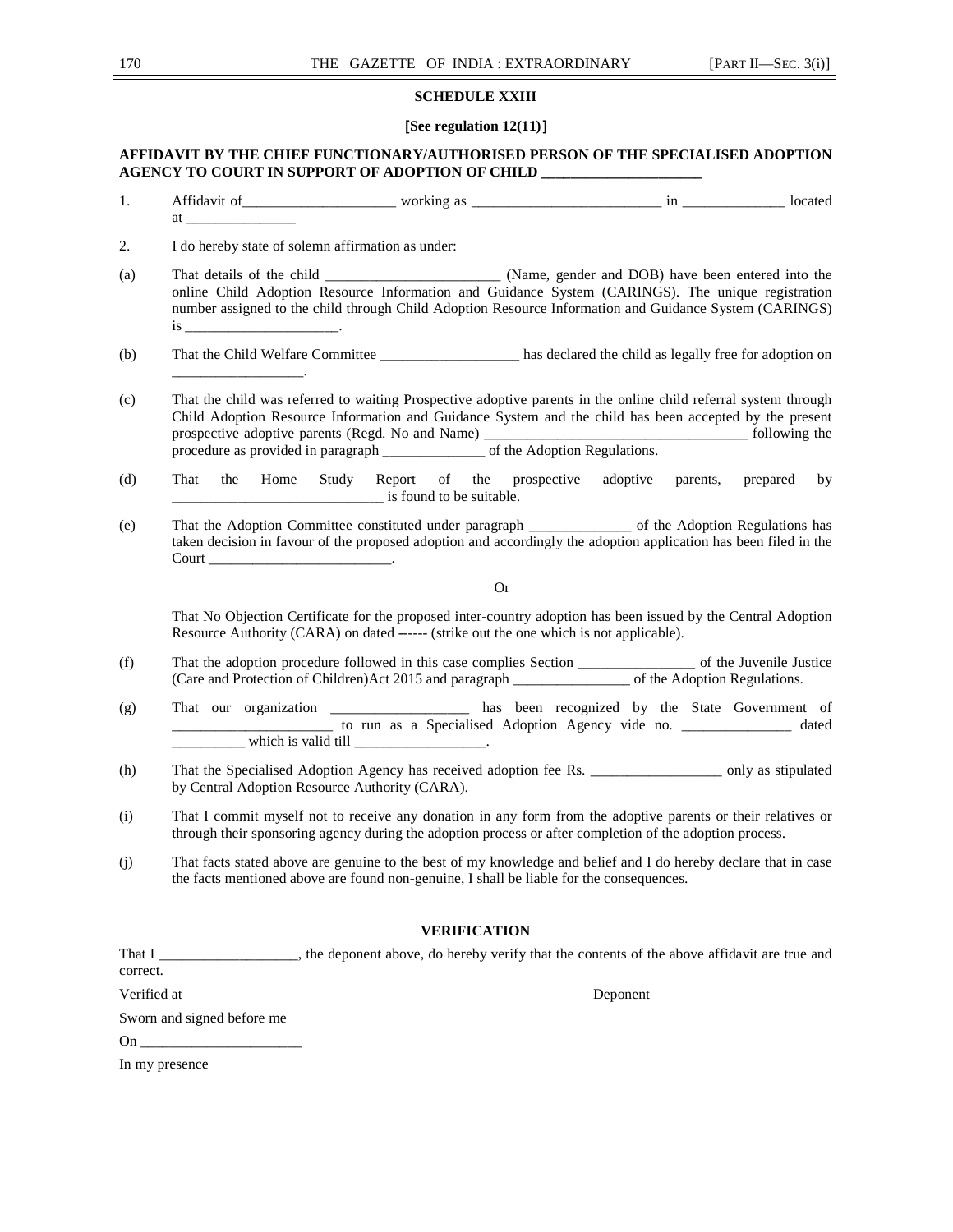#### **SCHEDULE XXIV**

## [**See regulation 51(4)**]

#### **AFFIDAVIT OF PROSPECTIVE ADOPTIVE PARENT(S)**

#### **IN CASES OF IN-COUNTRY RELATIVE ADOPTIONS**

## **IN SUPPORT OF THEIR RELATIONSHIP, FINANCIAL AND SOCIAL STATUS**

## **AS PER SUB-REGULATION 4 of REGULATION 51**

Affidavit of Mr. \_\_\_\_\_\_\_\_\_\_\_\_\_\_\_\_\_\_\_\_\_\_\_\_\_\_ and Mrs. \_\_\_\_\_\_\_\_\_\_\_\_\_\_\_\_\_\_\_\_\_\_\_, resident of \_\_\_\_\_\_\_\_\_\_\_\_\_\_\_\_\_\_\_\_\_\_\_\_\_\_\_\_\_\_\_\_\_\_\_\_, about socio-economic and financial status to adopt the child \_\_\_\_\_ from the relative family Mr. \_\_\_\_\_\_\_\_\_\_\_\_\_\_\_\_\_\_\_\_\_\_\_\_ and Mrs. \_\_\_\_\_\_\_\_\_\_\_\_\_\_\_\_\_\_\_\_\_\_\_, residing at \_\_\_\_\_\_\_\_\_\_\_\_\_\_\_\_\_\_\_\_\_\_\_\_. 1. That I/we am/are Indian nationals residing in \_\_\_\_\_\_\_\_\_\_\_\_\_\_\_\_\_ since \_\_\_\_\_\_\_\_\_\_ years. 2. That the child proposed to be adopted is my \_\_\_\_\_\_\_\_\_\_\_\_\_\_\_\_\_ and fulfils the relationship criteria as provided in Section 2 (52) of the Juvenile Justice (Care and Protection of Children) Act 2015. 3. That my/our total annual income from all sources is \_\_\_\_\_\_\_ per annum, which is adequate to raise the child in our family in the local living standards where we reside. **VERIFICATION**  That I/we \_\_\_\_\_\_\_\_\_\_\_\_\_\_\_\_, the deponent above, do hereby verify that the contents of the above affidavit are true and correct. Verified at Deponent Sworn and signed before me on --------------- in my presence **Schedule XXV [See regulation 26(3)]** 

## **FORMAT FOR INSPECTION OF SPECIALISED ADOPTION AGENCIES**

**1. Information about the Institution** 

Name of the Institution: \_\_\_\_\_\_\_\_\_\_\_\_\_\_\_\_\_\_\_\_\_\_\_\_\_\_\_\_\_\_\_\_ Address of the Institution:\_\_\_\_\_\_\_\_\_\_\_\_\_\_\_\_

\_\_\_\_\_\_\_\_\_\_\_\_\_\_\_\_\_\_\_\_\_\_\_\_\_\_\_\_\_\_\_\_\_\_\_\_\_\_\_\_\_\_\_\_\_\_\_\_\_\_\_\_\_\_\_\_\_\_\_\_\_\_\_\_\_\_\_\_\_\_\_\_\_\_\_\_\_\_\_\_\_\_\_\_\_\_\_\_\_\_ \_\_\_\_\_\_\_\_\_\_\_\_\_\_\_\_\_\_\_\_\_\_\_\_\_\_\_\_\_\_\_\_\_\_\_\_\_\_\_\_\_\_\_\_\_\_\_\_\_\_\_\_\_\_\_\_\_\_\_\_\_\_\_\_\_\_\_\_\_\_\_\_\_\_\_\_\_\_\_\_\_\_\_\_\_\_\_\_\_\_ \_\_\_\_\_\_\_\_\_\_\_\_\_\_\_\_\_\_\_\_\_\_\_\_\_\_\_\_\_\_\_\_\_\_\_\_\_\_\_\_\_\_\_\_\_\_\_\_\_\_\_\_\_\_\_\_\_\_\_\_\_\_\_\_\_\_\_\_\_\_\_\_\_\_\_\_\_\_\_\_\_\_\_\_\_\_\_\_\_\_ \_\_\_\_\_\_\_\_\_\_\_\_\_\_\_\_\_\_\_\_\_\_\_\_\_\_\_\_\_\_\_\_\_\_\_\_\_\_\_\_\_\_\_\_\_\_\_\_\_\_\_\_\_\_\_\_\_\_\_\_\_\_\_\_\_\_\_\_\_\_\_\_\_\_\_\_\_\_\_\_\_\_\_\_\_\_\_\_\_\_

\_\_\_\_\_\_\_\_\_\_\_\_\_\_\_ Telephone Number:

E-mail:

Name of the State:

Date of inspection:

Inspection Team:

| Ser.<br>No. | Name | Designation | Office |
|-------------|------|-------------|--------|
| (a)         |      |             |        |
| (b)         |      |             |        |
| (c)         |      |             |        |
| (d)         |      |             |        |
| (e)         |      |             |        |

Date of previous Inspection: Done by: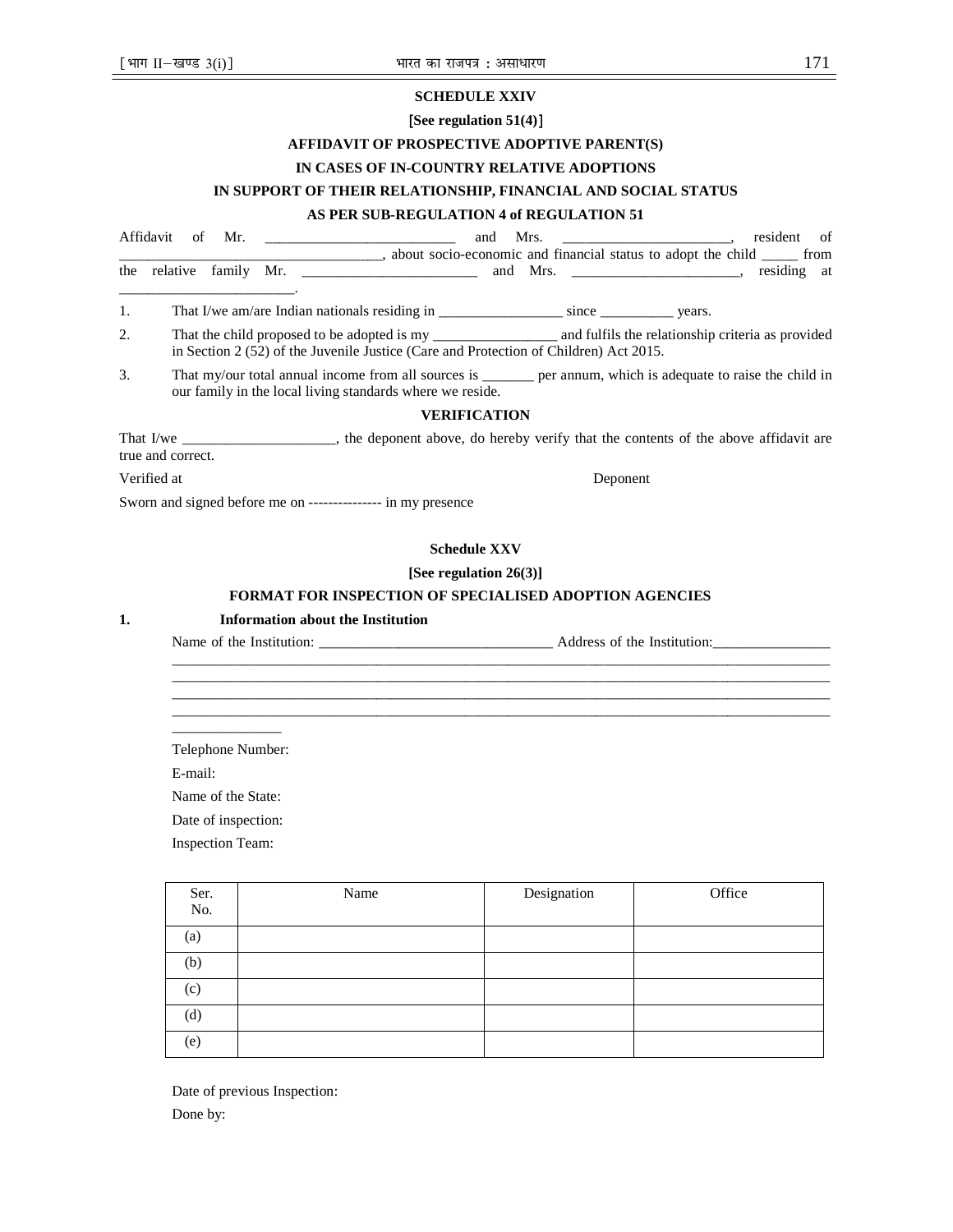# **2. Legal Status**

| Ser. No. | <b>Registration / Recognition Status</b>                                                                                                                                                                |                                    |
|----------|---------------------------------------------------------------------------------------------------------------------------------------------------------------------------------------------------------|------------------------------------|
| (a)      | Registration No under Societies Registration Act 1860 (21)<br>of 1860) or Indian Trusts Act; 1882 $(2 \text{ of } 1882)$ or<br>Companies Act; 2013(18 of 2013) or Income Tax Act;<br>1961 (43 of 1961). | No.<br>Date:                       |
| (b)      | Registration as a Child Care Institution under Section 41<br>(1) of the Juvenile Justice (Care and Protection of<br>Children) Act 2015 and its validity.                                                | No.<br>Validity period :           |
| (c)      | Recognition as a Specialised Adoption Agency for placing<br>children in adoption under Section $65(1)$ of the Juvenile<br>Justice (Care and Protection of Children) Act 2015.                           | N <sub>0</sub><br>Validity period: |
| (d)      | Foreign Contribution Regulation Act Registration No. if<br>any and its validity                                                                                                                         | No.<br>Validity period:            |

# **3. Staff**

## **3.1 Staff of the Specialised Adoption Agency if getting grants under ICPS**

| <b>Sanctioned Position</b>                                           | Name of the Staff | of<br>Date<br>joining | Qualifications<br>and<br>Experience |
|----------------------------------------------------------------------|-------------------|-----------------------|-------------------------------------|
| Manager/Coordinator (1)                                              |                   |                       |                                     |
| Worker<br>Early<br>Social<br>cum<br>Childhood Educator (1)           |                   |                       |                                     |
| Nurse $(1)$                                                          |                   |                       |                                     |
| Doctor (Part time)                                                   |                   |                       |                                     |
| Ayas $(6)$                                                           |                   |                       |                                     |
| Watchman (1)                                                         |                   |                       |                                     |
| Any other staff in the payroll of<br>the Specialised Adoption Agency |                   |                       |                                     |
| Name of the volunteer if any                                         |                   |                       |                                     |

## **3.2 Staff of the Specialised Adoption Agency if not getting grants under ICPS**

| Position | Name of the Staff | Date of joining | Qualifications<br>Experience<br>and |
|----------|-------------------|-----------------|-------------------------------------|
|          |                   |                 |                                     |
|          |                   |                 |                                     |
|          |                   |                 |                                     |
|          |                   |                 |                                     |
|          |                   |                 |                                     |
|          |                   |                 |                                     |
|          |                   |                 |                                     |
|          |                   |                 |                                     |
|          |                   |                 |                                     |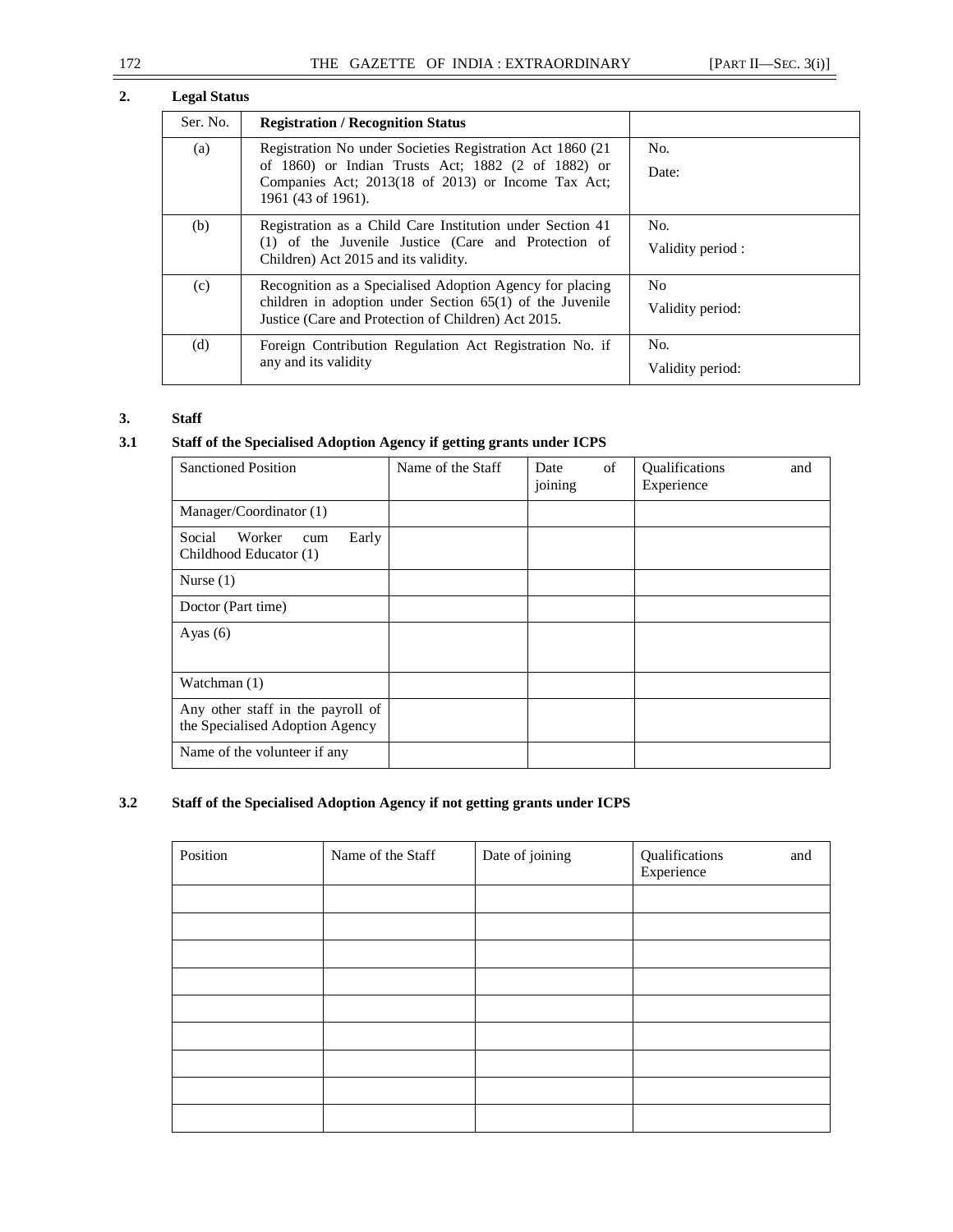## **4. Committees in place**

| Committee                            | during<br>Meetings held<br>last<br>financial year | Observations of the Inspecting<br>Team |
|--------------------------------------|---------------------------------------------------|----------------------------------------|
| Managing<br>Committee/Governing Body |                                                   |                                        |
| <b>Adoption Committee</b>            |                                                   |                                        |
| Home Management Committee            |                                                   |                                        |
| Any other Committee                  |                                                   |                                        |

## **5. Documents and record keeping (Please put √ mark wherever required)**

| Records/Registers to be maintained by the Specialised Adoption<br>Agency as per Adoption Regulations                                                                                                | <b>Observations</b> |
|-----------------------------------------------------------------------------------------------------------------------------------------------------------------------------------------------------|---------------------|
| (a) Master admission register                                                                                                                                                                       |                     |
| Attendance register of the children<br>(b)                                                                                                                                                          |                     |
| Attendance register of the staff<br>(c)                                                                                                                                                             |                     |
| Vouchers, cashbook, ledger, journal and annual accounts<br>(d)                                                                                                                                      |                     |
| Grant utilization register<br>(e)                                                                                                                                                                   |                     |
| Stock register<br>(f)                                                                                                                                                                               |                     |
| Record of minutes of meetings of the Management Committee<br>(g)                                                                                                                                    |                     |
| (h) Record of minutes of meetings of the Adoption Committee                                                                                                                                         |                     |
|                                                                                                                                                                                                     |                     |
| Whether the case files maintained by the Specialised Adoption Agency contain documents as stipulated in<br><b>Schedule VIII</b> of the Adoption Regulations and Observation of the Inspecting Team? |                     |
|                                                                                                                                                                                                     |                     |

## 6. **CARINGS & Status of Children**

## **6.1 Status of children in Child Adoption Resource Information and Guidance System (The Team may match actual status with the online data during the visit)**

| Name<br>of<br>the<br>adoptable child Female<br>in Specialised<br>Adoption<br>Agency<br>and<br>linked<br>Child<br>Care Institution | Male/ | DOB | Legally free for<br>with<br>adoption<br>date | in<br>Adoptions<br>process | Pendency in Court for<br>more than 2 months |
|-----------------------------------------------------------------------------------------------------------------------------------|-------|-----|----------------------------------------------|----------------------------|---------------------------------------------|
|                                                                                                                                   |       |     |                                              |                            |                                             |
|                                                                                                                                   |       |     |                                              |                            |                                             |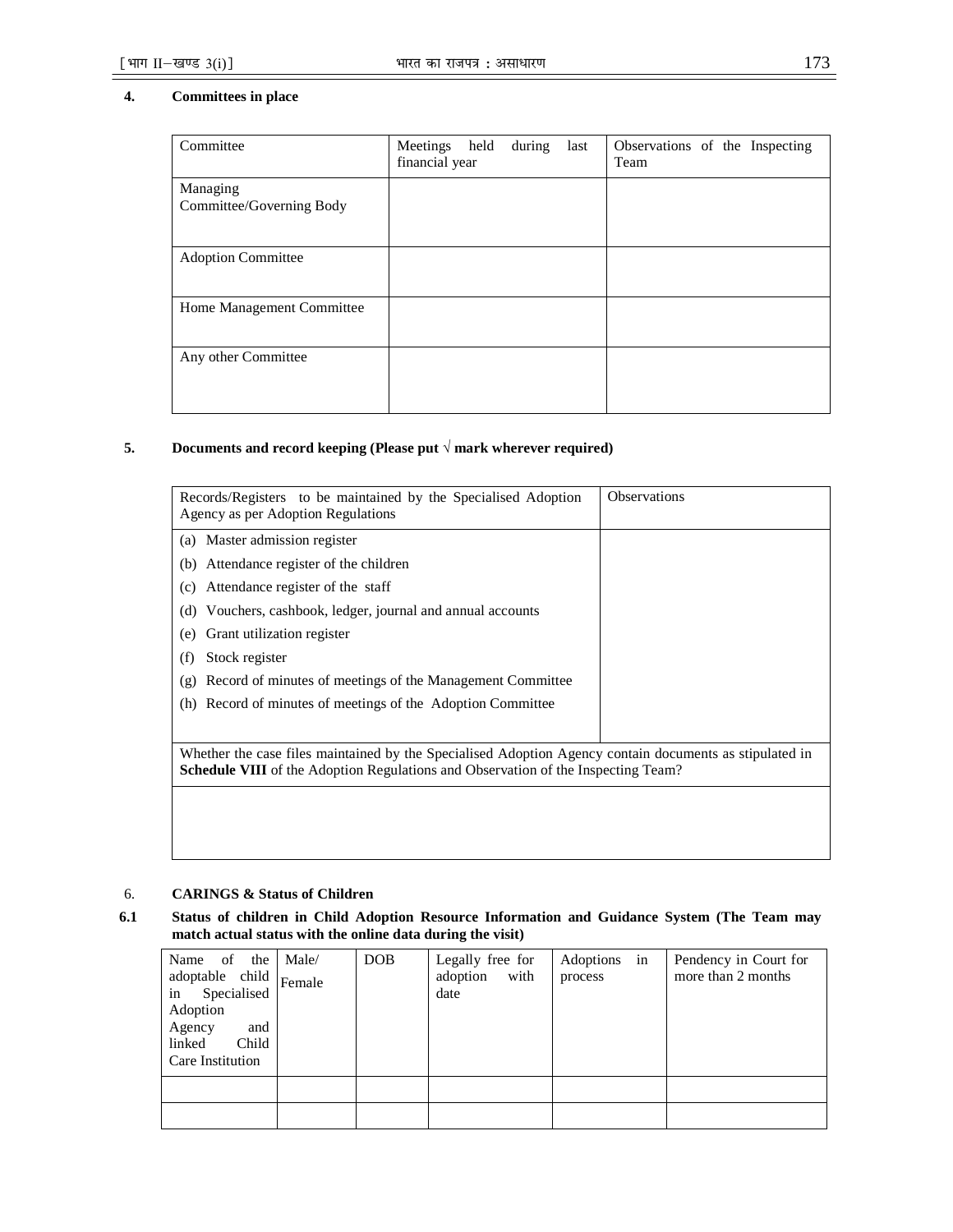#### **6.2 Status of legally free children in Child Adoption Resource Information and Guidance System (The Team may match actual status with the online data during the visit)**

| No.<br>Children<br>Specialised<br>Adoption<br>Agency and the<br>linked<br>Care Institution | of<br>in<br>Child | Photo<br>uploaded | Child<br>Study<br>Report<br>uploaded | Medical<br>Examination<br>Report uploaded | Welfare<br>Child<br>Committee<br>Certificate<br>uploaded | Remarks |
|--------------------------------------------------------------------------------------------|-------------------|-------------------|--------------------------------------|-------------------------------------------|----------------------------------------------------------|---------|
|                                                                                            |                   |                   |                                      |                                           |                                                          |         |
|                                                                                            |                   |                   |                                      |                                           |                                                          |         |

#### **6.3 Pending post-adoption follow-up reports in Child Adoption Resource Information and Guidance System (The Team may match actual status with the online data during the visit)**

| Children in Specialised<br>Adoption Agency and<br>the linked Child Care<br>Institution | Court<br>uploaded | order | Post-adoption<br>follow-up pending | <b>Observations</b> |
|----------------------------------------------------------------------------------------|-------------------|-------|------------------------------------|---------------------|
|                                                                                        |                   |       |                                    |                     |

#### **6.4 Cases of disruptions if any during last three years**

| Year | At the stage of<br>pre-adoption<br>foster<br>care<br>before filing a<br>petition | At the stage of pre-<br>adoption foster-care<br>after the petition has<br>been filed in the<br>court | After the adoption<br>order is issued | <b>Observations</b> |
|------|----------------------------------------------------------------------------------|------------------------------------------------------------------------------------------------------|---------------------------------------|---------------------|
|      |                                                                                  |                                                                                                      |                                       |                     |
|      |                                                                                  |                                                                                                      |                                       |                     |
|      |                                                                                  |                                                                                                      |                                       |                     |

#### **6.5 Pending status of Home Study Report beyond one month**

| Cases where Home Study Report is<br>pending beyond one month from the<br>date of completion of registration | Reasons for the same | <b>Observations</b><br>οť<br><b>Inspection Team</b> | the |
|-------------------------------------------------------------------------------------------------------------|----------------------|-----------------------------------------------------|-----|
|                                                                                                             |                      |                                                     |     |

#### **7. Infrastructure**

## **7.1 Building:**

(a) Rented: ------------------------- Owned*: -----------------------------------------*  If rented, give details of rent paid per month and copy of rent agreement: ....................................................................................................................................................................................... ............................................. (b) CCTV cameras installed at the entrance: Yes No (c) Sufficient space to accommodate the children: Yes No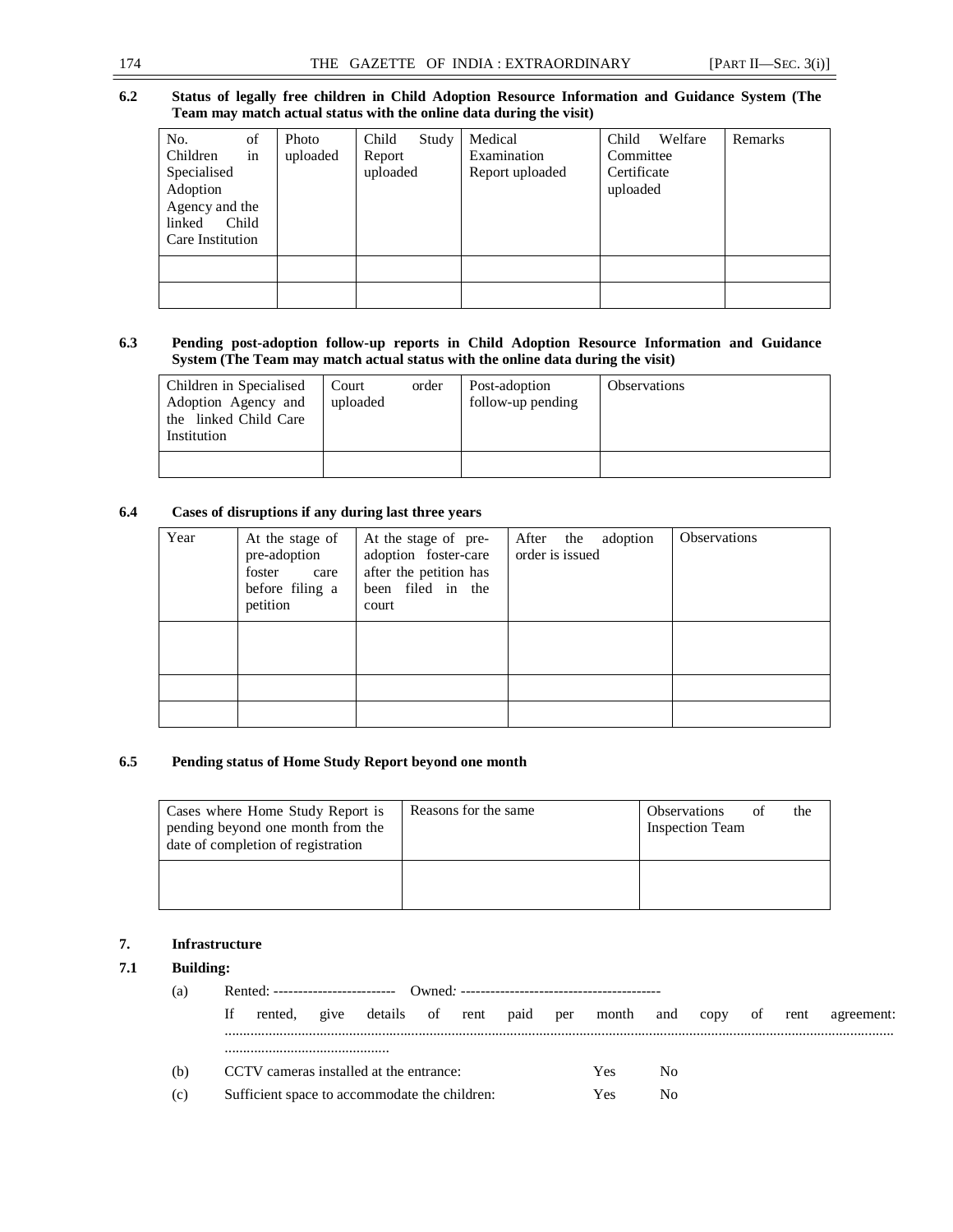### **7.2 Space available**

| No. of rooms/dormitories                                                |                                |
|-------------------------------------------------------------------------|--------------------------------|
| Provision of sick room / medical unit                                   |                                |
| Counselling room                                                        |                                |
| Recreational/activity room for                                          |                                |
| Children                                                                |                                |
| (a) Is there a TV set available with Cable network?                     | No<br>Yes                      |
| (b) How often are children allowed to view TV?                          | in the evenings or any time    |
| (c) Are children playing games indoors?                                 | No<br>Yes                      |
| (d) What games are available to them?                                   | Age appropriate games or not   |
| (e) Are children playing games outdoors?                                | Yes<br>N <sub>0</sub>          |
| (f) Do they have equipments/ accessories to play?                       | Yes<br>N <sub>0</sub>          |
| (g) Do children go for picnics/excursions?                              | Yes<br>N <sub>0</sub>          |
| they have interactions<br>$(h)$ Do<br>with<br>eminent<br>personalities? | Yes<br>N <sub>0</sub>          |
| Is there a recreation room available to children?<br>(i)                | Yes<br>No                      |
| Kitchen/Dining Room?<br>(i)                                             | Yes<br>N <sub>o</sub>          |
| (k) Is the cooking area and pantry separate?                            | Yes<br>No                      |
| Do children get individual plates, mugs glasses?<br>(1)                 | Yes<br>No                      |
| (m) Are cooking utensils adequate and clean?                            | N <sub>0</sub><br>Yes          |
| (n) Is there a fridge available for children?                           | Yes<br>N <sub>0</sub>          |
| (o) Is there an Oven available for children?                            | Yes<br>No                      |
| (p) Is there a Gas stove available in kitchen?                          | N <sub>o</sub><br>Yes          |
| (q) Is there a chimney available?                                       | safe/away from children or not |
| (r) What is the arrangement to keep the gas<br>cylinders?               | Yes<br>No                      |
| Adequate water supply for washing, cooking?<br>(s)                      | No<br>Yes                      |
| Adequate drinking water available<br>(t)                                | Manual or mechanical           |
| $(u)$ (RO)?                                                             | Yes<br>No                      |
| (v) Is cooking done by machines or by cook?                             | Yes<br>No                      |
|                                                                         |                                |
| (w) Number of toilets and bathrooms for Children                        | Yes<br>N <sub>o</sub>          |
| $(x)$ Flush is working                                                  | Yes<br>No                      |
| (y) Taps in the wash basin are functioning                              | Yes<br>No                      |
| (z) Is the floor slippery                                               | Yes<br>No                      |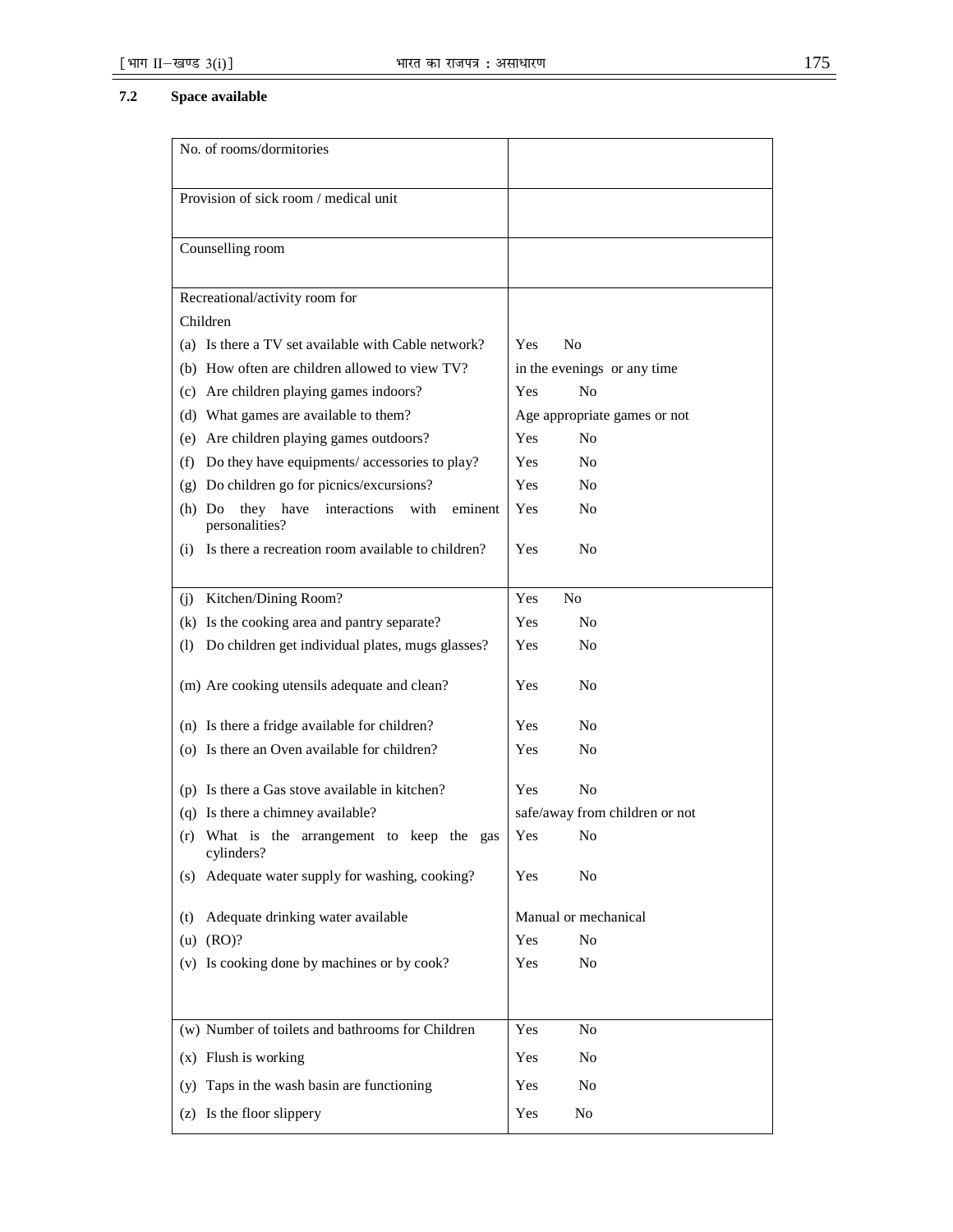| (aa) Drains clean                                 | Yes<br>N <sub>0</sub>        |
|---------------------------------------------------|------------------------------|
| (bb) Drains are clogged                           | <b>Yes</b><br>No             |
| (cc) Fittings for hanging clothes/towels in place | <b>Yes</b><br>No             |
| (dd) Cow webs are removed                         | <b>Yes</b><br>N <sub>0</sub> |
| (ee) Door has a latch                             | <b>Yes</b><br>N <sub>0</sub> |
| (ff) Door has peep holes                          | <b>Yes</b><br>N <sub>0</sub> |
| (gg) Frequency of bath a child is allowed         | once or more in a day        |
| (hh) Water is adequately available                | No<br>Yes                    |
| Adequate numbers of buckets and mugs<br>(ii)      | Yes<br>N <sub>0</sub>        |
| (ii) Personal toiletries are provided             | <b>Yes</b><br>N <sub>0</sub> |
| (kk) Is washing powder or soap given              | Yes<br>N <sub>0</sub>        |
| (II) Do children wash their own clothes           | Yes<br>N <sub>0</sub>        |
| Is there a washer man available<br>(mm)           | Yes<br>N <sub>0</sub>        |
| (nn) Is the washing machine in functional         | N <sub>0</sub><br>Yes        |
| Open space for outdoor activities                 | <b>Observations:</b>         |
|                                                   |                              |
| Class rooms                                       |                              |
|                                                   |                              |
|                                                   |                              |

# **7.3 Premises**

|     | (a) | Does the home have a child friendly indoors?                                                | Yes | N <sub>0</sub>     |
|-----|-----|---------------------------------------------------------------------------------------------|-----|--------------------|
|     | (b) | How often is the sweeping, swabbing done? Twice a day or more                               |     |                    |
|     | (c) | Are the children involved in cleaning exercise during class hours?                          | Yes | N <sub>0</sub>     |
|     | (d) | Are the facilities of coolers/ heaters available for children?                              | Yes | N <sub>0</sub>     |
|     | (e) | Are the doors and windows maintained properly?                                              | Yes | N <sub>0</sub>     |
|     | (f) | Are the rooms and dormitories well ventilated?                                              | Yes | N <sub>o</sub>     |
|     | (g) | Is there an alternate provision for lights and fans when there is no electricity available? | Yes | N <sub>0</sub>     |
|     | (h) | Are the outdoors clean, pleasant and child friendly?                                        | Yes | N <sub>o</sub>     |
| 7.4 |     | Clothing/Bedding/Lockers/Toiletries provided to the children:                               |     |                    |
|     | (a) | Are the clothes provided as per size and season                                             | Yes | N <sub>0</sub>     |
|     | (b) | Provisioning of undergarments as per JJ Rule 2016                                           | Yes | N <sub>0</sub>     |
|     | (c) | New clothes are stitched or bought stitched or bought                                       |     |                    |
|     | (d) | Are the mattresses given individually                                                       | Yes | N <sub>0</sub>     |
|     | (e) | Are pillows given individually                                                              | Yes | N <sub>o</sub>     |
|     | (f) | Are the mattress and pillows clean                                                          | Yes | N <sub>0</sub>     |
|     | (g) | Do children have separate cupboards                                                         | Yes | N <sub>0</sub>     |
|     | (h) | Are bed sheets and Khes available                                                           | Yes | N <sub>0</sub>     |
|     | (i) | Are blankets available in winters                                                           | Yes | N <sub>o</sub>     |
|     | (j) | Number of sets provided on arrival                                                          |     | one/two/three/four |
|     | (k) | Frequency of providing new clothes                                                          |     | Monthly/ Quarterly |
|     | (1) | Are these sets of same colour or different colours? Same/different                          |     |                    |
|     | (m) | Are children provided with individual lockers to keep their personal items?                 | Yes | N <sub>0</sub>     |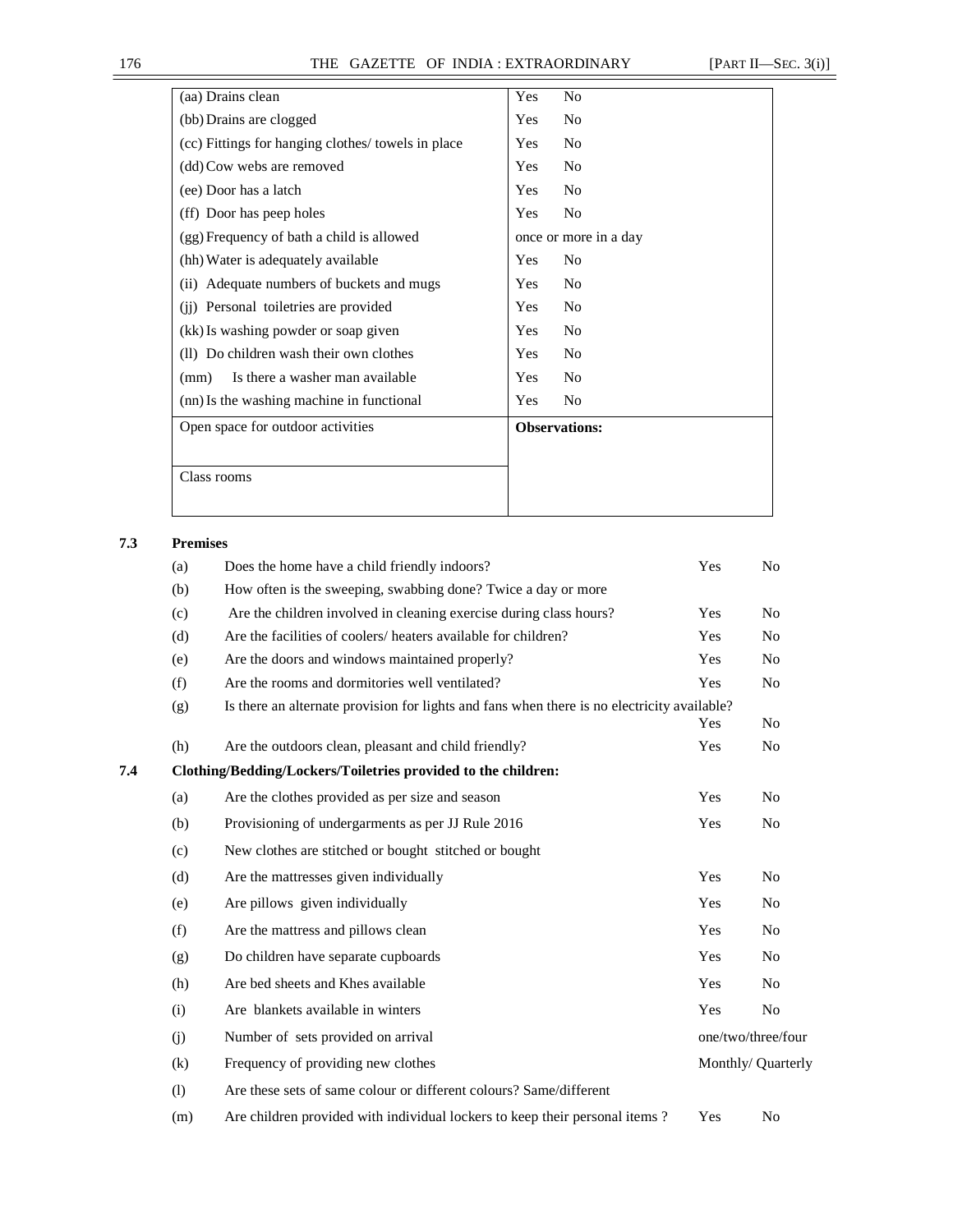|     | (n) |                                                                                           |
|-----|-----|-------------------------------------------------------------------------------------------|
|     |     |                                                                                           |
|     |     |                                                                                           |
| 7.5 |     | Services provided to the children:                                                        |
|     | (a) | Medical facilities/Maintenance of Health Cards:                                           |
|     |     |                                                                                           |
|     |     |                                                                                           |
|     | (b) |                                                                                           |
|     |     |                                                                                           |
|     | (c) |                                                                                           |
|     |     |                                                                                           |
|     | (d) | Education/NFE<br>Programme):<br>Education<br>(Formal)<br>Skill<br>Training<br>Life<br>and |
|     |     |                                                                                           |
|     |     |                                                                                           |
|     |     |                                                                                           |
|     |     |                                                                                           |
|     | (e) |                                                                                           |
|     |     |                                                                                           |
|     | (f) | Physiotherapy service available to children?                                              |
|     |     |                                                                                           |
|     | (g) | Recreational facilities available in the adoption agency for children:                    |
|     |     |                                                                                           |
|     |     |                                                                                           |

#### $7.6$ **Daily Routine of Children:**

| Time          | Activities / Schedule |
|---------------|-----------------------|
| Morning       |                       |
|               |                       |
| Day Time      |                       |
|               |                       |
| Afternoon     |                       |
| Evening       |                       |
| Late evening/ |                       |
| Night         |                       |

#### 8. Linkages.

. . . . . . . . . . . . . . . . . . . .

Linkages developed with other agencies/departments :

#### 9. Connectivity and status in Child Adoption Resource Information and Guidance System and designated portal for missing child: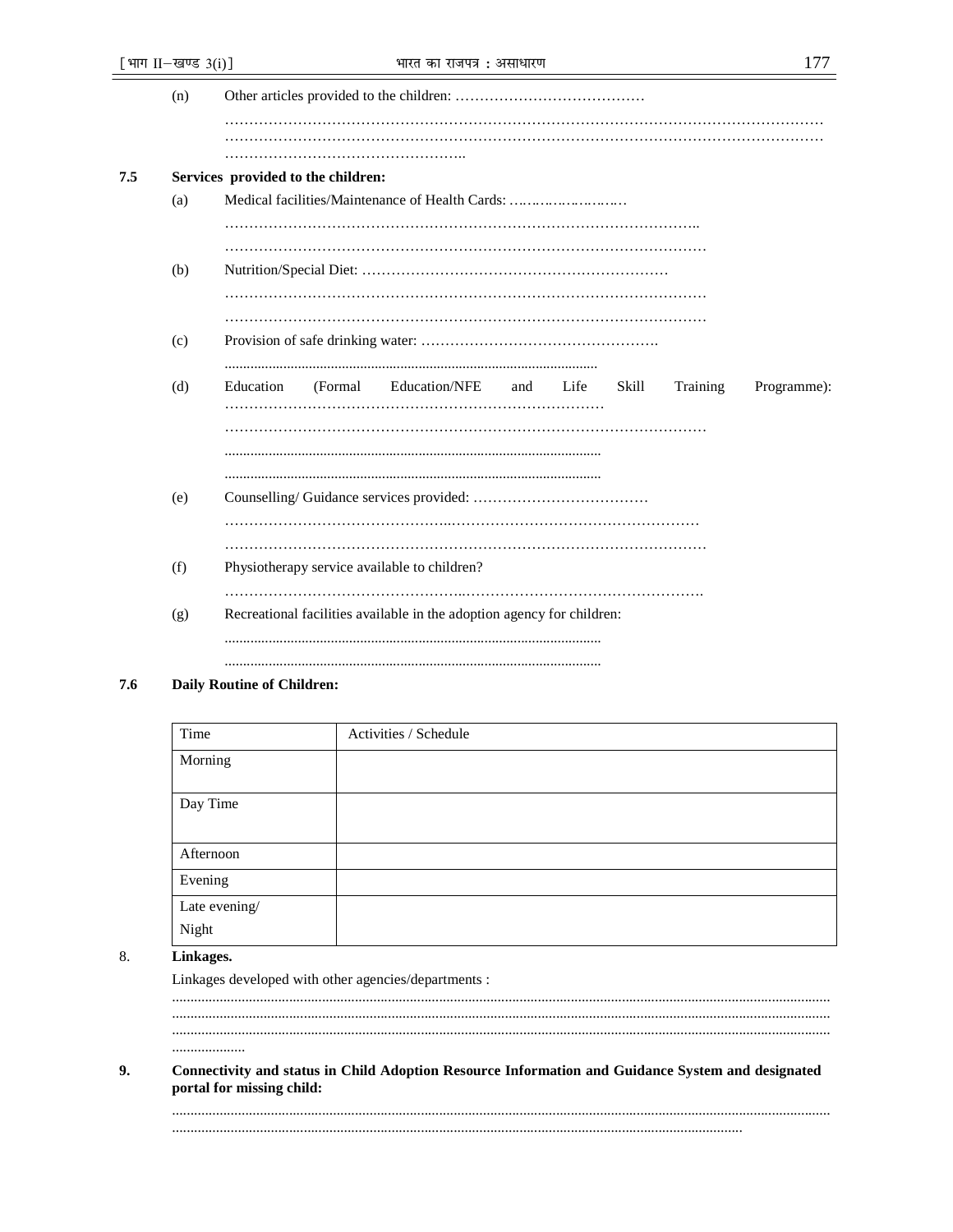#### **10. Funds /Grants received during last financial year:**

| Fees for conducting Home<br>and Post-adoption<br>Study<br>follow-up | Adoption fee | Grants from State Govt.<br>under ICPS | Any other donations/<br>grants received |
|---------------------------------------------------------------------|--------------|---------------------------------------|-----------------------------------------|
|                                                                     |              |                                       |                                         |
|                                                                     |              |                                       |                                         |

#### **11. Funds/Grants utilized during the last financial year**

| Head-wise<br>incurred | expenditure | Amount | Observations of the Inspecting Team after<br>examining vouchers, cheque or cash receipts and<br>other relevant registers |
|-----------------------|-------------|--------|--------------------------------------------------------------------------------------------------------------------------|
|                       |             |        |                                                                                                                          |

- **12. Bank details of the Specialised Adoption Agency.**
- **13. Any best practice followed by the Specialised Adoption Agency.**
- **14. Issues raised by the Specialised Adoption Agency related to delays in the adoption process, funds or any other issue related to adoption.**
- **15. Observations and Recommendations of the Inspecting Team.**

#### **Signature of the Inspecting Officer**

(Name and Designation)

Signature of the Inspecting Officer Name and Designation Signature of the Inspecting Officer Name and Designation Signature of the Inspecting Officer Name and Designation

#### **SCHEDULE XXVI**

[**See regulation 23(1)**]

## **APPLICATION FROM A CHILD CARE INSTITUTION FOR RECOGNITION AS A SPECIALIZED ADOPTION AGENCY**

| 1.  | <b>About the Institution:</b>                                                                                                                                                                            |  |
|-----|----------------------------------------------------------------------------------------------------------------------------------------------------------------------------------------------------------|--|
| 1.1 | Name of the Institution / Organization                                                                                                                                                                   |  |
| 1.2 | Registration number and date of Registration of the Institution/<br>Organization under the relevant Act (Relevant documents of<br>registration and bye-laws, memorandum of association to be<br>annexed) |  |
| 1.3 | Registration number and date of Registration of the Institution<br>Organization as a Child Care Institution (Annex copy of the<br><b>Registration Certificate</b> )                                      |  |
| 1.4 | Period of validity to run the Child Care Institution                                                                                                                                                     |  |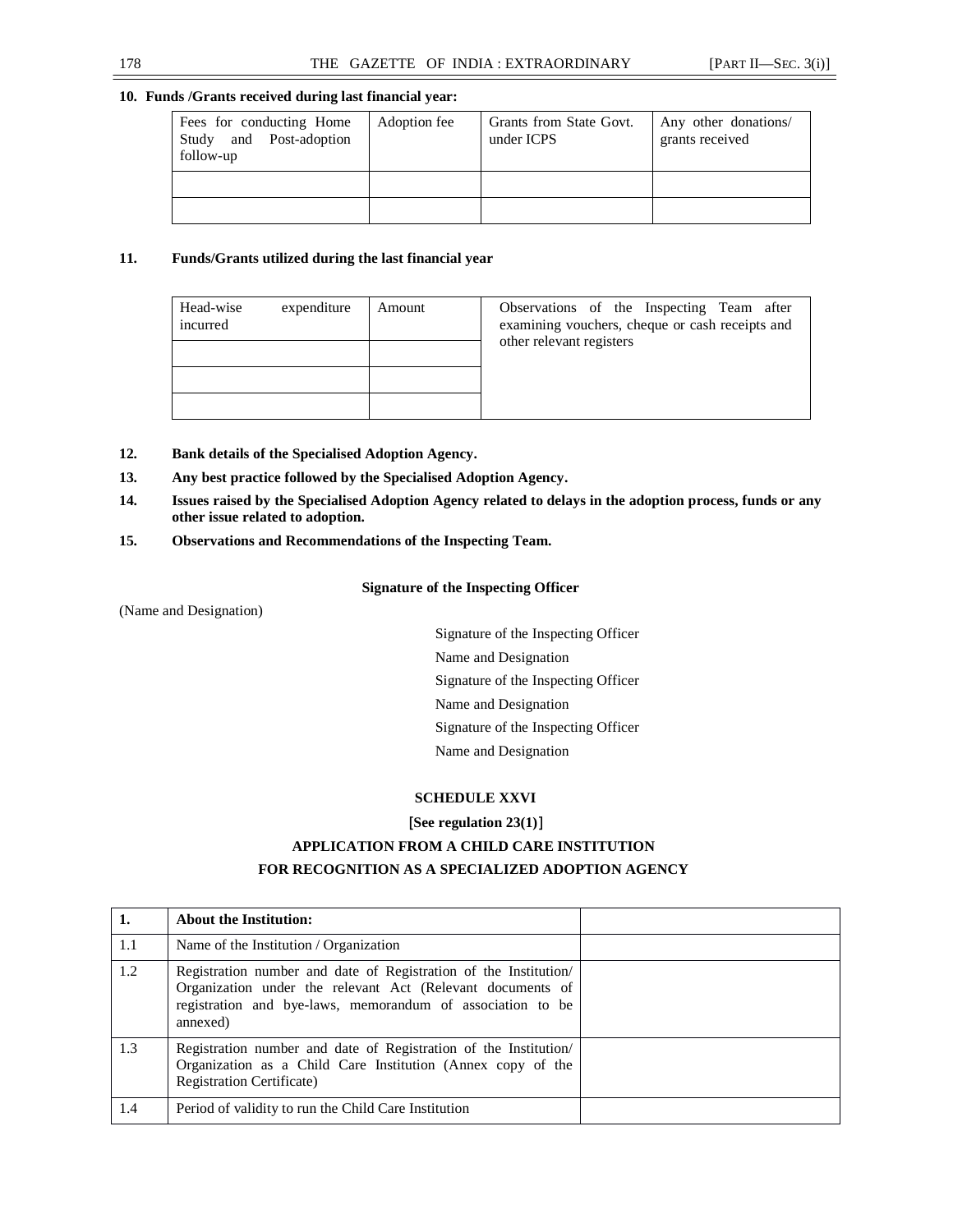| 1.5  | Complete address of the Applicant/ Institution/organization                                                                                                                                                                                                                                    |  |
|------|------------------------------------------------------------------------------------------------------------------------------------------------------------------------------------------------------------------------------------------------------------------------------------------------|--|
| 1.6  | STD code/Telephone No.                                                                                                                                                                                                                                                                         |  |
| 1.7  | STD code Fax No.                                                                                                                                                                                                                                                                               |  |
| 1.8  | E-mail address                                                                                                                                                                                                                                                                                 |  |
| 1.9  | If the organization is of all India character, give address of its<br>branches, in other states.                                                                                                                                                                                               |  |
| 1.10 | Ιf<br>the<br>Child<br>Institution<br>denied<br>Care<br>had<br>been<br>recognition/registration as a Specialised Adoption Agency earlier?<br>Yes/No<br>If Yes<br>Ref. No. of application which resulted in denial of<br>(a)<br>recognition as Child Care Institution:<br>Date of denial:<br>(b) |  |
|      | Which department has denied the recognition:<br>(c)                                                                                                                                                                                                                                            |  |
|      | Reason for denial of recognition as Specialised Adoption<br>(d)<br>Agency:                                                                                                                                                                                                                     |  |
| 2.   | <b>Infrastructure:</b>                                                                                                                                                                                                                                                                         |  |
| 2.1  | No. of Rooms (mention with measurement)                                                                                                                                                                                                                                                        |  |
| 2.2  | No. of toilets (mention with measurement)                                                                                                                                                                                                                                                      |  |
| 2.3  | No. of Kitchen (mention with measurement)                                                                                                                                                                                                                                                      |  |
| 2.4  | No. of sick room                                                                                                                                                                                                                                                                               |  |
| 2.5  | Copy of blue print of the building (authentic sketch plan of<br>building) to be attached                                                                                                                                                                                                       |  |
| 2.6  | Arrangement to deal with unforeseen disaster; also mention the<br>kind of arrangement made:                                                                                                                                                                                                    |  |
|      | Fire<br>(a)                                                                                                                                                                                                                                                                                    |  |
|      | Earth quake<br>(b)                                                                                                                                                                                                                                                                             |  |
|      | Any other arrangement<br>(c)                                                                                                                                                                                                                                                                   |  |
| 2.7  | Arrangement of drinking water (certified from Public Health<br>Engineering department to be annexed).                                                                                                                                                                                          |  |
| 2.8  | Arrangement to maintain sanitation and hygiene:                                                                                                                                                                                                                                                |  |
|      | Pest Control<br>(a)                                                                                                                                                                                                                                                                            |  |
|      | Waste disposal<br>(b)                                                                                                                                                                                                                                                                          |  |
|      | Storage area<br>(c)<br>Any other arrangement                                                                                                                                                                                                                                                   |  |
|      | (d)                                                                                                                                                                                                                                                                                            |  |
| 2.9  | Rent agreement/building maintenance estimate (whichever is<br>applicable)                                                                                                                                                                                                                      |  |
|      | (Annex: copy of Rent agreement)                                                                                                                                                                                                                                                                |  |
| 3.   | Capacity of the Institution/Organization                                                                                                                                                                                                                                                       |  |
|      | No. of children $(0-5, 5-11)$ and $11-18$ years) present in the<br>home                                                                                                                                                                                                                        |  |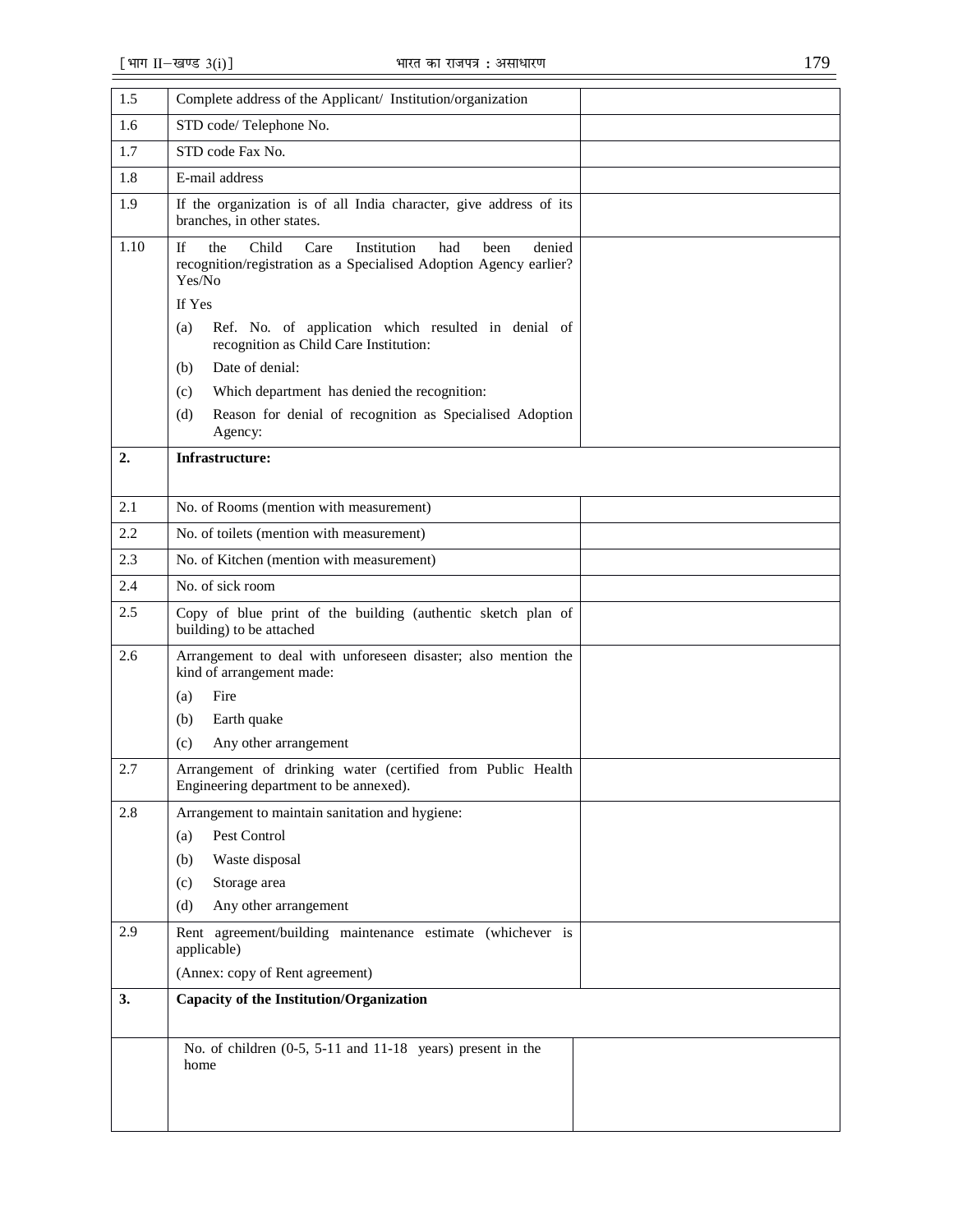| $\overline{4}$ . | <b>Facilities Available for children</b>                                                                                                                                                                             |
|------------------|----------------------------------------------------------------------------------------------------------------------------------------------------------------------------------------------------------------------|
| 4.1              | <b>Educational facility</b>                                                                                                                                                                                          |
| 4.2              | Health Check-up arrangement, frequency of check-up, type of<br>check-ups proposed to be done                                                                                                                         |
| 4.3              | Any other facility having impact on the overall development of<br>the child                                                                                                                                          |
| 5.               | <b>Staffing</b>                                                                                                                                                                                                      |
| 5.1              | Detailed staff list(to be annexed)                                                                                                                                                                                   |
| 5.2              | Name of partner organizations                                                                                                                                                                                        |
| 6.               | Background information about the Child Care Institution                                                                                                                                                              |
| 6.1              | Major activities of the organization in last two years                                                                                                                                                               |
|                  | (Annex copy of Annual Report for last two years)                                                                                                                                                                     |
| 6.2              | list<br>of<br>members<br>of<br>updated<br>the<br>An<br>management<br>committee/governing body (Please annex resolution of the<br>executive body of the institution supporting decision to run an<br>adoption agency) |
| 6.3              | List of assets/infrastructure of the organization (to be Annexed)                                                                                                                                                    |
| 6.4              | If the organization registered under the Foreign Contribution<br>(Regulation) Act, 1976 (49 of 1976)<br>(Certificate to be annexed)                                                                                  |
| 6.5              | Details of foreign contribution received last two years<br>(Annex: relevant documents)                                                                                                                               |
| 6.6              | List of other sources of grant-in-aid funding (if any) with the<br>name of the scheme/project, purpose amount, etc.                                                                                                  |
| 6.7              | Details of existing bank account of the agency indicating branch<br>code account number.                                                                                                                             |
| 6.8              | Whether the institution agrees to open a separate bank account for<br>the grant proposed                                                                                                                             |

I have read and understood The Juvenile Justice (Care and Protection of Children) Act, 2015(2 of 2016) and the Juvenile Justice (Care and Protection of Children) Model Rules, 2016.

I declare that no person associated with the organization has been previously convicted or has been involved in any immoral act or in any act of child abuse or employment of child labour and that the organization has not been blacklisted by the Central or the State Government at any point of time.

\_\_\_\_\_\_\_\_\_\_\_\_\_\_\_\_\_\_\_\_\_\_\_\_ (Name of the Organization/Institution) has complied with all the requirements to be registered as a Specialized Adoption Agency under the Juvenile Justice (Care and Protection of Children) Act, 2015 (2 of 2016) and The Juvenile Justice (Care and Protection of Children) Rules, 2016.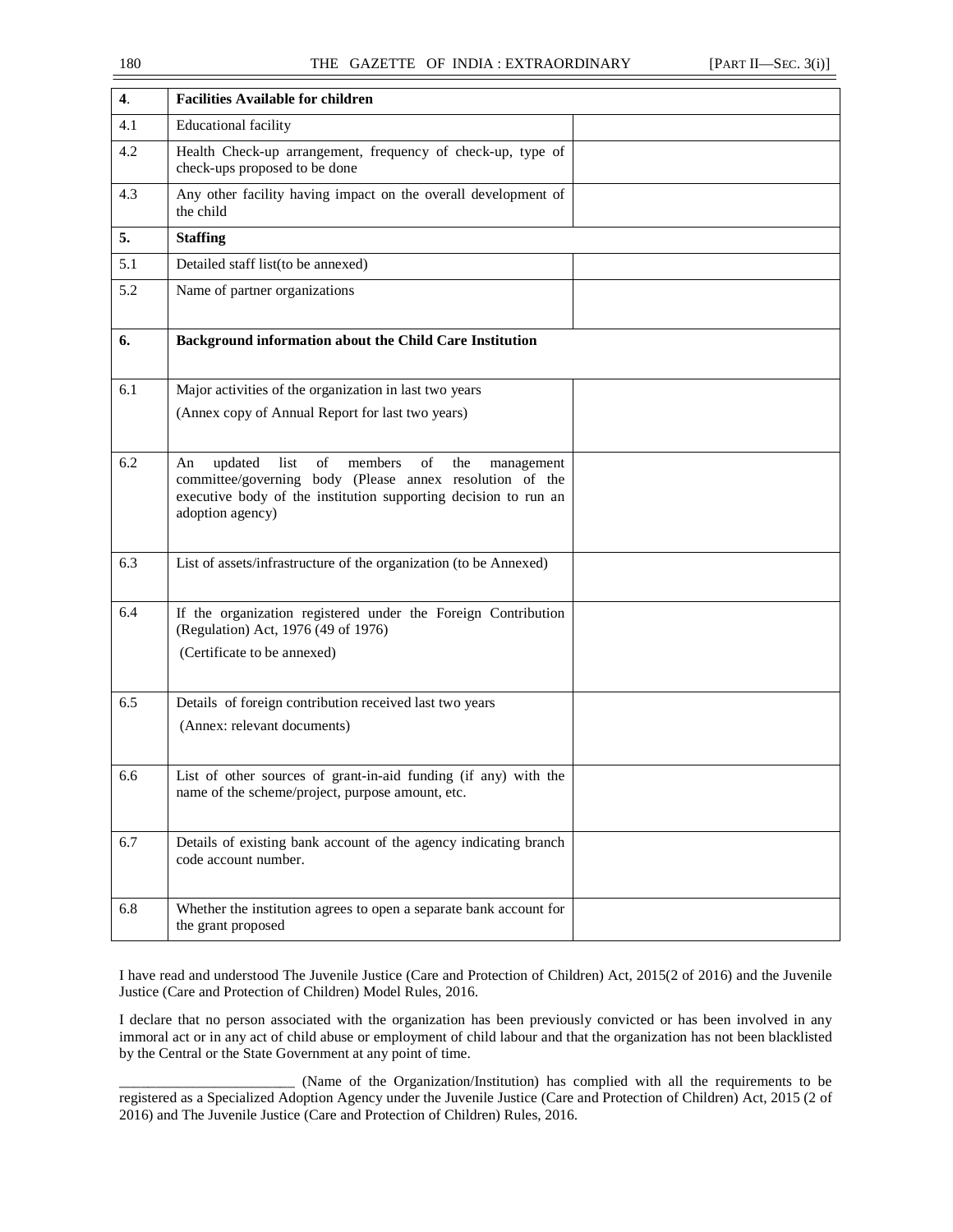I undertake to regularly update data on Child Adoption Resource Information and Guidance System (CARINGS) and to have facilities for the same.

I undertake to abide by all the conditions laid down by the Central/State Act, Rules, Adoption Regulations and notifications in this regard.

Signature of the authorized signatory:

Name:

Designation:

Address:

District:

Date:

Office stamp:

Signature of:

Witness no.1:  $\overline{\phantom{a}}$ 

Witness no.2:

#### **SCHEDULE XXVII**

#### [**See regulation 10(4)**]

#### **FORMAT OF MINUTES OF THE ADOPTION COMMITTEE**

#### **IN CASE OF IN-COUNTRY ADOPTION**

#### **Name and Address of the Specialised Adoption Agency:**

1. Following are the members of the Adoption Committee as per sub-regulation 4 of regulation 10 of the Adoption Regulations notified by Central Government.

| Ser No  | Name | Designation |
|---------|------|-------------|
|         |      |             |
| (2)     |      |             |
| $\circ$ |      |             |

[In case of adoption through Specialised Adoption Agency-Child Care Institution linkage, the members would be in accordance with regulation 58 (8) of the Adoption Regulations. The quorum of the Committee shall be as per para 10 (5) of the regulations]

- 2. The undersigned members of the Committee have scrutinised all requisite documents (attested/notarised) required for filing adoption application in the Court as mentioned below:
- (1) Current family photograph/Photograph of person adopting a child.
- (2) PAN Card of the parents.
- (3) Birth certificate/Proof date of birth of the parents (In case of married couple, upload Birth Certificate of both the applicants).
- (4) Proof of residence (aadhar card/ voter card/ passport/current electricity bill/telephone bill) .
- (5) Proof of income of last year (salary slip/income certificate issued by Govt. department/income tax return).
- (6) Certificate from a medical practitioner certifying that the prospective adoptive parents do not suffer from any chronic, contagious or fatal disease and they are fit to adopt (In case of married couple, upload Medical Certificate of both the applicants).
- (7) Marriage certificate/Divorce Decree/Declaration from the competent court or affidavit on oath pertaining to divorce in case of divorce governed by personal law where decree of divorce is not mandatory/Death certificate of spouse whichever is applicable.
- (8) Two reference letters from acquaintances or relatives in support of adoption.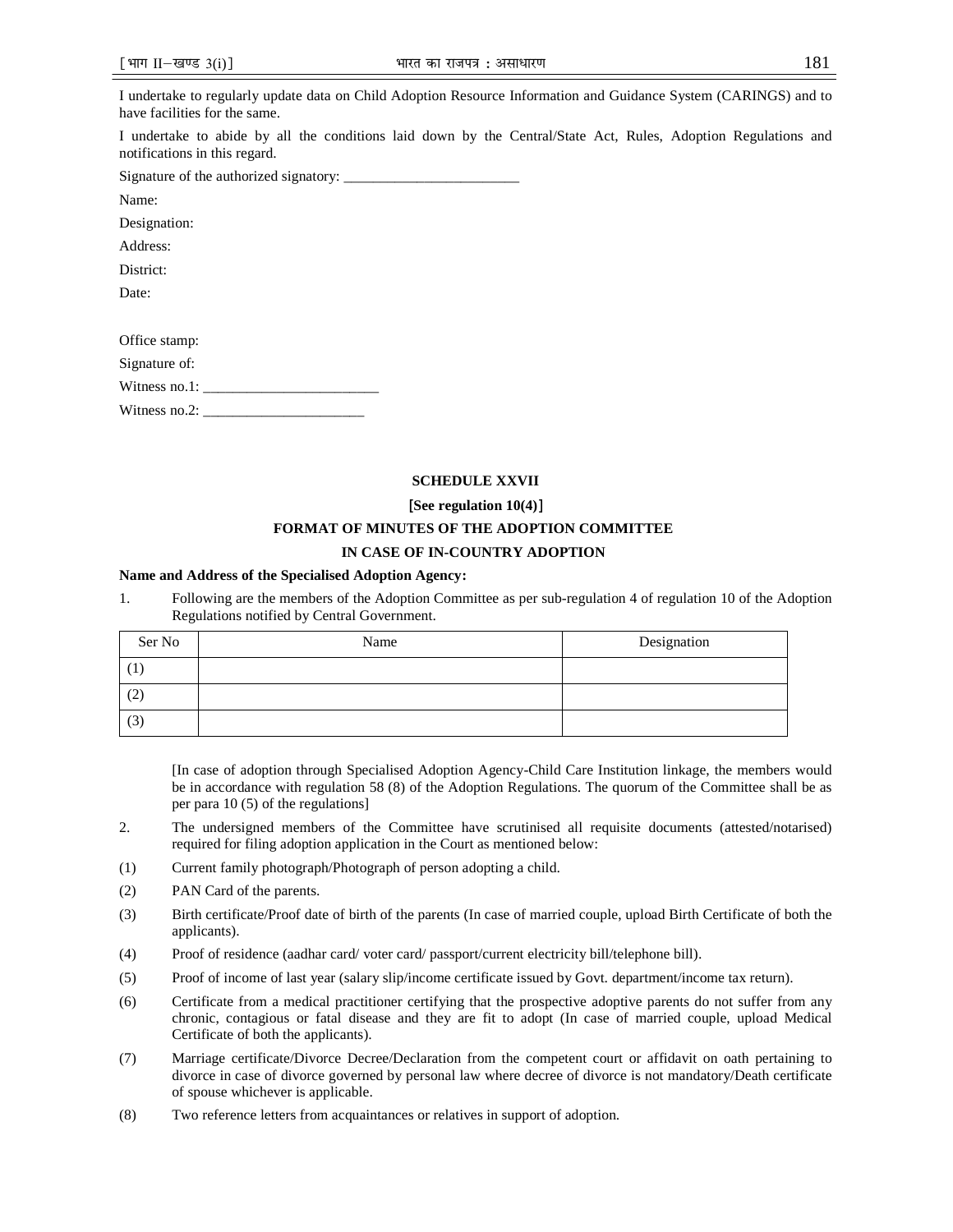| 182                                                                       |                        |                                     | THE GAZETTE OF INDIA: EXTRAORDINARY                                                         | [PART II—SEC. 3(i)]                                                                                                                                                                                                                |
|---------------------------------------------------------------------------|------------------------|-------------------------------------|---------------------------------------------------------------------------------------------|------------------------------------------------------------------------------------------------------------------------------------------------------------------------------------------------------------------------------------|
| (9)                                                                       | applicable).           |                                     |                                                                                             | Copy of divorce decree/Declaration from the competent court or affidavit on oath pertaining to divorce in case<br>of divorce governed by personal law where decree of divorce is not mandatory/death certificate of the spouse (if |
| (10)                                                                      |                        |                                     | Copy of consent of the older child/children in the family (if more than 5 years).           |                                                                                                                                                                                                                                    |
| 3.                                                                        |                        | Decision of the Adoption Committee. |                                                                                             |                                                                                                                                                                                                                                    |
| It has been decided by the Committee that the Prospective Adoptive<br>(1) |                        |                                     |                                                                                             |                                                                                                                                                                                                                                    |
|                                                                           |                        |                                     |                                                                                             |                                                                                                                                                                                                                                    |
| (2)                                                                       |                        |                                     | In case the prospective adoptive parents are not considered suitable, reasons for the same: |                                                                                                                                                                                                                                    |
|                                                                           |                        |                                     |                                                                                             |                                                                                                                                                                                                                                    |
|                                                                           | <b>Member 1</b>        | <b>Member 2</b>                     | <b>Member 3</b>                                                                             |                                                                                                                                                                                                                                    |
|                                                                           | (Name and Designation) |                                     | (Name and Designation) (Name and Designation)                                               |                                                                                                                                                                                                                                    |

#### **SCHEDULE XXVIII**

[**See regulation 12(2)**]

#### **MODEL APPLICATION IN CASE OF ORPHAN OR ABANDONED OR SURRENDERED CHILD(REN) TO COURT FOR IN-COUNTRY ADOPTION**

In the Court of \_\_\_\_\_\_\_\_\_\_\_\_ Ld. District Judge/Addl. District Judge, District Court/Principal Judge/Judge, Family Court or Civil Judge/Addl. Civil Judge(Senior Division), as the case may be, at \_\_\_\_\_\_\_\_\_\_\_\_\_\_\_\_\_\_\_\_\_\_\_\_\_\_.

Misc. Civil Application (MCA) No.\_\_\_\_\_\_\_\_\_\_\_\_/Year

Child Adoption Resource Information and Guidance System Regd. Number of prospective adoptive parents:

Name of the Specialised Adoption Agency concerned:

Registered Office at:

Through its Adoption In-charge/Social Worker (name and age)

#### **Applicant**

(Note: In case the child is from a Child Care Institution, the particulars of such Child Care Institution may be mentioned here as co-applicant)

#### **AND**

| Mr.  |             | $S/\sigma$ |           | Aged about ________ years, Citizen of |          |
|------|-------------|------------|-----------|---------------------------------------|----------|
|      | Occupation: |            | Permanent | Residential                           | address: |
|      |             |            |           |                                       |          |
| Mrs. |             | $W/\alpha$ |           | Aged about _______ years, Citizen of  |          |
|      | Occupation: |            | Permanent | Residential Address:                  |          |
|      |             |            |           |                                       |          |

#### **Prospective Adoptive Parents**

Application in the matter of adoption of the child: \_\_\_\_\_\_\_\_\_\_\_\_ (male/female, DOB: \_\_\_\_\_\_\_\_\_\_\_\_) under section 58 (3) of the Juvenile Justice (Care and Protection of Children) Act, 2015 (2 of 2016) read with regulation 12 (2) of the Adoption Regulations.

#### **The Applicant most respectfully submits before this Hon'ble Court as under:-**

- 1. That the Applicant is a recognised Specialised Adoption Agency under Section 65 of the Juvenile Justice (Care and Protection of Children), 2015 (hereinafter referred to as "Juvenile Justice Act") by the State Government of \_\_\_\_\_\_\_\_\_\_\_\_\_\_\_\_\_\_\_\_\_\_\_\_\_\_, for rehabilitating orphan, abandoned and surrendered children through adoption in accordance with the provisions of the Juvenile Justice Act and Adoption Regulations.
- 2. That the Co-Applicant is a registered Child Care Institution, which is having the care and custody of the child: (male/female; DOB: ..……) intends to give this child in adoption to the above named prospective adoptive parents through the applicant Specialised Adoption Agency as per the provision of Section 66 of the Juvenile Justice Act.

 [**Note**: This paragraph would be mentioned in case the Adoption Application is being filed in a linkage case.]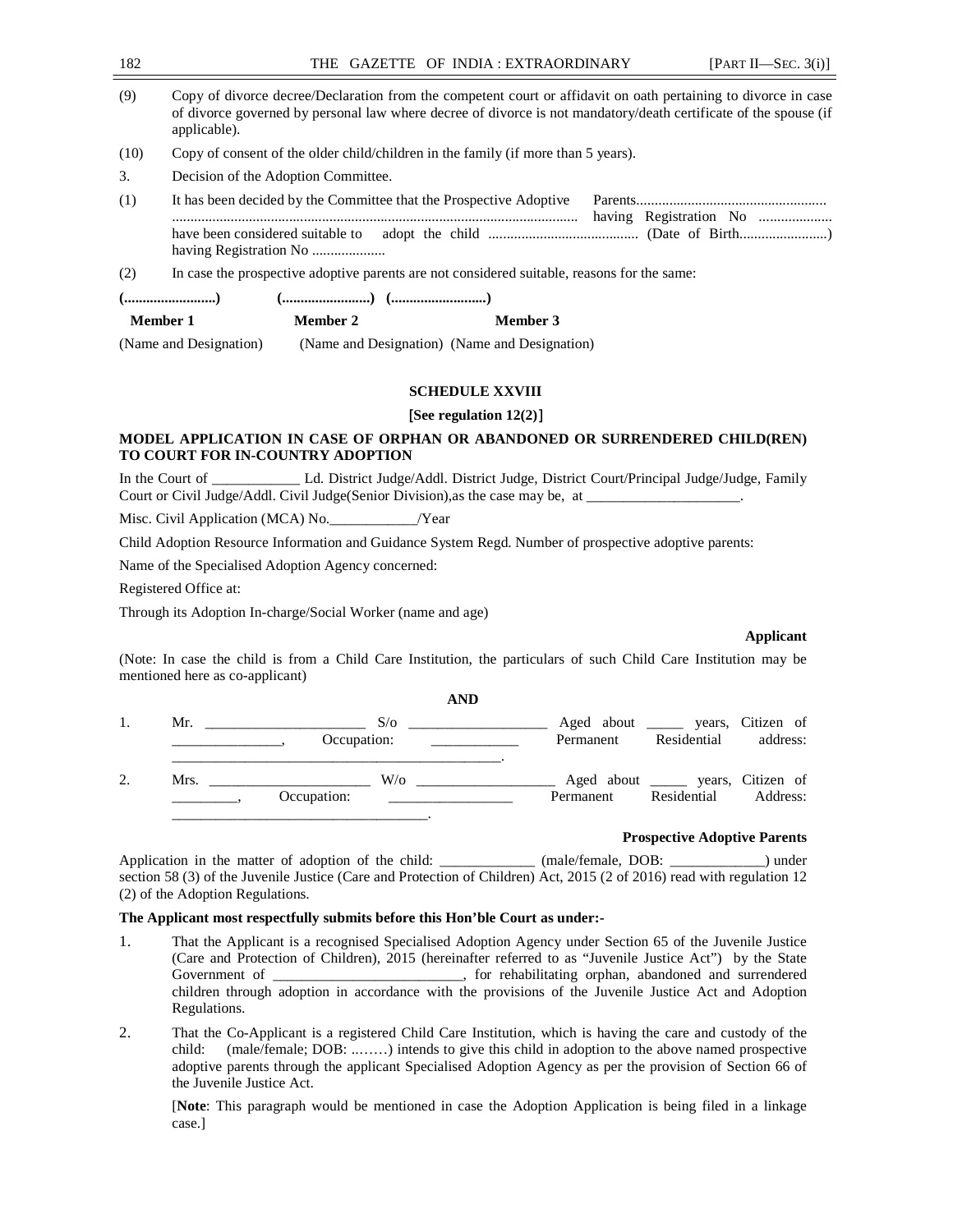- 3. The child/children……… (male/female, DOB:…………) has/have been declared legally free for adoption by the Child Welfare Committee (Child Welfare Committee), ………… District (copy of order annexed), as per the provisions of section 38 of the Juvenile Justice Act and the said child is registered in the Child Adoption Resource Information and Guidance System with the Registration No…….., for the purpose of adoption as envisaged in section 56 (1) of the Juvenile Justice Act.
- 4. That, the above named prospective adoptive parents are resident Indians, presently living at ……………………….. (complete address). The prospective adoptive parents are registered in the Child Adoption Resource Information and Guidance System with the Registration No. …………….. They have been found eligible and suitable to adopt the above named child/children as per the criteria mentioned in section 57 of the Juvenile Justice Act and regulation 5 of the Adoption Regulations, based upon their Home Study Report annexed. They have been found suitable by the Adoption Committee to adopt the above named child. A true copy of the decision of the Adoption Committee is also annexed.
- 5. That the above named child/children has/have been referred to the said prospective adoptive parents online through Child Adoption Resource Information and Guidance System and has been accepted by the said prospective adoptive parents by signing the Child Study Report and Medical Examination Report on …….. The child/children has/have been given in pre-adoption foster care to the said prospective adoptive parents on …....., after obtaining a Pre-adoption Foster Care Affidavit (true copy annexed), as per the provisions of Section 58 (3) of Juvenile Justice Act and regulation 11 (1) of the Adoption Regulations.
- 6. That the prospective adoptive parents have undertaken in the said Pre-adoption Foster Care Affidavit that they will allow the authorised social worker/functionary of the Specialised Adoption Agency/District Child Protection Unit/State Adoption Resource Agency to visit their home for undertaking post-adoption follow up to ascertain the progress and well-being of the child in the adoptive family [as envisaged under Section 58 (5) of Juvenile Justice Act].
- 7. That the prospective adoptive parents have further undertaken to inform that any change in the place of their residence (other than as stated in this application), to the Applicant(s), State Adoption Resource Agency concerned and to this Court for the purpose of post adoption follow-up.
- 8. That the prospective adoptive parents have also undertaken to up-bring the said child/children as their own and to accord the same status/rights/privileges to the child/children at par with the natural born child as provided in pre-adoption foster care affidavit annexed with the Application.
- 9. That the Applicant/Co-applicant have decided to place the child/children in adoption as per decision of the Adoption Committee vide its meeting dated………………………….. (copy Annexed).
- 10. That the conditions laid down in section 61 (1) of the Juvenile Justice Act have been complied with in this adoption case.
- 11. That the giver (s) and taker (s) have no interest directly or indirectly adverse to that of the child/children.
- 12. The applicant (s) are within the jurisdiction of this Hon'ble Court and hence this Hon'ble Court has jurisdiction to pass Adoption Order as per the provisions of section 2 (23), 58 (3) and 61 of the Juvenile Justice Act.
- 13. That the Applicants understand that the adopted child shall become the lawful child of the applicants with all the rights, privileges and responsibilities that are attached to a biological child.
- 14. That the Applicant(s) have not filed any other Application for the adoption of the said child in any other Court of Law.
- 15. That the prescribed court fees have been paid and affixed on this Application.

#### 16. **The Applicant(s), therefore, pray that :**

- (a) That the above named Prospective Adoption Parents may please be given the said child/children in adoption and be declared as the parents of the said minor for all purposes allowed by the law.
- (b) The Birth Certificate Issuing Authority (name and place) may please be directed to issue Birth Certificate for the said child/children within five working days from the date of application, as per the provisions of regulation 36 of the Adoption Regulations.

#### Place: APPLICANT NO. 1

Date: APPLICANT NO. 2

| Photograph of the child | Photograph of the adoptive |
|-------------------------|----------------------------|
|                         | parent(s)                  |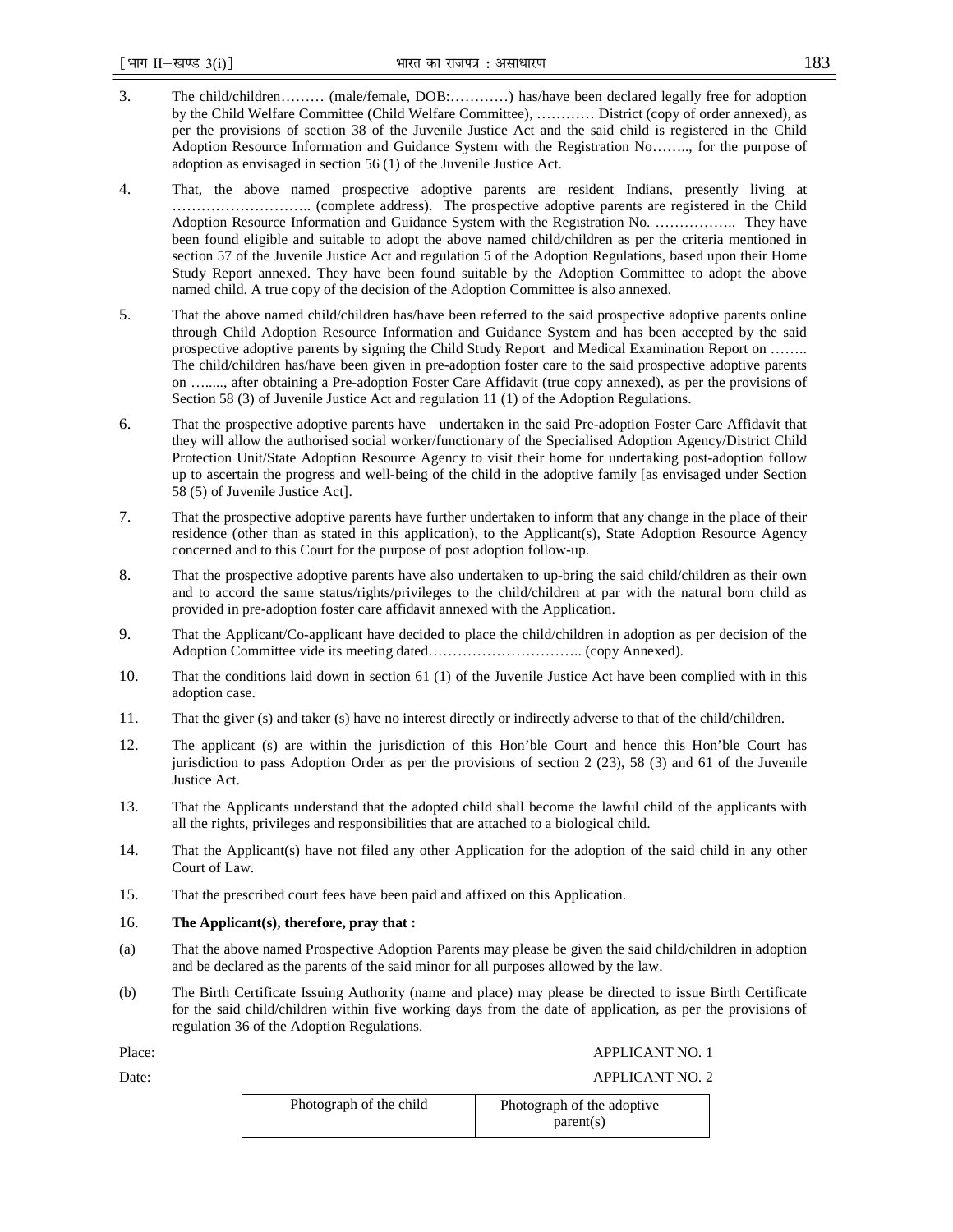#### **VERIFICATION**

I/We, (1) Mr/Mrs……….., aged about \_\_\_\_\_\_, Adoption In-charge/Social Worker of Applicant No. 1 (and Mr/Mrs……….., aged about \_\_\_\_\_\_, Superintendent/Manager/Director of the Applicant No. 2), do hereby state on oath and solemnly affirm that the contents of this Application are true and correct to the best of my/our knowledge and belief and the information and documents presented with this Application are genuine. In witness whereof we have signed the same at ……….. on this…….. day of………

Applicant No.1

Applicant No. 2

#### **Index**

| Ser            | Documents to be annexed as provided in Schedule IX of the | Reference | Page |
|----------------|-----------------------------------------------------------|-----------|------|
| N <sub>0</sub> | <b>Adoption Regulations</b>                               |           | No.  |
|                |                                                           |           |      |

#### **SCHEDULE XXIX**

#### [**See regulation 12(2)**]

#### **MODEL APPLICATION IN CASE OF ORPHAN OR ABANDONED OR SURRENDERED CHILD(REN) TO COURT FOR INTER-COUNTRY ADOPTION**

In the Court of Mr/Ms . Ld. District Judge/Addl. District Judge, District Court/Principal Judge/Judge, Family Court or Civil Judge/Addl. Civil Judge(Senior Division), as the case may be, at \_

Misc. Civil Application (MCA) No.\_\_\_\_\_\_\_\_\_\_\_\_\_\_\_\_\_\_\_\_\_\_/2016

Child Adoption Resource Information and Guidance System Regd. Number of prospective adoptive parents:

Name of the Specialised Adoption Agency concerned:

Registered Office at:

Through its Adoption In-charge/Social Worker (name and age)

#### **Applicant**

(Note: In case the child is from a Child Care Institution, the particulars of such Child Care Institution may be mentioned here as co-applicant) **AND** 

|             |     | AND                                   |                              |  |
|-------------|-----|---------------------------------------|------------------------------|--|
| Mr          | 570 |                                       | Aged about years, Citizen of |  |
| Occupation: |     | <b>Permanent Residential Address:</b> |                              |  |
| Mrs.        | W/o |                                       | Aged about vears, Citizen of |  |
| Occupation: |     | <b>Permanent Residential Address</b>  |                              |  |

#### **Prospective Adoptive Parents**

Application in the matter of adoption of the child:……. (male/female, DOB:…….) under section 59(7) of the Juvenile Justice Act(2 of 2016) and regulations 12(2) and 17(1) of Adoption Regulations.

#### **The Applicant most respectfully submits before this Hon'ble Court as under:**

- 1. That the Applicant is a recognised Specialised Adoption Agency under Section 65 of the Juvenile Justice (Care and Protection of Children), 2015(2 of 2016) (hereinafter referred to as "Juvenile Justice Act") by the State Government of \_\_\_\_, for rehabilitating orphan, abandoned and surrendered children through adoption in accordance with the provisions of the Juvenile Justice Act and Adoption Regulations.
- 2. That the Co-Applicant is a registered Child Care Institution, which is having the care and custody of the child: (male/female; DOB:……) intends to give this child in adoption to the above named Prospective Adoption Parents through the applicant Specialised Adoption Agency as per the provision of section 66 of the Juvenile Justice Act.

[**Note**: This paragraph would be mentioned in case the Adoption Application is being filed in a linkage case.]

3. The child/children….. (male/female, DOB:……) has/have been declared legally free for adoption by the Child Welfare Committee, …………District (copy of order annexed), as per the provisions of section 38 of the Juvenile Justice Act and the said child is registered in the Child Adoption Resource Information and Guidance System with the Registration No…….., for the purpose of adoption as envisaged in section 56 (1) of the Juvenile Justice Act.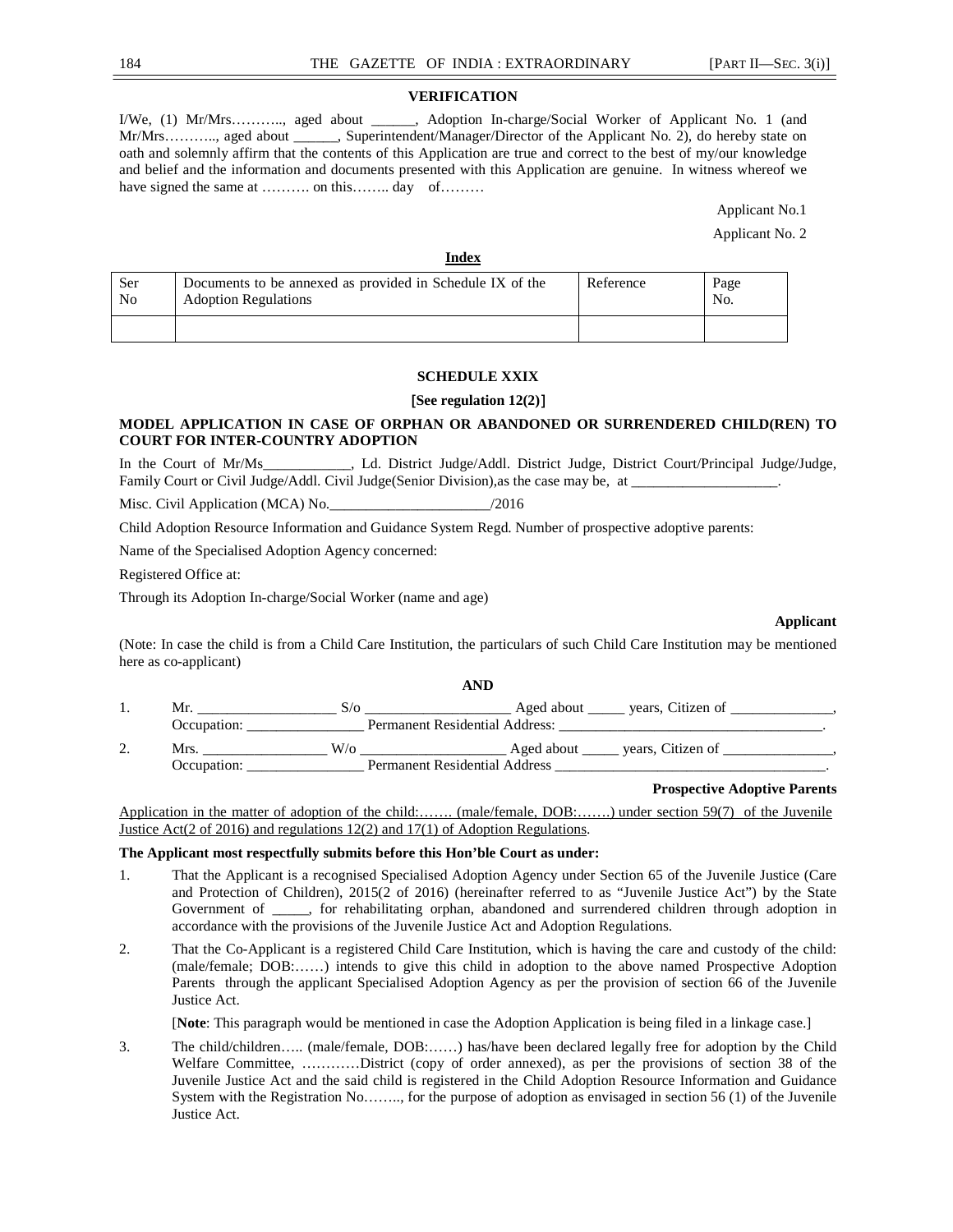- 4. That, the above named prospective adoptive parents (PAPs) are Non-Resident Indians (NRI)/Overseas Citizens of India (OCI)/Foreigner, presently living at ……………………….. (complete address).
- 5. That the prospective adoptive parents have been found eligible and suitable to adopt by the Authorised Foreign Adoption Agency (AFFA)/Central Authority (CA) (name and address), based upon their Home Study Report annexed and as per the law of the country of their residence. The proposal of prospective adoptive parents to adopt a child from India has been recommended by the said Authorised Foreign Adoption Agency and has been approved by the Central Authority concerned.
- 6. The prospective adoptive parents have been registered in the Child Adoption Resource Information and Guidance System with the Registration No .…………………. by said Authorised Foreign Adoption Agency/Central Authority. They have been found eligible by the Central Adoption Resource Authority (CARA) as per the criteria mentioned in section 57 of the Juvenile Justice Act and regulation 5 of the Adoption Regulations.
- 7. That the above named child/children has been referred to the said prospective adoptive parents online in Child Adoption Resource Information and Guidance System through the Authorised Foreign Adoption Agency /CA concerned and has been accepted by the said prospective adoptive parents by signing the Child Study Report and Medical Examination Report on ……………………
- 8. That Central Adoption Resource Authority has issued No Objection Certificate on ………………. in favour of the proposed adoption.
- 9. That the prospective adoptive parent(s) have undertaken through the Authorised Foreign Adoption Agency/Central Authority concerned that they will allow the authorised social worker/functionary of the Authorised Foreign Adoption Agency/Central Authority/concerned Government department to visit their home for undertaking post-adoption follow up to ascertain the progress and well-being of the child in the adoptive family, as envisaged under section 59 (11) of the Juvenile Justice Act.
- 10. That the prospective adoptive parents have also undertaken to up-bring the said child/children as their own and to accord the same status/rights/privileges to the child/children at par with the natural born child.
- 11. That the Applicant/Co-applicant want(s) to give the above named child/children and the said prospective adoptive parents have given their consent to take the child/children in adoption.
- 12. That the conditions laid down in section 61 (1) of the Juvenile Justice Act have been complied with in this adoption case.
- 13. That the giver(s) and taker(s) have no interest directly or indirectly adverse to that of the child/children.
- 14. The above named child is within the legal jurisdiction of this Hon'ble Court and hence this Hon'ble Court has jurisdiction to pass Adoption Order as per the provisions of sections 2 (23), 59 (7) and 61 of the Juvenile Justice Act.
- 15. That Central Adoption resource Authority (CARA) has issued No Objection Certificate (NOC) for the proposed adoption as provided in regulation 16 of the Adoption Regulations.
- 16. That the Applicants understand that the adopted child shall become the lawful child of the applicants with all the rights, privileges and responsibilities that are attached to a biological child.
- 17. That the Applicant(s) have not filed any other Application for the adoption of the said child in any other Court of Law.
- 18. That the prescribed court fees have been paid and affixed on this Application.
- 19. **The Applicant(s), therefore, pray that:**
- (a) The above named prospective adoption parents may please be declared as parents of the said child/children for all purposes allowed by the law and may be allowed to be taken to the country of their residence for upbringing the child/children as their own child.
- (b) The Birth Certificate Issuing Authority (name and place) may please be directed to issue Birth Certificate for the said child/children within five working days from the date of application, as per the provisions of sub-regulation (5) of regulations 18 and regulation 36.
- (c) The Regional Passport Office (RPO) concerned may be directed to issue Passport for the said child/children within ten days from the date of application, as per sub-regulation (4) of regulation 18 and regulation 38.

| Place: |                         | <b>APPLICANT NO. 1</b>                  |
|--------|-------------------------|-----------------------------------------|
| Date:  |                         | APPLICANT NO. 2                         |
|        | Photograph of the child | Photograph of the adoptive<br>parent(s) |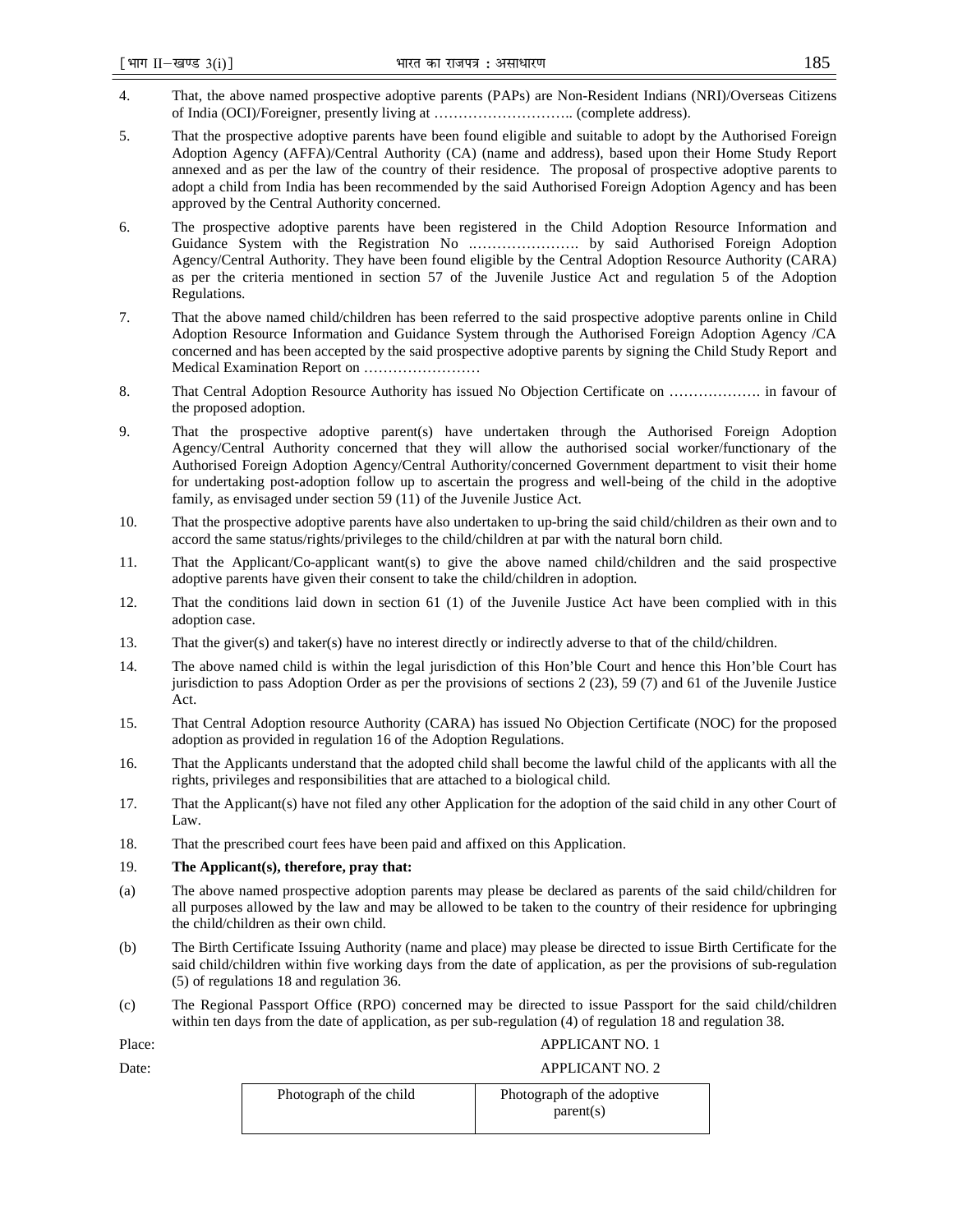#### **V E R I F I C A T I O N**

 I/We, (1) Mr/Mrs ……….., aged about \_\_\_\_\_\_, Adoption In-charge/Social Worker of Applicant No. 1 (and Mr/Mrs ……….., aged about \_\_\_\_\_\_, Superintendent/Manager/Director of the Applicant No. 2), do hereby state on oath and solemnly affirm that the contents of this Application are true and correct to the best of my/our knowledge and belief and the information and documents presented with this Application are genuine. In witness whereof we have signed the same at ……….. on this…….. day of……….

Applicant No. 1 Applicant No. 2

#### **Index**

| Ser<br>No. | Documents to be annexed as provided in<br>Schedule IX of the Adoption Regulations | Reference | Page No. |
|------------|-----------------------------------------------------------------------------------|-----------|----------|
|            |                                                                                   |           |          |

#### **SCHEDULE XXX**

[**See regulation 51 (5)**]

#### **MODEL APPLICATION TO COURT FOR IN-COUNTRY RELATIVE ADOPTION**

In the Court of The Ld. District and Sessions Judge/Addl. District and Sessions Judge, District Court/Principal District Judge, Family Court or Civil Judge/Addl. Civil Judge(Senior Division), as the case may be, at \_\_\_\_\_\_\_\_\_\_\_\_\_\_\_\_\_\_\_\_\_\_\_\_\_\_\_\_\_\_\_\_\_.

Misc. Civil Application (MCA) No.\_\_\_\_\_\_\_\_\_\_\_\_\_\_\_\_\_\_\_\_\_\_\_\_/Year.

Child Adoption Resource Information and Guidance System Regd. Number of prospective adoptive parents:

|          | Mr. |              | Aged about                     |                   | years, Citizen of |  |
|----------|-----|--------------|--------------------------------|-------------------|-------------------|--|
|          |     | Occupation:  | Permanent Residential address: |                   |                   |  |
|          |     | <b>State</b> |                                |                   |                   |  |
| <u>.</u> | Mrs | W/∩          | Aged about _                   | years, Citizen of |                   |  |

Occupation: \_\_\_\_\_\_\_\_\_\_\_\_\_\_\_\_\_ Permanent Residential Address: \_\_\_\_\_\_\_\_\_\_\_\_\_\_\_ P.S. \_\_\_\_\_\_\_\_\_, Dist.\_\_\_\_\_\_\_ State \_\_\_\_\_\_\_\_\_\_\_\_\_\_.

#### **Applicants**

Prospective Adoptive Parent(s)

#### **AND**

| 3. | Mr.  | S/O         |           | Aged about _______ years, Citizen of  |          |
|----|------|-------------|-----------|---------------------------------------|----------|
|    |      | Occupation: | Permanent | Residential                           | address: |
|    |      |             |           |                                       |          |
| 4. | Mrs. | $W$ /0      |           | Aged about ________ years, Citizen of |          |
|    |      | Occupation: | Permanent | Residential Address:                  |          |
|    |      |             |           |                                       |          |

#### **Natural /biological Parents**

Application in the matter of adoption of the child:……. (male/female, DoB:……....) under section 56 (2) of the Juvenile Justice (Care and Protection of Children) Act, 2015 (2 of 2016) read with regulation 51 and 55 of the Adoption Regulations .

#### **The Applicants most respectfully submit before this Hon'ble Court as under:-**

- 1. That the Applicants are prospective adoptive parents and relative to natural /biological parents of the child \_\_\_\_\_\_\_\_\_\_\_\_\_\_\_\_\_\_\_ (male/female) under section 2 (52) of the Juvenile Justice (Care and Protection of Children) Act, 2015 (2 of 2016) (hereinafter referred to as "Juvenile Justice Act").
- 2. That the Applicants are paternal uncle or aunt, or a maternal uncle or aunt, or paternal grandparent or maternal grandparents of the child \_\_\_\_\_\_\_\_\_\_\_\_\_\_\_\_\_\_\_\_\_\_\_\_\_\_\_.
- 3. That the Applicants are resident of \_\_\_\_\_\_\_\_\_\_\_\_\_\_\_\_\_\_\_\_\_\_\_\_\_\_\_\_\_\_\_\_\_.
- 4. That the child \_\_\_\_\_\_\_\_\_\_\_\_\_\_\_\_\_\_\_\_\_\_\_\_ was born to the natural parents on \_\_\_\_\_\_\_\_\_\_\_\_\_\_\_\_\_\_\_\_\_\_\_\_ and they are resident of \_\_\_\_\_\_\_\_\_\_\_\_\_\_\_\_\_\_\_\_\_\_\_\_\_\_\_\_\_\_\_\_\_\_\_\_\_\_\_\_\_\_\_\_\_\_\_\_\_\_\_\_\_\_\_\_\_\_\_\_\_\_\_\_\_\_.
- 5. That the natural parents are desirous of placing the child in adoption for the reason\_\_\_\_\_\_\_\_\_\_\_\_\_\_\_\_\_\_\_\_\_\_\_.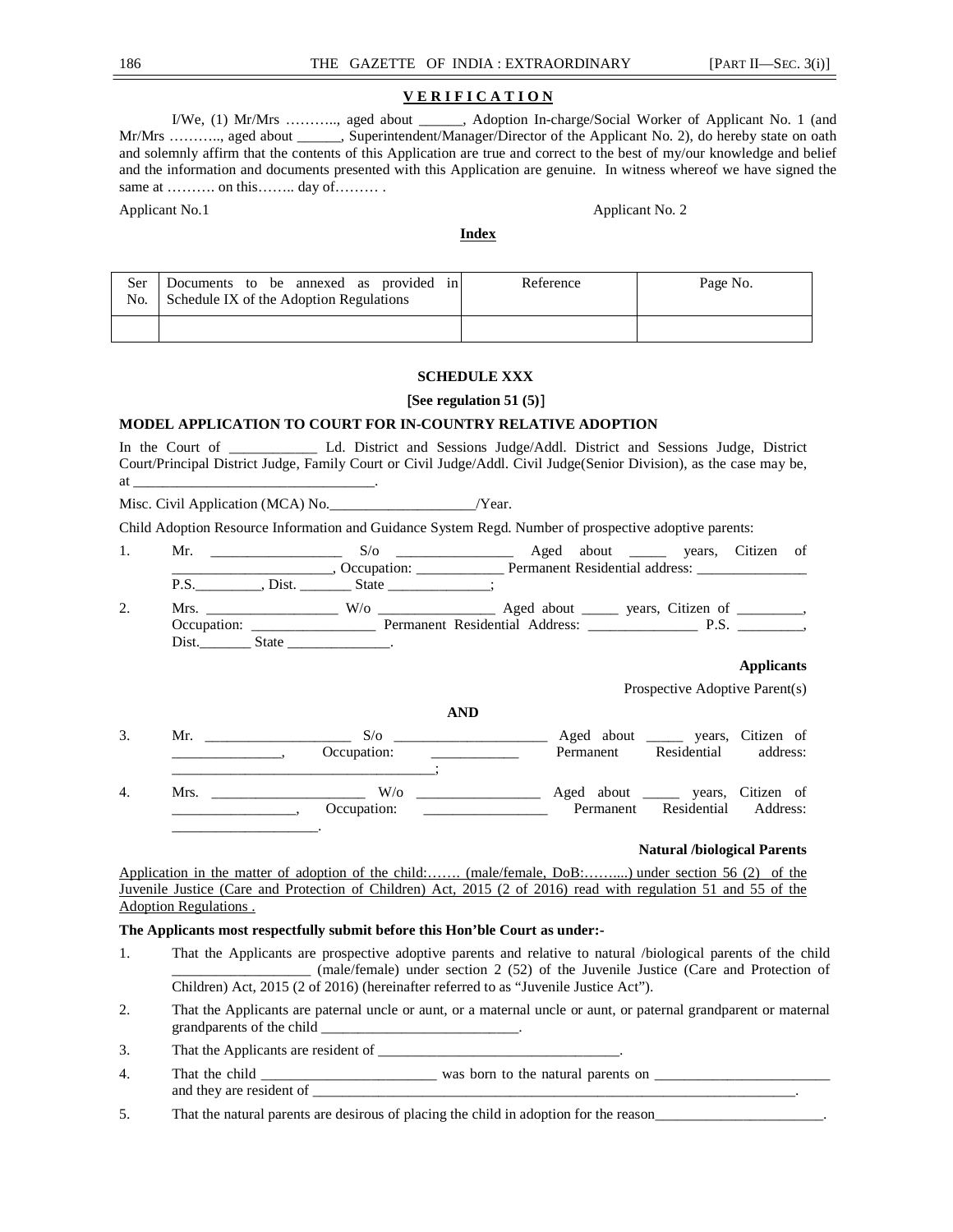- 6. That prospective adoptive parents are desirous of adopting the child for the reason
- 7. That the Applicants and the natural parents have given consent to the proposed adoption which is annexed with the Application. (In case the natural parents are not alive, document related to permission for adoption from the Child Welfare Committee would be annexed as provided in the Adoption Regulations.
- 8. That the child proposed to be adopted is a minor (below five years) who is not able to express his/her views.

Or

 That the child proposed to be adopted has also given his /her consent for the said adoption and is willing to accept the Applicants as parents.

- 9. That the adoption of the child by the applicants from the natural parents would be in the paramount welfare of the child and the applicant(s) would treat the child as their own with all rights and responsibilities.
- 10. That neither the applicants have given or agreed to give, nor have the natural parents or guardians of the child received or agreed to receive any payment or reward in consideration of the adoption.
- 11. That the conditions laid down in section 61 (1) of the Juvenile Justice Act have been complied with in the case of proposed adoption.
- 12. That the giver(s) and taker(s) have no interest directly or indirectly adverse to that of the child/children.
- 13. The child ordinarily resides within the jurisdiction of this Hon'ble Court and hence this Hon'ble Court has jurisdiction to pass Adoption Order as per the provisions of section 61 of the Juvenile Justice Act.
- 14. That the Applicant(s) have not filed any other Application for the adoption of the said child in any other Court of Law.
- 15. That the Applicants understand that the adopted child shall become the lawful child of the applicants with all the rights, privileges and responsibilities that are attached to a biological child.
- 16. That the prescribed court fees have been paid and affixed on this Application.

#### 17. **The Applicant(s), therefore, pray that:**

- (a) That the above named child may please be given in adoption to them and be declared as the parents of the said minor for all purposes allowed by the law.
- (b) The Birth Certificate Issuing Authority (name and place) may please be directed to issue Birth Certificate for the said child/children within five working days from the date of application, as provided in regulation 36 of the Adoption Regulations.

#### Place: APPLICANTS

Date:

| Photograph of the biological<br>parent(s) | Photograph of the child | Photograph of the adoptive parent $(s)$ |
|-------------------------------------------|-------------------------|-----------------------------------------|
|                                           |                         |                                         |

#### **V E R I F I C A T I O N**

I/We, Mr/Mrs……………………………………….., aged about \_\_\_\_\_\_\_\_\_\_\_\_\_, (Applicant(s)) and I/we, Mr/Mrs……………………………………….., aged about \_\_\_\_\_\_\_\_\_\_\_\_\_ (Natural parents/guardian), do hereby state on oath and solemnly affirm that the contents of this Application are true and correct to the best of my/our knowledge and belief and the information and documents presented with this Application are genuine. In witness whereof we have signed the same at ……….. on this…….. day of………..

Applicants

Natural parents/guardians

**Index**

| Ser | Documents to be annexed as provided in Schedule VI of the | Reference | Page |
|-----|-----------------------------------------------------------|-----------|------|
| No. | <b>Adoption Regulations</b>                               |           | No.  |
|     |                                                           |           |      |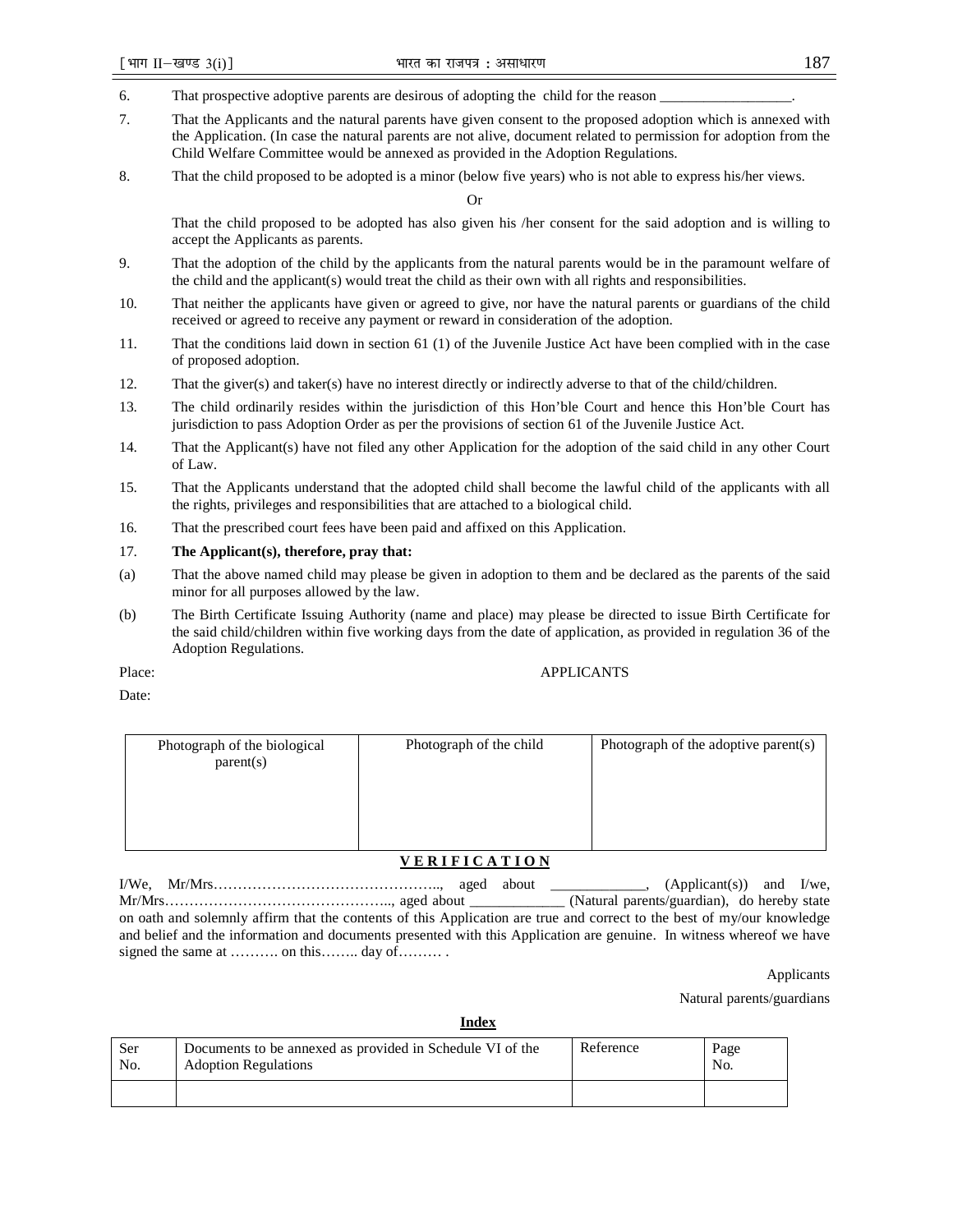## **SCHEDULE XXXI**

#### [**See regulation 55(3)**]

#### **MODEL APPLICATION TO COURT FOR INTER-COUNTRY RELATIVE ADOPTION**

In the Court of Ld. District and Sessions Judge/Addl. District and Sessions Judge, District Court/Principal District Judge, Family Court or Civil Judge/Addl. Civil Judge (Senior Division), as the case may be, at \_\_\_\_\_\_\_\_\_\_\_\_\_\_\_\_\_\_\_\_\_\_\_\_\_\_\_\_\_\_.

Misc. Civil Application (MCA) No. \_\_\_\_\_\_\_\_\_\_\_\_\_\_\_\_\_\_\_/Year.

Child Adoption Resource Information and Guidance System Regd. Number of prospective adoptive parents:

- 1. Mr. \_\_\_\_\_\_\_\_\_\_\_\_\_\_\_\_\_\_\_S/o \_\_\_\_\_\_\_\_\_\_\_\_\_\_\_ Aged about \_\_\_\_\_ years, Citizen of \_\_\_\_\_\_\_\_, Occupation: \_\_\_\_\_\_\_\_\_\_\_\_\_\_\_ Permanent Residential address: \_\_\_\_\_\_\_\_\_\_\_\_\_\_\_\_\_\_\_\_\_\_\_\_\_\_\_\_\_\_\_\_\_\_, Dist.  $\frac{S}\frac{1}{2}$  State  $\frac{1}{2}$  :
- 2. Mrs. \_\_\_\_\_\_\_\_\_\_\_\_\_\_\_\_\_\_\_\_\_ W/o \_\_\_\_\_\_\_\_\_\_\_\_\_ Aged about \_\_\_\_\_ years, Citizen of \_\_\_\_\_\_\_\_\_, Occupation: \_\_\_\_\_\_\_\_\_\_\_\_\_ Permanent Residential Address: \_\_\_\_\_\_\_\_\_\_\_\_\_\_\_ P.S. \_\_\_\_\_\_\_\_\_, Dist. \_\_\_\_\_\_\_ State\_\_\_\_\_\_\_

#### **Applicant(s)**

Prospective Adoptive Parent(s)

#### **AND**

3. Mr. \_\_\_\_\_\_\_\_\_\_\_\_\_ S/o \_\_\_\_\_\_\_\_\_\_\_\_\_\_\_\_\_\_\_ Aged about \_\_\_\_\_ years, Citizen of \_\_\_\_\_\_\_\_, Occupation: Permanent Residential address: \_\_\_\_\_\_\_\_\_\_\_\_\_\_\_\_\_\_\_\_\_\_\_\_\_; 4. Mrs. \_\_\_\_\_\_\_\_\_\_\_\_\_\_\_\_\_\_\_ W/o \_\_\_\_\_\_\_\_\_\_\_\_\_\_\_ Aged about \_\_\_\_\_ years, Citizen of \_\_\_\_\_\_\_\_\_, Occupation: \_\_\_\_\_\_\_\_\_\_\_\_\_ Permanent Residential Address: \_\_\_\_\_\_\_\_\_\_\_\_\_\_\_\_\_\_\_\_\_\_\_\_\_\_\_\_\_\_\_.

#### **Natural /biological Parents**

Application in the matter of adoption of the child:……. (male/female, DoB:………) under section 60 (1) of the Juvenile Justice (Care and Protection of Children) Act, 2015 (2 of 2016) read with regulations 53, 54 and 55 of the Adoption Regulations.

#### **The Applicants most respectfully submit before this Hon'ble Court as under:-**

- 1. That the Applicants are prospective adoptive parents and relative to natural /biological parents of the child  $(male/female)$  under section  $2(52)$  of the Juvenile Justice (Care and Protection of Children Act, 2015 (2 of 2016) (hereinafter referred to as "Juvenile Justice Act").
- 2. That the Applicants are paternal uncle or aunt, or a maternal uncle or aunt, or paternal grandparent or maternal grandparents of the child \_\_\_\_\_\_\_\_\_\_\_\_\_\_\_\_\_\_\_\_\_\_\_\_\_\_\_\_\_\_\_\_\_.
- 3. That the Applicants are resident of \_\_\_\_\_\_\_\_\_\_\_\_\_\_\_\_\_\_\_\_\_\_\_\_\_\_\_\_\_\_\_\_\_.
- 4. That the child \_\_\_\_\_\_\_\_\_\_\_\_\_\_\_\_\_\_\_\_\_\_\_ was born to the natural parents on \_\_\_\_\_\_\_\_\_\_\_\_\_\_\_\_\_ and they are resident of \_\_\_\_\_\_\_\_\_\_\_\_\_\_\_\_\_\_\_\_\_\_\_\_\_.
- 5. That the natural parents are desirous of placing the child in adoption for the reason \_\_\_\_\_\_\_\_\_\_\_\_\_\_\_\_\_\_.
- 6. That prospective adoptive parents are desirous of adopting the child for the reason  $\Box$
- 7. That the Applicants and the natural parents have given consent to the proposed adoption which is annexed with the Application.(In case the natural parents are not alive, document related to permission for adoption from the Child Welfare Committee would be annexed as provided in the Adoption Regulations.
- 8. That the child proposed to be adopted is a minor (below five years) who is not able to express his/her views.

Or

That the child proposed to be adopted has also given his /her consent for the said adoption and is willing to accept the Applicants as parents.

- 9. That the adoption of the child by the Applicants from the natural parents would be in the paramount welfare of the child and the Applicant(s) would treat the child as their own with all rights and responsibilities.
- 10. That neither the Applicants have given or agreed to given, nor have the natural parents or guardians of the child received or agreed to receive any payment or reward in consideration of the adoption.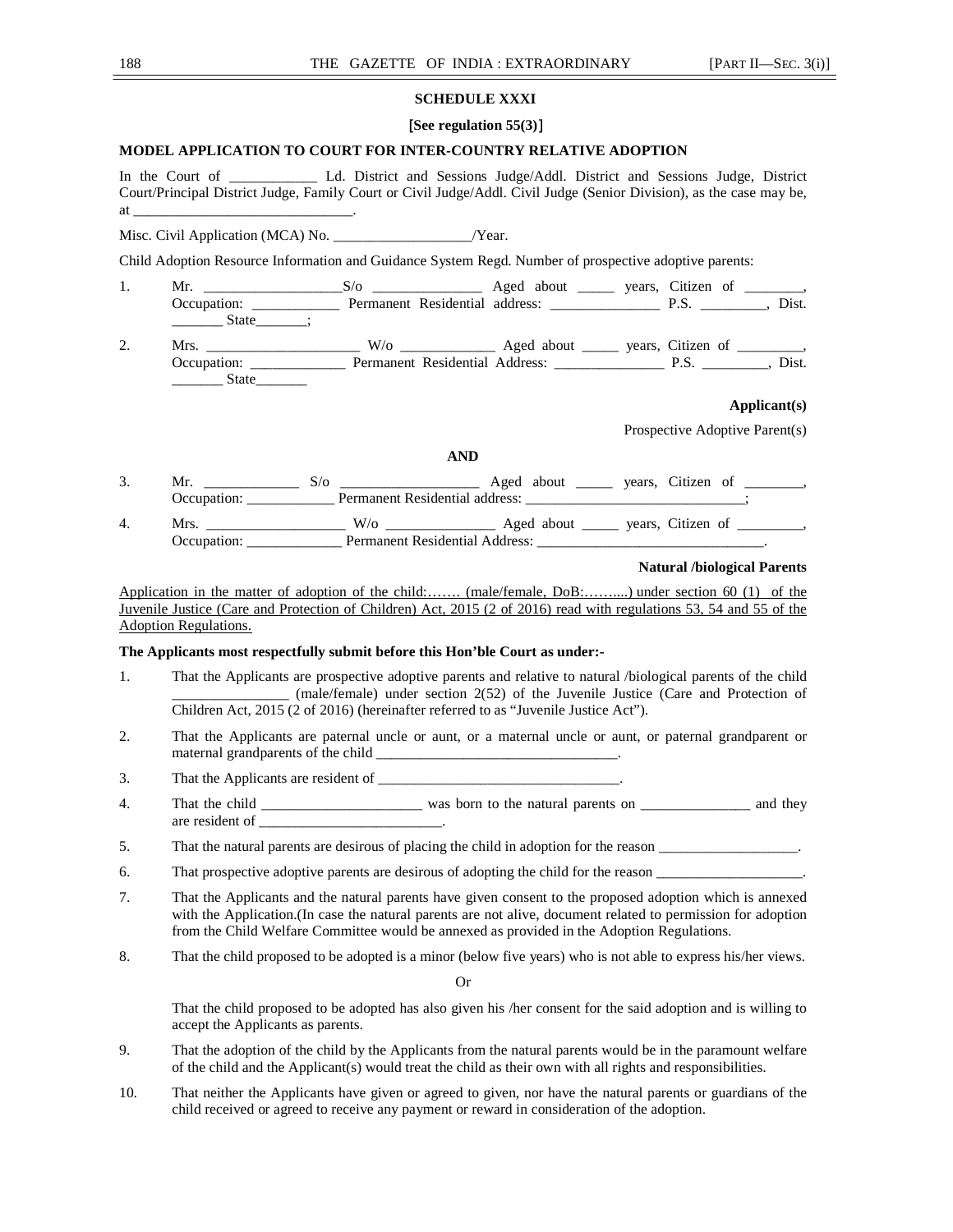- 11. That the Applicants have been found eligible and suitable to adopt the relative's child as provided in section 2 (52) of the Juvenile Justice (Care and Protection of Children Act, 2015 (2 of 2016).
- 12. That the family background report of the child has been conducted by the District Child Protection Unit (DCPU) where the child ordinarily resides with the natural family and the District Child Protection Unit has furnished its report as per regulation 54 (2) and (3) of the Adoption Regulations which is annexed hereto this application.
- 13. That the receiving country of the child where the Applicants ordinarily reside have issued necessary certificate or permission in accordance with Article 5/17 of the Hague inter-country Adoption for the adoption to proceed as per sub-regulation 5 of the regulation 54 which is annexed here to this application.
- 14. That the conditions laid down in section 61 (1) of the Juvenile Justice Act (2 of 2016) have been complied with in the case of proposed adoption.
- 15. That the giver(s) and taker(s) have no interest directly or indirectly adverse to that of the child/children.
- 16. The child ordinarily resides within the jurisdiction of this Hon'ble Court and hence this Hon'ble Court has jurisdiction to pass Adoption Order as per the provisions of section 61 of the Juvenile Justice Act (2 of 2016).
- 17. That the Applicant(s) have not filed any other Application for the adoption of the said child in any other Court of Law.
- 18. That the Applicants understand that the adopted child shall become the lawful child of the applicants with all the rights, privileges and responsibilities that are attached to a biological child.
- 19. That the prescribed court fees have been paid and affixed on this Application.

#### 20. **The Applicant (s), therefore, pray that:**

- (a) The above named prospective adoptive parents may be declared as the parents of the said minor for all purposes allowed by the law.
- (b) The Birth Certificate Issuing Authority (name and place) may please be directed to issue Birth Certificate for the said child/children within five working days from the date of application, as per the provisions of regulation 36 of Adoption Regulations.
- (c) The Regional Passport Office (RPO) concerned may be directed to issue Passport for the said child/children within ten days from the date of application, as per the provisions of sub regulation 4 of regulations 18 and regulations 38 of Adoption Regulations.

#### Place: APPLICANTS

Date:

| Photograph of the biological<br>parent(s) | Photograph of the child | Photograph of the adoptive<br>parent(s) |  |
|-------------------------------------------|-------------------------|-----------------------------------------|--|
|                                           |                         |                                         |  |

#### **V E R I F I C A T I O N**

| I/We. |                                                                                                                    | aged |  | and | I/We. |
|-------|--------------------------------------------------------------------------------------------------------------------|------|--|-----|-------|
|       |                                                                                                                    |      |  |     |       |
|       | state on oath and solemnly affirm that the contents of this Application are true and correct to the best of my/our |      |  |     |       |
|       | knowledge and belief and the information and documents presented with this Application are genuine. In witness     |      |  |     |       |
|       | whereof we have signed the same at  on this day of                                                                 |      |  |     |       |

Applicants

Prospective Adoptive Parents

| Ser | Documents to be annexed as provided in Schedule VI of the | Reference | Page |
|-----|-----------------------------------------------------------|-----------|------|
| No. | <b>Adoption Regulations</b>                               |           | No.  |
|     |                                                           |           |      |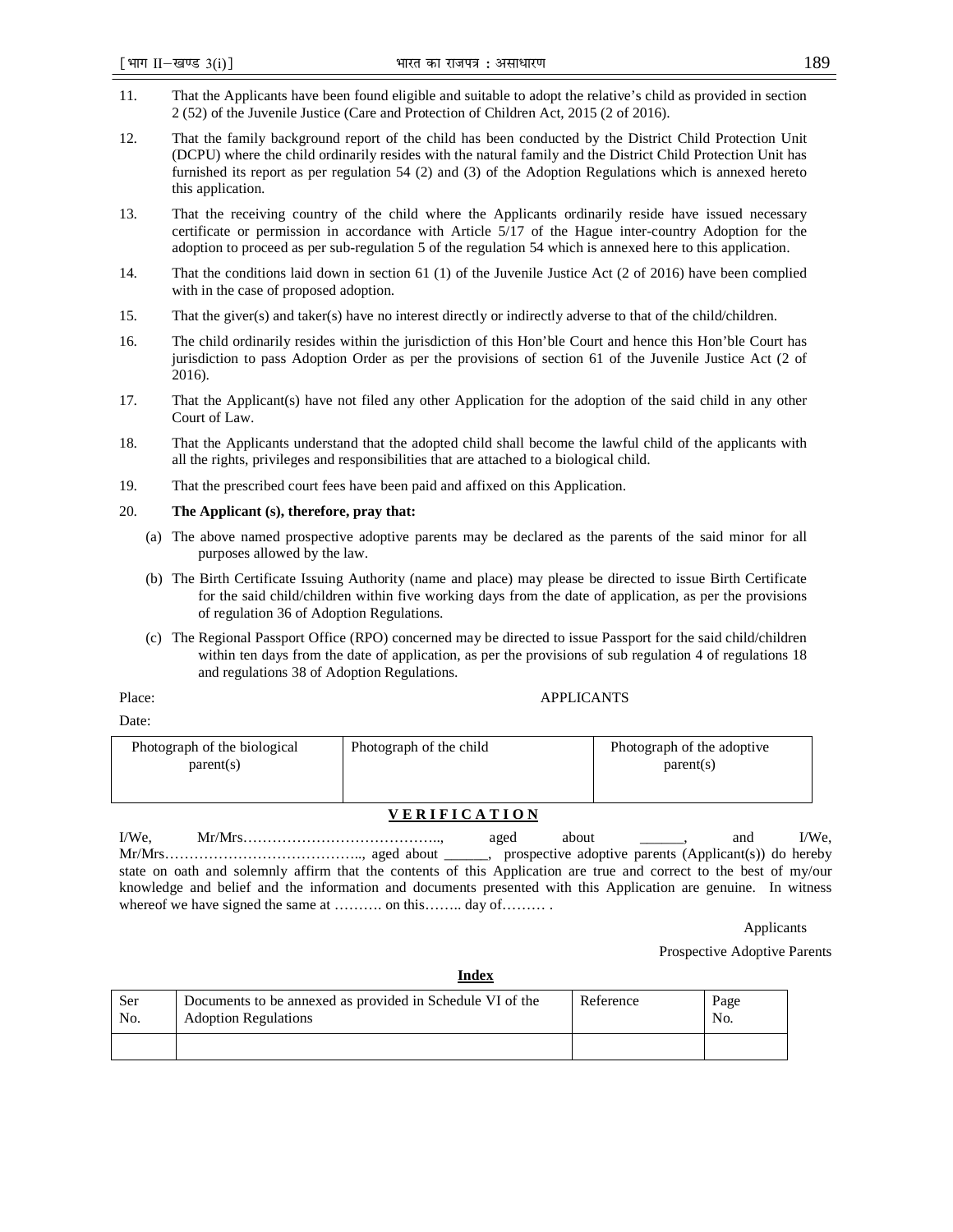#### **SCHEDULE XXXII**

#### [**See regulation 52(4), 55(2)**]

#### **MODEL APPLICATION TO COURT FOR ADOPTION OF CHILD/CHILDREN BY STEP & BIOLOGICAL PARENT**

In the Court of Ld. District and Sessions Judge/Addl. District and Sessions Judge, District Court/Principal District Judge, Family Court or Civil Judge/Addl. Civil Judge (Senior Division), at \_\_\_\_\_\_\_ (strikeout whichever is not applicable).

Misc. Civil Application (MCA) No.\_\_\_\_\_\_\_\_\_\_\_\_\_\_\_\_\_\_\_\_\_\_\_\_\_/Year.

Child Adoption Resource Information and Guidance System Regd. Number of prospective adoptive parents:

1. Mr. \_\_\_\_\_\_\_\_\_\_\_\_\_\_\_\_\_\_ S/o \_\_\_\_\_\_\_\_\_\_\_\_\_ Aged about \_\_\_\_\_ years, Citizen of \_\_\_\_\_\_\_\_\_\_\_, Occupation: \_\_\_\_\_\_\_\_\_\_\_\_\_\_\_ Permanent Residential Address: \_\_\_\_\_\_\_\_\_\_\_\_\_\_\_ P.S. \_\_\_\_\_\_\_\_\_, Dist.\_\_\_\_\_\_\_ State\_\_\_\_\_\_\_\_\_\_\_\_\_\_.

#### **Applicant**

Biological Father/Father Adopting the Child(ren)

#### **AND**

2. Mrs. \_\_\_\_\_\_\_\_\_\_\_\_\_\_\_\_\_ W/o \_\_\_\_\_\_\_\_\_\_\_\_\_\_ Aged about \_\_\_\_\_ years, Citizen of \_\_\_\_\_\_\_\_\_, Occupation: \_\_\_\_\_\_\_\_\_\_\_\_\_\_\_\_\_ Permanent Residential Address \_\_\_\_\_\_\_\_\_\_\_\_\_\_\_\_\_\_\_\_.

#### **Applicant**

Biological Mother/Mother Adopting the Child(ren)

Application in the matter of adoption of the child:……. (male/female, DOB:……....) under section 56 of the Juvenile Justice (Care and Protection of Children) Act, 2015 (2 of 2016) (hereinafter referred to as "Juvenile Justice Act") read with regulations 52 (4) and 55 (2) of the Adoption Regulations.

#### **The Applicants most respectfully submit before this Hon'ble Court as under:-**

- 1. That the Applicants are biological parent and step-parent (legally wedded spouse of the biological parent) of the child/children with details as given in **Schedule XX**.
- 2. That the Applicants are resident of \_\_\_\_\_\_\_\_\_\_\_\_\_\_\_\_\_\_\_\_\_\_\_\_\_\_\_\_\_\_\_\_\_.

| That the child/children  | with sex |  |  | (Male/Female) and Date of |  |                                                 |  |
|--------------------------|----------|--|--|---------------------------|--|-------------------------------------------------|--|
| Birth(s)                 | was/were |  |  |                           |  | born to the natural parents (biological parent) |  |
| and they are resident of | and      |  |  | on                        |  |                                                 |  |

- 4. That the biological parent (applicant) is desirous of sharing the legal relationship of the child/children with the spouse adopting the child/children(applicant), being legally married him/her and he/she is wanting to adopt the child(ren).
- 5. That the consent of the other biological parent has been obtained /the other biological parent is deceased. (Strike out whatever is not applicable)
- 6. That the biological parent and step-parent adopting the child/children (applicants) understand that the adoption of the child/children will create a permanent parent-child relationship with them.
- 7. That the consent(s) as required for adoption in **Schedule XX** of the Adoption Regulations are annexed with the Application.
- 8. That the child(ren) proposed to be adopted is a/are minor(s) (below five years) who is/are not able to express his/her/their views.
- 9. That the conditions laid down in Section 61 (1) of the Juvenile Justice Act (2 of 2016) have been complied with in the case of proposed adoption.
- 10. That the child ordinarily resides within the jurisdiction of this Hon'ble Court and hence this Hon'ble Court has jurisdiction to pass Adoption Order as per the provisions of sub-section 2 of section 56 read with subsection (1) of section 112 of the Juvenile Justice Act (2 of 2016).
- 11. That there is no litigation for custody of the said child/children in any Court of Law within the country or overseas.
- 12. That the Applicants have not filed any other Application for the adoption of the said child/children in any other Court of Law within the country or overseas.
- 13. That the Applicants understand that the adopted child/children shall become the lawful child/children of the applicants with all the rights, privileges and responsibilities that are attached to a biological child/children.